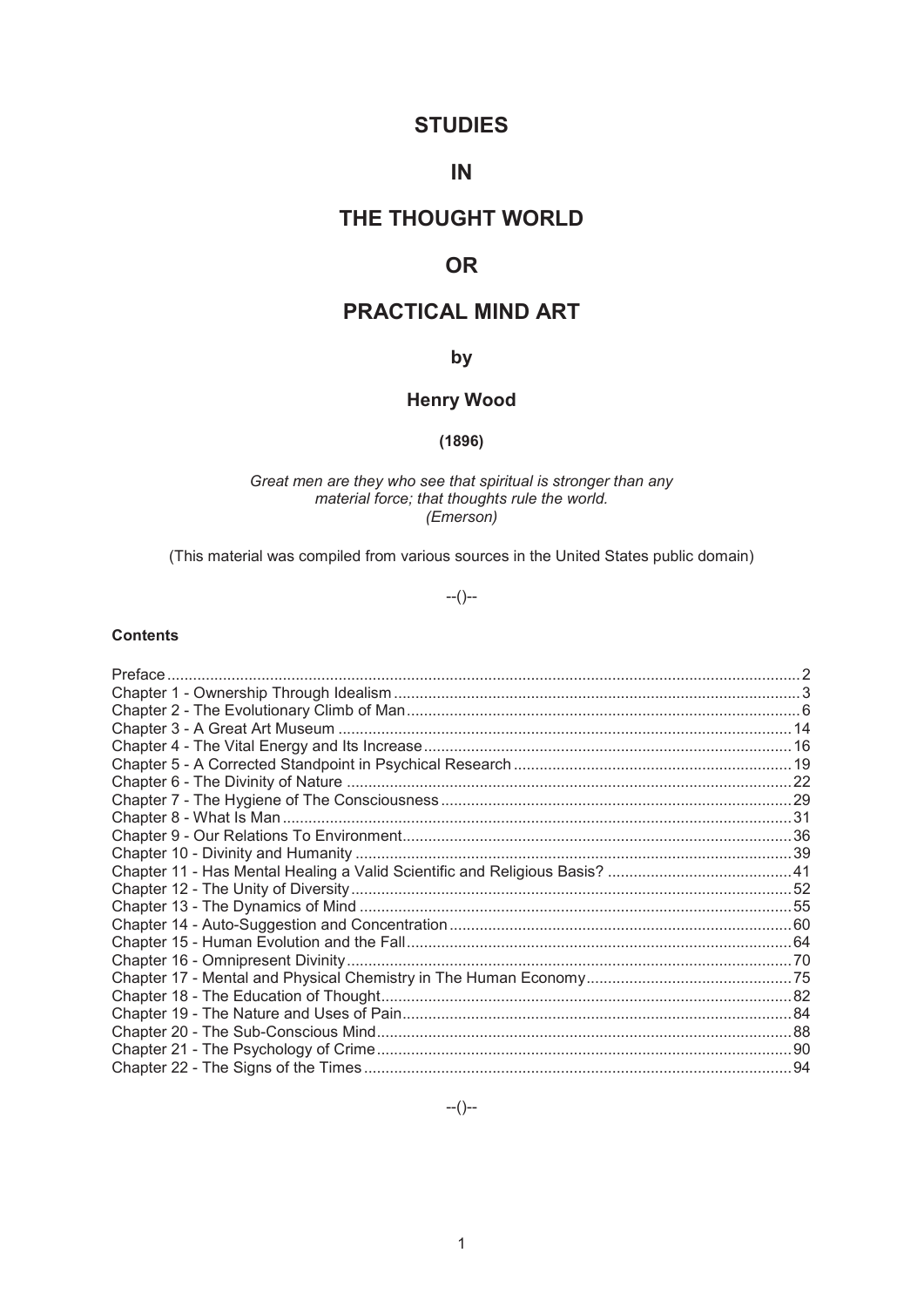# **Preface**

IN response to frequent requests from friendly co-workers and students of truth, these disconnected studies are gathered and presented to the public in book form. A part of the volume consists of lectures and essays which have not before been published, while the others (subjected to some changes) are here reproduced through the courtesy of the publishers of the various magazines in which they originally appeared. [1]

While all the papers are metaphysical, psychological, or evolutionary in character, they are, with one or two exceptions, essentially unitary, and therefore the order in which they are placed is not significant. Like "short stories," each is measurably complete in itself.

The power, quality, and exercise of the human thinking-faculty are attracting unwonted attention and interest, and the potency of concentrated ideals is increasingly understood and utilized. The priceless value of impersonal truth, and the saving power of optimism, are receiving increased and merited appreciation.

It is not merely a duty, but rather a privilege, for the author of this book to join with many others in urging forward the great cause of the higher life, and of a general human incarnation of the divine quality.

All truth which is above the plane of the intellect should be accepted, not upon external authority, but just in the measure that it receives the full sanction of the inner "Guide," or spiritual intuition of the individual. To aid in and point out the law of the development of this supernal faculty to his readers is the writer's earnest desire and effort. It may be observed that some basic principles are reiterated in various settings and combinations. This is due to the character of the book, and to the fact that vital truth needs repeated and positive delineation in order that it may become mentally graphic. BOSTON, 1896.

 $-(-)$ 

[1] The magazines referred to are The Metaphysical Magazine, New York; The Arena, Boston; Universal Truth, Chicago; The Christian Metaphysician, Chicago; The Journal of Hygiene, New York; Health Culture, New York; and one or two others which have been discontinued.

 $-(-)$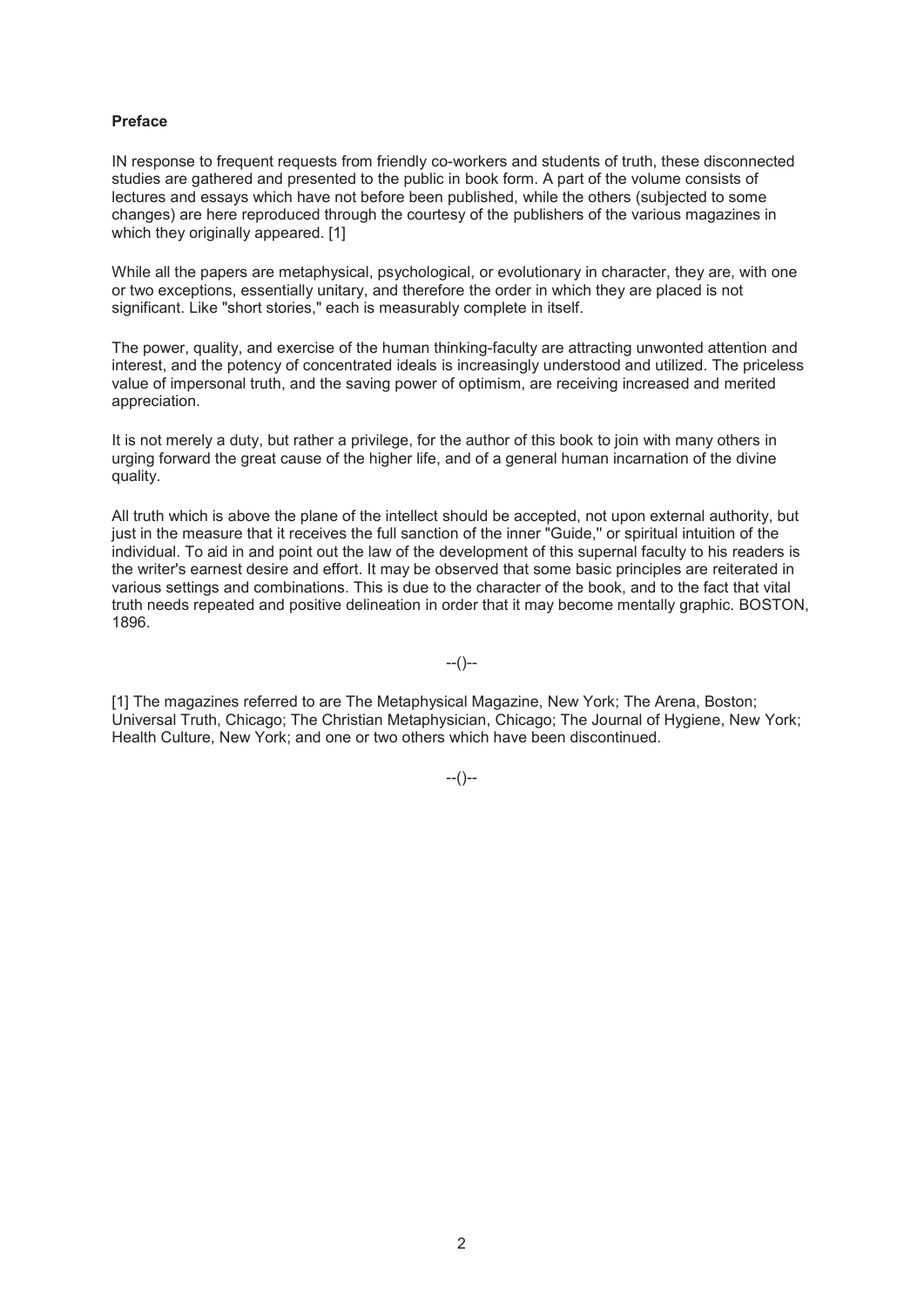## **Ownership Through Idealism**

THERE is a universal craving for desirable things; but in many particulars there would be wide variation of opinion as to what is deservedly to be sought. The subjective bias of different individuals is very unlike; and it is this, rather than abstract merit, which determines the quality and intensity of personal demand.

The lack of completeness is a universal feeling; therefore there is a general reaching out for something not yet realized. This longing is vague, and not readily interpreted; consequently its real significance is generally misunderstood. Experience shows that, as one object after another that has been sought is gained, the demand is at once enlarged; so that, contrary to expectation, the feeling of incompleteness, instead of being satisfied, is even more accentuated. Man stretches out his hands, and grasps that which he has craved, but is surprised to find that the hunger within him has moved forward, and far outstripped its former outermost limit. When intelligently comprehended, however, he finds that this divine dissatisfaction is what differentiates him from the beast, and keeps him faced God-ward. Alexander wept for other worlds to conquer; and this spirit of out-reaching for new accomplishments and greater possessions is a universal experience. One who had attained everything he desired would be rightly accounted either as abnormal or idiotic. There will be a normal feeling of incompleteness in every human being until, in a certain sense, he feels and realizes that all things are his own.

The cravings of humanity begin upon the lowest plane, and not only expand in breadth, but reach continually higher. The infantile demand for simple warmth and nourishment is but the starting-point of desires which are absolutely illimitable in extent and duration. On all the lower planes of consciousness the expectation is general that perfect contentment is to follow the attainment of present low and limited ideals. This acts like a powerful but ever retreating magnet, which draws men onward, and still onward.

The young man who engages in business says, " When I have accumulated such a sum I shall be content, and anything further will be a superfluity."

But before that point is reached the resistless demand has swept on in advance. The artist sets before him a high standard which will fill the measure of his ambition; but, in time, that which was at the summit of his desire is left below in the dim distance. The scientist will solve a great problem, or utilize a new discovery, and then rest contentedly upon his laurels; but, as he moves on, grander views loom up before him, and unseen hands beckon him forward. This universal soul-hunger for complement, or rather possession, is normal and good. It is the divinity in man which gravitates upward.

But wholesome dissatisfaction, like every other normal quality, is capable of perversion; and this mistake is almost universal upon the lower planes of man's nature. This noble quality, which in the evolutionary unfoldment of the past was only reached as he emerged above the level of animalism, is unwittingly turned backward in its action, and centred upon things which are below its own legitimate domain. Alexander's desire to conquer was laudable, but his application of the law was a sadly erroneous one.

Every one may rightly aspire to "own the earth," but not through physical conquest, or by means of legal title-deeds and exclusion. There is a higher and a 'truer kind of ownership. The realist will exclaim that such an idea is purely imaginative, and has no solid basis. But let us look more deeply. It is true that, in a sense, we often have outward possession or control of things we do not own. But making the closest application of true ownership, let us inquire as to the proper method of taking an inventory of one's assets, before passing to the metaphysical definition of ownership, which is by far the most real and intrinsic, it is proper to say that we do not in the least impinge upon the legitimate rights of material ownership in its own domain. This right, as recognized by all organized governments, is to be sacredly observed. To question it would be to introduce anarchy and chaos in the place of law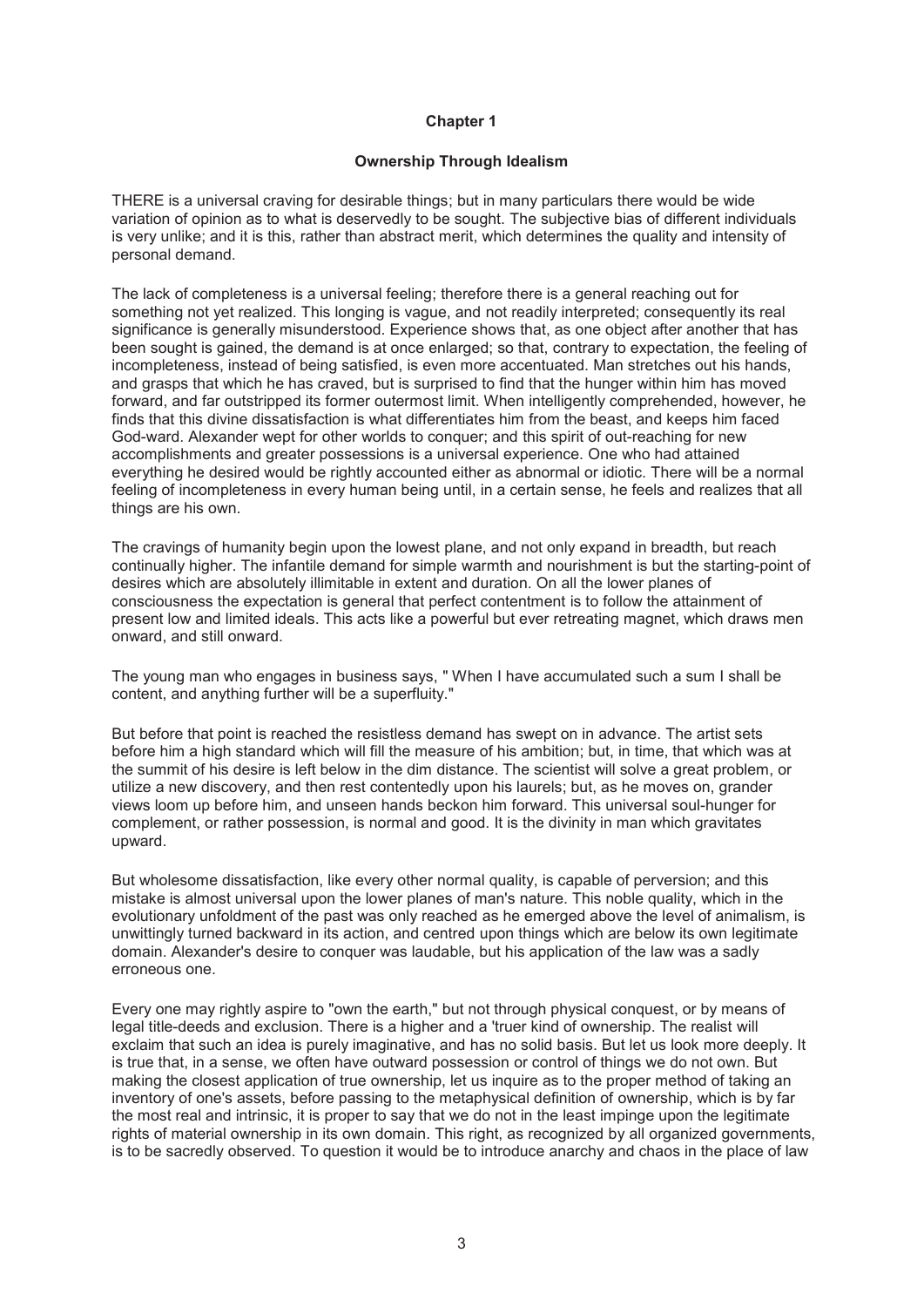and order. It is indispensable upon its own plane and in its own time, and will rightly remain until outgrown by regular processes of evolutionary advancement.

The millionnaire is the object of much envy because his actual possessions are assumed to be large. But real ownership requires capacity. That important factor has been left out of the account. No one can truly own beyond it. A legal title may give outward control, but true ownership is deeper. Capacity, or power to contain, cannot be enlarged to order. In reality, one owns that which he can absorb, appropriate, and appreciate, and no more.

Suppose two men together roam through a great conservatory. One has the title-deeds of the same in his pocket, but is quite destitute of all aesthetic feeling and cultivation. To him it is only a piece of "property" representing a sum of money. It is not a conservatory in uses or purpose. He is incapable of its real ownership. Its wealth consists not even in the color, fragrance, and graceful proportion of every plant and flower, but in their intelligent appreciation. Its value is contained in the delight which these can awaken in the soul of the beholder.

As a conservatory it has no other uses. The companion of the title-holder may be penniless; but, if he have the developed capacity, the riches he beholds are his own. The other may externally manage a conservatory, but he cannot own one. The same is true of the riches of a great library, and of the beauty and quality enshrined in art, architecture, nature, or a landscape. But ownership, in its true sense, is not limited to the aesthetic appreciation of material things, but covers the whole range of moral and spiritual quality and attainment. Even the ideal things in the character of our neighbor, which we have not yet actualized, are ours, through love and appreciation. Every true quality that one desires is his, wherever it be found. We may thus take possession and pay for what we wish, without the formality of legal documents, "signed, sealed, and delivered."

The wealth of the realist and materialist is very meagre, for they are only rich in deficiency and limitation. Riches to them are impossible except through the narrow channel of title-deeds. Instead of entering into possession of the admitted superior qualities of their neighbor, contrast makes them feel poor. To rejoice in another's superior and superb health, wisdom, talent, or beauty, which we are not yet manifesting, is gradually to take possession of them without dispossessing him. Idealism breeds riches because the good, the true, and the beautiful, in their universal aggregate, belong, not merely to the community in general, but to each individual member.

Measured by the financial scale, each one becomes a multi-millionnaire, minus the usual care and anxiety. If the ego be soul, and not matter, it is obvious that all real proprietorship must be mental and spiritual. Of necessity it must be subjective, while the holding of legal titles means only objective regulation.

The treasures of the mind and investments in ideals are not subject to decline or bankruptcy, and the market is never glutted. With the enlargement of the capital stock comes the continual growth of the power of acquirement. But those mental powers which through a special training gain an expertness that commands only a commercial value which comprises nine-tenths of so-called education are only technical and subordinate. True education is the increase of the richness of the mind for its own sake.

All the accumulated attainments of science, triumphs of art, researches of philosophy, achievements of invention, penetration of logic, music of poetry, grandeur of heroism even the ecstasy of love, the beauty of virtue, and the very inspiration of the Spirit of Truth belong, not all to all, but all to each. Emerson, the great idealist and intuitive philosopher of modern times, graphically moulds this grand truth:

'I am owner of the sphere, Of the seven stars and the solar year, Of Caesar's hand and Plato's brain, Of Lord Christ's heart and Shakespeare's strain.'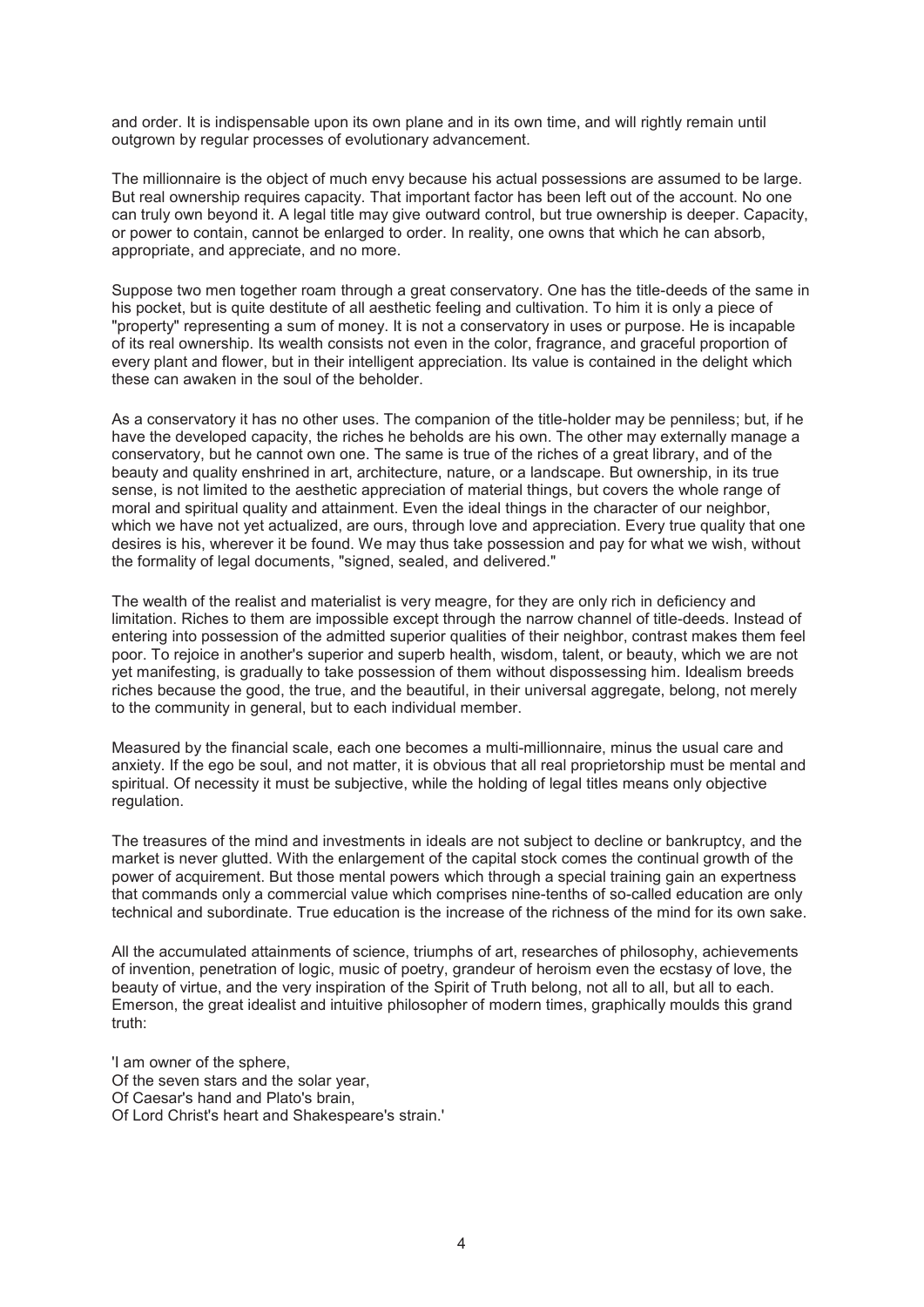Idealism is the vital element in religion. Paul, philosopher as well as apostle, crowned the apex of a pyramid of spiritual wealth with the aphorism, " All things are yours." From Plato down to Emerson, all the great idealists have been capitalists in the profoundest sense.

What a contrast between the puny, material title-deed, which is not only superficial, but exclusive, and the ideal law of acquirement, whereby every one may own everything! Poverty is a condition of soul.

This is even true on the material plane. The millionnaire who feels poor is poor, and nothing but a mental revolution can make him otherwise. On the other hand, the humblest task and the simplest gift may be transmuted into a pleasure and privilege.

The world is full of poor people who are rich, but they are utterly unaware of it. There are boundless deposits of virtue, love, goodness, beauty, health, and happiness waiting for drafts to be made upon them. But the eyes of the world in general are fixed upon deficiency, and they see little else.

The pessimist will ridicule such a philosophy, and tell us to come down to the facts; to get out of the clouds, and stand upon the solid ground. He hugs his own woes, and asks, Is not the earth full of wretchedness and illness, and poverty and oppression? Apparently, yes; but it has all been gratuitously self-created. The seen negative creations have not been made in a moment, and it is not claimed that idealism will at once transform them. True subjective wealth is a growth. But so soon as the law of accumulation is grasped, the trend of the world will be rapidly toward universal wealth on every plane. Human vision has been almost entirely filled with outlines of limitation. We must "right about face." Every one can be rich because he can multiply his ideals and hold them. As this is done, they press with ever-increasing intensity toward expression, articulation, and actuality.

Every one loves his own ideals. His fancy is not for his actual friend, duty, occupation, book, or profession, but for his ideals of these. He paints them in his own colors, and loves them for the aspect he has thrown around them. Even lovers love not each other, but their own mental pictures. Thus everything real and normal may be clothed with beauty.

But our ideals, however fine, cannot exceed the intrinsic actual. Expression to-day may be faulty, but the constructive vision penetrates beneath the outwardly imperfect to the coming manifestation of the Real.

Our aspirations are all too low. The inmost actual will at length have expression. Everything is therefore intrinsically better than it seems, because we have made up our opinions from superficial incompleteness. We can rectify, yes, re-create, the external universe by polishing the subjective lens through which we view it. The highest attainment to be sought is the incapacity to see evil. Contrary to the conventional view, this greatly increases our ability to correct it. To fill ourselves with a knowledge of it, in order to combat it, is like attempting to drive darkness out of a cellar without the aid of light. Thought-space is possession; therefore, to think no evil is simply to have no ownership of it. In proportion as it becomes unfamiliar to consciousness, it is remitted to oblivion.

The mind is the depository of its own riches. Even the beauty of a landscape dwells in the beholder. Idealism is the electric motor, by means of which we may make rapid transit from inharmony to harmony, and from poverty to wealth. We go to the ends of the earth to find riches in climate, air, scenery, art, entertainment, and health, with indifferent success. The divine restlessness is upon us, but we misinterpret it. Our poverty is outwardly apparent. Let us therefore turn within, to the safetydeposit of Mind, and acquaint ourselves with its treasures.

--()--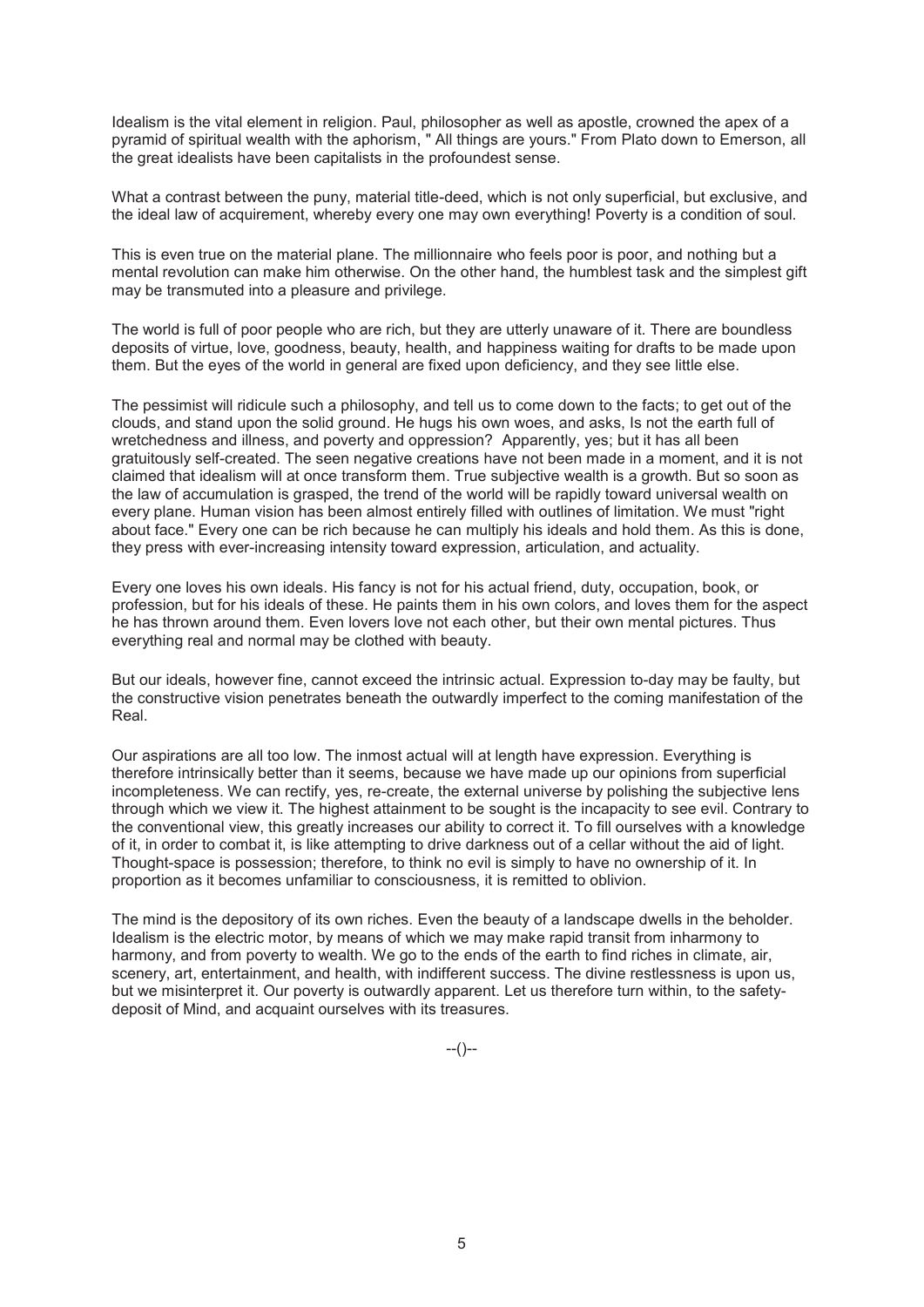## **The Evolutionary Climb of Man**

THE eons of the past have been occupied with a struggle to bring forth man. That great effort is still in progress, for he is not yet completed. Generic man, or the human ideal, is, and always was, potentially complete; but in actualized existence and expression he is ever more becoming.

This is an era of remarkable progress and discovery. But the most wonderful of all the new accomplishments is man's discovery of himself. Only through evolutionary interpretation has this been possible. Without such a divining-rod he had no way to measure his own proportions, or to estimate his relations, and therefore had no idea of his size and importance.

The new philosophy has proved to be a universal clew; but, though we may follow it faithfully, we shall never arrive at its end. Only in its light can phenomena be translated, whether organic, inorganic, vegetal, animal, human, intellectual, or spiritual. It is the new mental telescope; and only through its lenses can be discerned the universal trend and specific aim of the cosmic economy. As before noted, its whole end and purpose that "for which the whole creation groaneth and travaileth" is the bringing forth of man.

In a very realistic sense, evolution has created a new heaven and a new earth, and, in fact, made all things new. Take all the so-called sciences, and they would not now recognize their likenesses, as faithfully taken two score of years ago. Geology, botany, zoology, astronomy, biology, in fact cosmology, which embraces them all, are to us new creations.

All the theories, systems, text-books, and authorities extant, that have been formulated without the light of this all-inclusive philosophy, are worthless lumber, warped and decayed. They are as incongruous as the Ptolemaic system of astronomy. In this special study we are not to take up, technically, the details of material evolution; for these have been ably formulated by modern exponents from Darwin to Drummond, and to do this would require an especial equipment to which we lay no claim. Our purpose is rather to interpret the spirit, trend, and meaning of this great philosophy, as we follow its clew among the higher aspects, and to trace its all-inclusiveness in man.

Lifted from its blind materialism, evolution may be simply defined as the divine method of continuous creation; or, in more specific terms, as God's way of making ideal man or the man that is finally to be the full expression of himself. To accomplish this grand work taxes the entire cosmic resources.

Evolution is not to be reconciled to the various fragmentary systems, dogmas, and opinions that have been built up into disconnected structures in the human consciousness of the past; but these must all come before its judgment-bar, and receive its righteous verdict. The truth to just the degree that it is contained in them will not only be electively made manifest, but put in orderly and connected form. Before tracing, a little in detail, some incidents that have occurred during the interminable human march to the present vantage-ground, we must establish a very radical and significant premise. Evolution, as conventionally set forth, has been grossly materialistic. It has dealt with mere figures, rather than the numbers which they represent; with sensuous forms, instead of the moulding force which shapes and rules them. The materialism of Darwin still lingers largely with most of the recent exponents of the new philosophy. But though their attention has been almost exclusively centred upon outward forms, which are only indexes, yet even such superficiality has been indispensably useful as a stepping-stone to the deeper reality. A knowledge that recognizes progress in beauty, complexity and perfection of form, leads to an -understanding of the advancing orderly shaping force, which is thus given outward expression. Visible forms are only symptomatic of the moulding reality that is back of them, the quality of which they are striving to express.

They are the printed characters which tell a great truth. It is admitted that forms are endowed with a quality called life or soul; but this has been regarded as an incidental property resulting from organization. Mere fortuitous combination was thus looked upon as a creator of life. Cause was mistaken for effect. Definitely stated, it is that matter evolves itself, or that it could be both actor and material acted upon. Darwin embodied it in his famous aphorism, "All potency is contained in matter."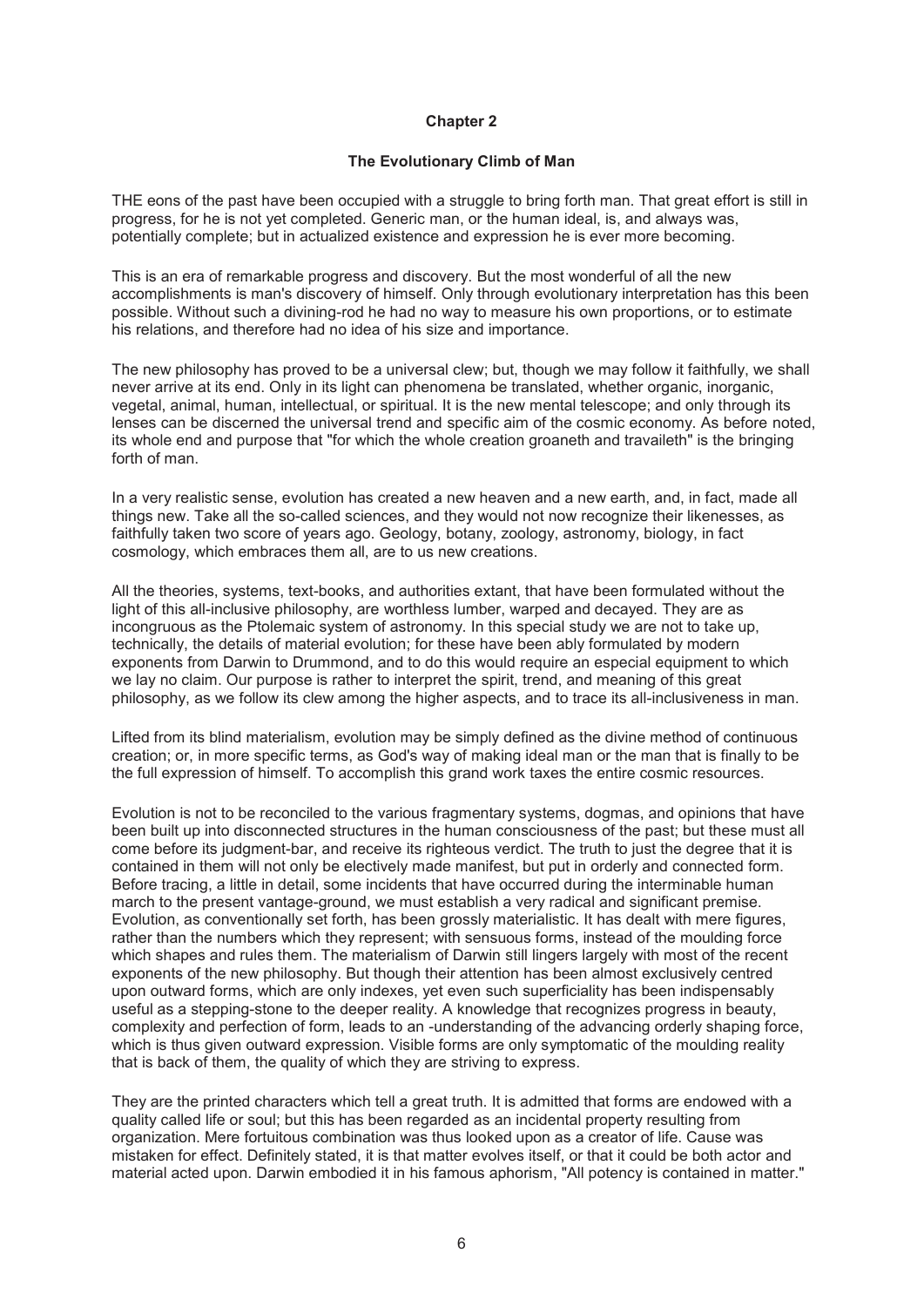Sensuous science has made an effort to eliminate divinity from nature and man, or at least to crowd it back to the most remote protoplasmic energy.

Secondary gods have been set up, and labelled "natural selection," "chemical affinity," "inherent energy," and "resident forces," in the attempt to make a great orderly, unitary Intelligence unnecessary. It has virtually assumed that matter grows in and of itself. In its conflict with theology, science has almost out-dogmatized the dogmatists, by teaching a practical though unadmitted atheism.

On the other hand, the ranks of traditional literalism have become exceeding thin, and few remain who still hold that a Deific fiat suddenly created all things from nothing.

There is an impassable gulf between evolution and all special dispensations. Every link in the endless chain of events is firmly attached to the ones which precede and succeed it. If the established order has ever been abruptly broken into from without, upon any plane whatsoever, then evolution is a myth.

God reigns in and through orderly law, and is never self-contradictory. When reverently followed, a true evolutionary philosophy leads up to the conclusion that all phenomena are the manifestations of one Infinite Mind.

True evolution, in its essence, is the name of a law of progress, rather than of a series of seen forms. The life, mind, or soul, of whatever grade, is always the cause, and not the result, of organization. The real progression is in the ascending quality of mind or life. Each step is a successive state of internal character, and its visible form is only its sensuous translation.

It is not matter, per se, that progresses. The same physical material appears, disappears, and reappears in higher or lower combinations, as the case may be. It is passive clay grasped by the hand of a moulder.

The elements which to-day make up the body of a dog or tree may have figured long ago in the material organism of a seer or philosopher. There was no ascent -or descent in the material, but only in its user. All progress is in the unseen. Your body is not you, but only your out-picturing index. The seen figure is not the progressive reality, but just the well-fitting clothing which shows the quality and taste of its present owner. The human ego picks up material, and erects it into an animated statue, in perfect correspondence to its interior quality.

If he drop the material, and it be utilized by a horse life or mind, it at once assumes the corresponding equine expression in every detail. There is no exception to this rule. In the deepest sense, the real tree is the tree-life, and not the temporary material which it has grasped for outward expression. True, we may study and admire the latter, but it is unprofitable to invert the relation. A piece of marble, or even a clod of earth, has a kind of life. It will be increasingly evident that all true evolution is metaphysical.

In the great cycle of creative development, the Divine life, first involved into the lowest conditions, is at length, through a series of grand steps, gathered, organized, individuated, and evolved into "sons of God," in which form, with ever-growing reciprocal affection, the return is made to the "Father's House."

Realizing now distinctly that progress is located entirely in the quality and complexity of life, mind, and soul, of which the ascending outward forms are only indexes, we emerge from the thick fog of materialism into the clear sunlight of the true, progressive reality. Visible shapes are only the printed text which is to be read and interpreted. We cannot afford longer to mistake mere numerals on the blackboard for the realities of number for which they stand.

It will then be understood that, in noting some of the steps and processes which man in his lower estate has passed over, we are dealing with his unseen but real self, rather than the wayside inns along the road, in which he has been temporarily sheltered. The promise and potency of coming perfected spiritual man was assured from the beginning of the involution of divine energy into the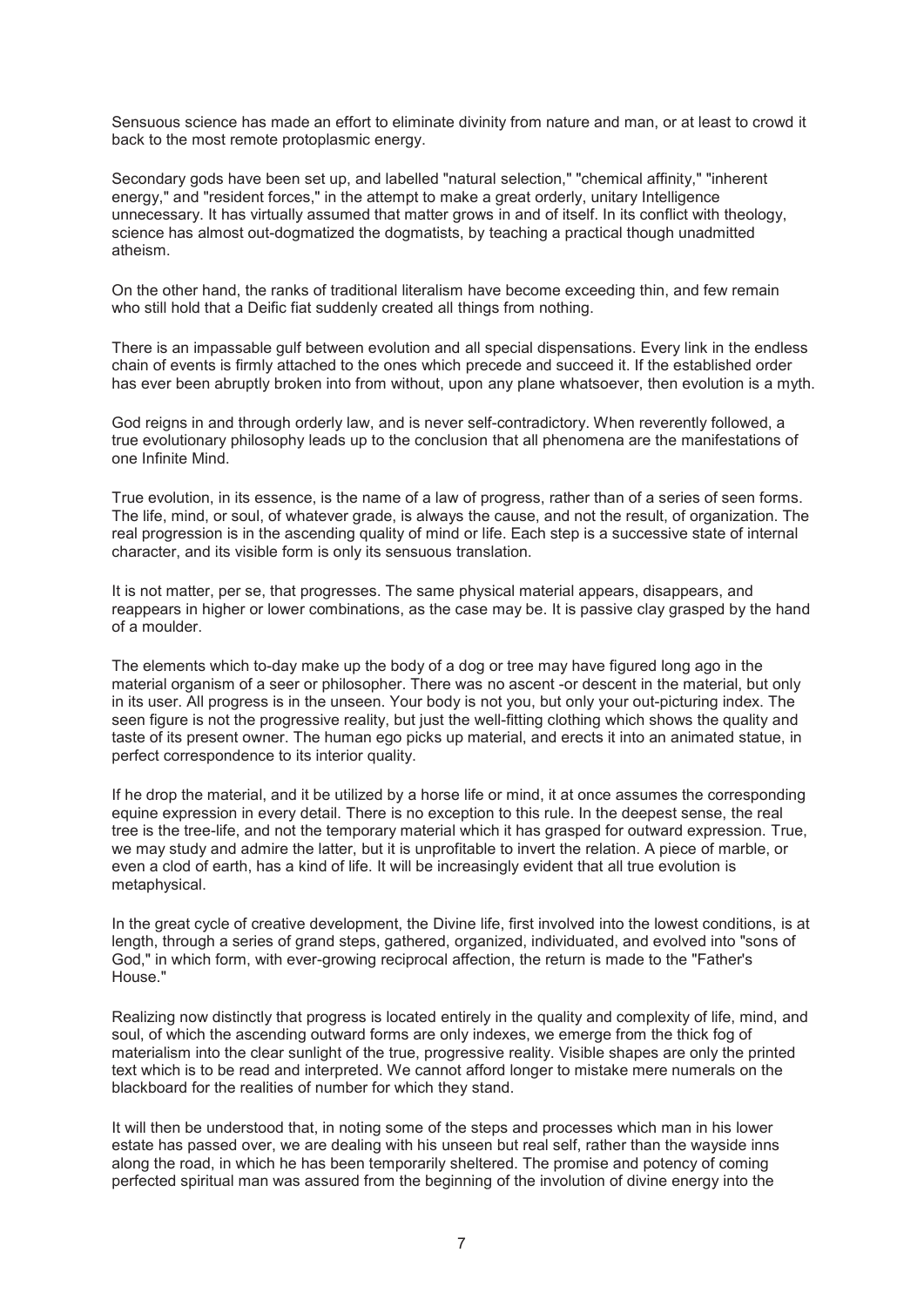lowest elemental conditions. The protoplasmic quickening that lies at the foundation of all things stands for and is a definite prophecy of man as finally complete in God's image. The Spirit of God, moving upon and involving itself into primal conditions, is the eternal conception and gestation which will continue until archetypal man shall be born into full expression.

What interminable struggles and efforts, and evolutions upon evolutions, all working for "one divine event to which the whole creation moves!" Based upon the prodigality of expenditure, what infinite value must be placed upon man, always bearing in mind that he is soul, and not body!

How such a comprehensive view puts us in universal touch and fellowship with all forms of life!

Everything is not only our friend, but our consanguineal [denoting descent from the same ancestor] relative. Each has been a kind of abiding-place along the great highway over which we have What a leap upwards was that from the inorganic to the organic! But the same omnipresent divine life binds the rock into form that thrills through the soul of an archangel. Mollusk, fish, reptile, and mammal these grand subdivisions, each again many times subdivided, all these, form the rounds of the ladder upon which we have been climbing. The tremendous ascent is a many-graded school, and the supreme lessons to be acquired are self-conscious individuality, and a developed recognition of oneness with our source.

The psychic nature of man was potentially present in the very clods of the valley. Every lesser grade of life made its supreme contribution, and passed it along to the next in order. All in turn have been melted in that vital crucible whose contents is being cast into man.

The road to a spiritual self-consciousness has been hewn through a great forest of expressive forms, each of which has been pushed aside for its more able successor.

The clod becomes a vegetable, the vegetable an animal, the animal a man, the man a self-conscious spirit, and the spirit a god. We must ever bear in mind that all this progress is in positive quality of life, and that each of the rising forms is only its outward symbol. It is like a banner which shows the rank of the force which is marching behind it.

All the motives, mysteries, riddles, and potentialities of the universe find their solution and focalized climax in man. The world is, because he is. He is its reason and explanation. All things are concerned in his coming and becoming. Humanity is the universal goal, toward which, from all directions, there is a supreme effort. From the primal cell upward, everything has this tendency, aim, and transcendent purpose. Man is eternally begotten by the one Omnipresent Life, and is forever being born. The fingers of God, who is Spirit, are all through the cosmos, shaping the life or mind of every atom and molecule, and impressing upon it its grand destiny.

Our family kindred reside on every terrace that is stretched between the amoeba and Shakespeare, the reptile and Emerson. Each atom and molecule has magnetic polarity, and its polar star is humanity.

The tree is coming man not yet loosened from the ground, and the fossil long ago passed on his best contribution and is resting a while. The evolutionary vesture is a robe, woven without seam, from bottom to top, from protoplasm to seraph.

Man is not only poetically, but scientifically, a microcosm. In the profound deeps of his being, in orderly arrangement, are sun, moon, fixed stars, comets, mountains and valleys, trees and flowers, quadrupeds and birds, with all variations and possibilities, terrestrial and celestial. Man is in the universe, and the universe is in him.

The memories and traces of our brutehood still linger with us, and all our friction comes because we lose our equilibrium by lagging behind the normal onward trend. Any man who loses his soul is the man who has not found it. The great command which rings down through the ages is, "Forward!" and our failure to fall into line is responsible for all abnormity.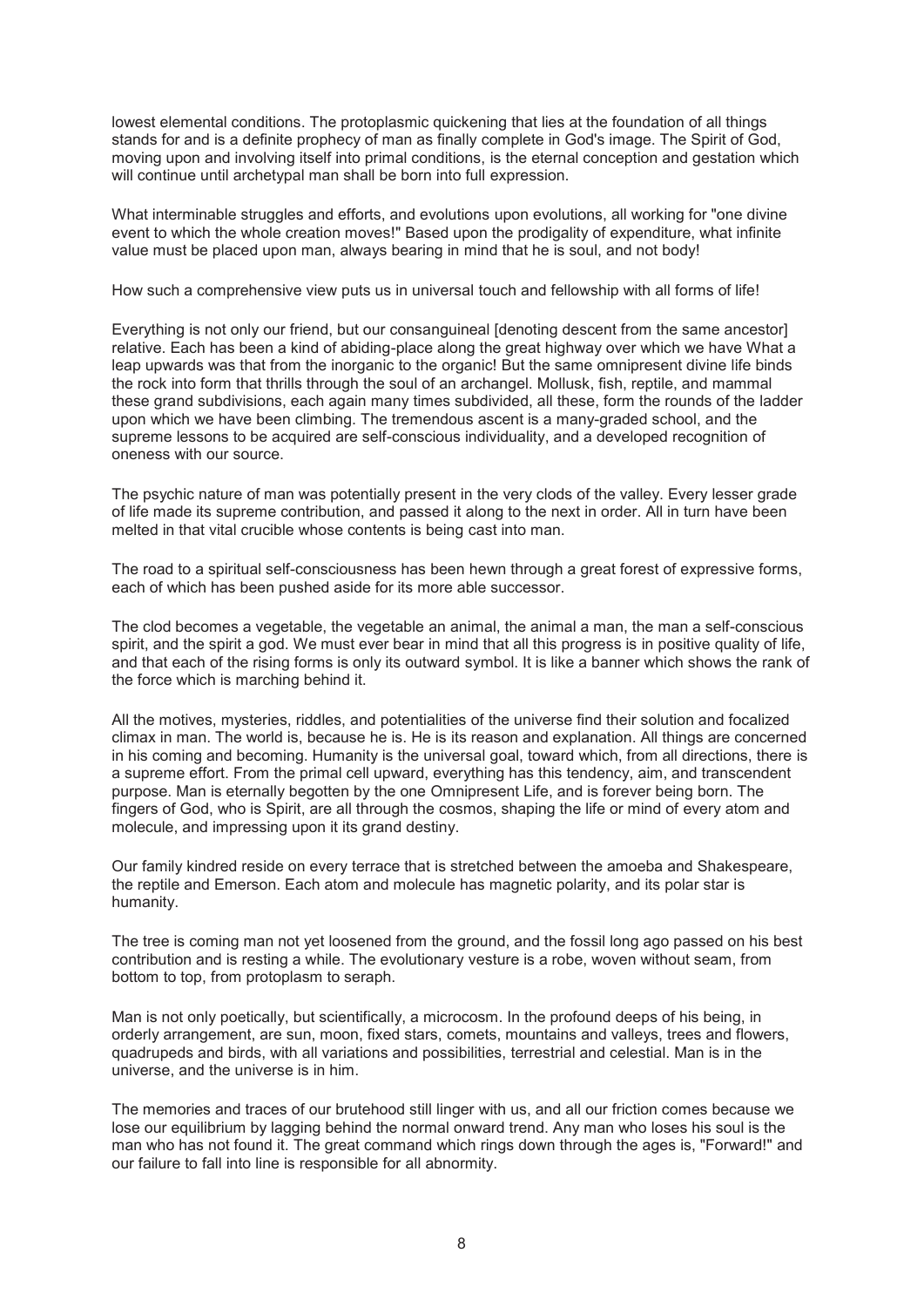As suns, with their worlds and satellites, float in the free and fluid ether, so all sensuous matter rests upon its spiritual base. Mind slumbers in the pebble, dreams in the plant, gathers energy in the animal, and awakens to - self-conscious discovery in the soul of man. The psyche of the lower form, involved from the One Life and Mind, for the great purpose of education through evolution, at length learns its great lesson, and takes its degree. Adam could name all the animals out of his own past qualitative experiences. Evolution may, therefore, simply be defined as experimental education.

An endless caravan is travelling on the "King's highway," and each section is laboriously toiling up the gradual, spiral ascent. But from the deceptive materialistic standpoint many things seem to fall away, and drop out of the procession. Forms dissolve, shapes disappear, things are said to die, buds and leaves and blossoms wither and fade; but the unseen life, which for a while held them in form, resumes its march in yet sweeter and more noble configurations. Conservation is the universal law, therefore nothing real can be lost.

The animal psyche is tethered to a little circle of instincts; but the human soul, although on the present plane connected with expressive materiality, mounts aloft and abroad in ever-increasing range. Not until the ever-expanding psyche has reached the human estate can it turn around and look inward upon itself, and discover the engraved pattern of divinity.

To bring human expression up to the full normal standard requires innumerable eons of frictions, polishings, and experiences. All lower conformations are but a stammering prophecy of the becoming ideal. There is a re-birth in every death, so that the conventional demise of one order is far more exactly the advent of the next.

Man is to be the personal expresser of the one Creative Spirit; so that purposeful evolution is a multiplying of self-conscious, divine personalities. The upward spiral stretches from infinite involution to infinite evolution. The God-energy stores itself in the humblest forms; and as the oak is potential in the acorn, so man is wrapped up in every one of them.

The process of ripening is orderly on all planes. When man discovers that God is in his being, he feels an impulse to give him manifested expression.

Life is a great gulf-stream, sweeping away from divinity, and bearing everything on its bosom, but only to finally float all back in perfected form to their primal source. During this great cycle, individuation and voluntary God-likeness are developed.

All creation is through thought, or, more exactly, each thought is a creation. Looking back upon the great cosmic economy, at first sight it seems blended, confused, and even chaotic. Evolution takes this seeming complex entanglement in hand, and through an orderly discipline erects its eternal masterpiece, completed man. But this purposeful outline and ideal is not yet filled out. Man always lived, and moved, and had his being in God, but must needs be created in low form, or distanced from the Deity in consciousness, in order that he might discover his true rank, through the process of working his way back. In reality, he has never been away from the "Father's House," except through his dream in sensuous matter, and material embodiment.

"The Word became flesh" in order that flesh might finally become "The Word."

Having thus briefly traced the outlines of the great evolutionary cycle, let us turn for a little to consider a few of the laws or methods through which we may accelerate the process of our own unfoldment. On all the inferior planes, progress comes from a pushing from behind, and is accompanied by friction. Lessons are difficult, acquirement slow, and seeming mal-adjustments many.

The wheels of progress groan and creak upon their axles, often hardly moving, or even appearing to move backwards.

But when the plateau of spiritual understanding is finally reached, man, through the knowledge of law, begins to aid powerfully in his own advancement.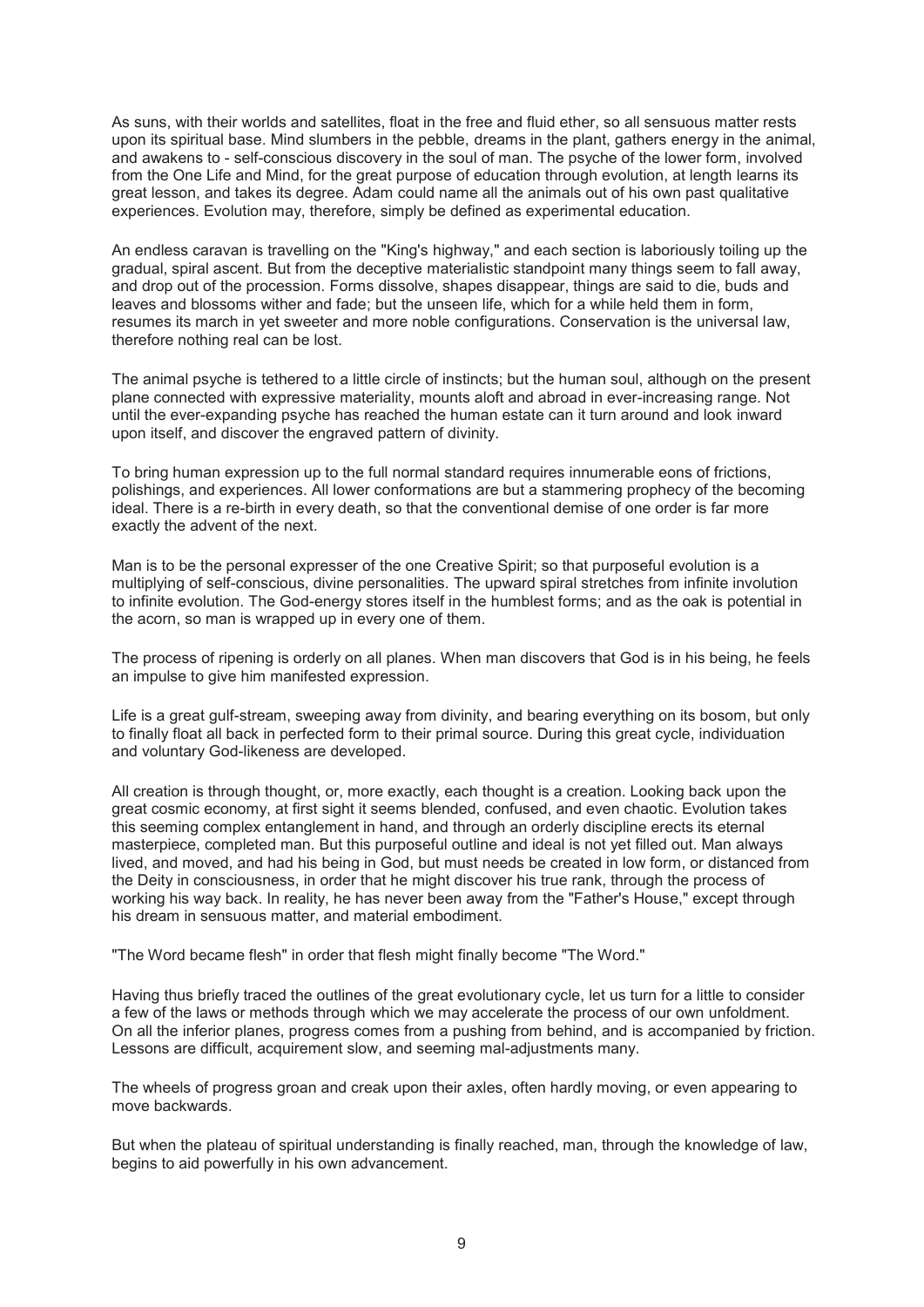He learns the uses of ideals, and places them in front, where, like great magnets, they draw him onward. He finds the highway smoothed and made easy before him, and glides along without the jarring and grinding of his former movement. He becomes a conscious creator, which only means that the divinity within him has come to self-recognition. Unconscious creation is always slow and labored. It grinds its way among obstacles, as a glacier presses forward into a valley, crowded by the huge mass from behind.

This continual friction in the human economy results from ignorance of law, and its fruits are dis-order, dis-ease, mal-adjustment, arrested development, decay, and premature material disembodiment.

We have spoken of matter as mere passive material which is grasped by various grades of life for formal expression. We have also said that there was no dead material, and that everything possesses some quality of life. How can this seeming inconsistency be reconciled? Live material is sufficiently passive for all purposes of utilization. All life is positive in degree; but it is law that, of whatever grade it may be, it moulds and uses those forms which are less positive than itself. Therefore man's physical organism is composed of myriads of inferior organisms, and his mind of an aggregation of the subordinate mentality of the past. We have not only left behind us on the evolutionary highway all the lower and simpler qualities of existence, but we also have brought them with us, and have them in us.

Man cannot go out beyond himself, for the universe is contained within the circumference of his being. In him potentially exist celestial harmonies and hellish flames, heavenly ecstasies and demoniacal orgies. He has the equipment to play saint or sinner, devil or angel.

We may now consider more definitely how man, having arrived at that plane of the conscious possession of creative power resident in his own volition, can supplement the universal trend in perfecting his own expression. He has come to the point where he understands himself, because he observes the forces that evolution has employed in bringing him up to his present altitude. What may be called the law of uses is a vital principle, and its scope is universal.

If we neglect to exercise any talent, power, or quality, it soon falls away from us. Nature, in the widest sense, always casts away all her useless material. She refuses to nourish all drones, until they finally die from inanition. If, however, we wish to eliminate the brutish forces that still lurk within us, we need not destroy their energy, but turn it into a higher channel. In every past step of biological progress, organs which have served their purpose drop away; but it must not be forgotten that they are always supplanted by a more worthy successor. But the legitimate use of a talent actually feeds it.

The eternal climb through the ages has come from an ever-present inherent craving, not only for more, but for higher and better and richer. Demand always brings supply, and it is entirely adequate.

Potentiality is limitless; and it invites you to help yourself, and take what you want. But if our wants are not centred upon that which is superior to present attainment, their supply only puts us back, to again learn a lesson more dearly than before, which really belongs to the past. There is a universal desire for happiness; and happiness means harmony, or rather harmonious development.

If an arm be not used, it at length becomes paralyzed; but the lack of use is more deeply located than might at first appear. It is in the neglect of the thought, or a disuse of the will-power, which moves the arm. The paralysis is, therefore, really in the mind, or in its lack of self-assertion. The arm has only expressed the condition that is back of it.

All advancement is in intelligent, qualitative thought; and visible progress of form is such thought, in uses poured through embodiment. It is only mind-art that produces material, artistic expression. The outer form is necessary on its own plane, but the inner and immaterial entity must insist upon a faithful correspondence. The body, therefore, must not be denied, but affirmed. Denial of it is suicidal.

The degree of perfection in embodiment corresponds to the positiveness of the life, mind, and spirit which permeate it. All flesh is malleable stuff, and belief shapes it to its own specifications. Belief should, therefore, be enlarged, enriched and perfected. Its precise view of objective things is of secondary importance, but its estimate of itself is of transcendent import. The mind is a self-begetting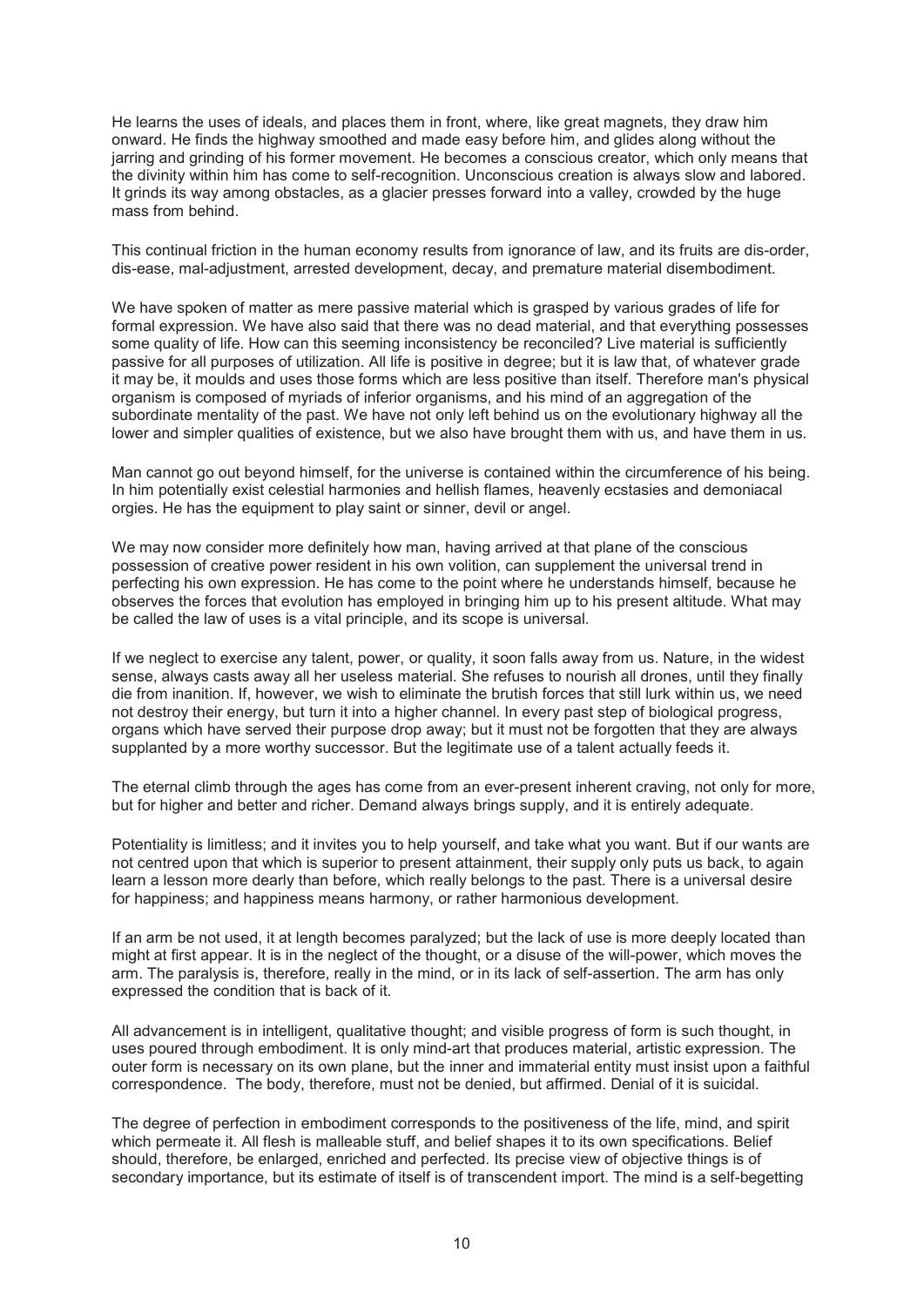and self-creating unitary force. It is always drawing its own proportions, and taking its own photograph. To exercise a true mind-art in securing harmony of outline is the divinest employment of the law of uses.

Thought-energy is the primal and universal force, and executive will is the king of all motors. It rallies aft less positive forms of life into conformity, and quickens every normal function into wholesome activity.

The upward ascent of man gives him an ever increasing breadth of outlook. Like some bold Alpine climber, he rises above the lowland fogs and mists into the clear azure; and at length the lesser peaks which he has left behind, and which before seemed formidable, melt into insignificance. Day by day the mysteries of nature are resolved, and the murky medium into which he has been vainly peering becomes transparent. The subtle mechanism of the universe is laid bare, and the fine links which connect it with mind are felt and interpreted. Unfoldment being a universal law, the upward mental and spiritual climb of man is immutably guaranteed.

One of the present great distinctive features of the evolutionary rise is, that racial solidarity is coming to the surface of human consciousness. Mankind is like a great tree, the branches and leaves of which all springing from one root, and nourished by the same sap spread themselves forth that they may feel the glow of the sunlight.

While there is but One Life, it appears broken into a vast number of disjointed fragments, but without any loss of individual responsibility; each belongs to the race, which, as a whole, would be incomplete without him. Every one seems, to himself, finited and separate; but in reality each life is like a bit of color in one great mosaic design.

The coming ideal is universal brotherhood. This will not be attained by any external panacea, or legislative expedient, but by a fusing and unifying of heart and desire.

One may think that he thinks for himself, but more exactly he is borne along by great thought-currents in which he is immersed. He is not much more independent of his fellows than is a piece of driftwood of its surroundings in the rapids of a mighty river.

It is true that the great thought movements have their individual articulators, who seem to be leaders; but they are really the visible signs of some general trend. They are not commanders, but focalized embodiments of forces which are back of them.

The great sea of human mentality rises and falls, ebbs and flows, in huge tides, and not in detached drops. A perfect network of invisible ties binds men into a great solidarity. The thunder of the rhythmic march of the great mass drowns the light footfalls of the few who would mark an independent time.

Does this in any degree discourage individual advancement? Rather the reverse; for, in a deep sense, every man is the race. The very foremost pioneer, in his progress toward the human ideal, represents a universal possibility and coming goal.

We are thinking, willing, loving, and doing, not merely, or even mainly, for ourselves, but for mankind.

Even the seeming hard law of "the survival of the fittest," when fully interpreted, is found to be beneficent; for the fittest are really channels and models for the less fit. Every special individual attainment not only brings up the general average, but is a standing object-lesson and ideal. Service, as a fundamental law, must reach down from the higher to the lower. But, in the past, human personality has been so earnestly engaged in working out its own salvation, that it has overlooked its organic relations.

"Save your own soul" has been the reiterated- injunction; but the most ideal salvation is the merging of the own soul in devotion to the general soul.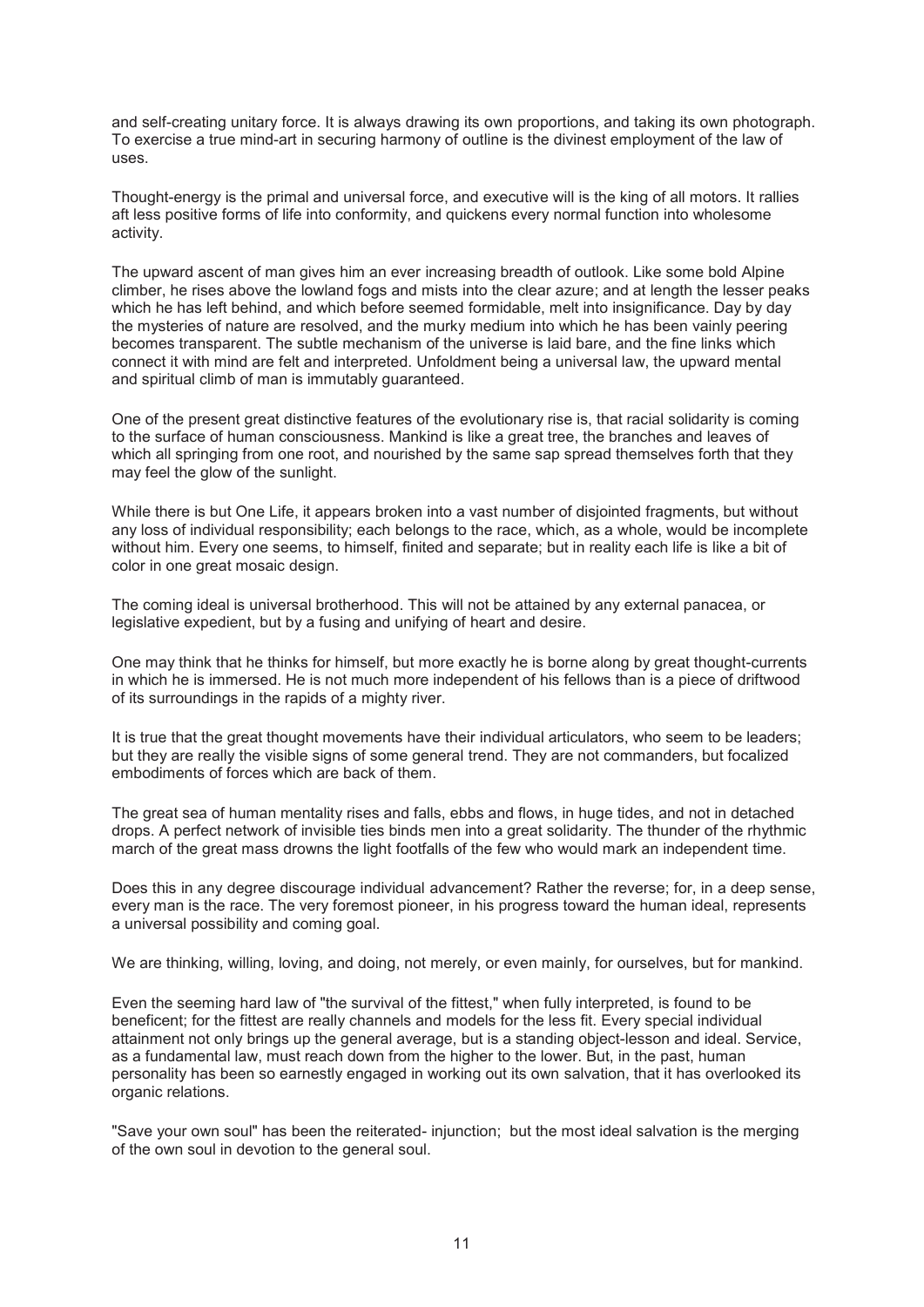There is not only a common divine incarnation, but, in a very real sense, we live in each other.

We wrestle with "principalities and powers'," and that in the presence of a great cloud of interested witnesses. The disciplinary and educational experiences of one are those of all, and the victories of each are a general inspiration. "No man liveth to himself, and no man dieth to himself."

The ever widening circles of a human divine consciousness, as a thought-quality, go out in waves to refresh the whole family of man.

Every human brother, as he pushes on in advance, gives an upward impulse along the innumerable lines which radiate from him as a centre. He is a saviour who breaks captive's chains, opens prisondoors, and proclaims freedom. The great evolutionary campaign will not be ended until every member of the race has been transformed into a "son of God."

When the basic law of race-solidarity is generally perceived, it will be a privilege for the strong to carry the burdens of the weak, until they finally disappear.

The race being an organism, its unity is only rendered complete from the unlike office of its various members.

Many of the conventions of our modern civilization are the results of arrested development. We wander from the great smooth normal highway, into the seductive by-paths of cold intellectualism, material formalism, superficial education, and of a realism falsely called artistic. Artificial walls and barriers are built up between souls, and the living fountains of human love and sympathy are sealed or frozen over. Society, through an unwritten and unspoken legislation, imposes arbitrary laws which are based upon selfishness and worldly policy. Each soul wears a polished armor, which, though unseen, is as cold and impenetrable. as steel. Only a thorough recognition of the law of love and oneness can ever melt it away. Human society still feels itself to be a mass of disconnected units, having adverse interests, and each still inquires. "Am I my brother's keeper?"

The law of ministry is not only an ethical obligation, but a scientific means of progress. If all were just equally advanced in evolutionary unfoldment, there would be little opportunity for mutual aid and bestowment. Like the diverse members of an organism, each is necessary to the completeness of the whole. But the crust of our worldly wise conventions must be broken up before we can be free to cling in graceful embrace to neighboring souls.

The higher life is not a mere refinement of what is lower, but an awakening the glow of the divine image within, which is restlessly waiting for free expressive conformation.

But, as before indicated, all frictions, arrested developments, and even mistaken by-paths, have an educational use. Many lessons, to be thoroughly learned, have to be ground in by disciplinary experiences. It seems unaccountable, but it is a fact, that we generally refuse to learn them in any easier manner.

But such correction, and even punishment, if we choose to call it so, is really the teacher of racial solidarity. Human relationship is so intimate and reciprocal, that the lawful and innocent suffer with and for those who are lawless and guilty. Vicarious experiences are not confined to one historic expression, but are universal. Such a commingling though having a superficial appearance of injustice breaks the boundary walls of the smaller or personal interest, and by its educative revelations brings into view the Larger Unit. The righteous man suffers with the malefactor, and the latter finds succor in the former; and such is universal experience, and such is law. What a paradox! Has not Law made a mistake? No; only our selfish concern makes her seem unreasonable.

If each suffered solely for his personal transgressions, it might teach him prudence on his own account; but now he finds that he helps to pay a general penalty, and that his interest is woven into the very warp and woof of the whole social fabric.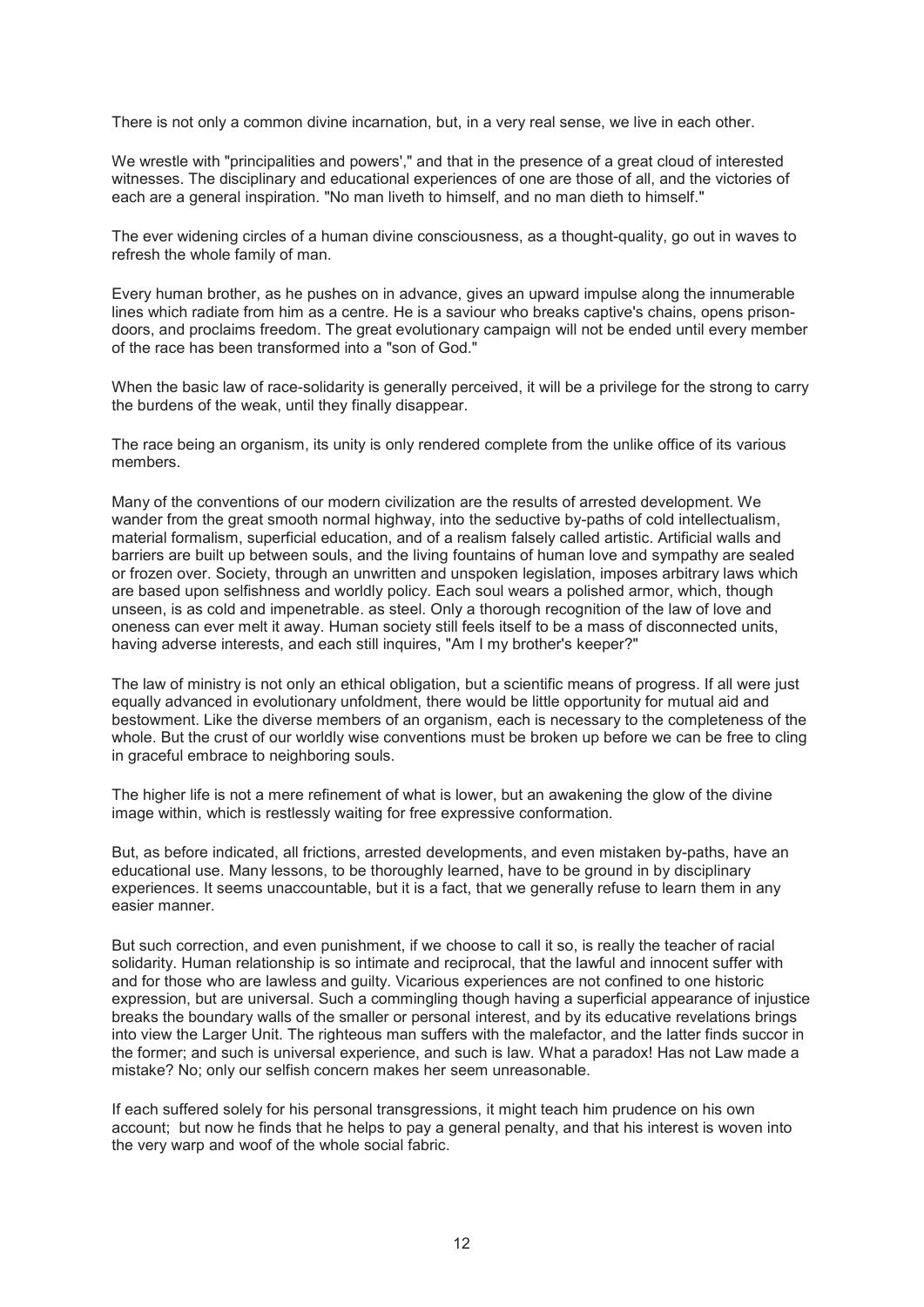There is no other true and supreme interpretation of law. The transcendent lesson to come into human consciousness is, that the supreme good of the smaller unit can only come enclosed within that of the greater. In the deepest analysis there are no possible adverse interests. Those which seem so are only superficial.

The Established Order is not only for and within man, but it is man. No true social science, political economy, ethical system, or coherent religion can be formulated except upon the basis that man is One.

An individual soul might as easily be split in twain, as for a part of the racial soul to be saved, and the rest lost. The law of the conservation of soul-energy is as exact and scientific as is its correspondence on the lower plane. Only error and falsity are sloughed off, while all that is true is indestructible. The supremest work of every man lies in his efforts towards the unfoldment of the general soul in which he is comprehended.

We are gradually approaching the Kingdom of the Real, where all men will feel themselves to be one because they are united in God. Humanity ultimates in the Universal Soul, but without any loss of individuality. There is to be an eternal welding of Fatherhood, sonship, and brotherhood. When this state of consciousness is reached, one universal heartthrob will send the vital current of love and unity coursing through the veins of the remotest member.

--()--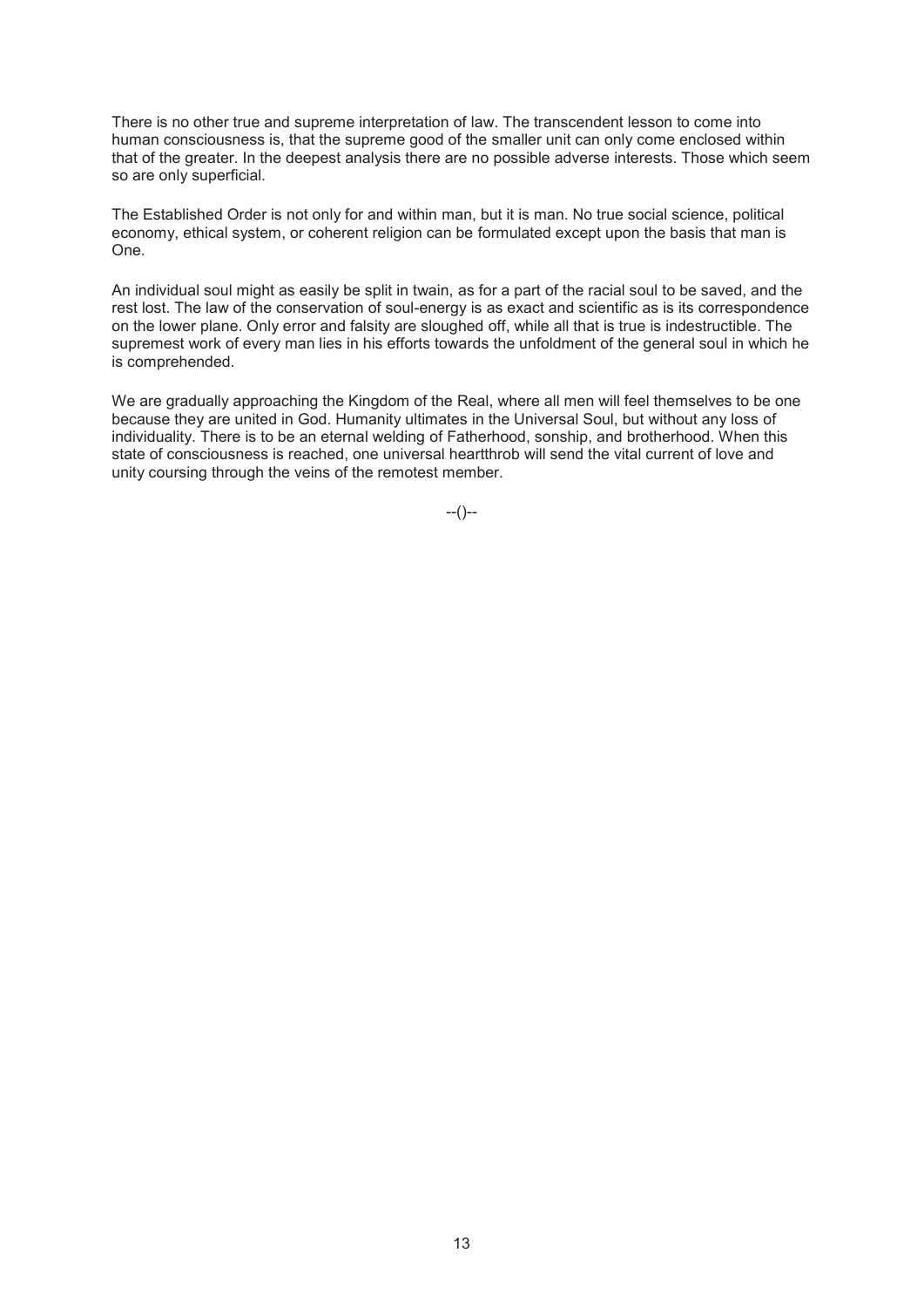#### **A Great Art Museum**

MAN is mind. He is an unconscious artist, dwelling in the midst of an endless variety of mental pictures. His time is spent in photographing things around him, and in taking impressions from his thoughts and ideas. The great palaces of art, like the Louvre of Paris and the Uffizi and Pitti of Florence, contain a vast number of galleries and corridors where pictures are hung, high and low; but mental art museums are incomparably more extensive and varied. Finished productions from the hand of the most gifted artist are crude and clumsy of execution when compared with the expert delineations of the imaging faculty of the mind or rather the man.

What a profusion of immaterial works of art, each surrounded with a carved frame of accessories, each with its high light and low light, sunshine and shadow, and all without any sensuous limitations of length, breadth, or space! Thought is the artist; and it is ever executing real but intangible masterpieces with marvellous facility, giving them all its own peculiar tone and finish, and putting its initials upon them. The ego is the owner, custodian, and sole visitor of its galleries, and is always inspecting its art treasures. These are arranged not only on walls, but are packed away in drawers and compartments for prospective use and reference. But in the twinkling of an eye they can be snatched from their seclusion, placed upon an easel, and lighted up with the sunshine of consciousness. New and original designs for the gallery are constantly being outlined, and filled in with color from the native pigments of imaginations and ideals.

The bewildering array of statues in the halls of the Vatican are not comparable in number and perfection to those hosts of living figures that are ranged in the mental corridors. The busy chisel of the unknown sculptor is ever carving animated statues with exquisite pose and finish, and placing them on pedestals where they are convenient for inspection. These are more enduring than marble because they are formed of a less perishable material.

The power of thought as a creator has, until recently, received but slight recognition. It has generally been left to care for itself, to roam at its own sweet will, and to sketch at random. It is true that pictures, unbidden, and sometimes very unwelcome, flash themselves upon the living canvas; but there is nothing to compel us to sit and gaze upon them. They soon dissolve if we turn our eyes towards a higher order of art, or stand face to face with the ideal.

The pure and matchless art of the devout monk Fra Angelico, by which he was able to depict angelic beings with such beauty and delicacy, was the natural outcome of the spiritual atmosphere of love, joy, and harmony in which his consciousness made its abode. He created the world in which he lived, and the base and false had no place in it.

Tennyson thus sings of an inner ideal art:

"O all things fair to sate my various eyes! O shapes and hues that please me well! O silent faces of the Great and Wise, My gods, with whom I dwell."

Any one of a thousand acquaintances can only be recognized and identified by comparison with the portrait of him that is already hanging perhaps for years in our invisible gallery. A single mental photograph lying undisturbed for twenty years in the "dark room" is suddenly called for, snatched from its hiding-place, and found to exactly correspond with its material duplicate now presented.

But personal portraits form but an infinitesimal part of the varied innumerable shapes that make up the resources of the immaterial palace of art. Still beyond the domain of the more sensuous pictures of external objects there is a deeper skill and vision which produces and dwells on moral and spiritual entities. Its keen, penetrating glance is focused upon delineations of love, faith, purity, and goodness, and include glimpses of the Great Reality. "The pure in heart shall see God."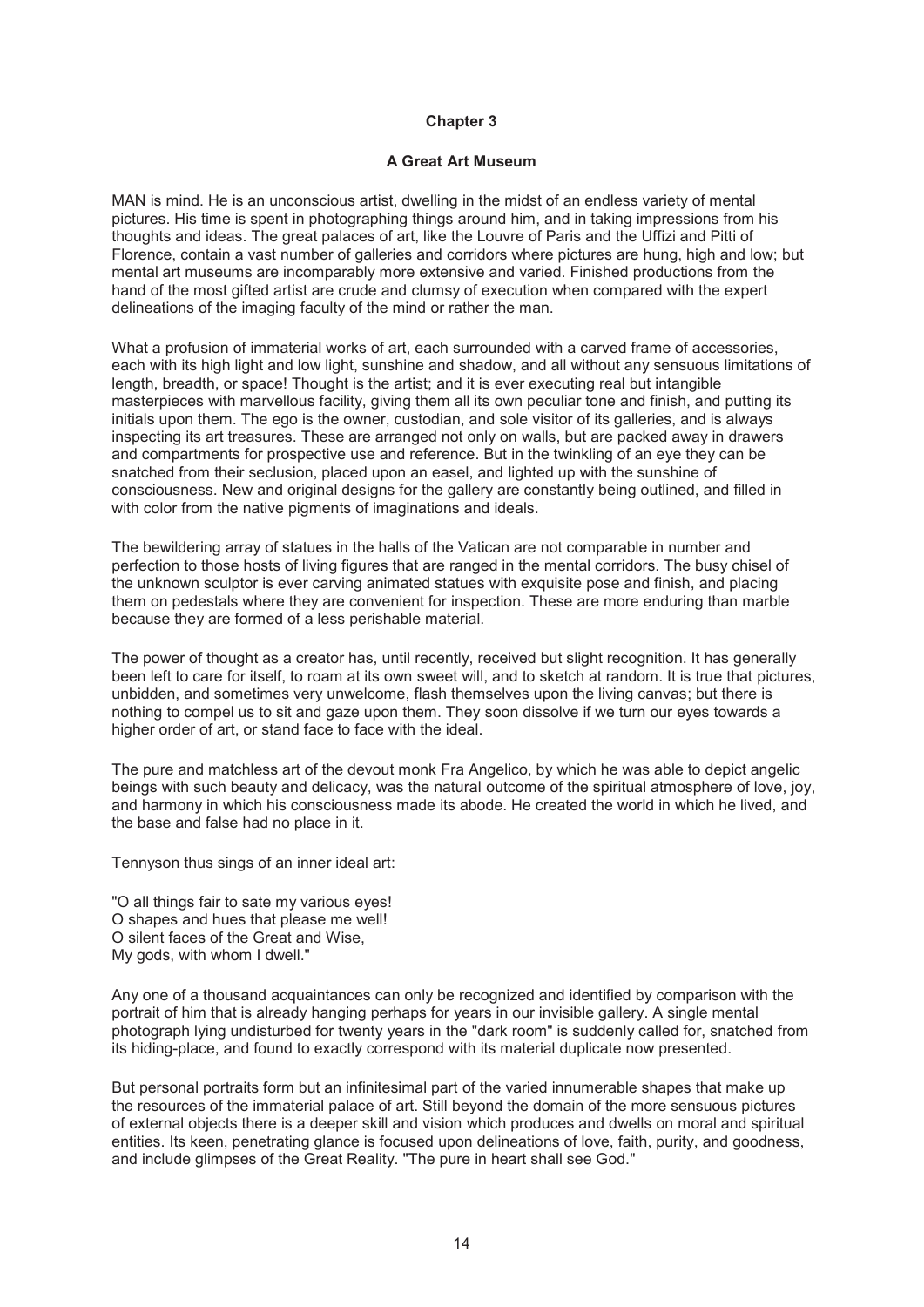Thought, the imaging artist, is perpetually designing and executing new works, and consciousness is untiring in the inspection of its stock on hand. It, however, lingers longest in those corridors where its loves and affinities are most profusely represented.

Down in its gloomy basement there is a great illusive network of hidden passage-ways, the walls of which are covered with unseemly outlines, and the arches and ceilings with indistinct and smoky frescoes of hate, envy, lust, and selfishness. The bats and vampires of evil imaginings are flying to and fro, and the atmosphere is clammy and morbid. But for a delusive earthy gravitation the mistaken consciousness would not explore these deeps, much less remain to inspect and analyze their contents. There are also in this basement more inviting doors, opening into corridors that seem flooded with rosy light, which shines out at the entrances, making their figures appear artistically beautiful. But upon a closer and an internal inspection, the forms are found to be hollow, repulsive, and to crumble at the touch. Every niche is occupied by some suggestive and fascinating statue which enchants the senses and invites intimacy, but a more thorough acquaintance reveals its deceitful and ugly features.

Other unlooked-for portals admit the unsuspecting consciousness into dark, damp corridors hung with pictures of disease and deformity. Pale and ghastly forms abound, and lenses of fear and expectation are ingeniously placed so as to multiply them. The Pale Horse, with his Rider, occupies the most conspicuous position in the collection. On every hand are found brushes, pigments, and fresh canvases for the production of new and more complicated abnormal designs. The very atmosphere is offensive and charged with miasma and mortality.

Consciousness! grasp the hand of Idealism, and leave this false and unwholesome domain, and ascend to the sunlit apartments of the Real. Behold what harmonious and delightful scenes, done in enduring colors, here meet the gaze! Every statue is erect and graceful in pose, pure in form, and divine in expression. The realm of shadows has been exchanged for the kingdom of realities. To linger here is to gain the artistic ability to execute more and better, and thus beautiful forms are multiplied. Mount still higher to the Supreme Ideal. In the most lofty sanctum to which the Consciousness can aspire, stands a figure of typical perfection. Love, purity, peace, and beauty are eloquent in every feature, and from it is radiated a celestial halo, soft and harmonious. Thought, the artist, has carved this statue during the highest nights of its inspiration, and left it upon its pedestal as its supreme effort. No other sculptor has aided in its execution, for each subjective artist designs and executes only its own. This is the Christ within, and no external power can remove or disturb it.

Linger in this Presence, Consciousness, for it will at length transform thee into its own glorious likeness. Come up often from the lower and baser domains; sit in the silence, and be at home in the divine auditorium of your nature.

--()--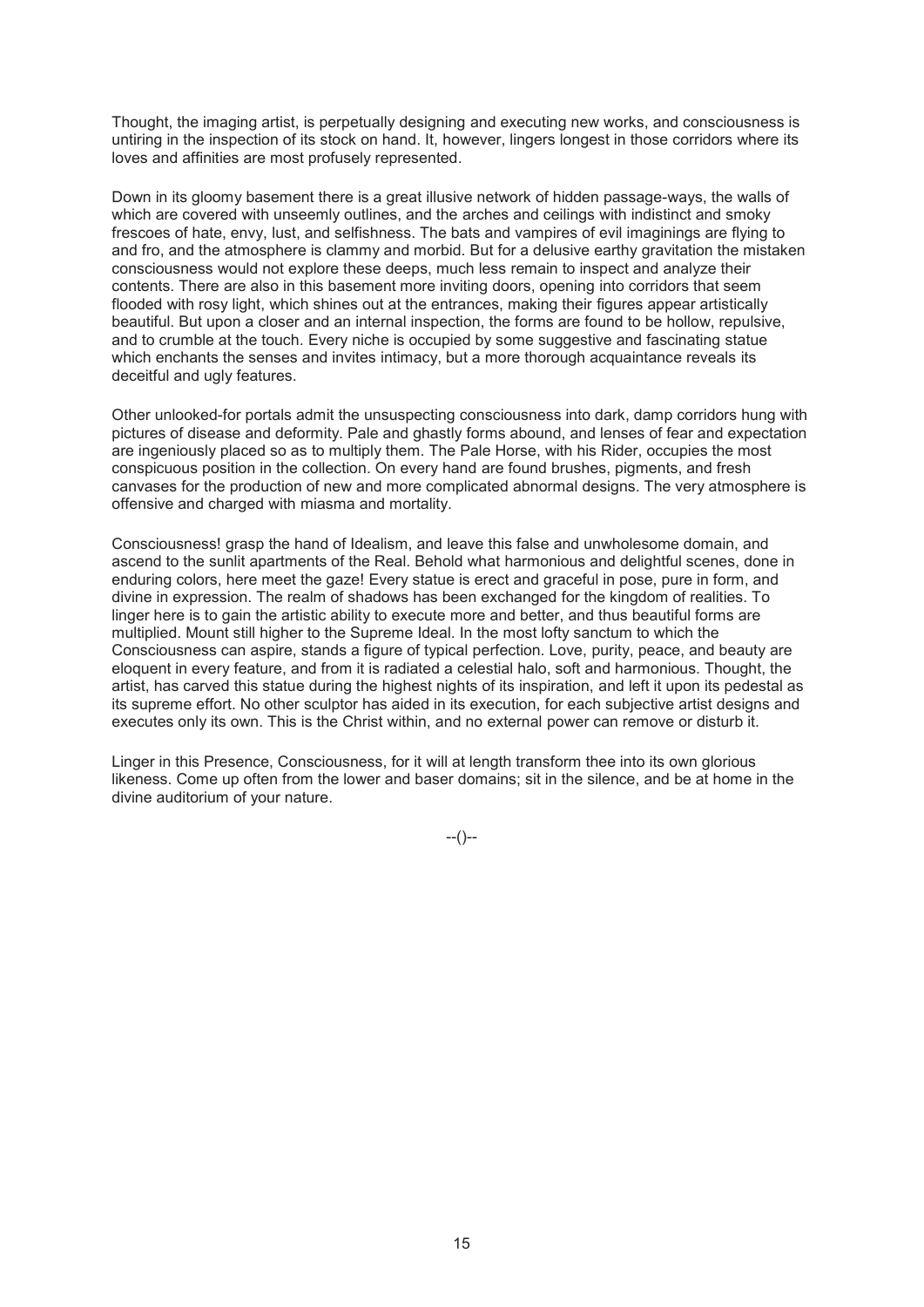## **The Vital Energy and Its Increase**

EVERY living thing has an inherent potential force which may be said to be the mainspring of its organism. This energy is so strong and constant that it not only holds in check all corruptive and disintegrative tendencies, but it has positive and formative power. Under normal conditions it is a veritable "dynamo" which transmutes and moulds material into new and characteristic form and expression. This force we call life, but a better definition would be mind.

When mind has laid hold of matter, and erected it into a symmetrical animated statue, so long as this mastery continues, we say, "Here is life" When this mysterious union ceases, or, in other words, the mind lets go of its material, we call the change "death." The matter which has been released from the grasp of the living entity disintegrates.

But nothing has died. There has been no forfeiture except simply that of a peculiar form of expression. The essence or mind has discontinued its use of that particular material which it for a time employed for out-picturing or objective manifestation.

Every living form is an external index of some kind of mind. In every detail it is a result, and never a cause. For instance, the tiger-mind picks up material, and moulds it in every particular to express exactly the mental propensities and characteristics of that animal. Feline cunning, ferocity, strength, and adaptation to environment are all mental qualities. Body is passive material, being only acted upon.

The life (or even here we may say the mind) of a beech-tree gathers up matter and erects it into a shape, but never makes a mistake regarding the exact form of visible expression. The grain of the wood, bark, every branch, twig, and leaf, all articulate beech, and nothing else.

The human mind, or life, erects its own animate form with exactitude, though the identical material may have been used for other grades of mind a hundred times before.

We have thus concisely stated a few basic principles of being, to note by contrast the baselessness of prevailing materialism. Without intending to be materialistic, we unconsciously become so, judging as we do by outside appearances. We fall into the superficial current, and gauge everything by sensuous measurement. Careful reflection will show us that we are always dealing with surface symptoms and effects, and fail to get down to the depths of primary causation. We drop into the error of regarding mind only as a quality of body, while in reality the latter is merely its instrument. The mind is the substance or entity, as is a number, rather than the figure or character by which it is represented.

Any other philosophy of being than the above makes man a mere bundle of animated matter, and presents him as dependent for his very existence upon a fortuitous concourse of organized material. If mind be only a function or attenuated quality of co-operative dust, what becomes of it when disorganization takes place? We will do well to dismiss such a deadly pessimistic philosophy.

Have not therapeutics, philosophy, science, and theology all together become materialistic? Man regards himself as a material being. He practically thinks of himself as body. This state of consciousness degrades and puts him upon the plane of innumerable limitations.

Metaphysical science and experience show that so far as one holds as a positive principle that he is soul) and that it is normal for him to rule his physical instrument, thus far he gains a growing power and control over it. This thought, firmly and continuously held, so moulds and influences the body, that at length it not only renders a useful and harmonious ministry to its lord and master, but also becomes increasingly impervious to disorder and inharmony.

This doctrine exactly fits the constitution of man. It is in accord with law in its deepest and broadest interpretation, bearing these points in mind, let us inquire what are life and health? Life is that condition in which the real man, ego, or mind, rules and also receives normal tribute from his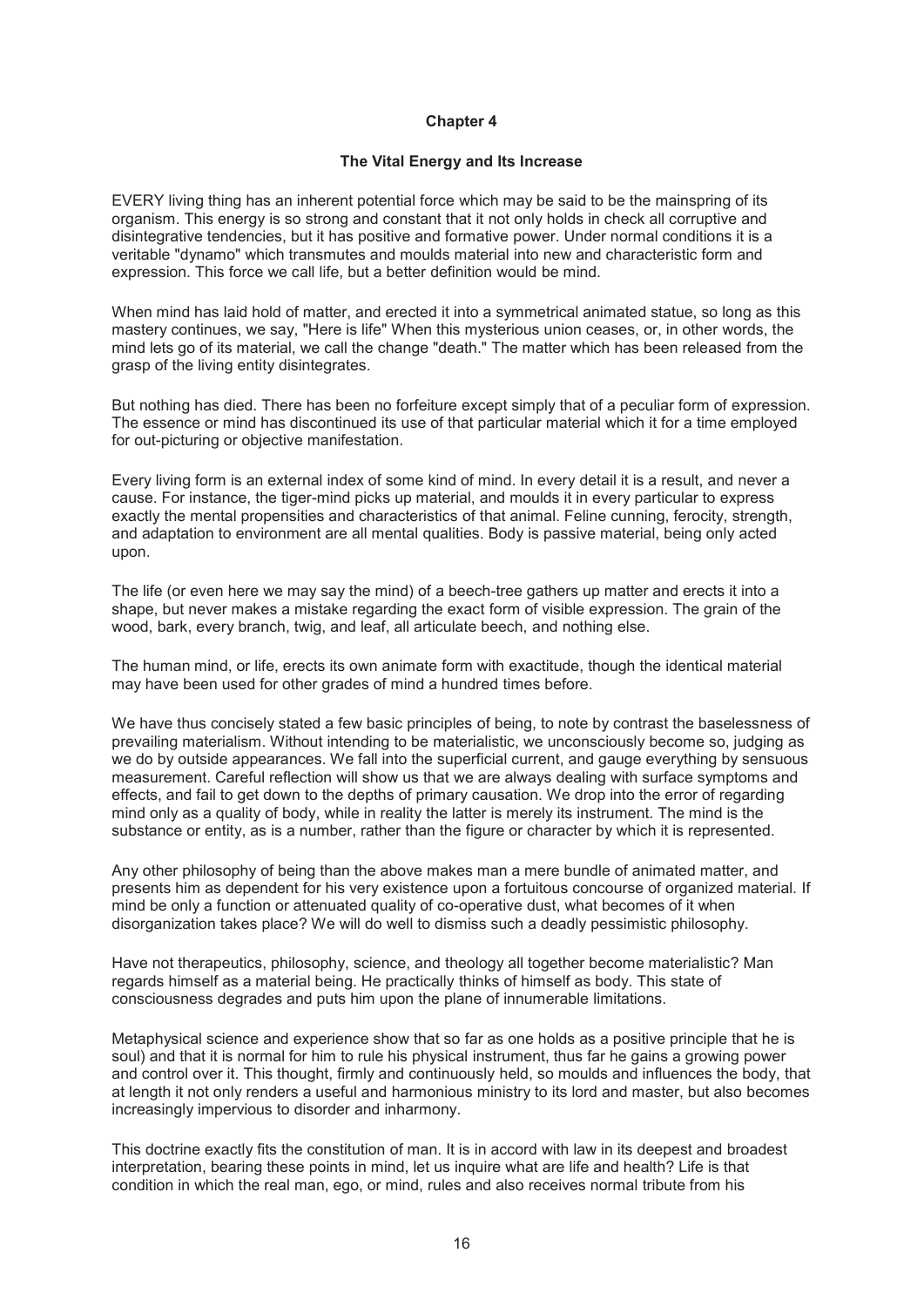sensuous organism. Health is that state of relationship when there is no insurrection or obstacle, and peace and co-operation prevail. The man rules his household, and receives rightful service and respect. The divine established order is recognized and complied with.

Illness is that condition in which the rule of mind is enfeebled, or when the grasp of the ego is weakening upon its legitimate kingdom; and death is the entire loss of its executive hold and authority. To successfully reign in his lawful domain, man needs added vitality, and a felt connection with the universal exuberant Energy. He must regard himself as a conduit, and be in constant receipt of supplies from the great super-sensuous Fountain of Life.

It is not the passive clay which needs manipulation, but the ruler who must have added executive authority. His weakened grasp must be tightened; and this is not possible by visible food only, for "man shall not live by bread alone." If the ego firmly assert its positive supremacy as a matter of divine right, its demands will be complied with. The "divine right of kings" is as nothing in comparison. We patch the body from the outside, hoping thereby to make it mentally tenable a little longer. But it is built from within. From the inner to the outer is the universal established order.

Mental causation is always primary, but it is too deep for sensuous observation. The draft may occasion a cold, but the cause is more subtle, susceptibility. Every one has long been aware that fear, grief, sin, anxiety, pessimism, and all their train, pull down bodily tissue; but we have unwittingly failed to observe that their positive opposites would surely build it up. But this is logical and reasonable.

Harmony, joy, optimism, idealism, love, and courage will surely invigorate. Under the now wellunderstood law of auto-suggestion and thought-concentration, each mental condition can be positively cultivated and made dominant in the consciousness. It is possible to entirely change the mental habit. A daily exercise of immaterial gymnastics, involving systematic thought concentration, is as practicable as any system of muscular and physical development.

What, then, is the remedy for mental or physical infelicity? Change the subjective standpoint. Reconstruct the consciousness. It may not be done in a moment, for all growth is gradual. But the same pains and persistence that we give to a thousand things of far less importance will work a wonderful change in a short time.

We must consciously enter into our possession, and claim that we are living souls rather than poor, weak, material creatures. Dwell not in mere physical sensation, upon the animal plane, but in an affirmed and cultivated conscious superiority over conditions, until they fall into line and serve us. Enthrone the real ego, which is spirit, created in the image of the Infinite, and utilize something of that divine potency which has been hidden by ages of self-imposed limitation.

But man, having lost his spiritual self-consciousness, mistakes the handful of dust which he has for a while utilized, for himself. By immutable law he manifests and outpictures this concept which he has held and carelessly actualized. So long as he regards himself as a poor, weak, material creature he will fill the measure of his own outline.

"As a man thinketh in his heart so is he." This is not a mere moral or religious platitude, but a scientific statement. It has been said that "a man is the architect of his own fortune;" but this is more true of mind and body than of worldly place and possessions. The creative power of thought is his divine instrument; but he has not learned its use, and so, as has till recently been the case with electrical energy, its force has been squandered, or, even worse, turned in the wrong direction.

Man searches the objective world over for balms, specifics, and panaceas, and experiments with every known external thing, but fails to interpret the nearest and grandest of all things, his own constitution.

He goes abroad for congenial environment, sunny skies, and favoring climates, but fails to get away from his own perverted thoughts concerning himself. He must learn that through ideals he may displace his spectres. By compliance with this great law he may transform seeming adverse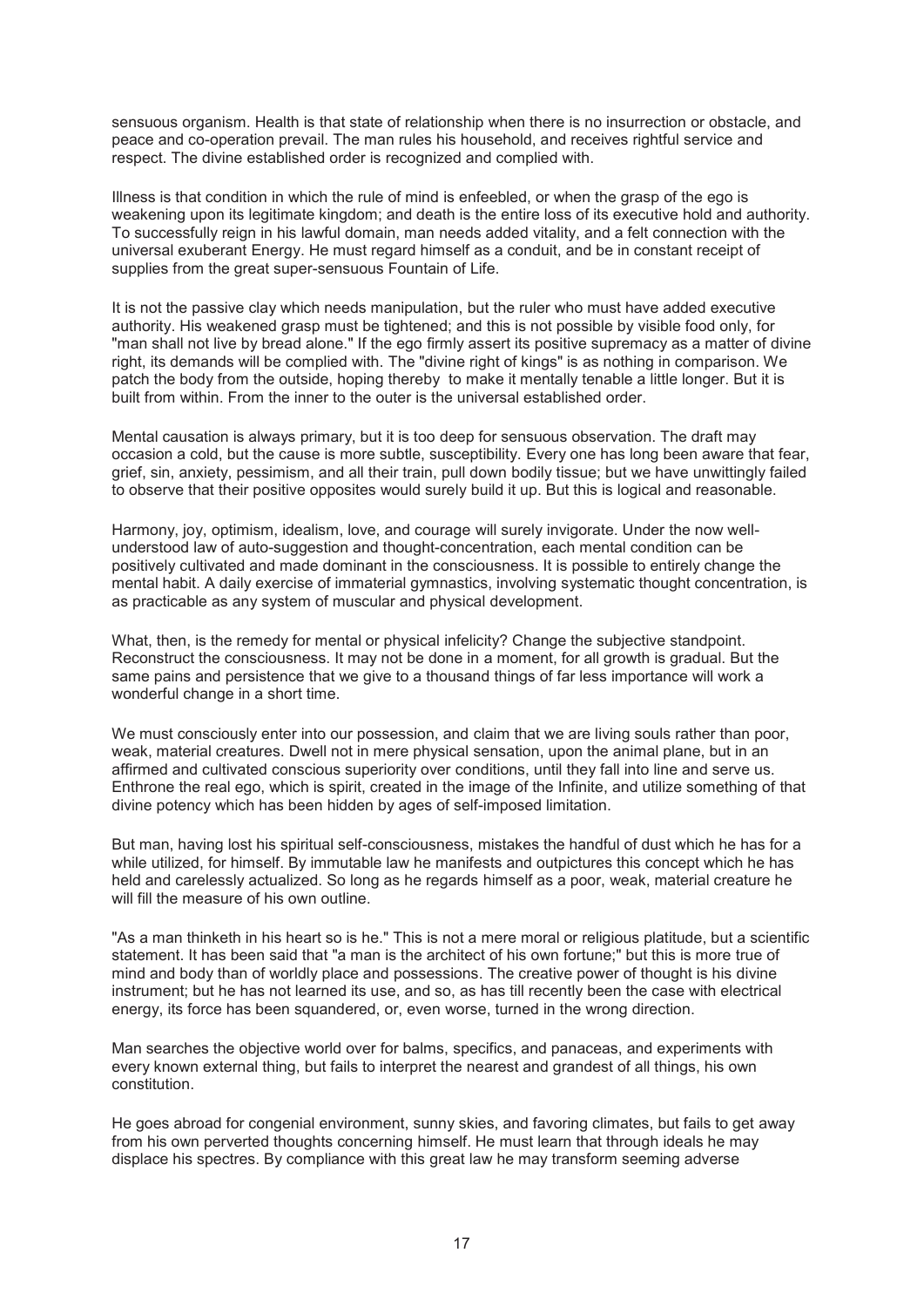conditions. The "Philosopher's Stone" is within his own being. Through the spiritual alembic of his inner nature he may rightfully call for all things to pay him tribute.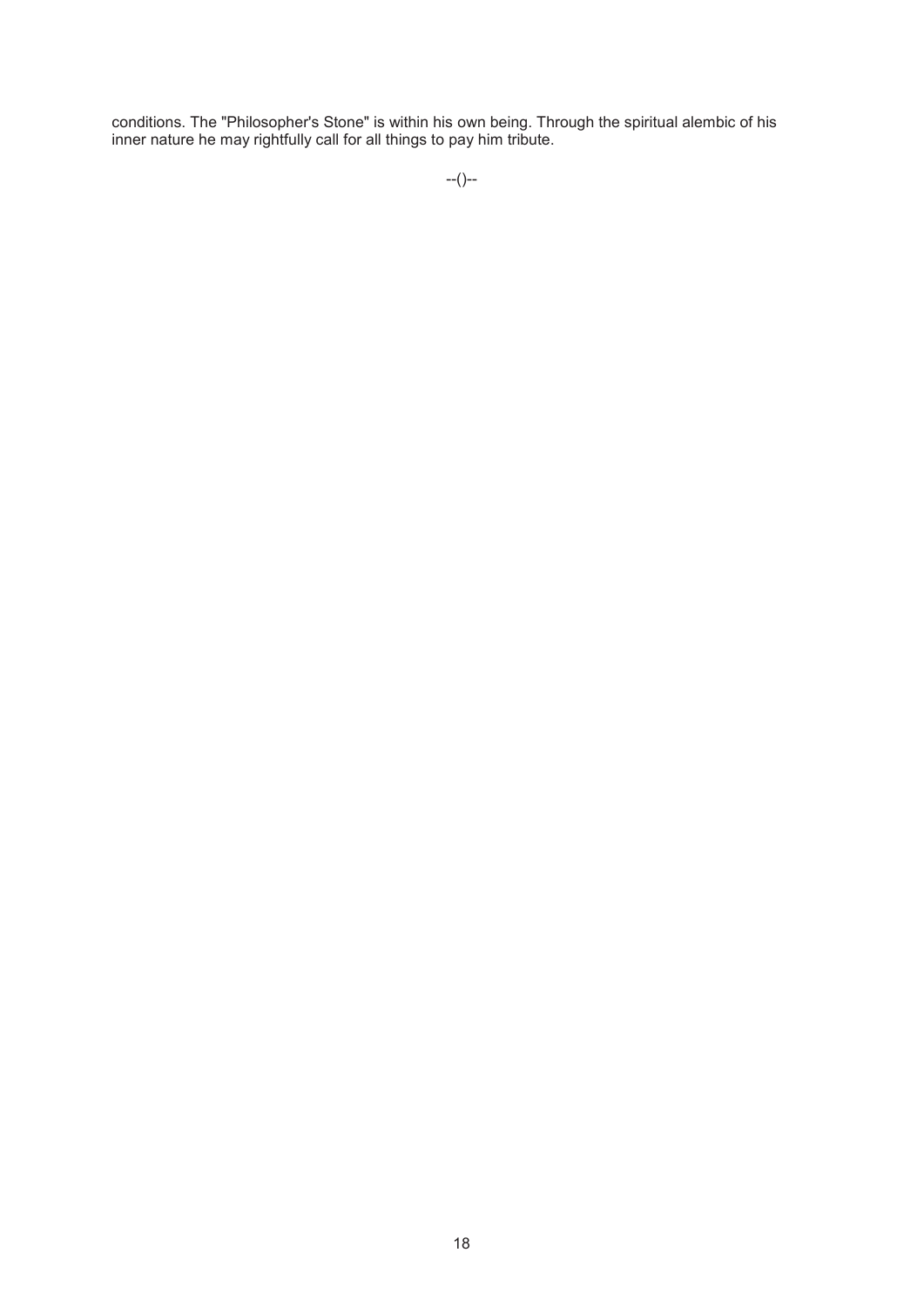### **A Corrected Standpoint in Psychical Research**

WE are so accustomed to deal directly and almost solely with the objective, that any attempt to readjust our own end of a line of relationship is unconventional, and by many is regarded as irregular, if not unscientific. The great obstacle to the apprehension of truth is not so much in its complexity or occultism, as in the lack of perception that is consequent upon predisposition, bias, authority, and even upon what is often regarded as learning itself. Not long since a prominent clergyman, whose dogmatism is most pronounced, preached from the text, "Whosoever shall not receive the kingdom of God as a little child, shall in no wise enter therein." But to whom is it more difficult to become childlike, in the reception of truth, than to one whose creed is positive, whose opinions are fixed, and to whom "revelation" is fully completed?

The dogmatism of theology is often paralleled by that of so-called science. To venture beyond the conventional limits of the regular materialistic schools, or to question their traditional methods, subjects one to the charge of being eccentric, and often requires more courage than is needed for a new departure in the realm of theology. In other words, the scientist is often quite as punctilious regarding "orthodoxy" in his own domain as is the dogmatic theologian in his. To approach a subject in such a way as to get a view of its true outline often necessitates the brushing away of much subjective rubbish which unconsciously hides the very object sought. True insight is often gained only at the expense of some preliminary unlearning. With a proposed effort to search for truth is often linked a strong, even though unconscious, desire for evidence to confirm existing opinions. Authority, traditionalism, and unsymmetrical education are often, one or all, fatal to the openness, plasticity, and intuitive transparency which are indispensable to the discovery and reception of things which are deep and veritable.

Prevailing systems of education are scholastic rather than educive. That conventional cramming of unrelated objective facts, termed learning, is the rival, if not the enemy, of a delicate and impartial inner perception through which truth comes into the consciousness. The excessive intellectuality of the age, being entirely objective, has dulled and obscured the keenness of the intuitional faculty, which normally is of higher rank.

Coming to a more specific application of these principles as related to psychical investigation, it is evident that a higher point of view would greatly facilitate progress. Disregarding, therefore, not only the traditions of the regular materialistic scientists, but also the methods of many other earnest explorers, well intentioned, but almost wholly objective, we propose a brief introspective study among foundation principles.

If we look at mind and spirit from the plane of materiality, we find ourselves in a valley which lacks breadth of outlook. While practically regarding ourselves as bodies, we naturally begin to speculate whether or not it be scientifically possible for that airy, intangible something called mind to act, live, and be conscious when its physical "basis" is laid aside. Our prevailing objective materialism gives us the feeling from careless habits of thought that mind depends upon material organism rather than the reverse. Does body build life and mind, or do they build body for the purpose of outward and correspondential expression? Manifestly the latter. The former would logically end in pure materialism; but it is remarkable that thousands are practically thorough materialists without being aware of the fact.

The real man (ego) is mind, soul, spirit. He is soul, and has a body. Nearly all will agree to this proposition in the abstract; but so soon as they begin to reason in any direction, they unconsciously abandon their premises, and practically regard themselves as material beings. With daily consciousness centred exclusively upon the sensuous and objective, it becomes almost impossible, from force of habit, to maintain a correct standpoint and perspective. How greatly it would simplify all psychological research to squarely hold the position, not that we have souls, but that we are souls yes, spirits now, as much as we ever shall be. The physical organism is no part of us, but it is expression made visible nothing more and no less. To be sure, it is educational; for it is in accordance with law that soul must have an experience in matter. But it is important that we educate our thought to regard the body only as an instrument belonging to the man, entirely secondary and resultant.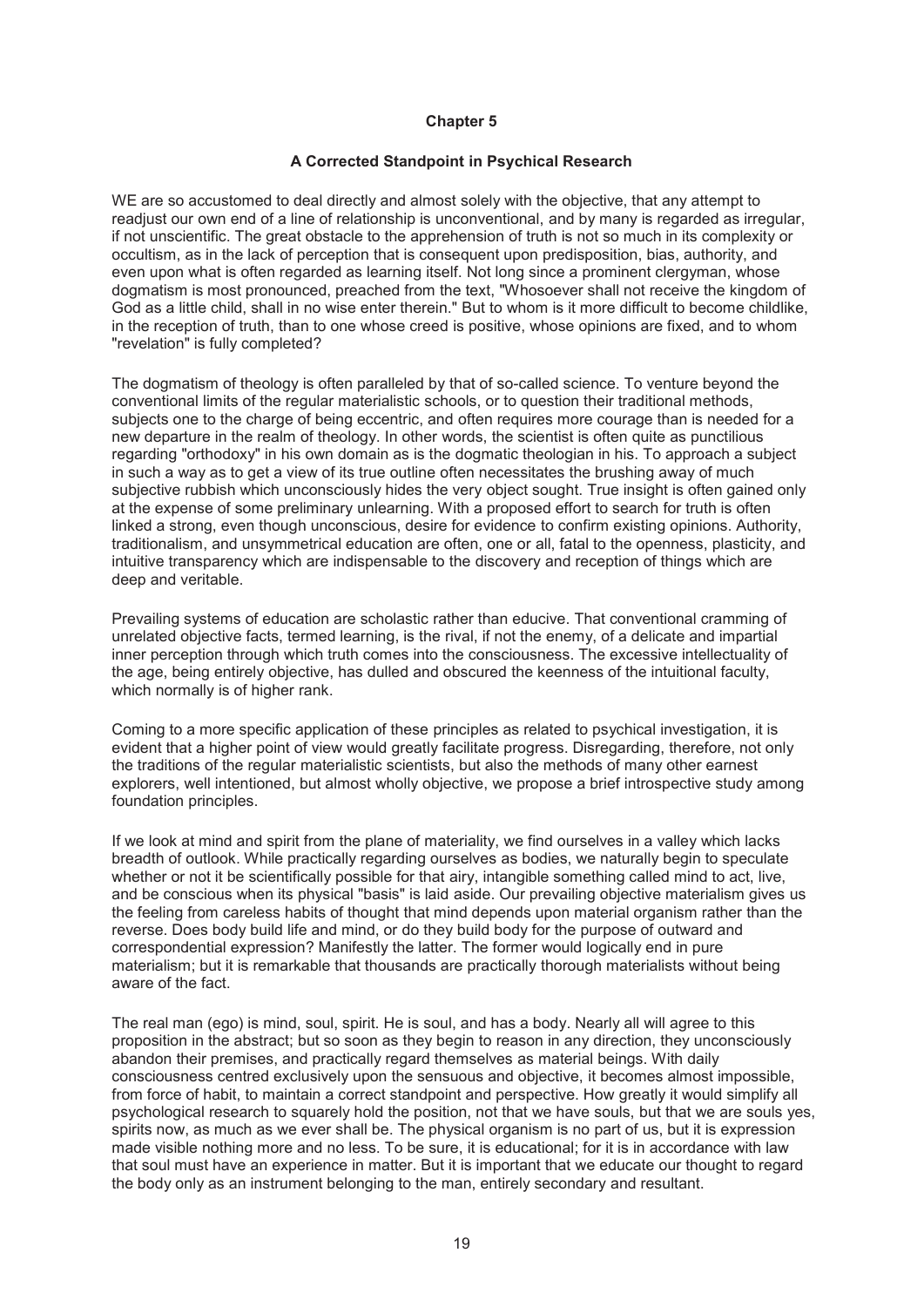If soul be only a function or exercise of body, as conventional "science" and materia medica have practically assumed, then immortality is illogical; for when a thing perishes, its functions, which depend upon it, perish also.

The body, being but a sensuous form or plane of expression for the real man, bears a similar relation to him to that of his clothing. He is not merely its tenant, however, but its architect and builder. Its construction is from within through the force of mind, conscious and unconscious. Thought mind in action is creative. It is the universal motor and the fountain of primary causation. There are molecular changes in the "gray matter" of the brain, but they are the material correspondence or result, and not the cause of thinking.

While many physical processes take place involuntarily, or below the surface of consciousness, they are nevertheless all directed by mind. But a small part of mentality is upon the plane of consciousness.

The key to the interpretation of a large part of the phenomena of hypnotism, psychology, and mental therapeutics is found in a proper discrimination between the objective and subjective mind. The latter, which is so responsive to suggestion, and which so directly moulds and directs all bodily activity, till quite recently has hardly been considered.

The atom, or theoretical unit of matter, has not yet been discovered, and therefore is, to this day, only an intellectual abstraction; but although scalpel has never touched it, nor microscope revealed it, we need not question its existence. But whatever it be, its use is to objectively express different grades, qualities, and operations of life, or organized mind.

The same material is picked up and used in one form after another, to temporarily manifest the special peculiarities of the life that is then using it, in exact correspondence. At length disintegration follows, and leaves it free to be again seized upon as before. It logically follows that <sup>'\*</sup> life, or organized mind, is more deeply real than matter, and the immaterial than the material. The former is true substance, the latter more properly shadow.

Taking the evidence of the real, intuitional self or ego against the objective or sensuous self, we conclude that reality, permanency, and solidity are terms which can only be properly applied to mind and spirit. As in the case of the apparent revolution of the sun around the earth, sensuous appearances are misleading. The world for so long a time has had its consciousness filled with forms and expressions, that it has almost become incapable of beholding the immaterial. Any faculty long unused gradually decays.

The evolutionary philosophy, from the changed standpoint, becomes simplified and intelligible. If matter be passive, and the same material be repeatedly used in integration and disintegration, it is plain that the progression is only in the advancing qualities of organized life and mind; and these successively embody and express themselves in suitable and corresponding shapes. After full expression, each of these external correspondences dissolves, and the plastic material of which it was composed is again utilized and built up anew. The matter which composes a human form to-day may be found, a few decades hence, built up into plant or animal form, to manifest the particular quality of life which then possesses it. It is over and over again erected into living statues, sometimes of higher and again of lower plane, demonstrating that evolution is entirely and solely of the organized immaterial life, and not of its passive material.

Look which way we may, we are brought back to the fact that, in any deep and exhaustive sense, reality can only be predicated of the unseen and immaterial. Iron, steel, and gold are unreal and unsubstantial, as compared with mind and spirit.

Material science all through the ages has been dealing with shadows, and it has not only insisted that they were solids, but has denied solidity to everything else. The recent conclusion of science that the universal interplanetary ether has a solidity vastly greater than steel, is one of many significant hints of the coming emphasis that will everywhere be placed upon unseen entities and forces. If life and mind are the supreme realities, they, instead of matter, constitute the substance of things, sensuous testimony to the contrary notwithstanding. The oak-tree life picks up plastic material, but it never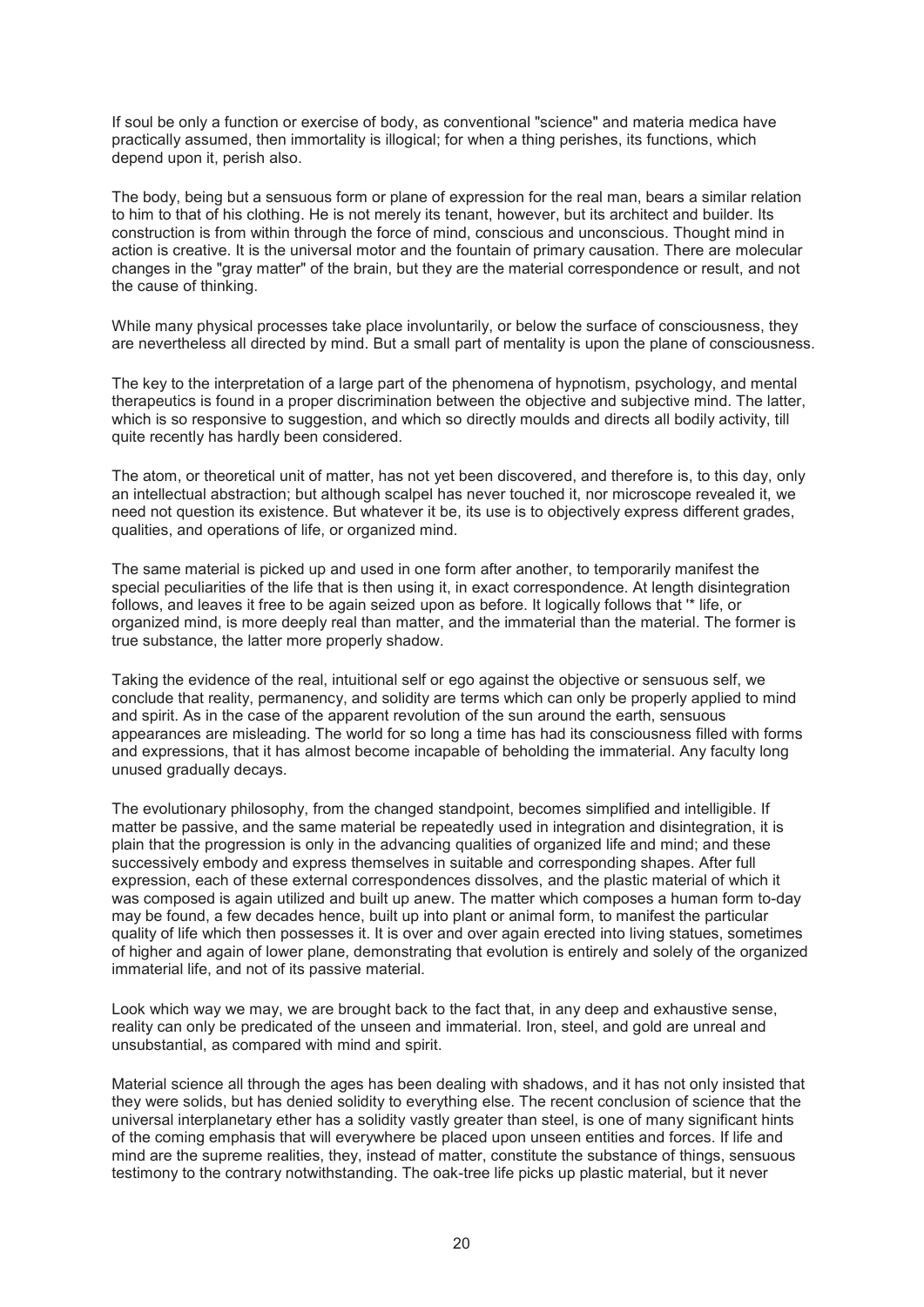makes the mistake of erecting it into a birch or maple expression. The same principles hold good on the animal and human planes. The law is uniform and universal. We find that all sequential expression is uniformly exact to the most minute detail, not only in species, but in quality, amongst its own class.

Advance a step farther, and note that outward expression, assuredly when the human plane is reached, is not a mechanical, but an intelligent manifestation. The embodiment is an index to the quality of past thought; for thought is a secondary creator. That thought sequences are slow in manifestation does not render them any less sure. When the scientific basis of mental therapeutics and suggestion, which is now but dimly apprehended by the great majority, comes into general recognition, it will be seen that the human material organism in any given instance is an exact, composite, outward index in rank and quality of past individual and collective thinking. Such a conclusion is simply the logical outcome of the admitted proposition that man is soul. Prenatal or hereditary influences, which are powerful, do not disprove, but rather broaden, this order of causation, which is uniformly from the within to the without from the immaterial to the material.

This simple though unconventional spiritistic philosophy, which has only been briefly outlined, is shown to be scientific, because it accords with the highest ascertained laws; harmonizes and translates psychological phenomena, and satisfies human aspiration and intuition. It solves a thousand problems, and dissipates innumerable difficulties that are met with on every hand in the great domain which has heretofore been a terra incognita, to scientific materialism. Planting our feet on the -foundation practical as well as theoretical that man, the ego, even on the present plane, is soul, and soul only, many things are brought near and made distinct that have been dim and distant. It at once furnishes a broad outlook from a standpoint that cannot shift. It renders superfluous such terms as "supernatural," and even "supernormal," and enlarges the boundaries of the natural and normal beyond all limitation. It renders the human sense of life spiritual rather than material.

It lifts man above an earthly gravitation that is burdensome and enslaving. It unfolds a consciousness in him that he is a "living soul," and not merely an animated physical organism. It discovers him as made in the "image of God"; because a spirit, which, though finited in its range, is the natural offspring of the Universal Spirit. It makes religion not dogma, which is quite another thing not only spiritual, but natural and scientific. It lifts order, law, and inter-relationship from their material limitations, so that the whole "supernatural" realm becomes unified and systematic rather than chaotic and capricious. It interprets "death" as only the cessation of a false sense of life. It restores to man (the soul) a consciousness of his primal independence and divine sonship. It lifts him from the animal plane, and bids him regard his body as his temporary and useful servant, instead of his hard and tyrannical master. It interprets pain as a friendly monitor whose real purpose and discipline are kindly, rather than as a deadly antagonist. It discloses the divine in man as the real man, or, in other words, restores him to himself. It reconciles and brings together those two traditional antagonists. Science and Religion, which for so long have suspected and frowned upon each other. It opens to view Truth as an harmonious unit, and changes general discord into harmony, even though all its vibrations may not yet be understood. In its last analysis, it does away with evil, per se, as an entity; for while admitting it as an apparent and relative condition, it finds in its un-ripened and imperfect stage the potency and promise of endless progression and unfoldment. Is this outline visionary? Not in the least, but rather scientific in the highest and best sense of that term.

The sidelights and reflections from every possible direction here converge and come to a focus. All the factors discovered from this corrected point of view not only fit each other, but go far to classify and interpret all the phenomena of the human soul.

 $-(-)$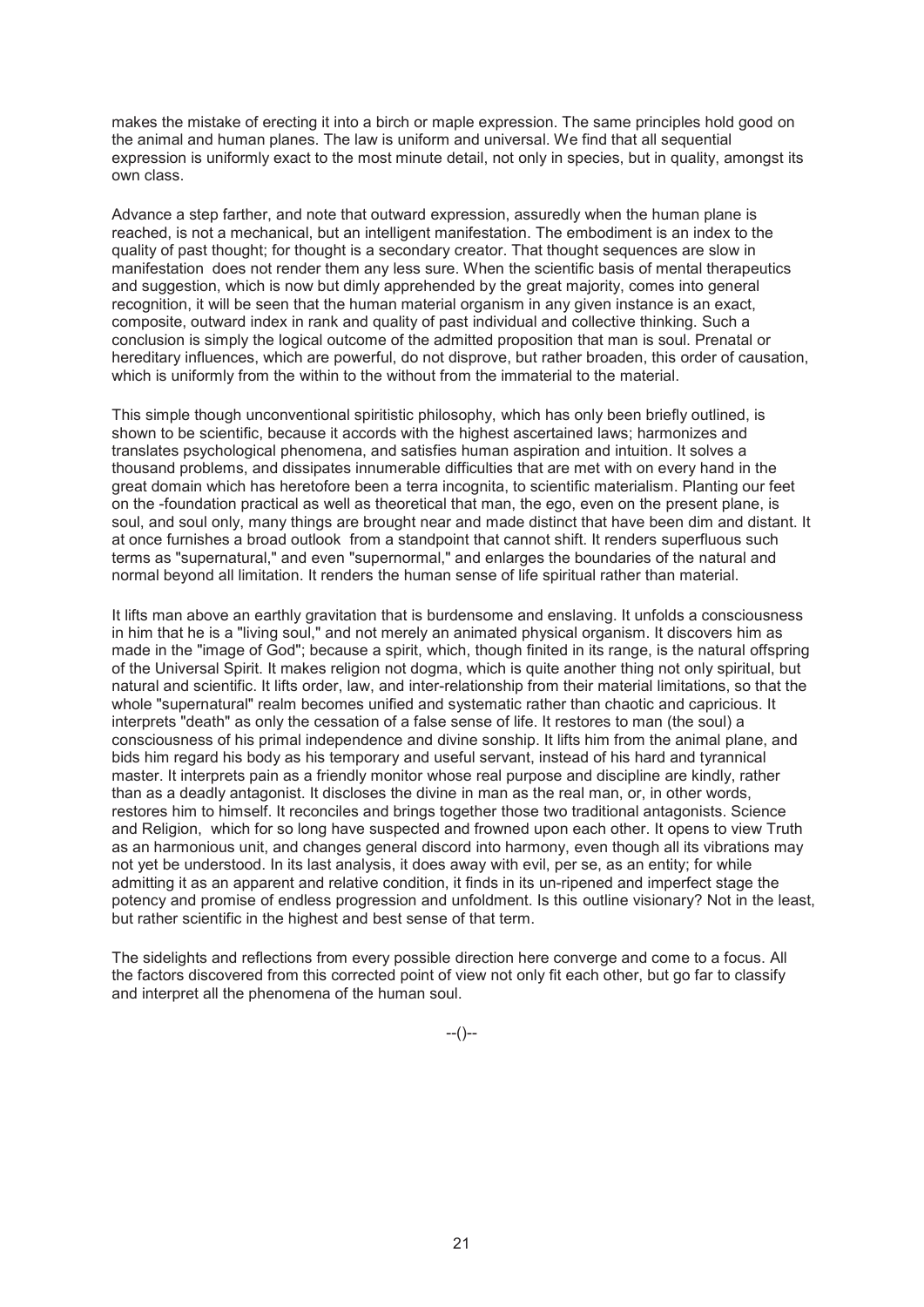### **The Divinity of Nature**

NATURE speaks to us in a language of her own. If her intonations sound harsh or unmusical, we may infer that our hearing is not attuned to her utterances. If her voices are unknown tongues, we need carefully to study her rhythm and accent, in order that we may translate her message. Nature is not Nature until we awaken the spirit of interpretation. We are unable to understand her motive until we take her into our confidence, and make her intimate acquaintance.

What is Nature, and what does she signify to us? What is her kingdom, and where its boundaries? Do we really see her, or only her signs and out-picturings? Is she essentially color, form, proportion, length and breadth, or life, mind, and spirit? Nature is a revelator. The kingdom of spirit is coextensive with her dominion, and shines through it. Each is the complement of the other, without boundary line. A poet of keen insight confides to us that 'Earth's crammed with heaven, And every common bush afire with God; But only he who sees takes off his shoes."

Truth must be a full-orbed unit, else she is untruthful. The physicist, while studying forms and properties, may be color-blind to the presence of a universal spiritual dominion. Dissociated from her vital essence, Nature is incongruous and misleading. The materialist interprets her as mechanical, cold, and even cruel. The scientist tests her qualities, and geometrizes her proportions, but does not hear her voices. The theologian, with eyes turned toward the supernatural, does not feel her warm, vital supports and inter-relations to the spiritual realm.

Even the artist often catches only her complexion, while her warm and friendly temperament is unrecognized. Each thereby makes his own system misleading and unnatural. Only the spiritual chemism of the poet and idealist divines her affinities, and penetrates to her true inwardness.

The attempt to turn Religion away from Nature, into an arbitrary and unrelated realm, has drained it of its normal and abounding vitality; and, on the other hand, the materialism of Science has kept its gaze turned steadily downward. To the practical vision of the world the supernatural is unnatural, and the unnatural, morbid. Nothing unnatural can be attractive. Religion and -science have each been weighted down as they have diverged from the normality of the established divine order.

Religion, in its normal simplicity, may be defined as orderly unfoldment which brings into manifestation the divine pattern. The natural world, in its methods and transmutations, is an articulation of the Father. The genius of Nature is an open gospel for all who can decipher its unrolled manuscript. But only the key of the spiritual intuition can unlock the motives and mysteries of cosmic forces, and disclose their beneficent order and rhythm.

The divinity in man recognizes its eternal counterpart, God in Nature, and feels the ecstatic thrill of the Omnipresent Spirit. Divine monograms and hieroglyphics are stamped upon all his environment, and he dwells in a boundless repository of mystery, harmony, and sanctity. As our spiritual vision grows clearer, the objective universe takes on intrinsic gracefulness and sublimity. The mirror of an uplifted consciousness reflects new revelations of cosmic harmony and unity. God is the mind of Nature. He whispers to us in every leaf, flower, and blade of grass; in the air, the clouds, the sunshine, the sea. All are eloquent from within. Each is a glowing sentence in the great open volume of universal Scripture. As the sea contains all its waves, so the One Life embraces all finite forms of vitality. This concept is a warm and living spiritual theism, and has no alliance with pantheism. Everything is soulful. Shapes and colors are delightful to the degree that we grasp their plasticity to spiritual moulding from within. Pope's familiar lines are more than poetry:

"All are but parts of one stupendous whole, Whose body nature is, and God the soul."

As our physical organism is moulded and directed by the mind within, so the whole creation is permeated and vitalized by the immanent God. Emerson, the great modern idealist, thus discourses of expression: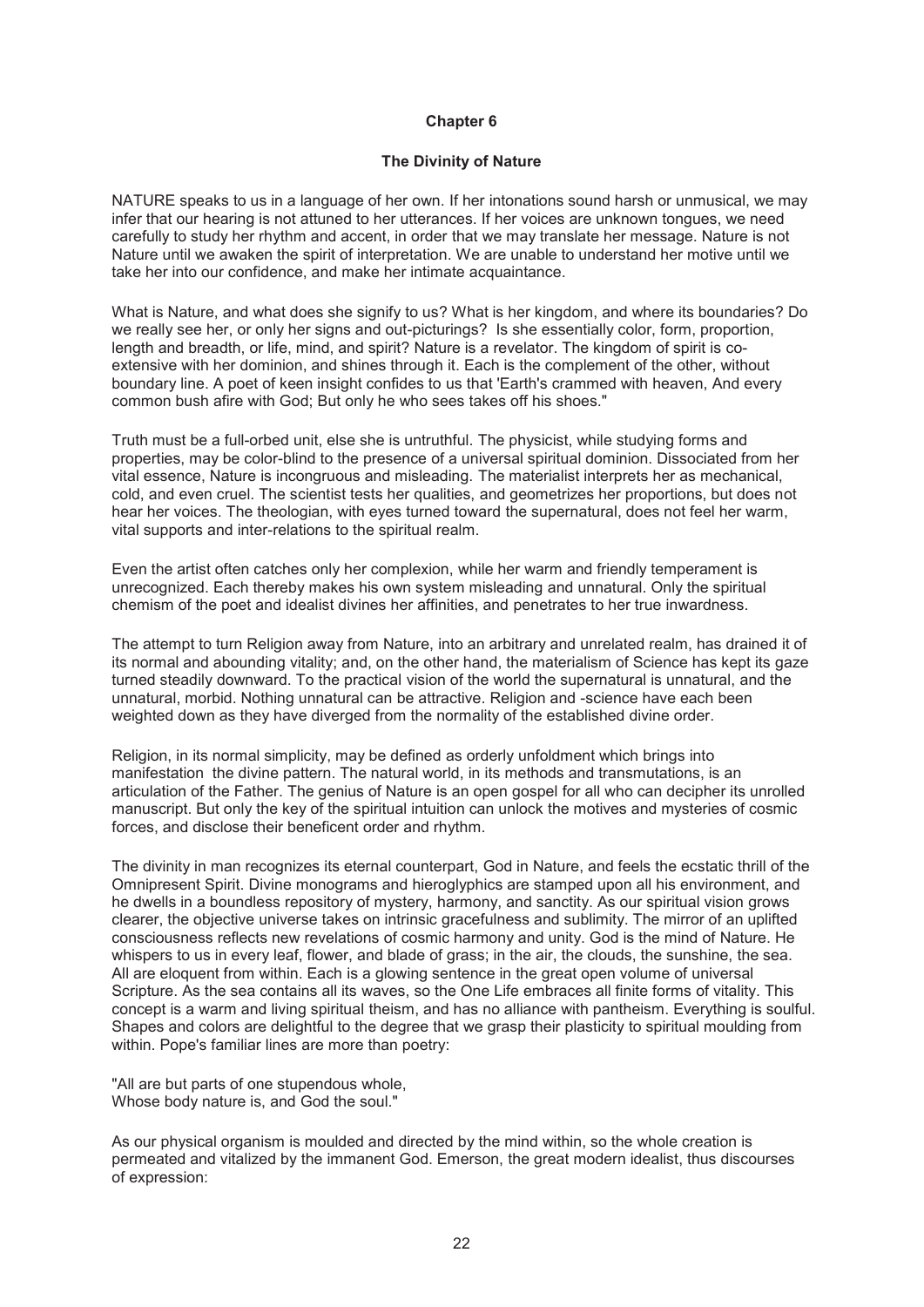"All form is an effect of character; all condition of the quality of life. Here we find ourselves, suddenly, not in a critical speculation, but in a holy place, and should go very warily and reverently. We stand before the secret of the world, there where Being passes into Appearance, and Unity into Variety. The universe is an externalization of the soul. Since everything in nature answers to a moral power, if any phenomenon remains brute and dark, it is because the corresponding faculty in the observer is not yet active."

If we delve deeply enough into the laws and constitution of rocks, plants, animals, and man, we everywhere discover the footprints of the unifying and energizing Presence. The revelations of Deific wisdom and spiritual vitality are as scientifically accurate as they are aesthetically transcendent. To feel our spiritual oneness and relativity to all things, is to expel infelicity and leanness from our consciousness.

Such a transformation is, in itself, evidence of the truth of the principle. Mature is friendly. Her correspondences with us are so intimate and reciprocal, that they demonstrate infinite wisdom, unity, and adaptability. Bryant, in his "Thanatopsis," beautifully moulds this thought in his familiar lines:

"To him who in the love of Nature holds Communion with her visible forms, she speaks A various language; for his gayer hours She has a voice of gladness, and a smile And eloquence of beauty, and she glides Into his darker musings, with a mild And healing sympathy, that steals away Their sharpness, ere he is aware."

The barrenness and untruthfulness of atheism are evident from their utter inability to awaken human responsiveness. Nothing is abnormal save that which is created by man's defective and misplaced consciousness. He alone can cloud his own horizon.

The much-vaunted achievements of material science cannot lift the load of human woe, or satisfy the universal soul-hunger. Whatever is unnatural is a distortion of the divine type. The deadly upas [Asian tree with poisonous sap] of artificialism is a blight upon literature, society, and institutions. A debasing so-called realism, claiming to be artistic, raises a false and perverted standard in the measurement of fiction, the drama, and real life. To paint abnormity in picturesque and vivid outline is a perversion, of true art. Only that which is divine and normal in type can possess veritable artistic proportion. Even intellectual development, as usually defined, is powerless to lift men above the plane of shadows and illusions.

With an arbitrary and materialistic treatment Nature is severed from her vital relations, and becomes a caricature, mechanical, cold, and even adverse. The over-wrought refinements of a hyper-civilization, which subtly beckon us away from the natural type, promise much, but finally end in chaotic degeneration.

The blandishments of fashion, society, display and ambition seductively whisper their charms; but following close in their train are barrenness, bitterness and heartlessness. As institutions take on abnormal shape and character, they invite decay. Civilizations, even when most distinguished for material grandeur and aesthetic culture, become top-heavy, and fall, because they lack a simple but broad archetypal basis.

We are touched on every side with life: The outward forms of buds and leaves and flowers may wither and fade from our sight, but the life which for a while held them in form is not lost, but conserved for further expression in yet sweeter and nobler shapes. New worlds are continually created before us for fuller revelations of truth. Every changing season opens fresh vistas, and slips new slides into the lenses of subjectivity which open outwards. Divine laws are engraven all about us, and each is interpreted through its own chosen and particular symbol. Nature has its parables and precepts, its comedies and tragedies. The Decalogue, psalmody, prophecy, the incarnation, sacrifice, and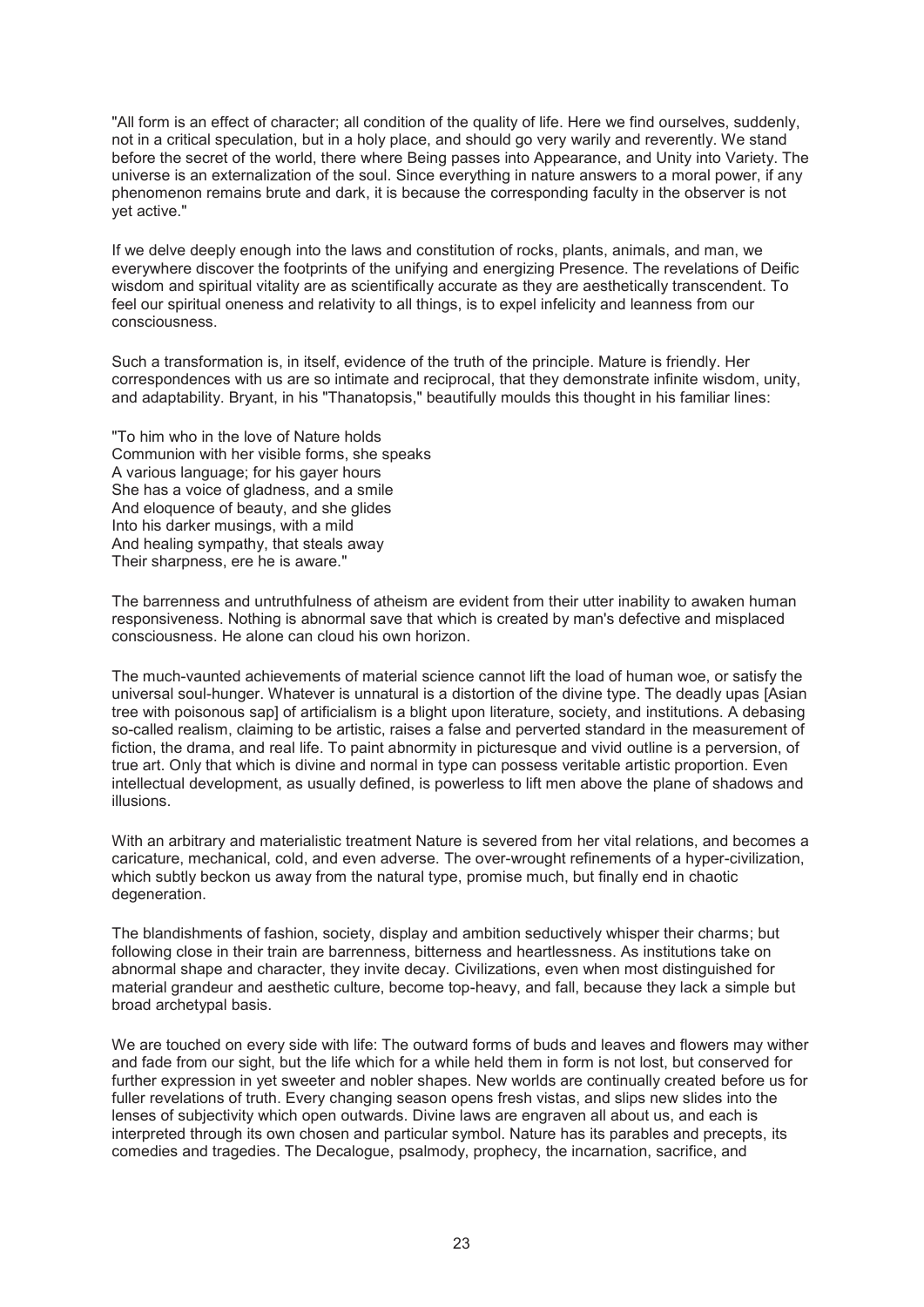resurrection, are objectively written in living characters all about us, and subjectively inscribed in exact correspondence in the tablets of man's constitution.

There are platforms and pulpits on every hand, from each of which is expounded the divine completeness of the established order. Poesy bids us:

"Find tongues in trees, books in running brooks, Sermons in stones, and good in everything."

That vision is inspired which beholds mountains, forests, and rocks as cathedrals and altars, which enshrine the divine bounty and radiance. We are walking upon enchanted ground, and bushes are aflame all about us, and yet are not consumed.

Arcadian simplicity always has been a saving force, an instinctive feeling after the divine life. The primitive Aryan made Nature his inspiration, and its vigorous power was' long perceptible during his migrations and shifting conditions.

A true translation of Nature is not a mental construction, an allegory, or a fancy, but a vision of a living reality working out its grand purpose. We should not read her superficially, as a shallow critic may read a book, with eyes only for its style and construction, but with open soul for her vital meaning and interpretation. But she is shy of her richness, and must be wooed and followed by sympathetic association, in order that she may respond with hearty communication. To pursue her with a mathematical chart, or an intellectual measuring stick, is to chill and alienate her, so that from a warm and loving mother she becomes only a conventional stranger, made up of mechanical powers and forces.

To the penetrative vision of the Hebrew prophets, Nature was but a transparent medium, through which they clearly saw the Infinite. The fervid imagery of Isaiah gave tongues and voices to every animate thing, and all joined in a universal anthem of praise.

But, as a whole, a sombre shadow overcasts the sacred Hebraistic literature. The Deity was infinite physical force, more than omnipresent Spirit and Love. With an exuberant poetic and artistic symbolism, there is lacking that broader and grander consciousness of divine harmony, unity, and goodness with which a truer concept thrills the soul.

Human fellowship and oneness with the spirit of Nature is a later and higher ideal than that of the Old Testament poets and seers.

During the long and gloomy period between the decay of classic culture and the Renaissance, inspiration through Nature almost ceased. The rigid austerity and asceticism which cast their shadows over the Middle Ages obliterated the beauty and harmony of the visible creation. Under such a cloud Nature appeared cold, arbitrary, and forbidding.

Men found nothing lovable without, because they were conscious of no beauty within. Men and women barred themselves into cells, and lived behind bare walls, and put God's beautiful world out of sight. The visible universe, stripped of the living Divinity, was stern and joyless. The Deity was loveless, Nature a desert, humanity an object- lesson of deformity, life a bed of spikes, and the future a rayless gloom. But with the modern awakening, the mind of man puts off its fetters, and asserts its freedom; existence becomes joyous, and Nature soulful and companionable. When life loses its plasticity, and becomes artificial and conventional, it hardens into rigid forms, and religion becomes an institution, and worship a prescribed service in temples made with hands. The open volume of the Spirit is pushed to the background by scholastic definitions and ecclesiastical authority and ritual.

The outward sense is appealed to by imposing ceremonial, but the divine overflowing in the soul is smothered amid literal structure and objective dogma. The forces of Nature are the exponents and ministers of righteousness. The man who violates the moral law ignores the principles of his own being, and sets at naught the laws which are inscribed in his inner constitution. It is impossible to cheat or baffle the established order. There is one orderly and beautiful pathway of progress, and no climbing up on the outside. But infinite forces work with us when we work through them. Nothing is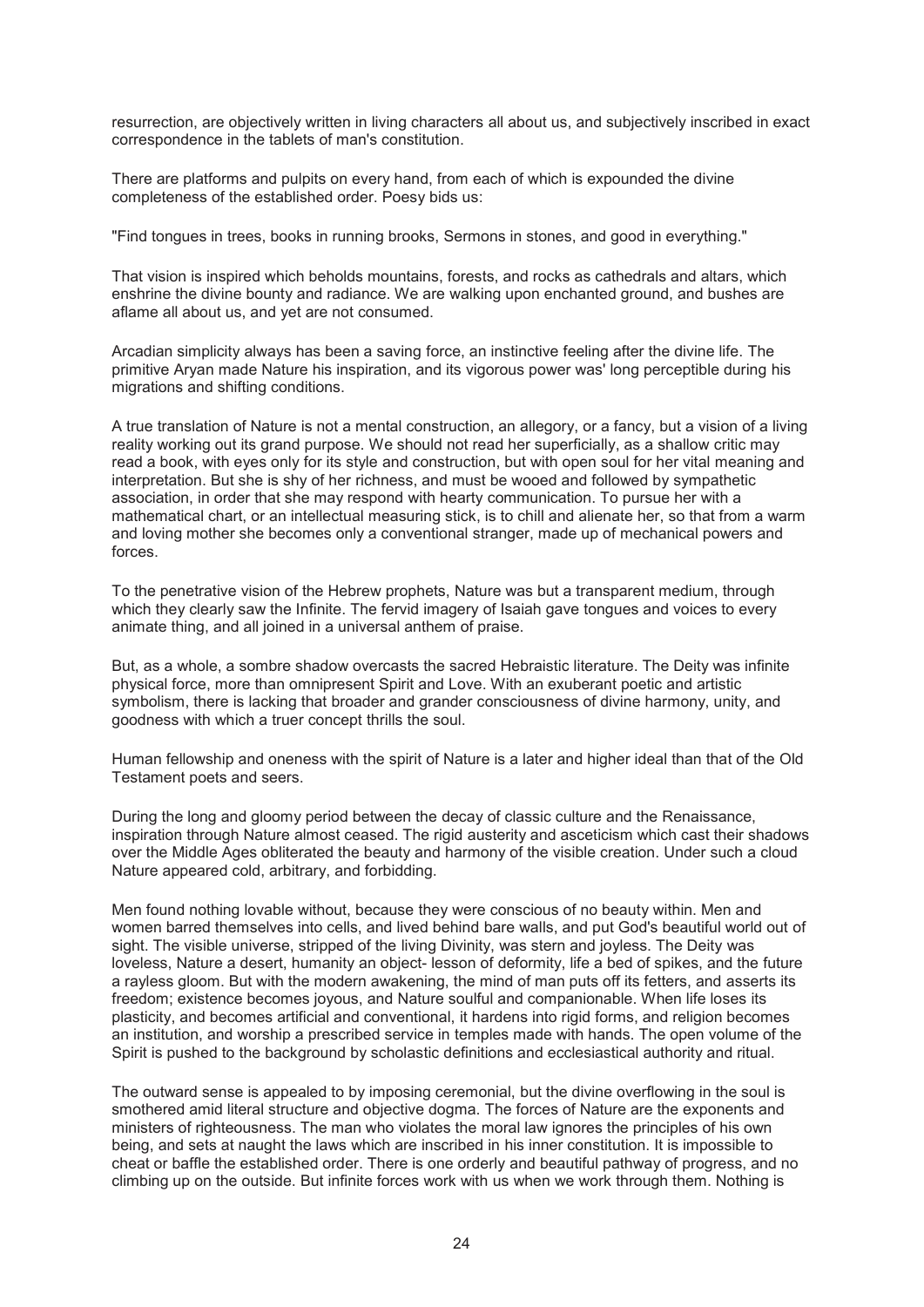detached, nothing casual, nothing unimportant; but all are necessary to the complete unity. The poet assures us that,

"The course of Nature is the art of God."

The scale of Nature is boundless. Upward and downward her octaves are endless in vibratory harmony. When we attempt any intellectual solution of her mysteries, we are confronted with the incomprehensibility of the Absolute. But what we cannot rationally measure, we may become one with. The spiritual perception may be filled with its love and goodness, and thoroughly taste its quality.

"Canst thou by searching find out God?" Through the intellect never, but through the inner vision thou mayst see him. God and Nature can only be known through related unisons. Man can cognize them because he has their samples in his soul. He translates them because he has found their subjective key. Said that great interpreter of Nature, Thoreau, in speaking of an experience in the woods: "I was sensible of such a sweet and beneficent society in Nature, in the very pattering in the drops, and in every sight and sound around my house, an infinite and unaccountable friendliness all at once like an atmosphere sustaining me, as made the fancied advantages of human neighborhood insignificant, and I have never thought of them since. Every little pine-needle expanded and swelled with sympathy and befriended me. I was so distinctly made aware of the presence of something kindred to me, even in scenes which we are accustomed to call wild and dreary, and also that the nearest of blood to me, and humanist, was not a person nor a villager, that I thought no place could ever seem strange to me again."

And again: "The indescribable innocence and beneficence of Nature of sun and wind and rain, of summer and winter such, health, such cheer, they afford" forever! and such sympathy have they ever with our race, that all Nature would be affected, and the sun's brightness fade, and the winds would sigh humanely, and the clouds rain tears, and the woods shed their leaves and put on mourning in midsummer, if any man should ever for a just cause grieve. Shall I not have intelligence with the earth?"

One more thought of his: "In a pleasant spring morning all men's sins are forgiven. Such a day is a truce to vice. While such a sun holds out to burn, the vilest sinner may return. Through our own recovered innocence we discern the innocence of our neighbors."

Emerson says that Beauty is a creator; a notable specimen' of his divine definitions. Objective loveliness is really soul-reflection. The graceful and perfect forms, colors, odors, and harmonies that we see and feel, are our higher and more ideal thought-pictures, which are painted by the vibrations of Divinity upon our responsive souls. The beauty of a flower consists of the beautiful thought about it.

The peculiar quality of things depends not upon intellectual observation, nor even interpretation, but upon the optics of soul. A potato-patch in full blossom to one means only coming potatoes, to another an aesthetic revelation of Divinity.

How exquisitely does Nature do her finishing, polishing, and shading! No point-laces, brocades, or velvets can compare with her embroidery in lichens, ferns, and mosses. Her shuttles weave more delicate fabrics than those fashioned by the cunning of the looms and dyes of the Orient.

Man mars and cuts her fair face; but she uncomplainingly hastens to hide, soften, and repair his rude angles and scars. Even our beautiful country roads, which she trims with soft and variegated fringes, delighting the eye and soul of the wayfarer, are mowed and squared by crude human artificiality. But she, the beautifier and healer, follows with her magic touch of restoration. Everything is beautiful. The science of the world could not fashion the petal of a flower, the sting of a bee, nor the point of a thistle. The polish of a grain of sand is infinite. Every natural thing is a revelation of the skill and taste of the Divine Artist.

Various kinds of matter are really different modes of motion, each having its peculiar vibration. The most real and solid thing in the universe if there be anything other than universal spirit is the illimitable ether, which to sense is unknown except through some of its effects.' Paradoxical as it may seem,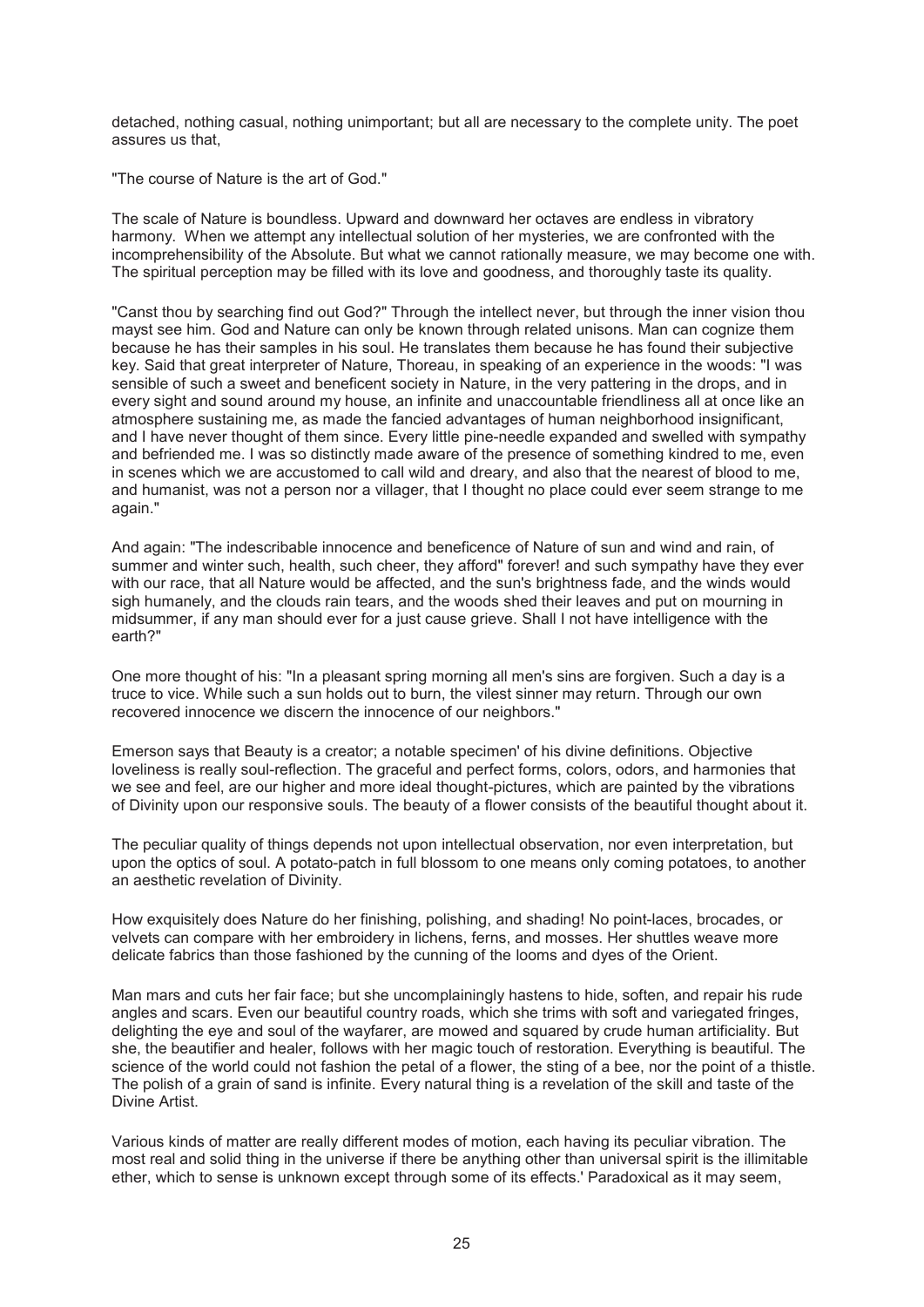while it is the most solid of all things, it is also the most elastic. John Fisk, in his "Unseen World," says of it: "It fills all material bodies like a sea, in which the atoms are as islands, and it occupies the whole of what we call empty space. It is so sensitive, that a disturbance in any part of it causes a tremor which is felt on the surface of countless worlds."

But the qualities which we attribute to objective conditions are really in us, and do not touch the absolute, or, we may better say, spiritual realities.

Material science in the past has insisted that mind and spirit can only be known in their activities and phenomena through or in connection with a material base or organization. Such a conclusion is now outlawed, and the latest and highest trend of physics is now all in the other direction. Spirit is the reality, and matter its servant and sensuous expression.

The seen universe or world of sense is only a parable, or a realm of show, like shadow-pantomime, indicative of the character of realities behind. Spenser aptly puts this thought:

"So every spirit, as it is more pure, And hath in it the more of heavenly light, So it the fairer body doth procour To habit in, and it more fairly dight, With cheerful grace and amiable sight. For, of the soul, the body form doth take, For soul is form, and doth the body make."

To the degree in which we are spiritually unfolded, we may penetrate beyond appearance, and gain glimpses of the real. Our eyes have never looked upon our friend, nor even upon our very selves, but only upon manifestations and coverings.

We see but little of the spiritual world in Nature, because our finer faculties are only in an infantile stage of development. But even among physical existences our sensuous and intellectual range is so limited, that modern science admits that there may be whole universes of beings who dwell among us, or pass through us, of whose presence we know nothing.

Their forms, colors, and properties are so subtle, that only beings whose senses are far more acute than ours can be introduced into their society. What ranges of orders upon orders above and below us! An eminent scientist has recently made the startling suggestion, that not only below us may exist molecular universes, intelligences, and even civilizations, but that above us perhaps worlds may be but as molecules of grand systems and organizations. But such speculations in physical science have no especial value, unless by way of analogy they quicken our perception of the spiritual verities, of which the visible universe is but the printed page. O man, made in God's image, and linked to and nourished by Nature, what glorious vistas are to open before you in the eons of eternal progress! Nature is God and love ' and truth translated.

The world is embellished by spirit, and its inaudible music is the cadence of the gospel of good-will. Nature is a vast kindergarten, where easy object-lessons train our child-like affections so they may gain strength to finally mount above and beyond them. As to her teaching, says Wordsworth:

"One impulse from a vernal wood May teach you more of man, Of moral evil and of good, Than all the sages can."

The latest movements of science in prying into Nature's deeper subtleties are a reproof to former conventionalism and finished materialistic concepts.

A truer realism is coming to claim the spiritual genesis of all normal types; their spontaneity, perfection, and vital warmth. Art is becoming purified of arbitrary conventions, and with a free and plastic movement falling into the rhythm of divine harmonies and patterns. When so inspired she is the handmaid of spiritual development. Whether in the groined arches and Gothic tree-like forms which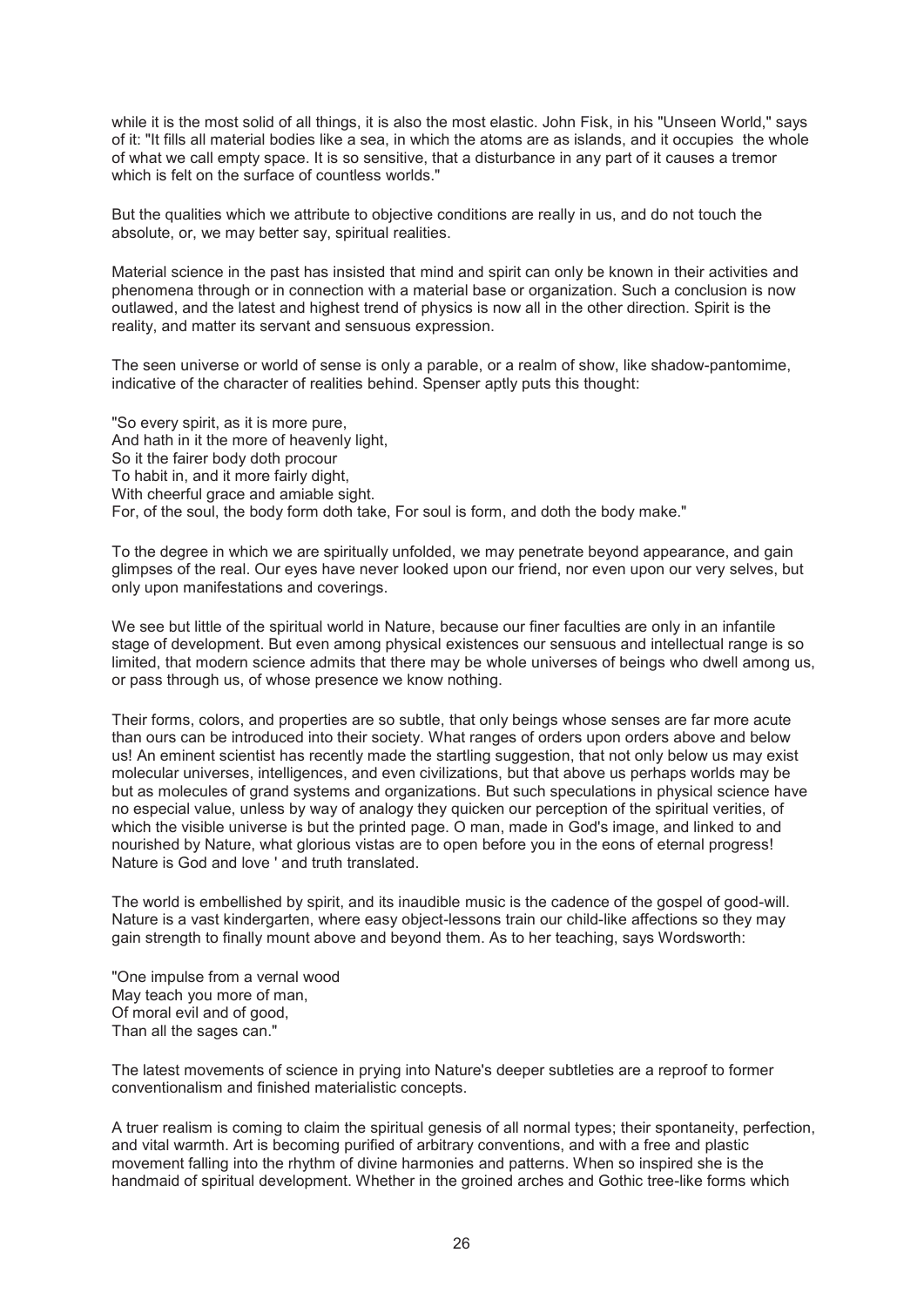are materialized in grand cathedrals, or in the ideal of the sculptor, which, like Galatea, is ready to burst into life, or on glowing canvas instinct with stories of living reality, art is the visible moulder of idealism and the revealer of faith.

The human imagination, freed from the leaden weights of pessimism, pathology, and literal limitation, soars aloft into the upper atmosphere of light and growth. The revelation of divinity in Nature is in exact accord with that which is incarnated in the Son. God is the author of all truth, and therefore every realm is sacred. The un-perverted type of normal man, as seen in the Christ, confirms the inherent oneness of God and his children. The beautiful proportions of the perfect human model demonstrate that a full influx of the divine life tempers all the fancies of the imagination and impulses of the will to a heavenly shaping; and this is full-grown man the measure of the stature of the Christ. The revelation of God in Nature is not less sacred than that through the Son or the Book. It is a great volume of pictorial illustration, at the centre of which man himself is the grandest feature.

"The groves were God's first temples."

The simplicity, freedom, and spontaneity of the early religions were manifested in a sympathetic oneness with Nature, and an instinctive feeling of her divinity. The people assembled for worship or sacrifice at natural shrines, or under the broad canopy of heaven, rather than in temples made with hands. In process of time, as sacred enclosures, synagogues, and temples became common, men began to feel that in a special way these structures contained God, and that there was little divinity outside.

Instead of being omnipresent, as men proclaimed with their lips, in their feelings He was either divided and limited, or else far away. They could only awaken their sense of Him at special times and in particular places. The consciousness was still further limited to set ordinances, sacraments, and ceremonies. God consecrated all things, and yet men so lost an appreciation of the overwhelming presence, that only those particular places and environments are regarded sacred which men, through their own special, puny forms, re-consecrate.

But we would have no place less sacred, but lift all up to the high level and ideal. Men have effectively deconsecrated nature, art, institutions, customs, and even our own physical organisms, which have been truly declared to be temples of the Holy Ghost.

We have drawn a sharp line around a few things which we have identified with God, pronouncing everything outside of these secular. We have virtually shut him out of all religions except our own, and, through a limited inspiration, out of all books save one. We have dispensed with him in history, with the exception of the doings of one race; and so, not feeling his particular presence in other records, have rated them as profane. We have, perhaps unwittingly, almost declared that God could not be found outside of one institution, one system, one round of observances and saving ordinances. We have not so intended, but our anthropomorphic and limited ideas of our Deity have logically closed the portal of the higher consciousness.

The church and the Bible are good, but are not all. We may truly meet God in the groves or fields, on the mountain-top, under the azure canopy, or by the shimmering sea; but, as we are constituted in his image, most nearly, face to face, in the sanctuary of our own soul.

We go to meet him one day in seven, but he is with us all days, and upon invitation will dwell in our living consciousness. True thinking, service, and aspiration are profitable on Monday as well as on Sunday.

We have put God out of business, out of politics, out of political economy, out of education, and out of society, and thereby made them Godless. Encased in our sensuous pursuits, we fail to feel him, though he besets us behind and before, and is nearer than our thoughts. Only his immanence explains all the marvels of nature within and around us. Not merely worship, but communion and fellowship with the "All in All," should be the noblest, sweetest, truest, purest experience of life.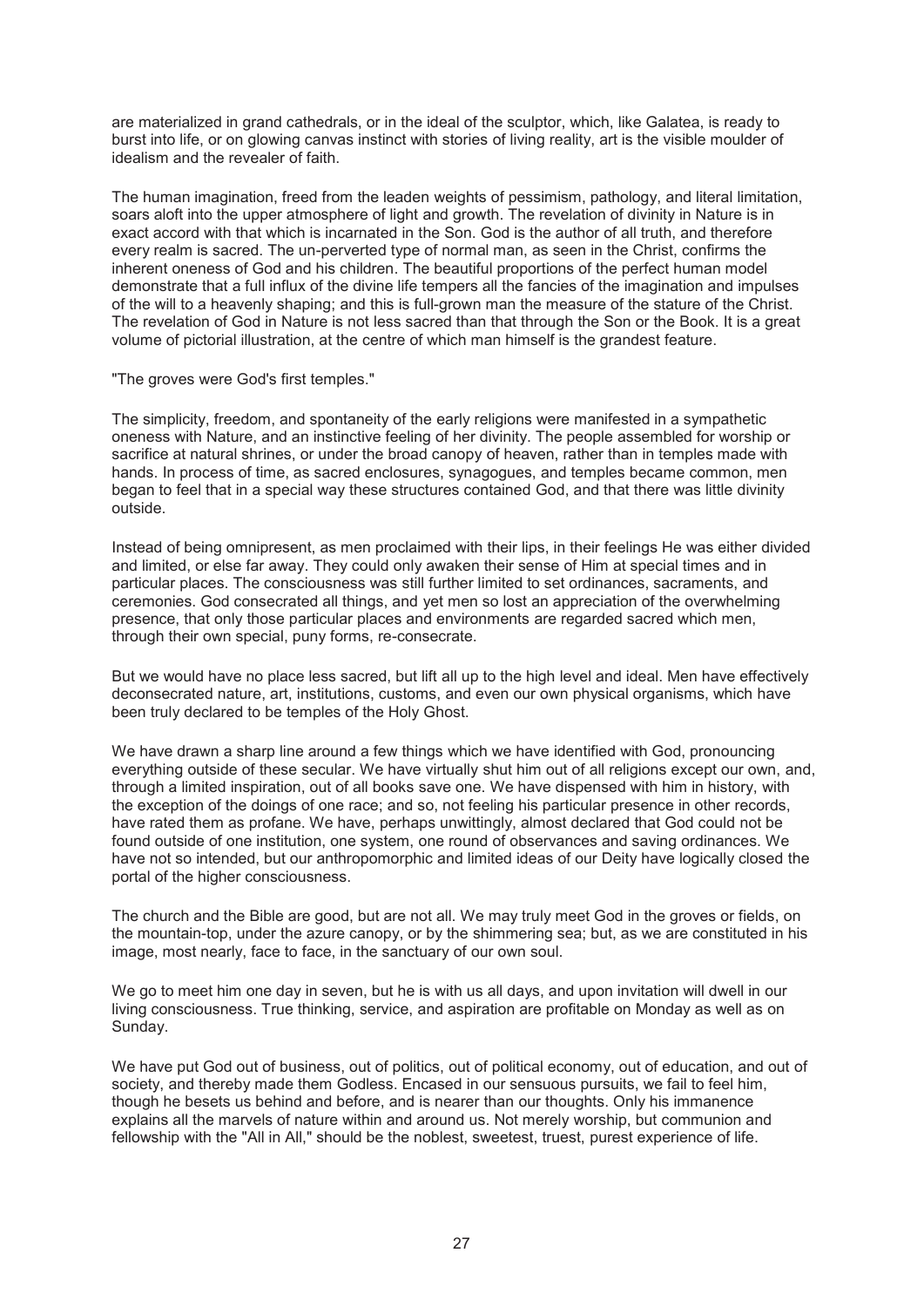We can lift everything towards the divine by transforming our own ideals. "The pure in heart shall see God." What a wonderful power and privilege! and yet it potentially belongs to all. How often we have rated this grand declaration as metaphor or allegory, rather than as scientific exact truth. Life, in all forms and on all planes, is a direct deific manifestation. There is only one vitality, but it is all-inclusive.

The materialist sees nature only as a great mechanism. His standpoint will not permit of the broader range of reality. He views the prismatic glory of the rainbow merely as light resolved, the beauty of leaf and flower only as chemical selection, and bursting and exuberant life only as a response to light, heat, and moisture. Nature to him is therefore a hopeless, loveless, cold, remorseless machine, a general arena of warring forces. But true science, at this late period, is beginning to divine her friendliness.

We are learning to listen while she whispers to us of her subtle laws and methods. She is waiting to serve us in every direction. Her very regularity, which we thought was machine-like, we learn to depend upon, and find it beneficent. In our undeveloped state we thought her our enemy. But vibration, with her divine rhythm, causes all things to become ours. She places reins of relationship in our hands, which reach out objectively in all directions.

We often speak of the forces of Nature. But back of all forces there is one Force; back of all laws, one Law; back of all causes, one Cause, one Spirit, one Life, one Love.

 $-(-)$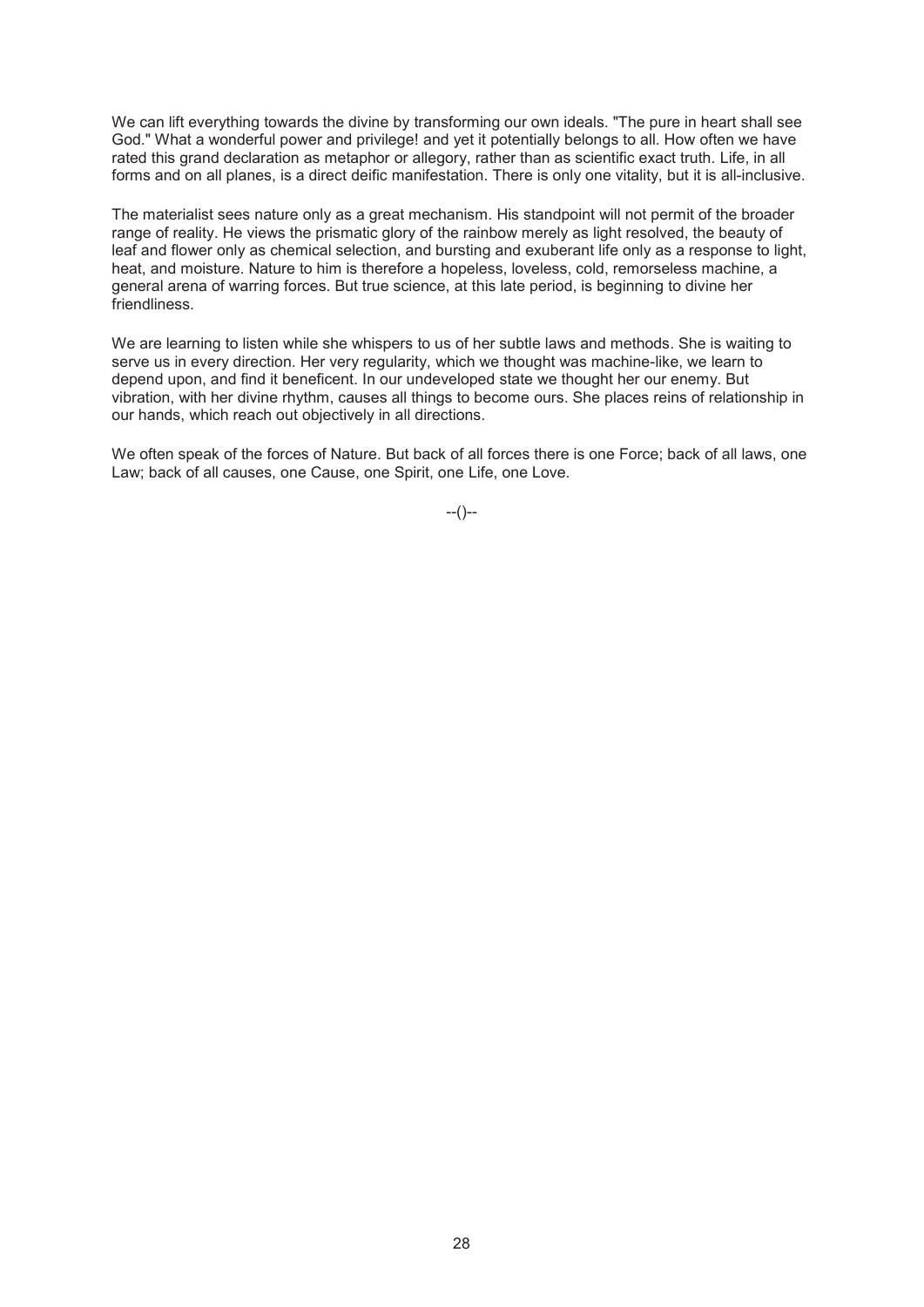## **The Hygiene of The Consciousness**

THE scope of material hygiene, though important in itself, is essentially partial and incomplete. There is another great causative domain which is both higher and complementary, and it is unwise to ignore it.

As compared with any former period, modern investigation is inclined to delve deeply in "order to discover hidden principles, and to reach inward to primary causation; or, in other words, to get at the soul of things. The science of sanitation naturally feels the general stimulus above noted. It is becoming increasingly evident that a mere external observance of hygienic regulation does not necessarily make everything clean within. Great progress has been made from a blind reliance upon drugs as an antidote for human ills, toward a prevention of them through physical hygiene; and this important step is creditable and profitable. But progress never ceases, and a further extension of hygienic effort is clearly in order. Attention is being more and more directed from the objective towards the subjective, from the seen towards the unseen, and from things towards thoughts.

The effects of the application of material remedies for physical ills, as variously utilized, have been exhaustively studied, and endless experiments made, without marked or radical success. Theories and methods in materia medico, are still largely experimental and tentative.

It has been practically assumed that the human constitution is to be dealt with as a fixed quantity and quality; and investigation has almost entirely spent itself upon supposed remedies from without, rather than upon prevention, and in combating symptoms rather than in finding causes. The question has been, as to just the effect of this or that drug, and more recently this or that temperature, humidity, exercise, climate, and physical habit, upon the assumed human fixture. That the conditions just named are important may be admitted; but the question is, Can that supposed fixture or human ego be so modified in itself, that it will come into different relations with its environment? Every accomplishment is a growth, and it is found that the individual can become increasingly independent of external conditions, so as not to always be "under the circumstances." Man is not a material mechanism, but a living entity working from within.

The principle that deserves recognition is, that the order of causation is from the mental and spiritual internal, toward the correspondential and expressive physical external.

It has been abundantly proved that anger changes the secretions; that fear deranges the circulation and deteriorates the blood; that anxiety wastes the nervous energy; and that selfishness, pessimism, and immoral thought drain and impoverish the vitality. These things and many others make it evident that nothing in man is fixed, but rather that the subjective realm is the promising field for new observation and effort.

Outward occasions of human ills have been mistakenly regarded as their primary causes. A more correct estimate is that physical characteristics are only the visible index or exponent of the living, moulding internal forces. And further, it is increasingly evident that cultivated thought, emotion, and consciousness modify physical expression and condition. Mere occasions may offer us ills, but it is susceptibility that takes them in and succumbs to them.

Hygiene, to be truly scientific, must begin to concern itself with the cleanness of mind as well as body, and with the ventilation of the thought-atmosphere as well as with that of the apartment. Bad mental pictures must be classed with sewer-gas, and pessimism rated as malaria. -Idealism and spiritual optimism must take their place among sanitarian agencies, and man utilize his hitherto slumbering resources and focalize his thought-forces. The vitality can be invigorated and stimulated from within.

A thorough mental hygiene means more than an outward formal conformity to respectable ethical standards. The thought-habits and resting-places must be intelligently chosen. Ideals that we are to gain an intimacy with must be selected with the same, and even greater care than we exercise in the choice of personal associates. What one thinks most about, he either becomes or grows like, and it is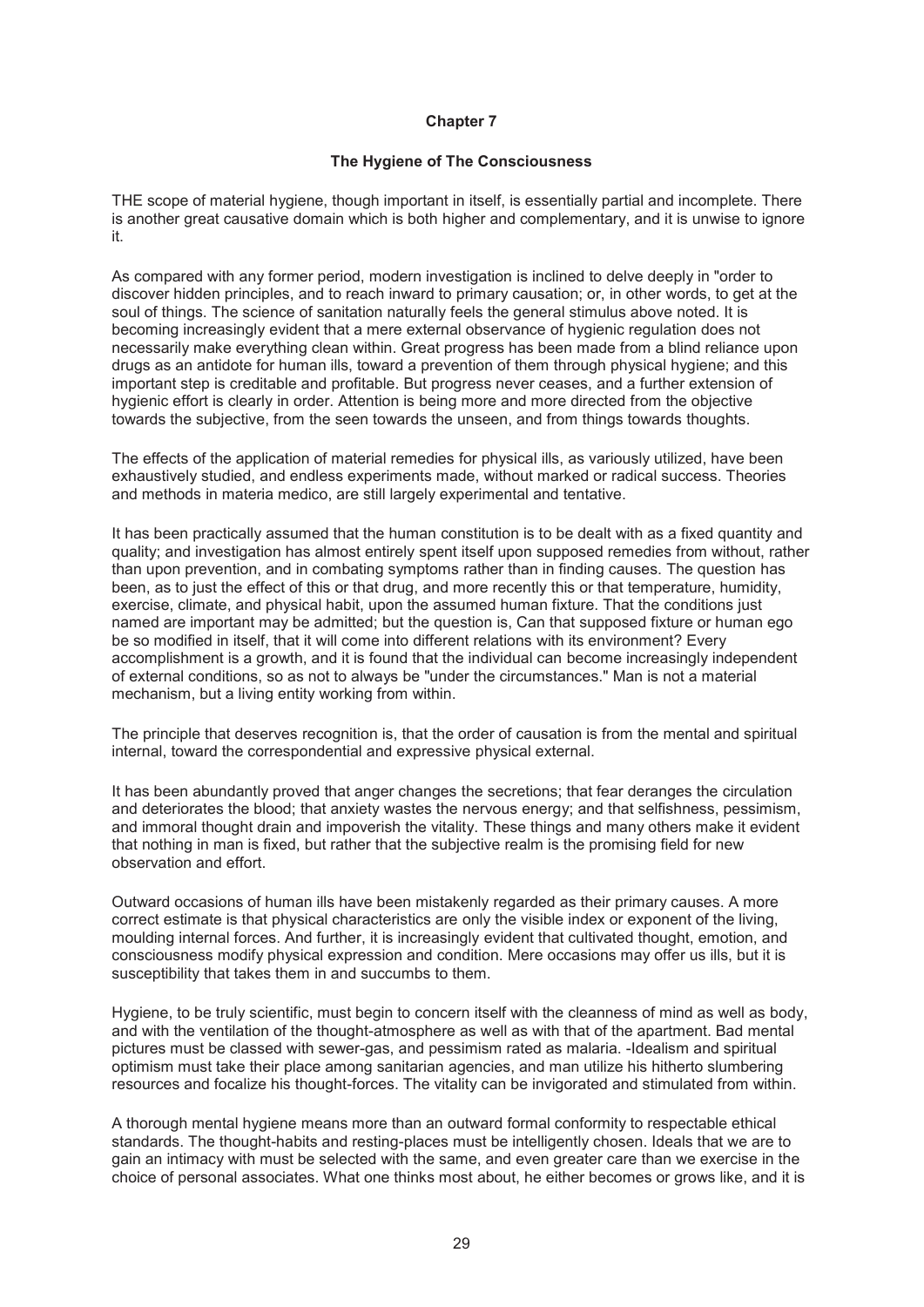the tendency and function of the physical organism to mirror it forth. Let us, then, train our minds to focalize themselves upon those qualities and things that we wish to manifest, rather than upon what we would like to avoid.

We should build a thought-realm of ideals of harmony, health, soundness, and sanity now, and not put them off to a hoped-for future. If at present the body is not expressing such conditions, the inner perfect reality must be firmly held until, at length, it is projected into outward expression. We are souls having bodies, and not bodies having souls. Man is above his visible instrument, or embodiment, and should continually affirm his rule of it. The reverse is slavery. "As a man thinketh in his heart so is he." By an understanding of the law of mental concentration he may gradually change his consciousness concerning himself. Thereby he increasingly dominates physical sensation, and by degrees frees himself from its tyranny. Mental hygiene, therefore, includes the intelligent cultivation of a new and higher self-consciousness. Such a compliance with higher law is thoroughly normal, wholesome, and in accord with man's constitution.

As he lifts himself into the calm occupation of the higher selfhood, things that have been adverse and rebellious fall into friendly and harmonious service. He thereby grasps the reins of objective relationship, and comes into possession of his legal and rightful heritage.

--()--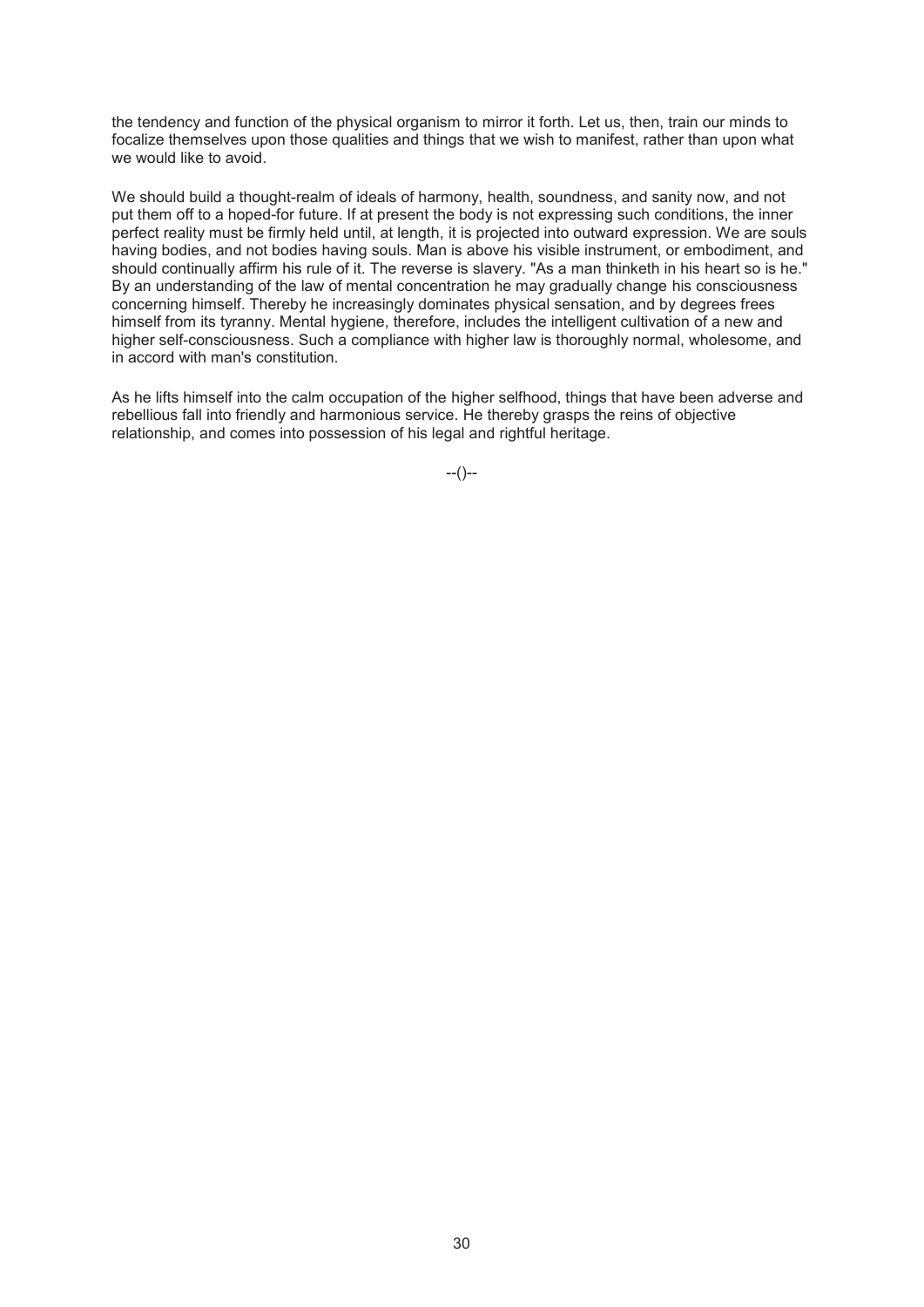#### **What Is Man?**

WE are living in a remarkable era. In these closing years of the nineteenth century the minds of men are restless as never before. Systems, philosophies, theories, and institutions are being questioned, shaken, and summoned to the judgment-bar of truth. A gigantic pair of balances, real though immaterial, has been set up; and not' only persons, but principles, customs, methods, and dogmas, are being newly weighed, re-appraised, and re-valued. Men are diligently searching for the summum bonum with an unwonted [unusual] vigor.

No longer content to supinely yield to adversities and ills, as belonging to the lot of humanity, inevitable, and to be tamely submitted to, there is a rapidly growing disposition to question, yes even to deny, their supremacy, and to sweep away the great mass of self-imposed limitations of the past, that have no valid reason for existence.

The search for truth, and the higher appreciation of its supernal value, were never before so intense and universal. As a dominant force, principles and spiritual ideals are taking the place of external authorities, dogmas, and theories. The divinely established order, when correctly interpreted, is found to be, not cold, or merely neutral, but positively beneficent. Mankind, therefore, is discovering that conformity to law not only eliminates and dissipates human ills, but more; that it brings positive reward and harmony.

The nature of man, in its essence, is not only one of the most interesting of topics, but, more than that, is supremely practical and vital. The problems which are centred in, and arise from that complex nature, are so near, so all-inclusive and supreme, that they incomparably overshadow all others. Unlike the vast majority of conventional systems and philosophies, they are not merely speculative and objective, but have to do with the very heart and soul of divinity and humanity. Upon a correct or incorrect interpretation of these laws of relationship, their subtle action, interaction and reaction, depend human progress and happiness, or stagnation and decadence.

What, then, is man? If we listen for a practical response to this question from the consensus of world opinions, thoughts, pursuits, and activities, we learn that man is an animated fleshly statue, visible, sensuous, and material. Nine-tenths of all the labor, ingenuity, and effort of human' kind are put forth in ministration to this visible man. He is ruler of this realm, and receives universal homage. His wants are supplied, his appetites pampered, his inclinations deferred to, his vanity stimulated, and his whims yielded to, until he becomes a life-sized exaggeration and abnormity. It is thought that so long as he has desirable food, clothing, shelter, material comfort and luxury, supplemented with some intellectual development, he should be complete and content. If he lack any of these things, he must be kindly supplied with them, and then he ought to be satisfied. But he is not. This so-called man is never happy, but always just about to be. He follows his own fancied ideal untiringly; but it is ever a little in advance, just beyond his grasp. Science is always about to add something more to his physical accomplishments, and then all will be well. When he travelled in the stage-coach, if he could have had just a glimpse of the future limited express, he would have exclaimed. "I then shall be happy!" Electrical invention, with all its multiform miracles of improvement, promised much; but in spite of all these and other grand inventions men have steadily grown more uneasy.

This self-styled man is now looking forward to aerial navigation, higher technical education, improved legislation, sanitation, and medication, as the things yet needed for human perfection. These realized, all will be serene. He bows the knee to all the sensuous forces of science, and believes, in the words of one of its great exponents, that "all potency is contained in matter."

But in other moods this apparent man expects to find all completeness which is yet lacking in new institutions or improved external forms of government. Some patent social system, land system, tax system, or monetary system is to heal prevailing ills, abolish poverty, prevent crime and ignorance, and usher in general felicity and harmony.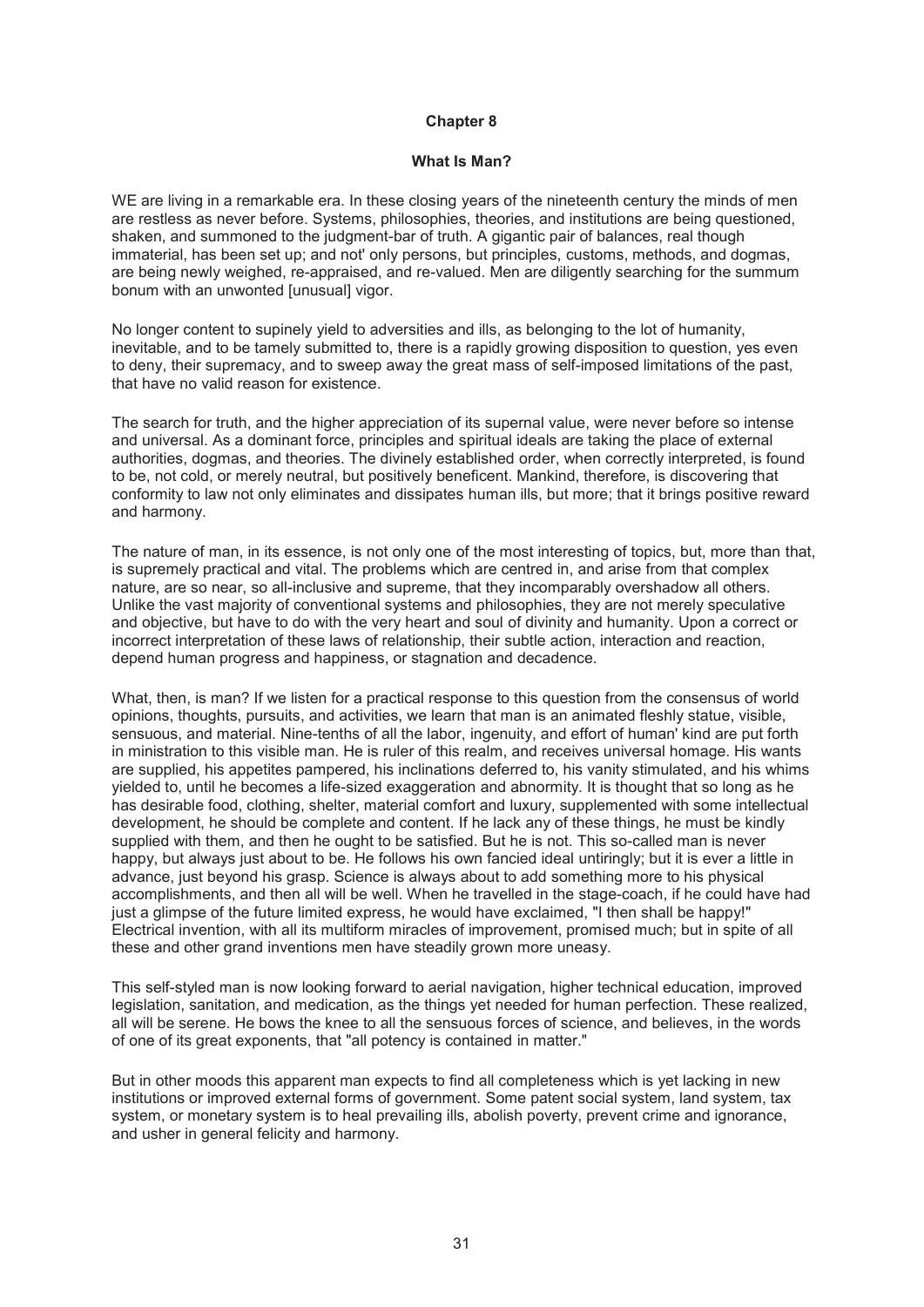Every road is traversed, and every by-way explored, in order to again find and restore the complete satisfaction of a sensuous Eden. But fixed in the established evolutionary order, there is a "flaming sword" which turns every way, and this forever bars the road back to a material paradise; nay, even more, it renders impossible the attainment of any supreme felicity of a mere social or intellectual order. The insurmountable obstacle is subjective, entirely within, and consists in the truth that this man that we have described is not really man at all. It is only his shadow, his material expression, his visible instrument.

He has mistaken his own identity. His woes, failures, restlessness, and unhappiness all come from the fact that he believes himself to be material in his being. He has formed the habit of feeling that his body is himself. Through this state of consciousness he has come into servitude to sin, disease, and death, and innumerable other limitations and infelicities. In a word, he is filled "with a subtle soulhunger which he is unable to diagnose or interpret.

While all good in their order, neither morality, social reform, temperance, ethical culture, nor intellectualism, one or all, reaches deeply enough to cure the inner craving. That which has been earnestly pursued as a veritable summum bonum turns out to be an ignis fatuus, [a will-o'-the-wisp] which ever lures men more deeply into a materialistic wilderness.

It is true that when stated as an abstract doctrine many would hold that they are not body; but so long as they practically act and feel that way, the material consciousness is ruling, and its corresponding inharmonious fruitage appears. The disastrous effects of such a radical misapprehension are not diminished by conventional education nor so-called intellectual development. The mistaken selfconscious imagery of a highly cultivated quality is as thoroughly imbued with restlessness often more so than that of much lower attainment.

Logic and philosophy, though located in a higher department, are still within the limits of that inferior evolutionary kingdom where conscious or unconscious misplacement is ever present. Even eminent morality and altruism may exist without spiritual activity and illumination.

The man that has been outlined, consisting of a visible upright form, is not a counterfeit, but a correspondential index or counterpart. He bears the same relation to the real that a figure does to the number. The external sign is useful in its place, but it is something only as it represents something.

The physical man only plays a character in shadow- pantomime. A personality is beheld, but the real ego or individuality is unmanifest until the spiritual consciousness is unfolded.

No man has ever seen his friend, or even himself. It is the unseen which is the real and substantial. The world has been mistaken in regarding man as a material being. This belief is the basic reason for his ever-present frictions and trials. He expects to be a soul after a certain event called death, but that he is the same here and now does not occur to him.

"One world at a time," he says, which on the surface seems quite logical. But in reality one world is all there is. The thought environment which is the nearest and only reality remains unchanged, regardless of the mutations which may overtake visible expression.

Is then the body bad, and are we advocating a morbid asceticism? Just the reverse. The material organism is good, and altogether real as expression, in its normal relation and position. The mistake is in identity, which is a radical misplacement. At first sight this error would not appear serious, but a deeper view reveals momentous distinctions and consequences. Let us note some of the effects of this false consciousness.

In the first place, it creates its own morbid conditions. Whether the man or the body be enthroned makes a world-wide difference. One must rule, and the other serve. If this question be settled in accord with the divinely established order, both are good and harmonious. Then they just fit and supplement each other. But if the ego be identified in the consciousness with the sensuous, or even with the intellectual nature, it takes on innumerable limitations, and yields a slavish subjugation.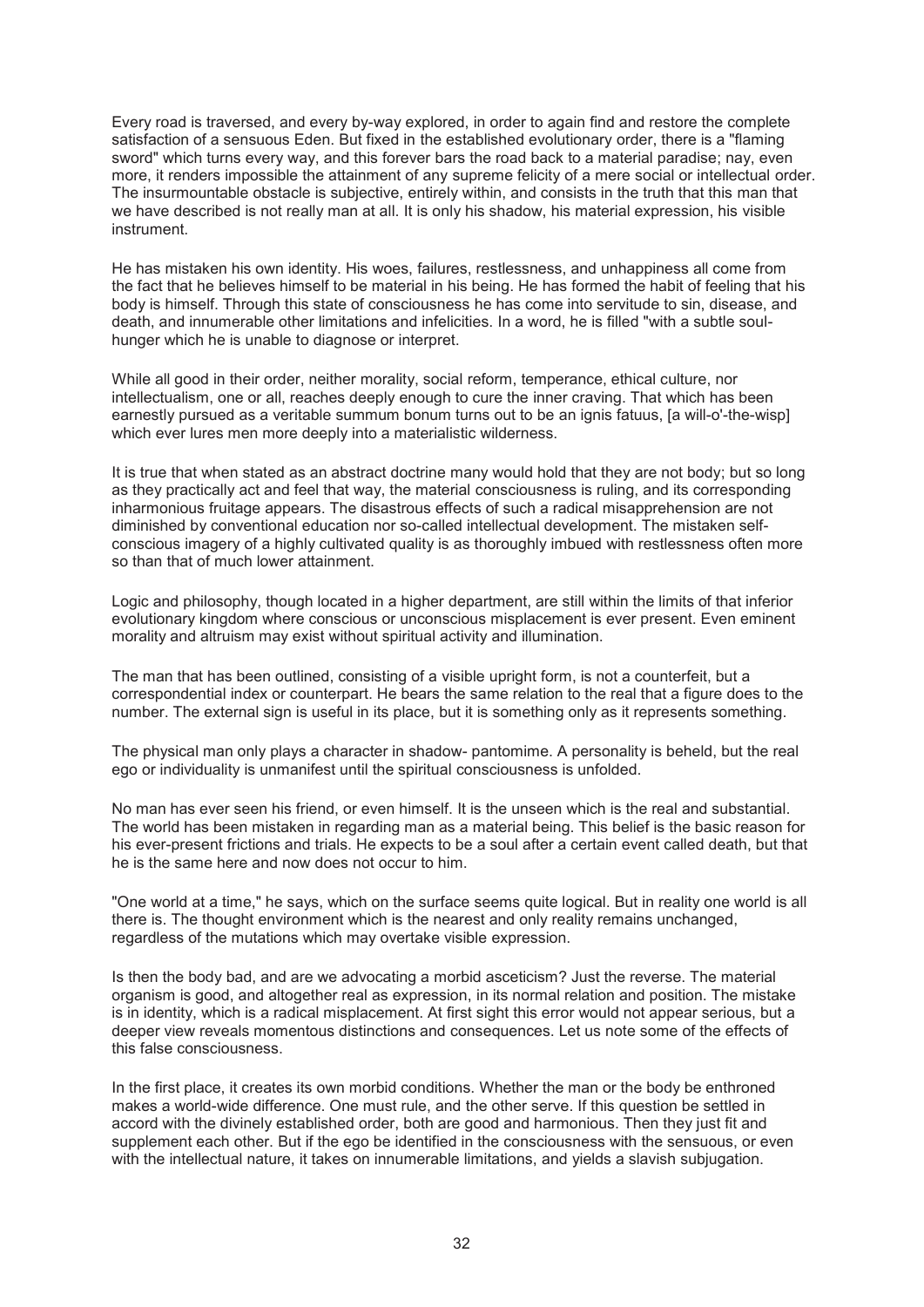We are not now making exclusive reference to those whose physical propensities are rampant, like profligates, drunkards, and sensualists, but to the average individual whose outward life is in accord with prevailing ethical standards. It is obvious that the deeper the depravity the more absolute the bondage; but the vital question presents itself, Is any real bondage normal or necessary? True, complete and immediate emancipation from the mistakes and false consciousness of the past stamped upon us as it is by habit, heredity, and universal suggestive environment is unattainable. Such is not the method of evolutionary growth.

But granting that it must be gradual to our apprehension, how can it be hastened and made sure? If the remedy for the woes and disorders of the world be contained in a new or reformed consciousness which is based upon a recognition of the real selfhood, or intrinsic divinity of constitution, how can this radical departure be brought about? The answer is evident. Man must begin to think rightly of himself. He must build up an entire new thought world through self-formed ideals held in his own field of vision. This virtually means a new personality and a new environment. The material for this new creation is contained in an intelligent projected volume of thought in accord with the higher law.

To overcome the crass materialism in which the world is at present inthralled, man must continually affirm, not only to his fellows, but to himself, that he is a spiritual, and not a material, entity. He must iterate and reiterate this great truth, until it is supremely installed in the kingdom of mind. He is not a body having a soul, but a soul having a body. The formative power of thought makes this change of consciousness revolutionary.

As man truly recognizes himself, assumes the prerogatives of his divine being, and knows that he is a spiritual dynamo here and now, he wields new forces, and grasps supernal powers and privileges. He comes into at-one-ment with the primal and deific creative principle, and, from a condition of vassalage, finds himself a prince of the realm.

By virtue of his subjective transformation he has established new relations with the objective world; and now laws and conditions pay him tribute instead of exacting it. He has become a spiritual alchemist, and through the alembic of the divinity awakened within him is able to transmute the seeming "common and unclean" into the pure, the ideal, and the God-like. He is able to know and demonstrate the beneficence of the established order, and to adjust himself to it.

He has divined that there is no such objective principle as evil, and that that which has been so denominated is only a subjective distortion, which can be displaced, and thereby rendered nonexistent. Enlisting all law in his behalf, through an understanding of, and compliance with its methods, he uses it as though it were his own. He re-enforces himself with supernal and cosmic energy by thinking God's thoughts after him.

But let us more specifically attempt to translate this new consciousness, or higher thought, into near and concrete application and expression. This new philosophy of life and being is no fine-spun metaphysical abstraction, but of the utmost practicality and utility in every-day living. We may first inquire, What does it do for the body, that most useful instrument which man has so persistently mistaken for himself?

The illuminated intuitive perception soon confers such a sense of spiritual supremacy and harmony that, as a natural result, the body increasingly expresses hearty co-operation and wholeness. It is the one thing necessary for its own welfare that it should glide into its secondary, befitting, and normal position. Its dethronement from the role of a tyrannical ruler is the very act which works out its own salvation.

"Order is heaven's first law;" therefore misplacement is lawless, disorderly, and destructive. As a willing subject the body exercises a sweet ministry and useful service for its owner, and becomes an outward reflector and translator of mental and spiritual harmony.

The vital and unseen forces build the body, and not the body the forces. The thought forms the brain, and not the brain the thought. The visible form is the stereotype plate, cast from the fused immaterial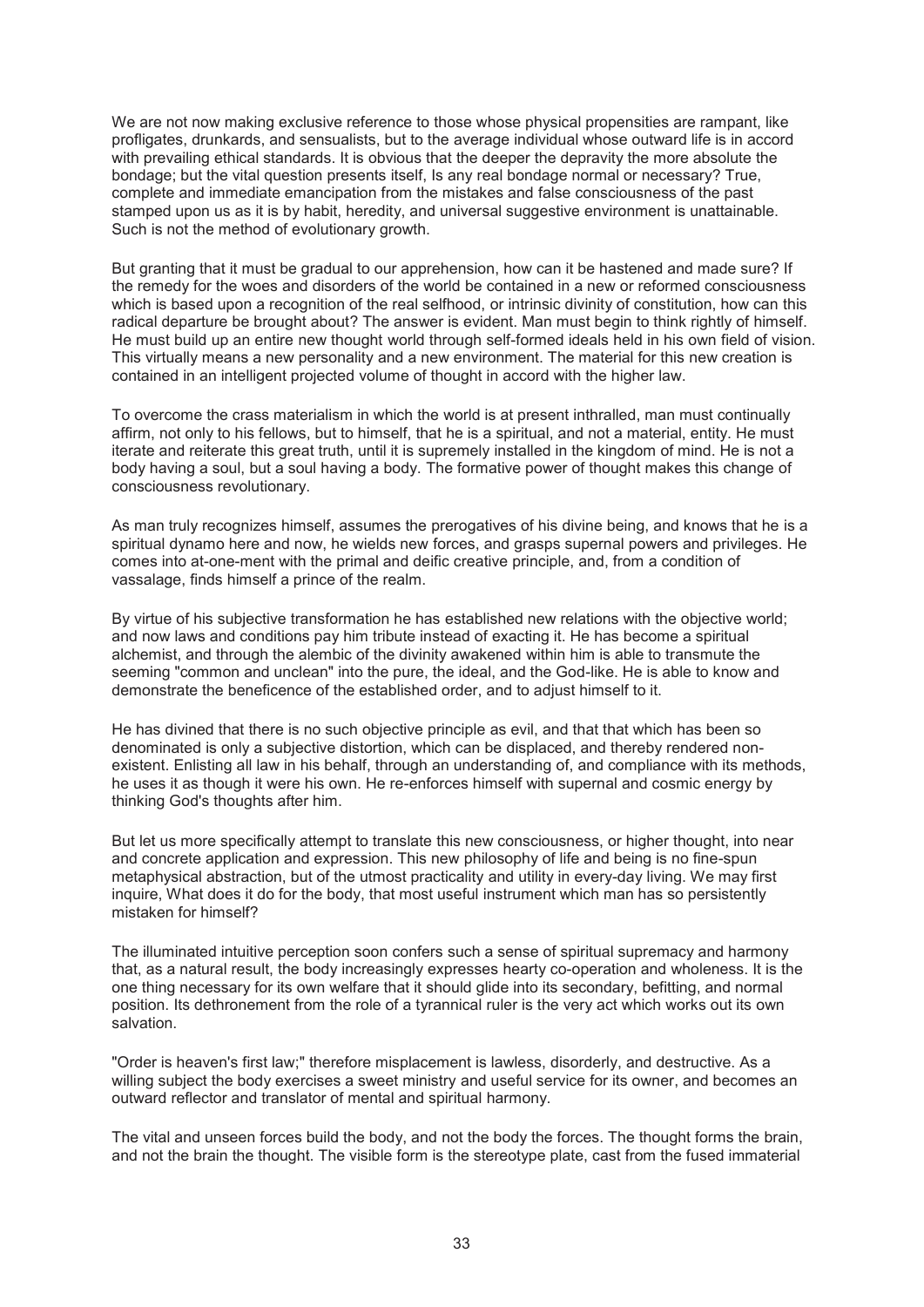composition of past mental states. Matter, whether erected into vegetal, animal, or human configurations, is moulded and qualified by the soul-forging which goes on within.

Let us inquire for a moment as to the necessity for some more potent energy than that afforded by conventional means for the healing of prevalent maladies and the overcoming of human ills and weaknesses. Do we find that these are fleeing away? and are we satisfied to rest in past attainments? Is it not desirable to occupy a more elevated vantage- ground, from which we may effectively charge and drive out the multiform host of abnormal and perverse intruders?

Even hygiene has but a limited range, so long as man fails to study the laws of his own being, and gives all his attention to. external conditions. He critically examines and analyzes every known thing, "in the heavens above, the earth beneath, and the waters under the earth," except the one thing most important, his own constitution. The more deeply he penetrates into the apparent complexity of adverse environment, the more discouraging and hopeless the outlook. Every new discovery lures him more deeply into a materialistic bog. So soon as one hostile element is vanquished, another yet more subtle is found concealed in ambush behind it. From the sensuous standpoint, humanity is menaced within and without.

The germ-theory has brought a mental picture of innumerable hostile organisms which are supposed to be lying in wait for our destruction. But in reality the great majority of these are friendly; and those that seem otherwise, when not scavengers, are concomitants or effects rather than causes. Pathology becomes so abnormal that the very elements are rated as antagonistic. Hygiene is invoked to ward off all these numerous ills which fear, expectation, and acceptance have armed.

But in the present state of human consciousness, collectively, we have to yield to some limitations which past and present belief has imposed. In the cases of contagions and epidemics, quarantines and barriers must be imposed until there is a general affirmation of freedom. We are, in measure, bound by laws of our own imposing until there is a general emancipation. Collective improvement can therefore only be gradual and evolutionary.

But the ideal to develop is that of an inner and spiritual armor as scientific as it is spiritual that will become an impenetrable shield. We need an intelligent, subjective dominance and control of the creative forces of thought, until full emancipation from the distortions of sense-perception be accomplished.

Imagine the human body in normal expression. What a beautiful and sacred divine masterpiece! It is a graceful and bejeweled high altar, consecrated by the spiritual flame within, which should be kept in a living glow. Its sacrifices are such as kindle life, the dispensation of dead and bleeding offerings having forever passed away.

The physical organism is a sanctuary of the humanized divinity, the grandest visible expression of deific energy, in exquisite and symmetrical proportion. It is the highest known embodiment of divine art and architecture. It is also the most perfect exponent of the law of active co-operation. Every member is supremely honorable, in its time and place; and any seeming dishonor has been gratuitously thrust upon it by perverted thought. The body here outlined is that of normal objective expression of the developed higher selfhood.

But turning from the ideal to the average out-picturing, we find this instrument which is so beautifully capacitated, to be, in actual expression, discordant and tyrannical. Instead of exercising a sweet and peaceful ministry, it demands constant service and indulgence. It deviates from the normal, refuses harmonious co-operation, and becomes capriciously unreliable. It reaches this condition as the result of a perverted and inharmonious quality of consciousness.

The ego has surrounded itself with a thought environment of discordant vibration with the established order. The negatives of fear, anxiety, envy, pessimism, avarice, lust, malice, selfishness, materialism, one or more, are in evidence: and at length overt manifestation comes in some form of disorder. The thinker within has reversed the established order; and the day of judgment, when the tribunal at the soul-centre renders his righteous verdict of condemnation, arrives. Mental and spiritual science points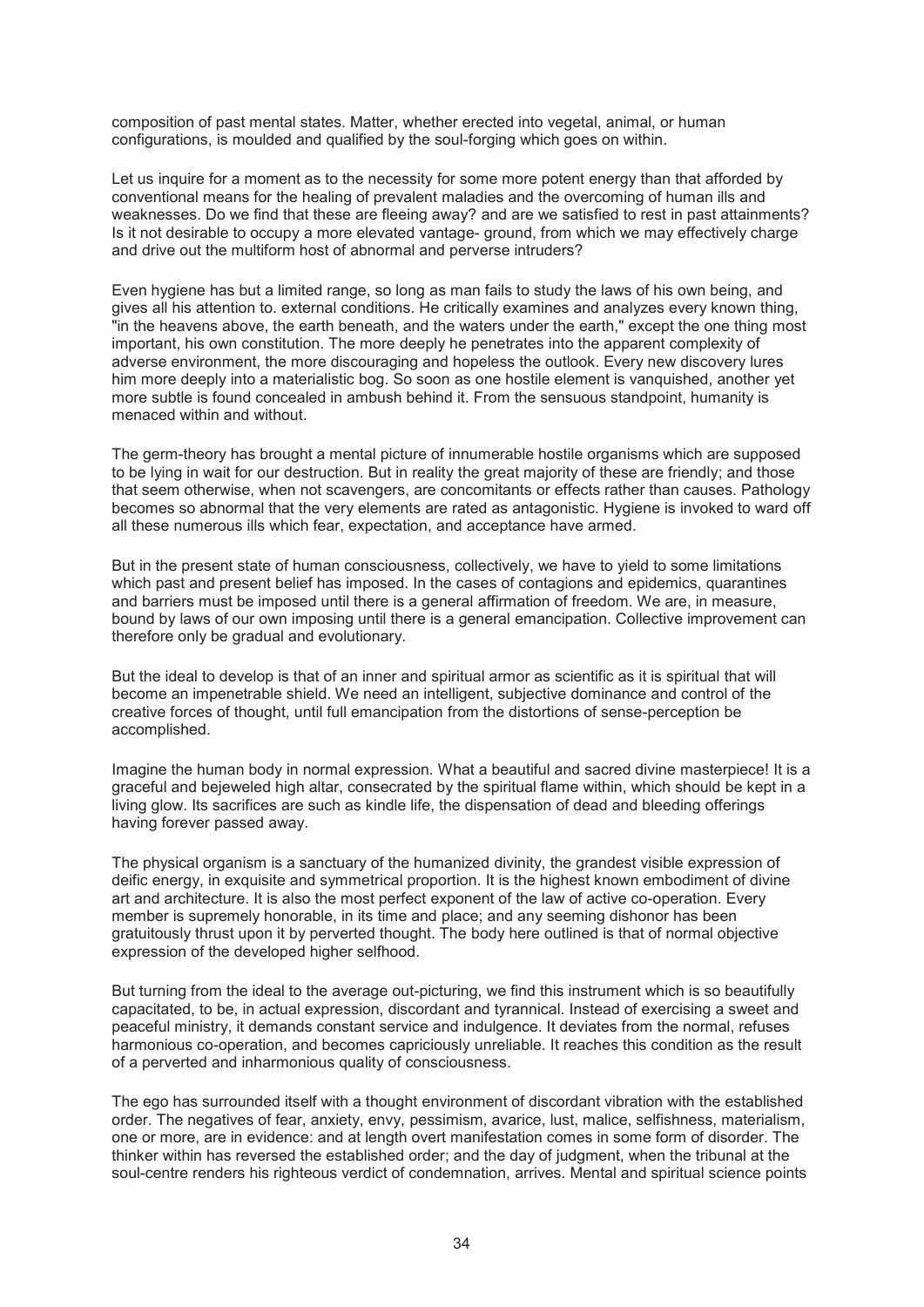out the road to be traversed in order to bring one back to conformity to law; and thus judgment is satisfied, and through a new consciousness, harmony is restored on all planes of expression.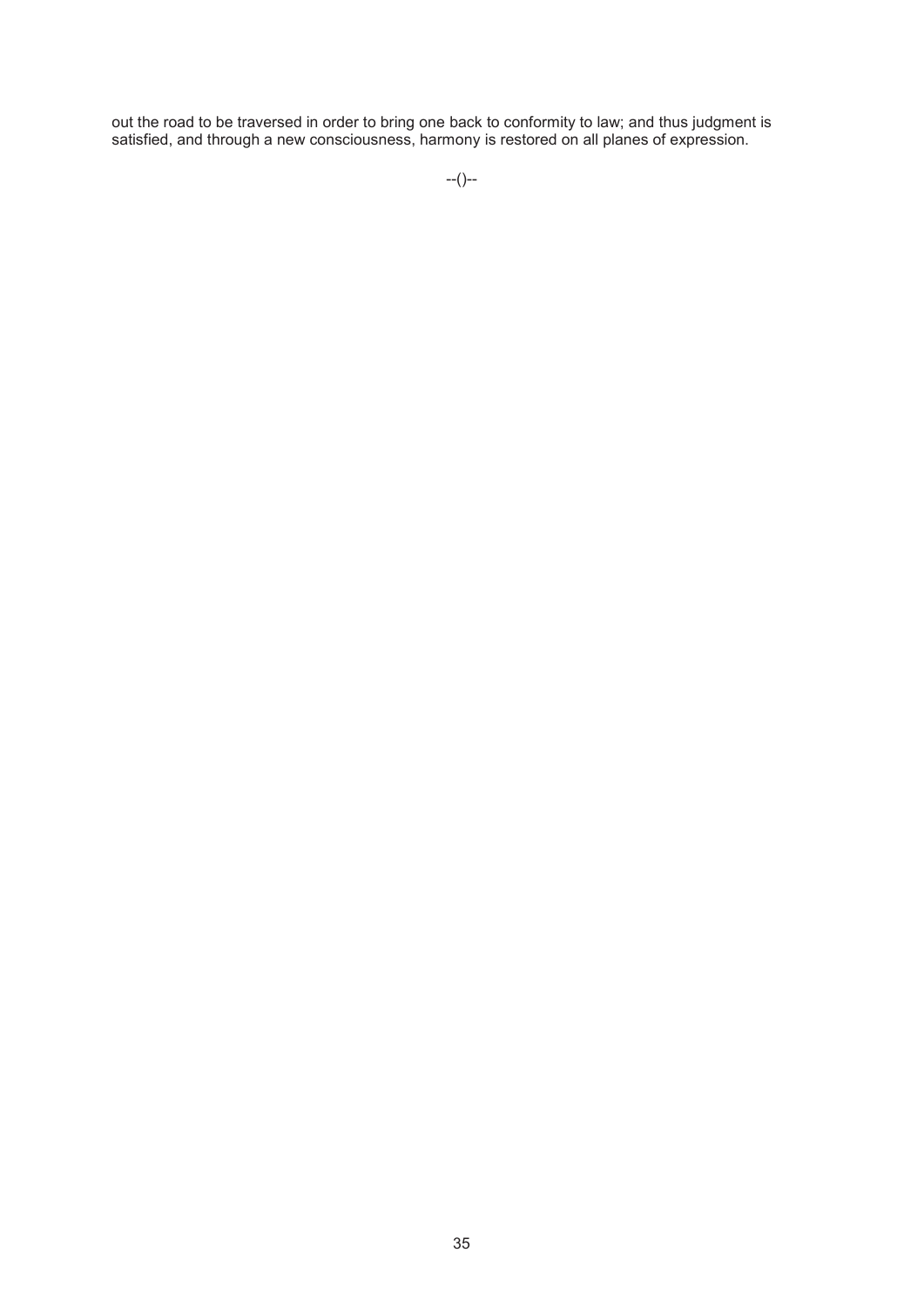## **Our Relations To Environment**

THE threads which connect us with objective things are woven into our life-fabric, and determine its quality. This is true in its application alike to circumstances, events, principles, and persons. We are not only influenced and modified by relations, but are made by them. The ego is the vital centre of a network of derived, shared, and related ties over which vibrations are continually passing. The ideal condition to be sought is harmony with the cosmic order.

It is apparent that if the quality of relations determines character, a consideration of our power to modify and improve them becomes of great importance.

There are but two possible ways in which changes in our relations to the external world can take place. One involves an alteration in the objective things or circumstances themselves, either through our own efforts or those of others, and the other, a change in ourselves, or in our attitude and disposition towards them.

We find, however, that our power to reconstruct, or even to modify, outside conditions, in order to mould them to our liking, is exceedingly limited. To improve our external surroundings we may, perhaps, move from place to place, and thus find new conditions and society; but even when this is practicable, it does not always furnish the desired improvement. Our duties or business will not always admit of such experiments, even if they were uniformly successful. In removing ourselves from the presence of seeming ills, we are liable "to fly to others which we know not of."

But our closest and most real environment is that of our own mentality, or thought world, which we carry with us, and which cannot be readily altered by a mere change of locality. A moment's consideration will show that a vast majority of the ills that encompass us are of our own making, and belong to our own economy. They are not a real part of us, however, though they may often seem so to be.

Our limited ability to control external conditions so as to ideally shape and color them, makes it evident that the main field for improvement lies at our own end of the lines of relationship. From our spiritual centre or ego radiate lines which connect us with every part of the universe of God. Invisible telegraphic wires keep us in communication with every material object and spiritual entity, and currents of attraction or repulsion are ever crossing over them. Everything is sending its message to us. The stars, the sky, the cloud, the air, heat, cold, the landscape, the flower, each and all are transmitting their communications to our consciousness. Events, transactions, joys, fears, good and ill, all flash their varied and peculiar despatches to the heart of our being, the ego.

Are we weak and passive recipients of all these discordant sounds? and are we bound to receive them as unwelcome? or can we, in great measure, transform and harmonize their significance? These are not mere questions of curious speculation or metaphysical abstraction, but of intense and living practicality. If it be in any degree possible, through spiritual culture and unfoldment, to improve and rule our relations, rather than to remain in utter subjection to them, we should be alive to such an opportunity and privilege. We frequently say what we will do "under the circumstances;" but is there a possibility that we can get over the circumstances? Is there a kind of spiritual alchemy at our command, by which the freight of base metal which comes to us over the lines of relationship may be transmuted into the fine gold of utility and harmony?

Spiritual problems, like those of mathematics, are solved by scientific rules because they have a similar exactitude. Let us suggest a proposition which every one may utilize in some -degree, and which, if observed, may prove an "open sesame" to higher conditions, and then test it as we try a key in the wards of a lock. The messages that we receive over all the multiform inciaille wires of relationship are the exact reflection and correspondence of those we send out. Even though we fail to recognize their features, they are of our own design and engraving. Our own thought regarding person, place, state, or thing is flashed back, even though we may not identify it.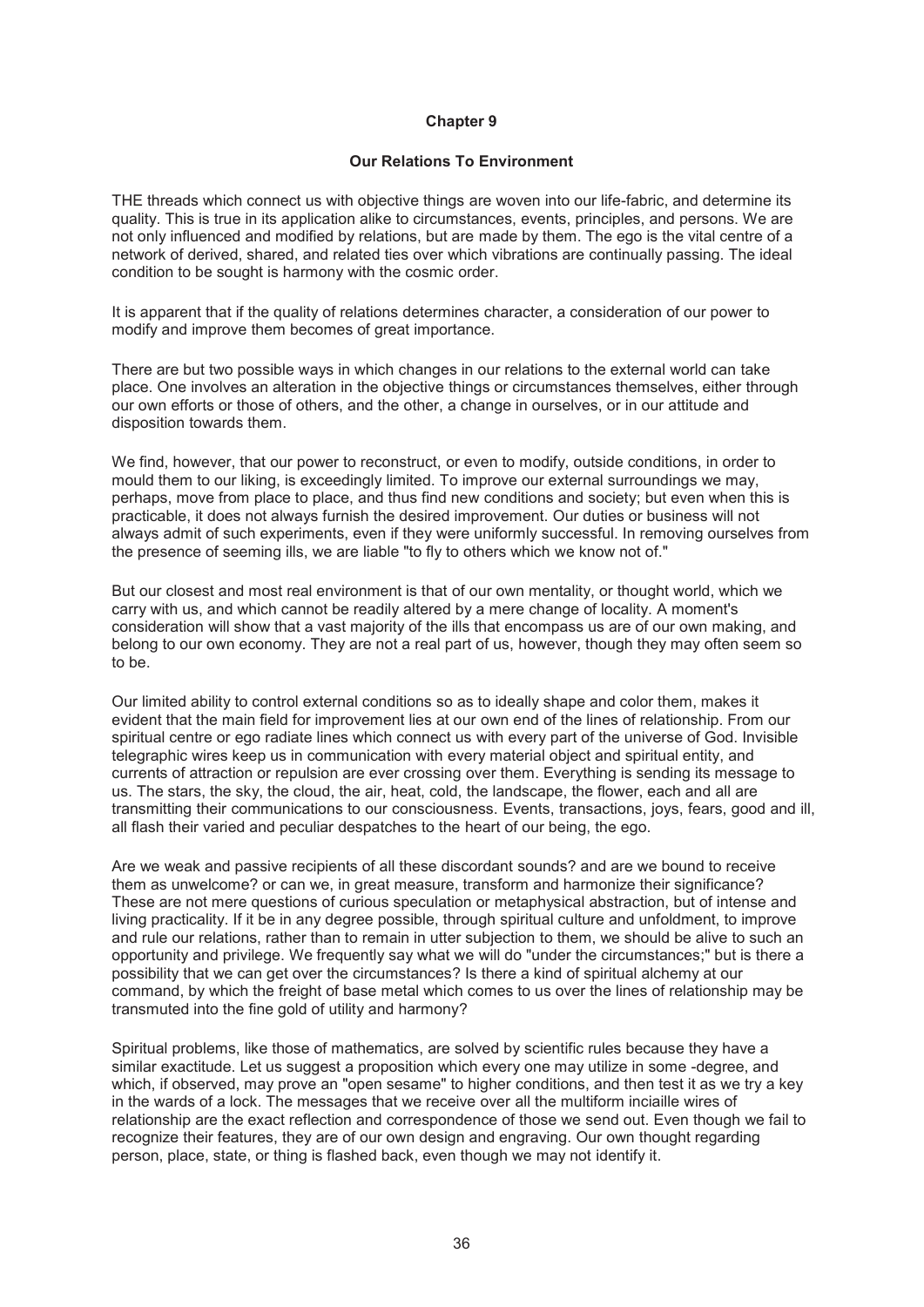Let us try to bring out this principle of universal application by means of a simple illustration. A nervously sensitive person lives upon a noisy city thoroughfare. For some reason it is not practicable for him to remove to a more quiet locality. The roar of traffic over pavements and the buzz of electric cars become intolerable, and prevent repose by day and by night. The sensitive one is antagonized, and sends out a current of unreconciled and rebellious thought, and in return. each rumble and buzz telegraphs back its harsh and troublesome message.

Now apply the rule. Though at first it seem mechanical, and even absurd, let the sensitive one affirm and send out thoughts: "That noise is music to my ears; that roar is necessary, and it is therefore good. It conduces to the convenience of many whose comfort I highly value. It shall not be evil to me, for I will make it good. I am learning to love its music, and I will send out no other thought I actually eniov it."

Let the nervous person faithfully persevere in the course indicated for a few weeks, and see if the roar does not become a veritable lullaby. What a boon if we can transform stumbling-blocks into steppingstones! We become despondent, and perhaps ill, because we think things are against us; and each thing sends back a transcript with the same coloring. Two persons experience similar pains or illnesses. One regards his experience as an unmitigated calamity, undeserved, without good cause, and only evil.

Things are against him; and he is impatient and rebellious, or else wilts before them. In either case intensity is added. Every sensation thus voices back his own thought. The other person soliloquizes:

"This experience is educational and necessary, else it would not exist. All law is beneficent, even that which produced this result; and it must tend toward my spiritual development, and is therefore good. I cheerfully accept this teaching, and will profit by it. In the future I will try to avoid past mistakes, and ' think no evil.''' The judgment is thereby accepted, the suffering fades out, and the seeming evil becomes a good; and all for the reason that the good thought came back like an harmonious echo.

The law of non-resistance is immutable and divine. "But I say unto you that ye resist not evil: but whosoever shall smite thee on thy right cheek, turn to him the other also." "Absurd!" says the worldly policy. But non-resistance conquers. Rising superior to the affront, it transforms the whole transaction.

Again, "Love your enemies," and so they are overcome and changed into friends. The "enemy" may not always be a person, but possibly an event, an illness, a seeming calamity, a fear, or misfortune.

As soon as messages of love are sent to them, which may be in the shape of a realization that seeming evils are really good in disguise, they lose the hostile attitude which they have occupied in our consciousness. They remove their repugnant masks, and are found to be friends. We must resolve that nothing shall antagonize us. Whether here or hereafter, unlimited antagonism is hell. As we repel things, they repel us.

But should we not antagonize evil? Only by showing a better way. It may be admitted that in the present evolutionary stage of society, civil governments must possess executive force; but even now the law of non-resistance is available for the individual. As rapidly as unselfishness comes into recognition, not only as the highest, but as the most profitable law, governments will become organized channels for altruism.

In proportion to its intensity, antagonism is suicidal. How many allow trivial matters, even possibly mere questions of taste and fancy, to make them critical and uncomfortable. Individuals, sects, and parties antagonize each other, not so much for what they really are, as for what subjective coloring makes them appear to be. The quality of environment is largely what we make it. If we recognize and emphasize the negative and evil, even with purpose of correction, we not only unwittingly aid in bringing it into manifestation, but we receive it back with interest.

Thought is a projectile which always hits the target; and if silently telegraphed specifically, or even at random, it is gathered up and echoed back in like grade and measure. Love "thinketh no evil" is one of Paul's scientific declarations. We must learn to control our thoughts rather than let them control us.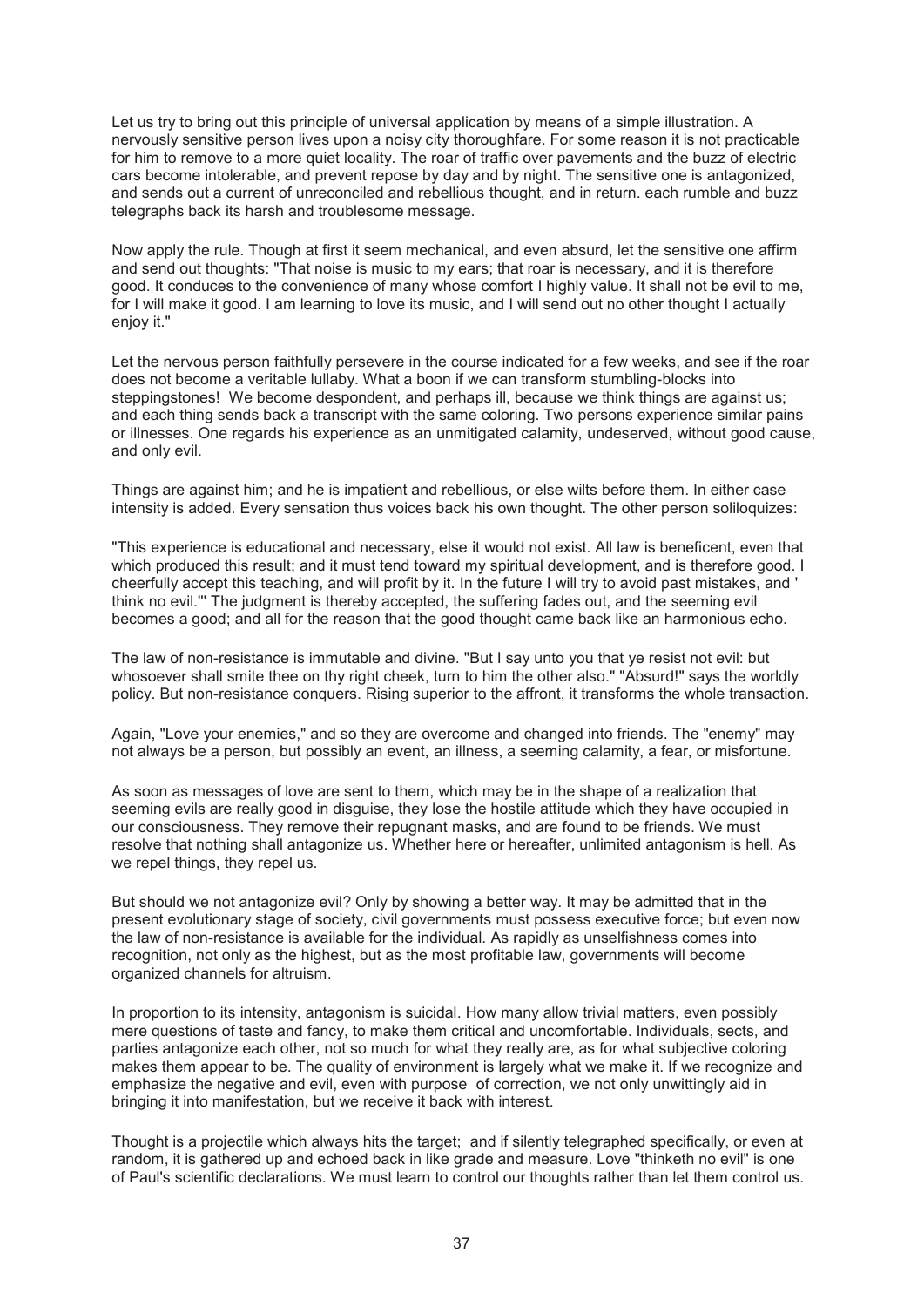If left to their own free course, without discipline and supervision, then, like a rudderless boat, we become the sport of every passing breeze and current. The will must exercise itself in the selection of right thought material. "With what measure ye mete it shall be measured to you again."

This is even a truer philosophy of thought interchange than of transactions of a material nature. Every sound, whether of harmony or discord, has its corresponding echo.

God, being the sum-total of all our other relations, must have our supremest homage and love. Messages of aspiration, oneness, and communion, flashed out from our end of the line of his relationship, come back in vibrations, sweet, heavenly, and harmonious. The law of attraction and correspondence is universal. As sons of God we should, through law, reign over the realms below us. The divine element in humanity is creative, and must be exercised. Thus we may evolve good, and bring it into manifestation. While we may not at once be able to attain to that altitude where the universal beneficence of the divine order is fully apparent, we may climb and aspire, and each step will open up a broader horizon of the real.

--()--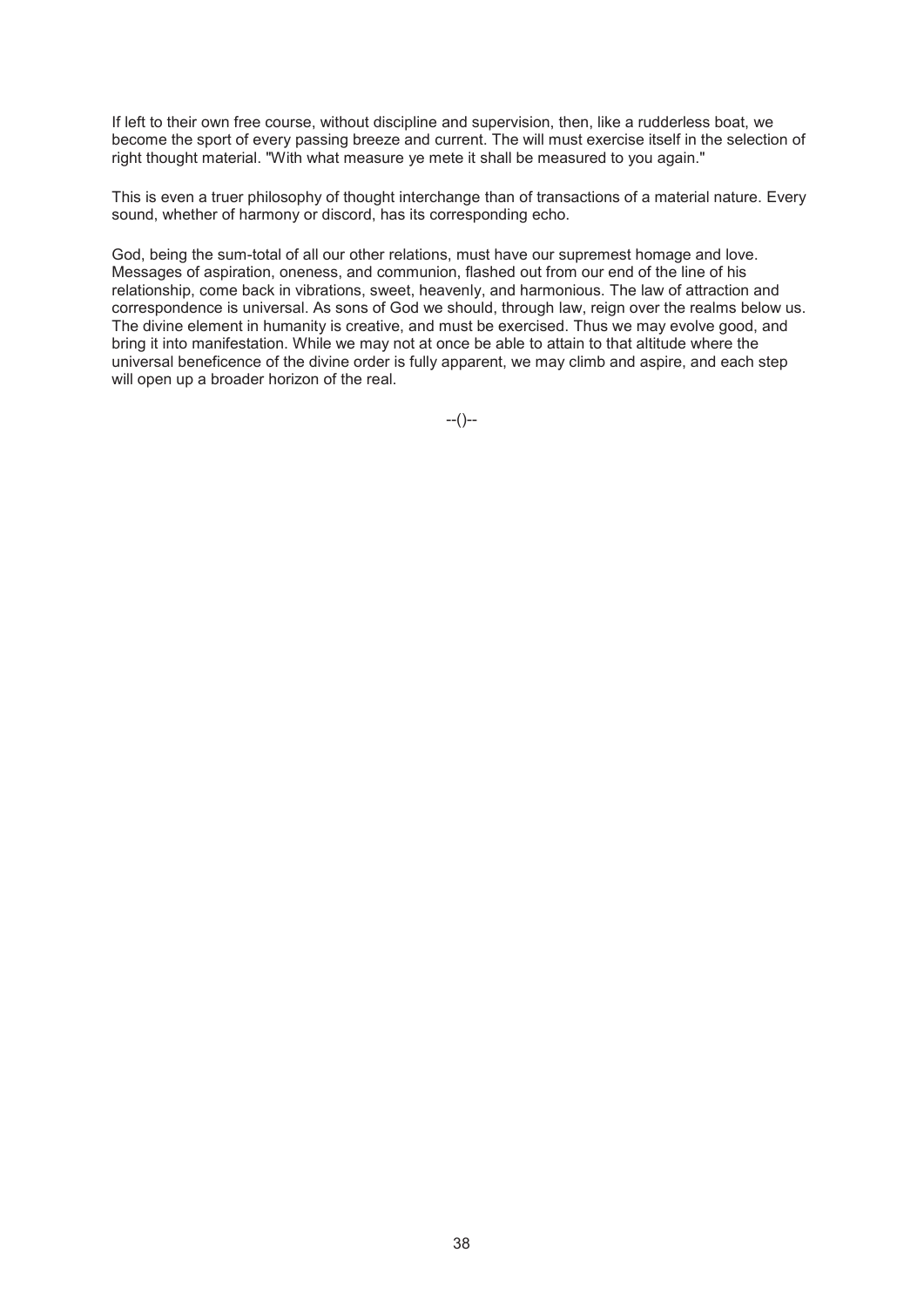# **Chapter 10**

#### **Divinity And Humanity**

"More near than aught thou call'st thy own, Draw if thou canst the mystic line, Severing rightly His from thine, Which is human, which divine."

WHAT is the normal relation between God and Man? Can there be any distinct boundary line between them? Is there a divine side to man which opens out into the unfathomable deeps of the deific nature? These are the most important questions which can occupy the human consciousness.

History is largely composed of the records of the attempts of humanity to build walls of separation. Men have been continually putting up bars around themselves, leaving God outside. To a great degree they have also shut out Nature and their fellow-men.

They have drawn sharp lines between their own souls and the Universal Soul. They have been like pieces of chain disconnected by severed links from anything substantial, or like sections of water-pipe parted from the reservoir. Man's nature, when walled in, becomes a dry and barren desert. There is no freshness, no verdure, no growth. The building of division walls has been so general and so long continued that disunion has become the rule. Not only is divinity excluded, but humanity itself is shattered into fragments.

In the more infantile condition of the race, there seems to have been a divine nearness and intimacy which has been lost. As wealth, power, material improvement, and civilization increased, they usurped the whole mental horizon of mankind. Man has never been destitute of so-called religions, but they gradually became formal and devitalized. To the patriarchs of simple and devout life, God the Great Unseen was a present and all-important factor. While their concept of the divine character was limited and low, it was near and real. In ages of Arcadian simplicity, and among the primitive Aryans, Nature was the great revelator, and an intimate sympathy with her harmonies and mysteries freshened and vitalized humanity. Even the pantheism and paganism of the Greeks contained so much of the intuitive element, that Paul declared that God was not far from every one of them. "As certain even of your own poets have said, For we are also his offspring." We owe them perhaps more than we are aware for many high ideals of beauty, purity, and spirituality. God revealed himself through his Son to the Hebrew, and so to the world; but he had always been revealing himself through Nature and the intuition, and this revelation was distinct in the Greek consciousness.

But later, a material artificial civilization sprang up, and formal systems and institutions began to multiply, and increasingly they grew out of touch with the divine and unseen. The intellectual faculty became more highly developed, and it overshadowed the inner perception. The primitive church, pure and spiritual at first, gradually became theological, institutional, and polemic. Scholasticism, always intellectually capricious, formulated system upon system; and each raised a wall of exclusiveness, and shut itself out, not only from divine involution, but from human sympathy and oneness. Divisions and subdivisions, sects and schools, multiplied, each contracting its own domain, and each seeing only a fragment of the universal unity of truth in its field of vision. Now, for the first time in ages, the process seems to be reversed. Ancient walls are slowly crumbling, and the sweet sunshine of larger truth is dispelling darkness and narrowness, and a unifying charity is dissolving all barriers. The beautiful outlines of God the Father, and Man the Brother, are seen to be not only bright, but near nay, within. Men are "feeling after God," and finding him. Religion - the binding of man to God is assuming its vital and original significance; and the binding is waxing stronger on man's part by his growing consciousness of the transcendent beauty and attractiveness of the divine nature, not only in general, but within himself.

The apparent retrograde since the days of Greek idealism and of primitive Christianity, when the human spiritual perception was relatively in a state of high development, is only a swing of the pendulum, the grander and wider progress being always upward. Spiritual evolution comes unevenly, and through apparent wide vibrations. A seeming suspended development, or even a temporary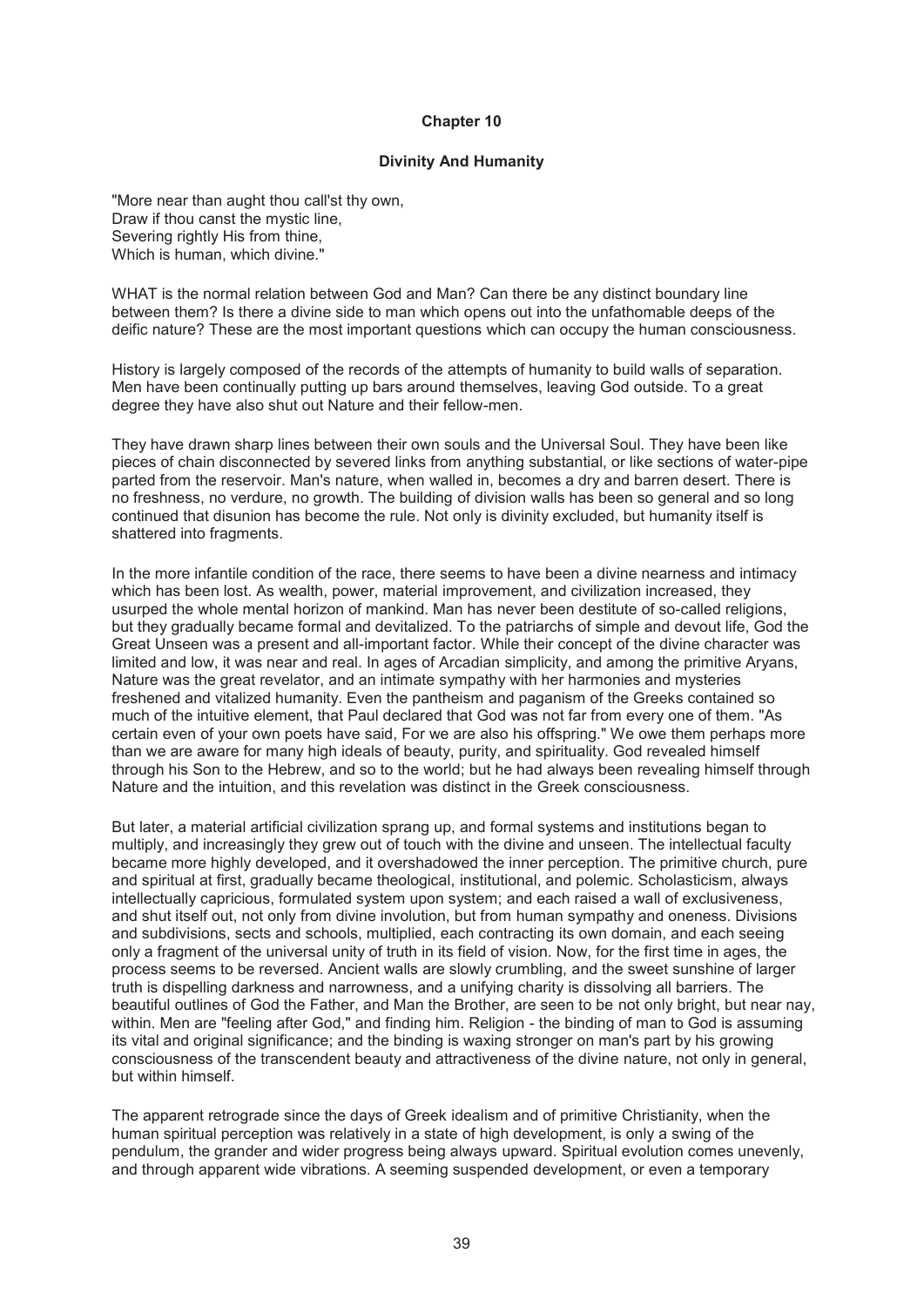retrograde, stores up energy to give a new and unprecedented impulse to the pendulum of progress. Times of apparent rest or declension furnish the soil in which new and more luxuriant crops of human attainment mature in the divine sunlight.

The Dispensation of the Spirit comes on apace. That increasing God-consciousness which forms the basis of, and has outward attestation in mental and physical healing, is also manifesting itself in the broadening of theological systems, and in the spiritualizing of science itself. The church is awakening to the fact that she has been deficient in that living experience of spiritual vitality which alone can lift her out of a barren intellectual formalism. Literature is being enriched by a warm influx of lofty idealism which brings out in high relief the deific features of man's inner nature. Science is emerging from its cold, earthy materialism, where it has hibernated, into a marked appreciation, not only of immaterial orderly force, but of unity, design, beneficence, and divine substance. It is now as "scientific" to study the nature and destiny of the human soul as to spend a lifetime in the investigation of bugs, fishes, animals, geology, or astronomy. Man is finding that to know himself is at least as valuable an accomplishment as a knowledge of molecules and bacteria.

Poetry, which always has had much of the divine sparkle in its melodies, glows with an increasing inspiration. Even fiction is being lifted out of the base realism which, by a false standard, has been rated as "artistic," and is moving like a smooth-running vehicle to convey higher ideals into the living domain of human consciousness. The disjointed fragments of truth are. being gathered up and fitted, each in its place, "without the sound of hammer," into the universal temple. The harmony, interrelation, and goodness of ALL THINGS are disclosed, and, by a living attraction, they are cemented and unified. The world, by a super-sensuous preception, is feeling God within and around it; and while the Bible is no longer regarded as the only channel for revelation, its testimony is confirmed and its spiritual foundations broadened.

The brightened glow of Immanuel carries with it everything that man has lacked for the rounding out of his complex nature. As he discovers the universal beneficent trend pervading both the macrocosm and the microcosm, he finds the manifested God.

 $-(-)$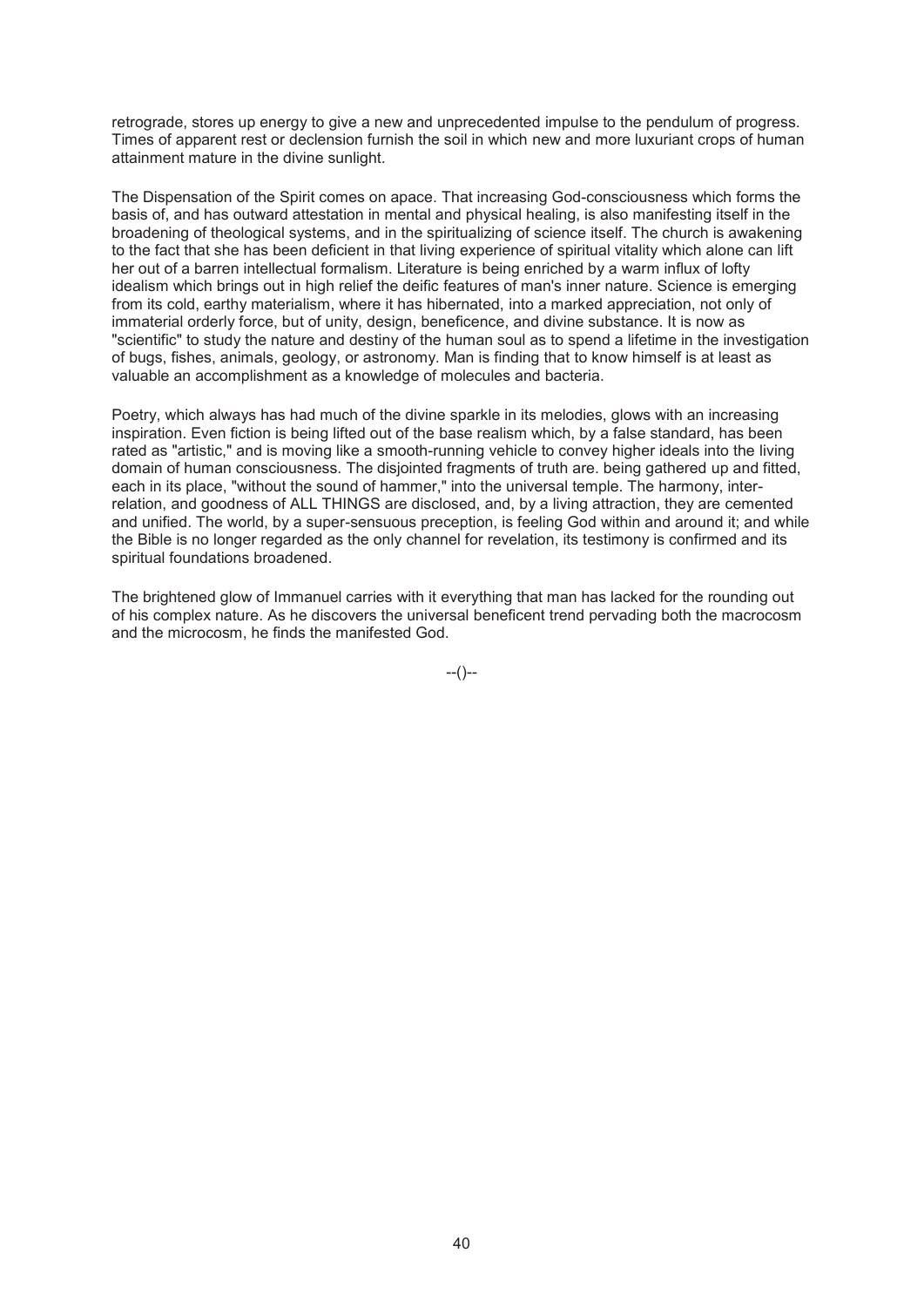# **Chapter 11**

# **Has Mental Healing a Valid Scientific and Religious Basis?**

As this topic is somewhat unconventional, the author may be pardoned for a few preliminaries that are somewhat personal and explanatory. He has no professional interest along this line, his position being that of an independent investigator and seeker for truth. He does not appear as the advocate of any school, system, or cult, but only as one who, from force of circumstances, has been led to some appreciation of great principles, a knowledge of which the world greatly needs.

A personal experience, some years since, of unusual depth and intensity, involving an application of the new philosophy, was the starting-point of a most thorough, impartial, and conservative investigation which has followed. An intense philosophical desire to probe as deeply as possible, without fear or favor, was awakened. With such a vivid subjective attestation of the power of a law not yet generally recognized, no one possessing any altruistic spirit could 1 Substance of a paper read by invitation before the clergymen's "Monday Club" (Unitarian Ministers of Boston and vicinity) at the Channing Building, Boston, June 3, 1895.

Quietly settle down to silence, simply because his own immediate personal needs had been satisfied. The writer has cultivated conservatism, and even incredulity, in forming conclusions regarding the new thought, which are made up from a careful study of its best literature, philosophy, and practical demonstrations. The fact that he has felt impelled to write somewhat upon this much misunderstood subject, as one of its results, has brought an extensive correspondence, in which are included accounts of a great number of personal experiences; and this has aided much in forming conclusions.

The average man would like to get at the plain, unvarnished facts. He desires to find the truth, both for its own sake, and for its possible uses. If there is even a modicum of virtue in the systematic employment of thought energy, either in behalf of another, or in self-application, for the healing of human woes and ills, the world seriously needs such a re-enforcement, and every lover of his kind would welcome it. If, on the other hand, it has no exact basis, its hollowness should be exposed.

An honest and impartial search for truth for its intrinsic value, in any department, is rarely unprofitable. Many of the scientific treasures that have been unearthed in the past, which have greatly enriched human accomplishment, have been found in unexpected, and even familiar places, where multitudes had almost stumbled over them. This has been true in physical, as well as in social, political, and ethical science. When new truth new only to human appreciation has been finally interpreted and introduced, every one wonders that a thing so obviously simple was so long delayed. The apparent slowness, therefore, is not on account of any complexity, but because of general unreadiness.

But truth is, and ever will be, restless until recognized. Each special truth is needed to fill a fitting niche in the greater Unit, and there is discrepancy and incompleteness until it finds its place. When Kepler discovered the law which regulates and adjusts planetary revolution, it was found to be the keystone of an arch of indefinite strength and extent.

Have we in mental therapeutics a great principle, capable of wide application, that is so near that we have looked right through and beyond it? Are there orderly forces in the realm of mind, the utilization of which is more important to mankind than those recently harnessed in the electrical domain?

Admitting that some charlatanism, extravagance, and a spice of disorderly logic have swathed themselves around this new development, it is clearly in the line of legitimate philosophical inquiry, as well as humanitarianism, to find, through impartial research, if it have laws which are of exact definition. We have yet hardly arrived at the threshold of an intelligent understanding of the principles of mental dynamics. We are ever ready to study political, social, moral, and other objective economies exhaustively, but strangely omit that one which is nearest and most vital.

At the present moment, mental, or psycho-therapeutics is almost past that stage of flippant criticism, misapprehension, and prejudice through which all new advances have to make their way. This testing, through adverse criticism, and even ridicule, is not altogether to be deplored, nor is it without real use.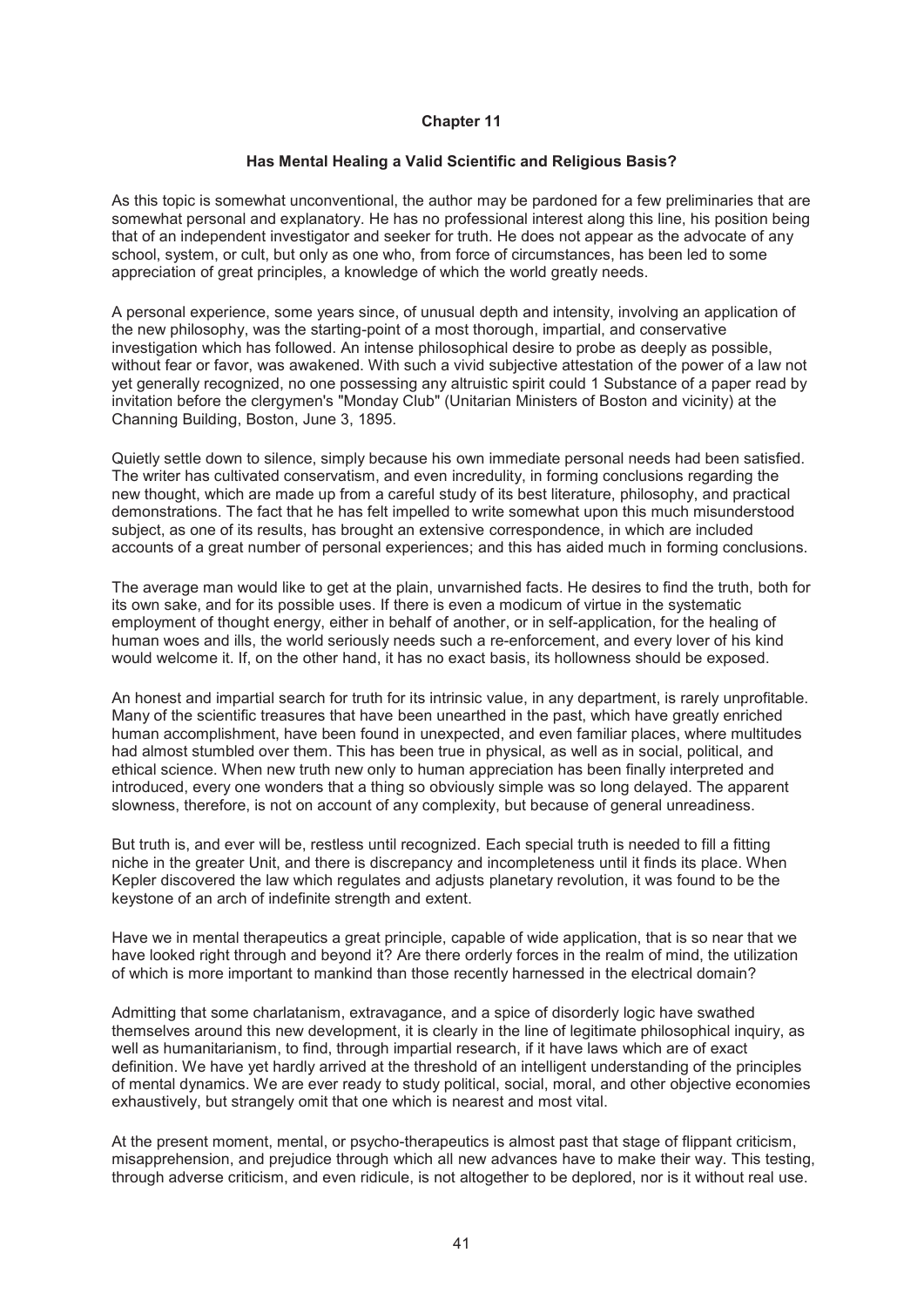It renders a needed service in sweeping off extravagances which always attach themselves to new developments. Only by such a fusing can that which is real be purified of its dross. The residuum of truth has inherent vitality. Fires cannot burn it, nor waters quench its living energy. The struggle through which it passes is educational, both to its assailants and defenders.

Theological, social, economic, and ethical systems become gradually softened towards innovators, and finally coalesce, or at least make terms with them; and the therapeutic and materialistic dogmatisms of the past, which have come down to us, will form no exception to the rule. But nothing is bad. One of the most suggestive lessons of synthetic evolution is, that everything has a use in its place and time. Each system forms a terrace or platform from which men may reach higher.

In every discussion accurate definitions are very important. The broader science of mental and physical healing, through the potencies of mind, is not distinctively Christian Science, or Faith Healing, nor is it merely another therapeutic system added to the various "pathies" now extant. The term Christian Science, though often used in a general sense, properly belongs to, and should be identified only with a single school which takes for its exclusive text-book a work entitled "Science and Health", by Mrs. Mary B. G. Eddy, and the Bible as interpreted through it. This statement is made in an impartial spirit, as a matter of definition, and of simple justice to all concerned. The distinctive philosophy known as Faith Cure is also quite different from the normal and broader principles that are in accord with law. Faith Cure, proper, presumes upon special divine interposition in answer to prayer.

This must involve a suspension or violation of orderly law. As a matter of fact, owing to the working of subtle mental forces, many remarkable cures take place under its administration, only the modus operandi being misunderstood. The third radical distinction, as hinted at above, is, that this new philosophy of life which in its essence is broad, free, and impersonal is vastly more than merely a new therapeutic competitor, which will strive for a place among existing systems. Its province is quite distinct, and its healing efficacy is only incidental and expressive. Its motive is compliance with orderly law, and it contains no elements which are magical or supernatural. While believing that there are many objective aids to the interpretation of truth, it recognizes no external authority as located in person or text-book. It is a development from within rather than a system; a life rather than a doctrine; a new consciousness rather than a new philosophy; a spiritual optimism rather than a material or pessimistic realism. Its business is to bring inner ideals into outward actualized expression. It has to do with the intuition as well as the intellect, and it recognizes that the inner and real nature of man is in most intimate relation with the Universal .Mind and Wholeness. By sympathetic vibration therewith it may, through consciousness, receive inspiration and strength.

Through various subjective colorings, different minds observe in expressive phenomena, occult or miraculous aspects; but when the Established Order is recognized in its higher ranges, there is nothing which is supernormal, supernatural, or super-reasonable. These shadings are entirely due to the low standpoint of the observer.

Following these partial preliminary definitions, a few of the obstacles and current objections may be noted. Truth is eternally complete, but to human consciousness it is incomplete. But every new development only comes into its abiding-place through friction and misapprehension. What there is already occupies all the space, and the new-comer seems to be an intruder. There is "no room in the inn." The full recognition of mental causation for all outward phenomena will necessitate a reexamination of systems which are dignified by hoary antiquity and eminent respectability. Institutions that have exercised unquestioned authority, that are intrenched behind barriers of intellectual scholasticism, and that possess social and financial supremacy, instinctively feel that their infallibility is called in question. Piles of ponderous, dusty tomes thereby become mere relics of bygone speculation.

But mental causation for physical conditions is in substantial harmony with the highest and best thought of the seers and philosophers, from Plato down to the present time.

Popular prejudice against mental- or psycho-therapeutics arises largely from an inability to cognize the factors involved. Prevailing materialism makes it logical to rely upon that which appeals to the senses. A majority are color-blind to the highest order of forces, and forget that even in the external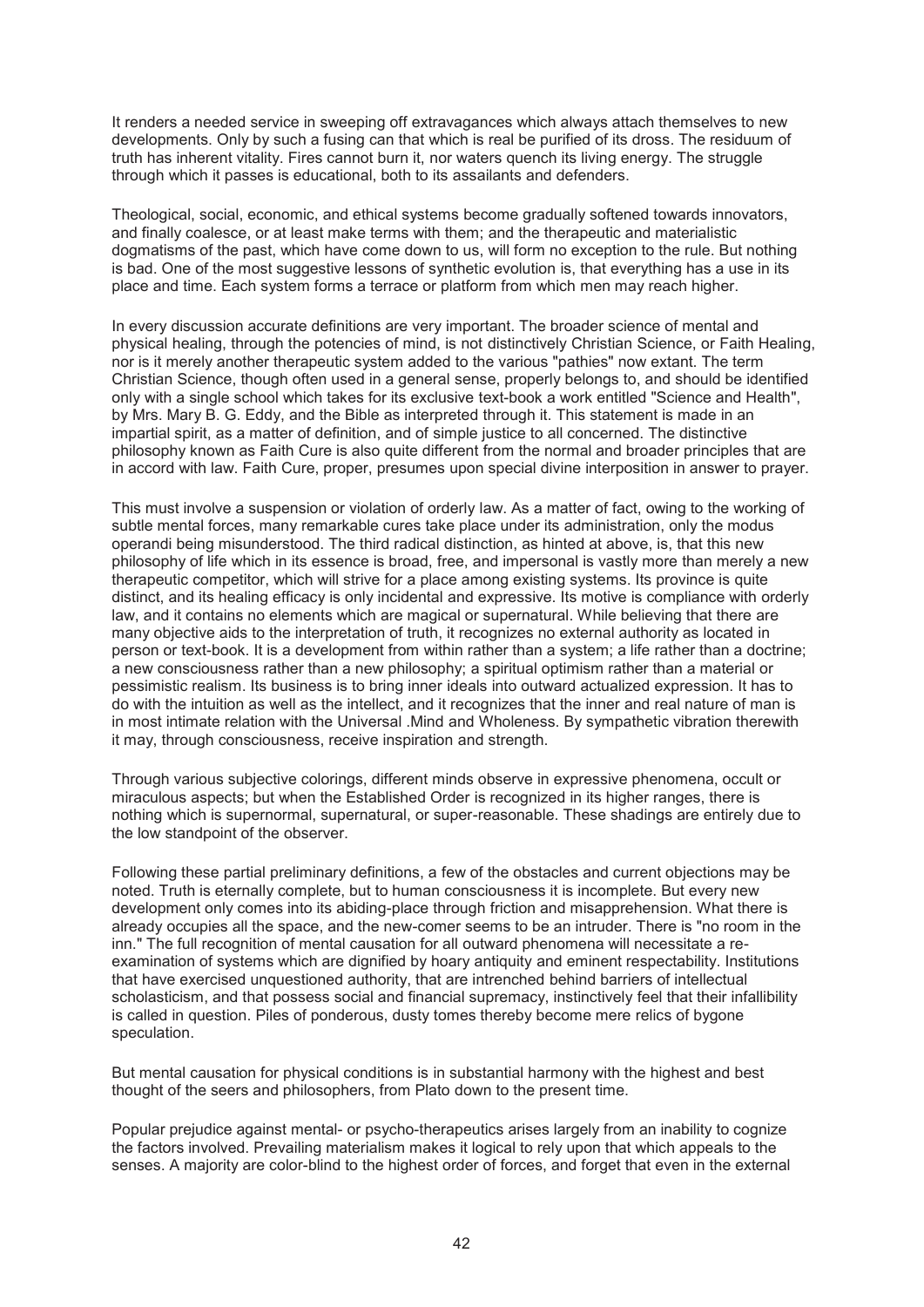world it is not matter, but the immaterial energy which moulds it, that produces all phenomena. Occidental civilization in its general trend is distinctly external, almost superficial.

Popular misapprehension also arises from the mystical, technical, or dogmatic presentation of principles which, though inherently simple, are made to appear unreasonable, and sometimes fanatical. Although there is truth above reason, as ordinarily denned, there is none against reason. There is spiritual as well as intellectual common-sense. Extreme statements, even if ideally true, should not be popularly presented in unqualified form, for they lead to unnecessary antagonism.

Sensational and exaggerated accounts of occasional failures in the new practice are spread broadcast by the daily press, while it is rare that any allusion is made to the numerous cures of those who had previously exhausted the "regular" systems. While thousands of young and robust people die under conventional treatment every week, after short illnesses, no question is raised nor criticism made. If in the beaten track, everything is taken for granted. Every one has the right to "pass out" if he will only do so according to regulation.

But failures do occur in mental practice. No matter how perfect a principle may be, it cannot have perfect application because of local limitations. The imperfection of the practitioner, and the lack of receptivity in the patient to say nothing of surrounding antagonistic thought are limitations.

Many expect sudden and magical improvement, and therefore, being disappointed, abandon the treatment before a sufficient period has elapsed for the legitimate results to appear. Some are unconsciously non-receptive because of a mental resolution that nothing shall in the least disturb their favorite creed, opinion, or philosophy. In this way their door is unwittingly barred against their own improvement.

Some are harboring secret sin, or giving place to currents of 'thought colored with selfishness, envy, sensuality, jealousy, or avarice; and, though unaware of the difficulty, their minds are closed against the truth which could set them free. That which is distorted cannot in a moment become symmetrical, and even after thorough thought reconstruction the body cannot at once fully conform and change its expression. Limitations can be overcome, but patient effort is required. It, is easy to float with the tide, but to break away from environment demands courage and persistence. The all-enveloping thought currents are powerful. Even the Great Exemplar in some places "could not do many mighty works" because of prevailing unbelief.

A prevalent distrust of mental practitioners on account of a lack of conventional study, especially in pathology, is quite natural. But sometimes "weak things" confound those which are mighty. A study of pathology is a pursuit of abnormity. If mind be the field of operation, it is evident that it must be kept pure, clean, and entirely free from disorderly and diseased pictures. Thoughts, ideals, and suggestions must all be of health, perfection, and harmony. It is therefore plain that, from the standpoint of mental causation, pathological research would not only be useless, but perhaps harmful. The uniform and only diagnosis of the mental healer must be health, Health, HEALTH, really, potentially, and inwardly, even though not yet outwardly actualized.

He may divine the particular location of the lack of wholeness, but all the more he sees and emphasizes the potential and inner perfection of that special part or organ. The patient at length comes into at-one-ment. Thoughts are outlines to be filled in; and they must be drawn upon the lines of the pure, the true, and the beautiful.

There is also some prejudice because a majority of the exponents of mental science belong to the socalled "weaker sex." Generally men are more intellectual, though less intuitive, than women, and they are also much more strongly bound in scholastic and traditional grooves and systems. This is distinctively the woman's age; and what is more natural than that the rosy dawn of now esoteric truth should be soonest recognized by her more sensitive spiritual vision?

If mental and physical deviation from the normal were steadily diminishing under conventional applications, there would be little reason for a search for anything better. On the contrary, we find that disorders are steadily growing more subtle and complex.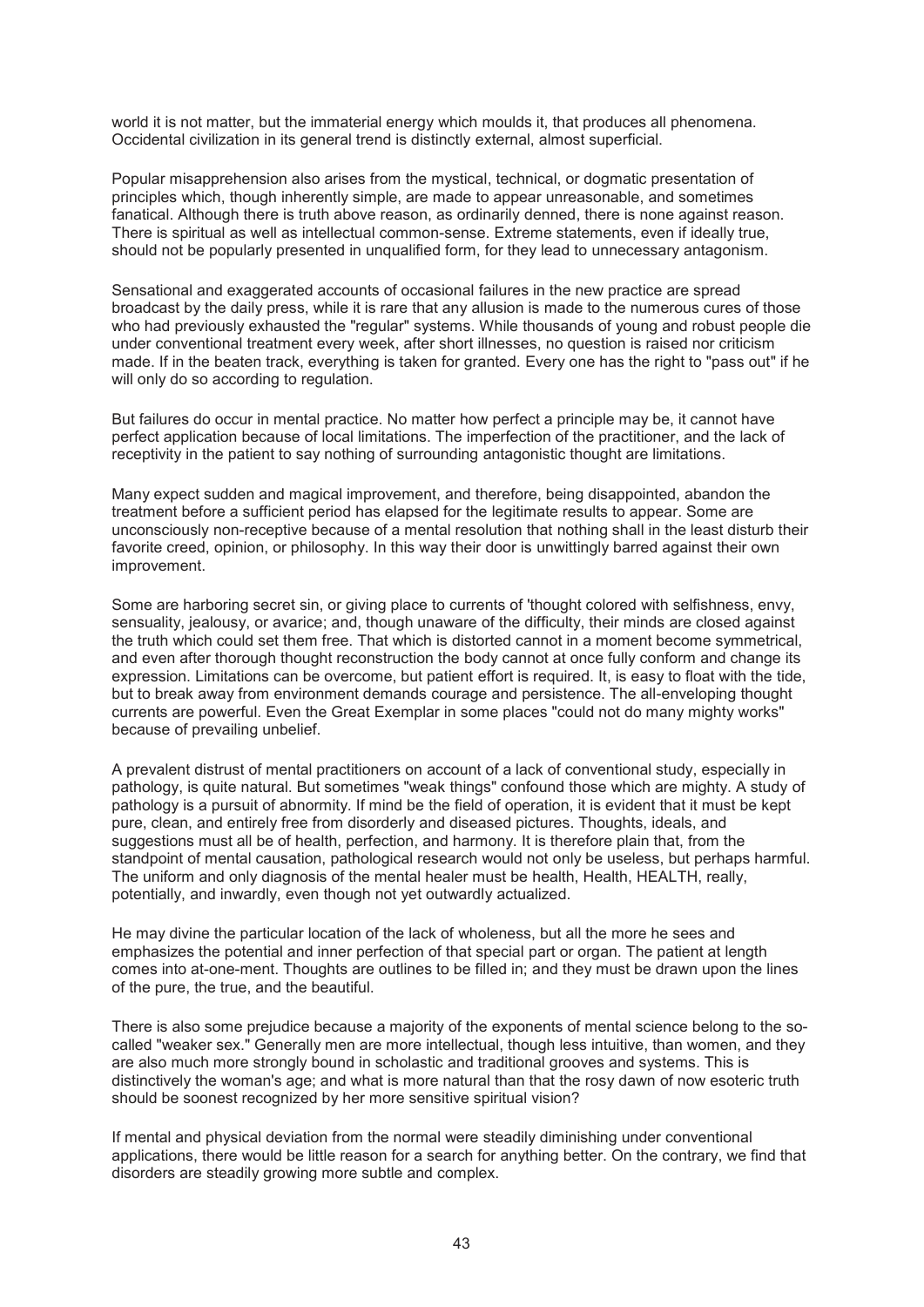Specialists grow more numerous, and each finds just what he looks for. Physicians are increasing in number in much greater proportion than the population, and diseases and remedies multiply. The more human abnormity is held up and analyzed, the more its various phases and complications manifest themselves.

As our civilization recedes from Nature, and artificialism in all directions grows more pronounced, we become hyper-sensitive to discord and morbidity. Insanity, insomnia, and nervous degeneration are increasingly prevalent; and even the physical senses, more than ever before, require artificial aids and props. We are depending upon the Without rather than the Within.

Why expect new advances in electricity and the physical sciences, and at the same time, in a far more important realm, look for nothing better than the universal discord and disorder of the past?

While dealing with obstacles and objections, we may note an inquiry which is often made, which is, If spiritual development tends towards physical harmony, why do we often see those of beautiful and lovable character in conditions of chronic invalidism?

Often because of a false theology, which teaches them that God sends trouble, and that it is their duty to accept and bear it. Again, because of a belief that suffering and disease are normal, therefore irremediable. One may be a model in character and conduct, and still entirely fail to mentally assert a rightful rule over his physical organism.

"As a man thinketh in his heart so is he." We often unwittingly create our own limitations, and then with the best of intentions actually consecrate them.

Another assumption is often made that there is a correspondence between food and drugs. Not so. One is normal, the other abnormal; one contains nourishment, the other does not; one furnishes natural material for the life-forces to grasp and build up, the other proposes to alter and correct the life-forces themselves. Can they ever be wrong? They are the divine energy in humanity, and never need correction.

This vital force, being immutably accurate, only requires that we remove obstructions and come into at-one-ment with it, in order that it may have free course. No drug by mysterious magic can remove penalty. Food meets a normal demand, not to add more life, but to furnish material for life's outward expression.

Still another question is sometimes put forth, and is often regarded as a poser: What about broken bones? Simply, one should get the best surgeon that is available. Surgery is an exact science, in which there has been great advances in the recent past. The surgeon is a mechanical expert who with skill adjusts the parts, and then the divine recuperative forces vitalize the work.- Without these forces all the surgeons in the world could not heal the smallest cut. But, as will be shown later, these forces can be greatly augmented. Aside from accidents, however, there are many "operations" undertaken which in reality are unwise, unnecessary, and hazardous.

We may anticipate one other question that is often asked, which is, In the event of acute and very serious illness, would you rely upon mental forces alone? Under present conditions, no. In desperate cases, where there has been no previous higher mental growth or development, a little time may be necessary. But seeming limitation is entirely local, and does not inhere [exist] in the principle itself. Without admitting any healing potency, per se, in the drug, general belief and acceptance have clothed it with some power, both in the conscious and sub-conscious mind. Even a bread-pill, through personal belief, may prove a powerful cathartic; but nothing less than general belief would insure uniform results.

Confidence in the remedy and the physician, and the psychological influence of the latter, with surrounding beliefs and acceptances in the thought atmosphere, all together form an important element. It is often admitted that the prescriptions of a practitioner for whom the patient has an aversion, or even a lack of confidence, have little or no power for good. Until there is a more general growth of reliance upon super-sensuous forces, their field will mainly be among those ills which are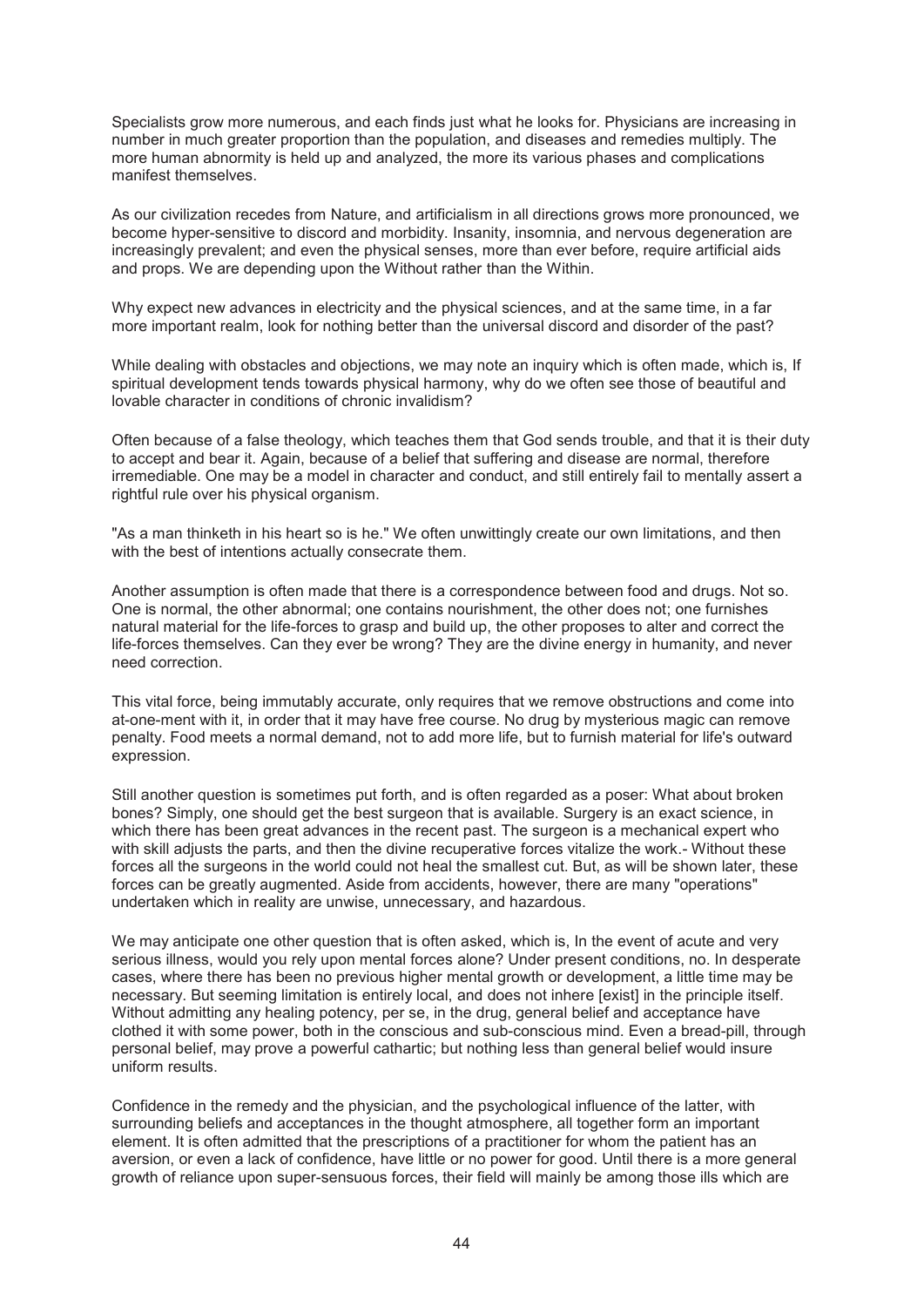not immediately of a very decisive nature. This is expedient, not from any fault of the law, but from prevailing materialism, unintelligent criticism, and unjust intolerance.

But acute disorder can be approached from both sides; and there is no incongruity in extreme cases in the employment of both material and mental aid, until public opinion has become softened and educated. But absolute prevention, rather than any kind of cure, is the ideal for the future. When men generally learn to make a scientific application of the divine energies that are stored up within, through the creative power of thought, the mental healer will be as thoroughly superfluous as the dispenser of drugs. Having touched upon definitions, obstacles, and objections, we may now come to basic principles.

If primary causes for mental and physical ills are resident in the clay of the body, there is no warrant whatever for healing through mind. If, on the other hand, causative forces are located in the mental realm, there is no logical basis, per se, for anything else.

We are in bondage to the seen, and constantly speak of mere occasions as causes. We conventionally say that the draft caused the cold, the contagion or malaria the fever, or the unfriendly microbe the disease. These are occasions, but not causes. The latter, in every case, is in the subjective condition sometimes called susceptibility. Occasions are always without; causes within. This is proved by unlike results in different individuals. Ten persons sit in the same draft, are exposed to the same contagion or malaria, or swallow the same microbes.

Some will suffer, and perhaps die, while the others go scot-free. This shows that occasions are only opportunities. Owing to general low development, opportunities must often be avoided, but they never become causes. All visible phenomena are symptoms and effects. They have something back of them. To hold bullets and shells responsible for the carnage of a battle, rather than passion and antagonism, is a fair illustration. Before citing specific proofs of mental causation, let us briefly consider the nature of man.

What is he? that is, what is the ego? Is he a bundle of living matter, having a diluted something called soul? or is he soul having material expression? Although he has a theological opinion that he has a soul, he practically feels that he is now body.

But he is as much soul as he ever will be. He mistakes, in his consciousness, his own identity, and therefore supposes that he is material in his being. This low standpoint surrounds him with self-made limitations, and fills him with a constant soul-hunger. Materialism is his radical mistake.

No man has ever seen his friend or himself. If soul were only a property of bodily organization, there would be no warrant for existence after the laying aside of the form. There is but one real world for any one, and that is his thought world. This should be intelligently constructed. The kingdom of heaven is within, and should be erected upon an exact or scientific basis. Thinking creates its own distinctive environment.

Whether the man or the body be enthroned in the mental realm makes a radical difference. One must rule and the other serve. If the instrument dominate the owner, there is disaster. Inversion is disorderly and destructive. With the man in full command, the body is a graceful complement. If otherwise, it is a tyrant. In the proportion that a spiritual self-consciousness is cultivated, there is a growing sense of command of the visible instrument.

As man truly recognizes himself, assumes the prerogatives of his divine being, and knows that he is a spiritual dynamo, here and now, he wields new forces, and grasps supernal powers and privileges. He comes into at-one-ment with the divine creative principle, and, from a condition of vassalage, finds himself a prince of the realm.

By virtue of his subjective transformation, he establishes new relations with the external domain, and then laws and conditions pay him tribute instead of exacting it. He becomes a spiritual alchemist, and through the alembic of the divinity awakened within him is able to transmute the seeming "common and unclean" into the pure, the ideal, and the God-like. He divines the beneficence of the cosmical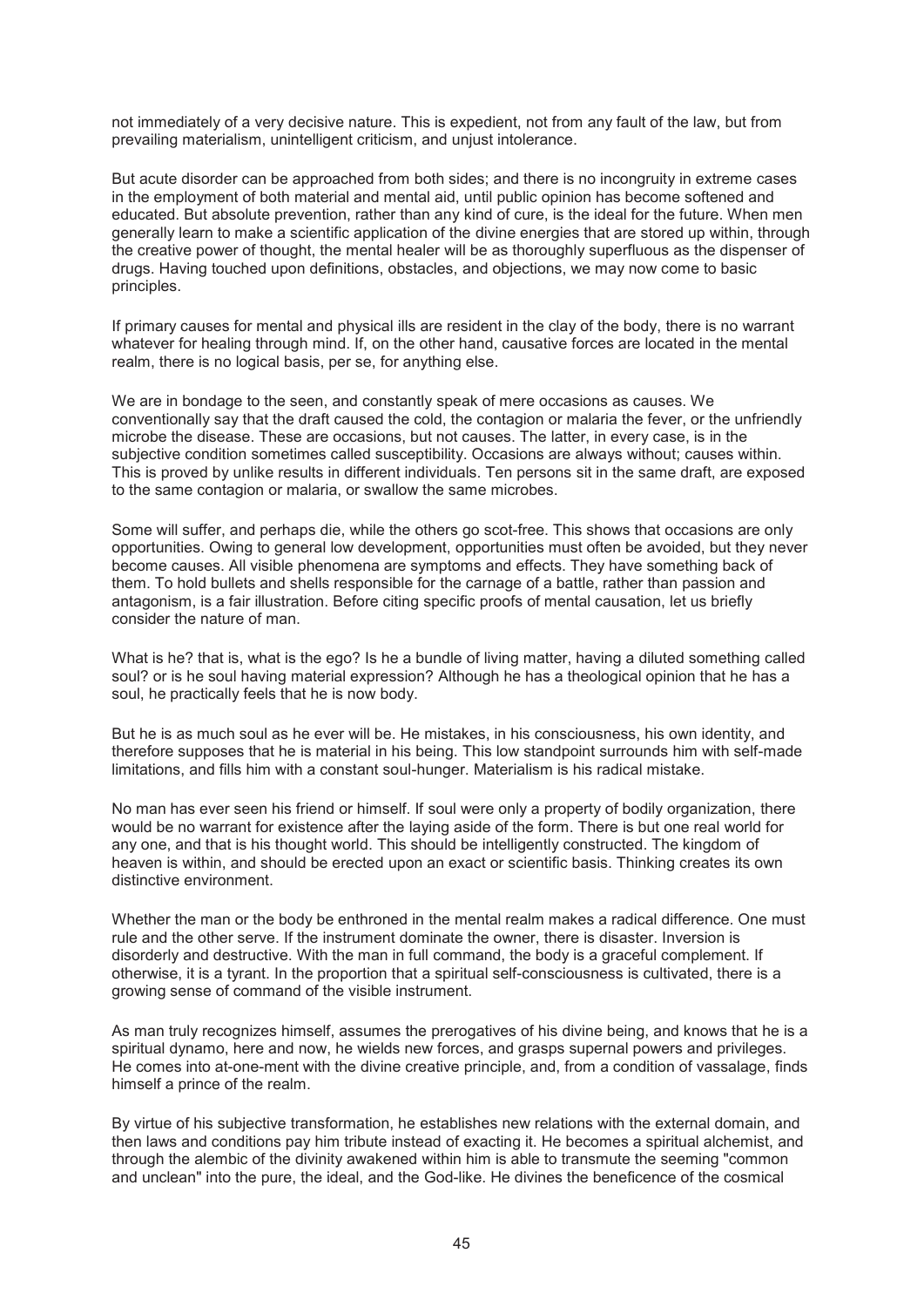economy, and adjusts himself to it. Enlisting all law in his behalf, through an understanding of, and compliance with, its methods, he uses it as though it were his own. He thus re-enforces himself with supernal and cosmic energy by conforming to divine plans and specifications.

The visible form is the stereotype plate, cast from the fused, immaterial composition of past mental states. Matter, whether erected into vegetal, animal, or human configurations, is moulded and qualified by the soul-forging which goes on within. It is plastic material, having no character of its own; for the identical dust is used over and over again to outwardly express different planes and qualities of life. It is picked up by mind or life, and gradually shaped to perfect conformity.

Material science and materia medico, deal with forms, symptoms, and results. Materialistic evolution does the same. True evolution is entirely in ascending qualities of mind, and these suitably clothe and express themselves visibly. The fleshly form is only the painted canvas of the artist within, who is always busy in translating subjective unseen energy into visible articulation. Owing to the apparent slowness and wonderful complexity of the process, we fail to note the delicate and perfectly adjusted correspondence.

We may now note some illustrations of the power of concentrated thought or suggestion upon bodily conditions. Mental causation is abundantly proved by the well-known effects of fear, anger, envy, anxiety, and the other passions and emotions upon the physical organism. Acute fear will paralyze the nerve-centres, and sometimes turn the hair white in a single night. A mother's milk can be poisoned by a fit of anger. An eminent writer, Dr. Tuke, enumerates as among the direct products of fear, insanity, idiocy, paralysis of various muscles and organs, profuse perspiration, cholerina, jaundice, sudden decay of teeth, fatal anaemia, skin diseases, erysipelas, and eczema. Passion, sinful thought, avarice, envy, jealousy, selfishness, all press for external bodily expression. Even false philosophies and limited and untrue concepts of the Deity make their unwholesome influence felt in every bodily tissue.

By infallible law mental states are mirrored upon the body; but because the process is gradual and complex, we fail to observe the connection. Mind translates itself into flesh and blood.

What must be the physical result upon humanity of thousands of years of chronic fearing, sinning, selfishness, anxiety, and unnumbered other morbid conditions? These are all the time pulling down the cells and tissues which only divine, harmonious thought can build up. Is it surprising that no one is perfectly healthy? Because of its being common, abnormity is rated as normal, or "natural."

The helpful or depressing influence of mind is present in every function, throbbing in the heart, breathing in the lungs, and weaving its own quality into nutrition, assimilation, sensation, and motion. It may be objected that children are not responsible thinkers. But they are little sensitive mirrors, in which surrounding thoughts and conditions are reflected and duplicated.

A conscious fear of any specific disease is not necessary to induce it. The trickling rill of conscious thinking has rendered turbid the whole sub-conscious reservoir. The accumulated strands of the unconscious fear of generations have been twisted into the warp and woof of our mentality, and we are on the plane of reciprocity with disease, regardless of the particular form in which it appears. Our door is open to receive it. What is it? A mental spectre. A kingly tyrant crowned by our own sensuous beliefs. It has exactly the power that we have conferred upon it. We have galvanized it into life. As a negative condition it is existent, but not as a God-created entity.

Perhaps there are no more significant examples of the power of suggestion in history than those experiences known as stigmatization. Like everything else not superficially evident, it has been rated as "supernatural." The term, as most persons are aware, refers to marks, tatoos, or scars branded upon the body, corresponding to the wounds believed to have been inflicted upon Jesus at the Crucifixion. The graphic realism of art, as employed in the Roman Church, produced vivid mental pictures of the Passion. A crucifix held before the eyes, adored, kissed, and concentrated upon by sensitive and highly wrought natures tended powerfully towards physical out-picturing as a natural result. Such manifestations were denominated miracles.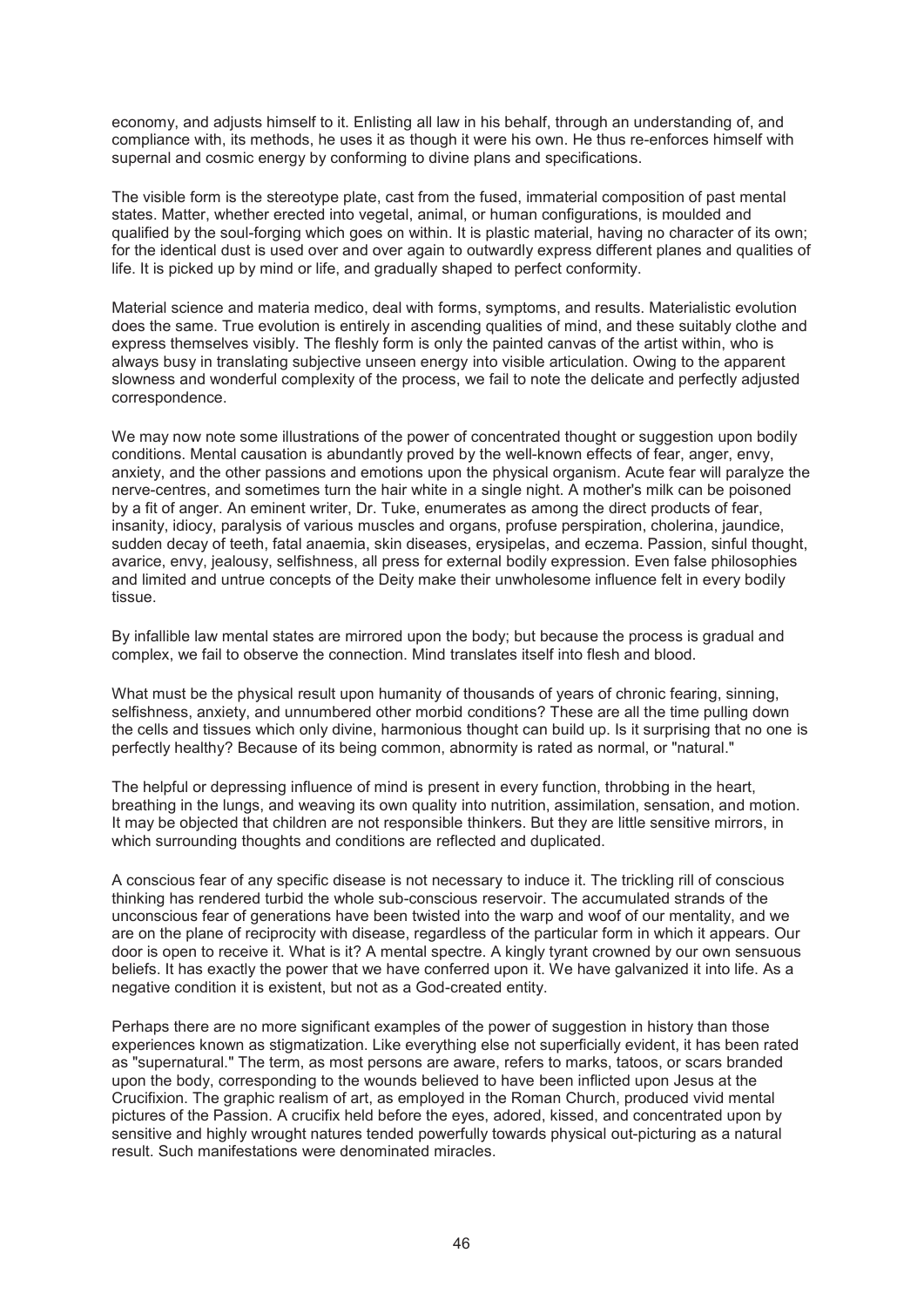The first historic example which is beyond a doubt, is that of St. Francis of Assisi (Sept. 15, 1224). While intensely meditating upon the tragedy of Calvary in his cell on Mount Alverno, wounds appeared upon his body. There were five deep scars, those upon the hands and feet having the appearance of nails thrust through, and a severe one in the side which occasionally bled. These facts are attested by his reliable biographers, Thomas of Celano and Bonaventura, and also by Pope Alexander IV. who, with many other witnesses, declare that they had seen them both before and after his death. A similar phenomenon occurred in the next century in the case of St. Catherine of Siena, a sister of the order of St. Dominic. It seems probable that St. Paul's declaration, "for I bear in my body the marks of the Lord Jesus," has the same significance; but of this there is no collateral evidence. Beginning with St. Francis, and coming down to the present time, there are about ninety wellauthenticated cases of stigmatization on record, of which eighteen were males, and seventy-two were females. Generally the order of infliction was the same as that recorded of the Crucifixion, the first token being a bloody sweat, followed by scars of the thorny crown, then the hand and foot wounds, that of the side being last.

The stigmatization of the nun Veronica Giuliana (1696) was remarkable. She drew upon a paper an outline of the images which she said had been engraved upon her heart. After her death (1727) a post mortem made by Professor Gentile and Dr. Bordega revealed in deep outlines the cross, scourge, etc., upon the right side of that organ. Other cases are also recorded of heart-marking when no scars appeared upon the surface. In still others, very severe pains were locally experienced without any marks.

A young woman in Saxony (1820) was subject to stigmatic trance. She appeared as if dead on Good Friday, and revived on Easter Sunday.

The stigmata have appeared sometimes in colored circles of various hues, often of blackish gray, and sometimes in rose-colored patches. In many cases the scars, and even the bleeding, would occur on Good Friday, and disappear on the following Easter Sunday. Details might be multiplied. Instances occurring in recent times, minutely recorded, and well known in medical annals, have merely been classed as remarkable or abnormal by conventional science, and thus dismissed. Intelligently to turn such herculean mental forces in the opposite and beneficent direction seems not to have been thought of, because the law of operation was not grasped. Everything strange was thought to be "supernatural," and that was a finality. Stigmatic pains and wounds were superstitiously regarded as special tokens of divine favor. But we now know that to gaze absorbedly upon the placid, beneficent portraiture of the Christ, as represented by some of the modern artistic ideals, would be beautifying and uplifting in the highest degree.

Outcroppings of so-called "miraculous healing" have appeared, all through the ages, and still continue at various shrines, and from contact with sacred relics. A notable instance is found in the Bambino (image of the infant Jesus), which is contained in the Church St. Marie in Araceli, Rome. This little bejeweled image is conveyed to the houses of wealthy Roman citizens in cases of dangerous illness, with remarkable results. Numerous cures at Lourdes and Traves, France, are well known and admitted by all who have made any careful investigation. The facts are undoubted, but the philosophy of the process has been mystified and misunderstood.

The possible intensity of mental energy is shown in many of the phenomena of hypnotic suggestion. Red or blistered letters or designs are marked upon the arm of a subject, following the simple tracing of a pencil, or even the finger, under the supposition that it is a hot iron.

The principle of mental causation is widely recognized in an endless variety of phases among barbarous and half-civilized races. Aboriginal tribes are near to nature, and keen in locating causes. Thus, charms, incantations, dances, images, and ceremonies have a wonderful influence for healing. They divert the mind, stimulate the faith, and awaken recuperative forces to action. If baseless superstition can be so efficacious, what is not possible by a judicious use of thought reformation?

But as if to heap up evidence, "Ossa on Pelion," come the latest developments of physical science in confirmation. Recent experiments in the laboratories of psycho-physicists notably those of Prof. Elmer Gates, recently of the Smithsonian Institute chemically demonstrate mental causation. In a recent interview he says: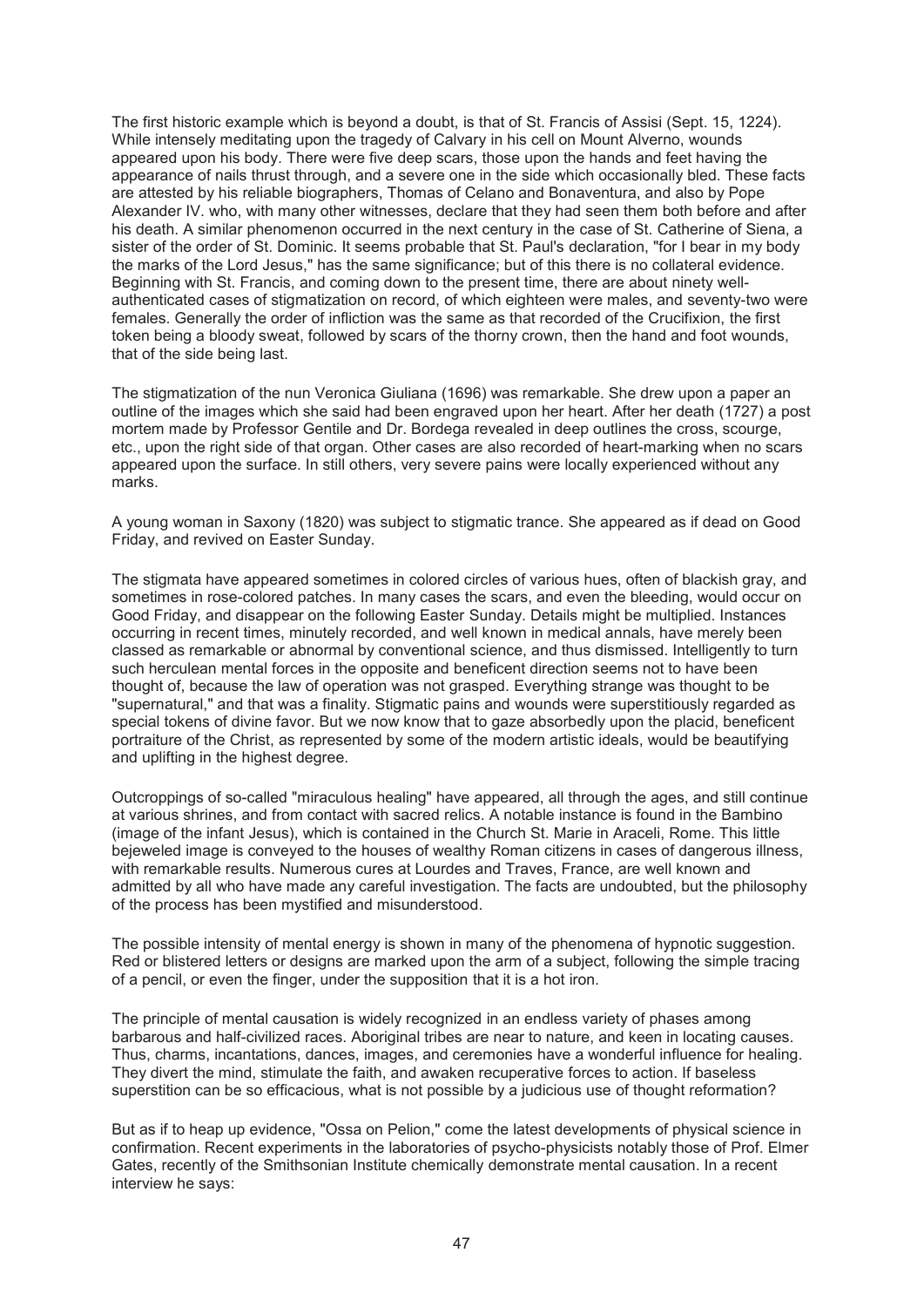"Bad and unpleasant feelings create harmful chemical products in the body which are physically injurious. Good, pleasant, benevolent, and cheerful feelings create beneficial chemical products which are physically healthful. These products may be detected by chemical analysis in the perspiration and secretions of the individual. More than forty of the good, and as many of the bad, have been detected. Suppose half a dozen men in a room. One feels depressed, another remorseful, another ill-tempered, another jealous, another cheerful, another benevolent. Samples of their perspiration are placed in the hands of the psycho-physicist. Under his examination they reveal all these emotional conditions distinctly and unmistakably."

Some one may inquire, What about the observance of hygienic law? Man fails to study the laws of his own being, and gives all his attention to external conditions. He critically analyzes everything in the whole cosmos, except the one thing most important, his own constitution. From the material standpoint, environment seems discouraging, and even hopeless. So soon as one hostile element is vanquished, another, yet more subtle, is found concealed in ambush behind it.

Bacteriology has let loose an infinite host of insidious enemies which threaten us at every vulnerable point. Even nature is interpreted as adverse, and the very elements are thought to be in hostile combination against poor humanity. Human pride flatters itself that the causes of its ills are outside. It would avoid responsibility. Under the influence of an effeminate artificialism, which is really abnormal, we unwittingly link deadly qualities to air, water, climate, fog, heat, cold, cloud, rain, or sunshine, when by concordant vibration on our part they would be friendly and normal. There is no mistake in the cosmic plan. Hygiene builds' a great dam to stay the current of threatening evils; but in vain, for it rises and soon flows over. It is built higher, and the leaks patched; but it yields, for its foundation is upon the quicksand.

But it will be urged that hygienic observance is rational, and that experience indorses and enforces compliance with it. Must we not destroy adverse bacteria, and maintain barriers against contagions and epidemics? It is freely admitted that for the present we must observe many of the limitations to which we, and those before us, have yielded allegiance, or as a community suffer the penalties. But the ideal to develop is that of an inner and spiritual armor, as scientific as it is spiritual, that will become an impenetrable shield. The creative forces of thought must be brought under intelligent control, until emancipation from the 'distortions of sense-perception is accomplished.

Let us now briefly touch upon the practical application of the healing-power of one mind as exerted upon another. The fact that thought vibrations can be projected, and strike unisons in another mind, has been scientifically demonstrated, and few will deny it. Certain persons of highly trained and concentrative power can gradually induce a new quality of consciousness in the receptive mentality of others.

A degree of passivity and harmony of purpose in the recipient is necessary. Soon the invalid begins to think differently of himself. The better thought seems to be entirely his own; but in reality he has been assisted. There is no hypnotic imposition, but only the calm, concentrated working of two minds for one result. A re-enforcement, or thought ministration, is sent to where it is most needed. The healer has no power in his own personality; but his projected ideal, for which he is only a kind of channel, is the working force. With a clear and clean mind of his own, he looks through and beyond the adverse external appearances of the other, striving to awaken a perfect ideal that may at length be brought into expression. He penetrates to where influences are radiated outwards. Gradually, visible sequence and manifestation fall into line.

The patient is like a discordant instrument which needs tuning. A successful healer must be an overflowing fountain of love and good-will. He makes ideal conditions present. The patient's mental background is like a sensitive plate, upon which will gradually appear outlines of health and harmony as positively presented.

This is no mere narrow professionalism. All can exert healing influence in some degree. Every one should project thought-ministrations of wholesome and perfect ideals into other minds. We are thinking, not for ourselves, but for the world. Thoughts are positive forces. Even their unconscious vibrations go out in never-ending waves; but when consciously projected with an -aim, their impact upon the resonant strings of other minds stirs them to action. Every ego is a creative centre. Not that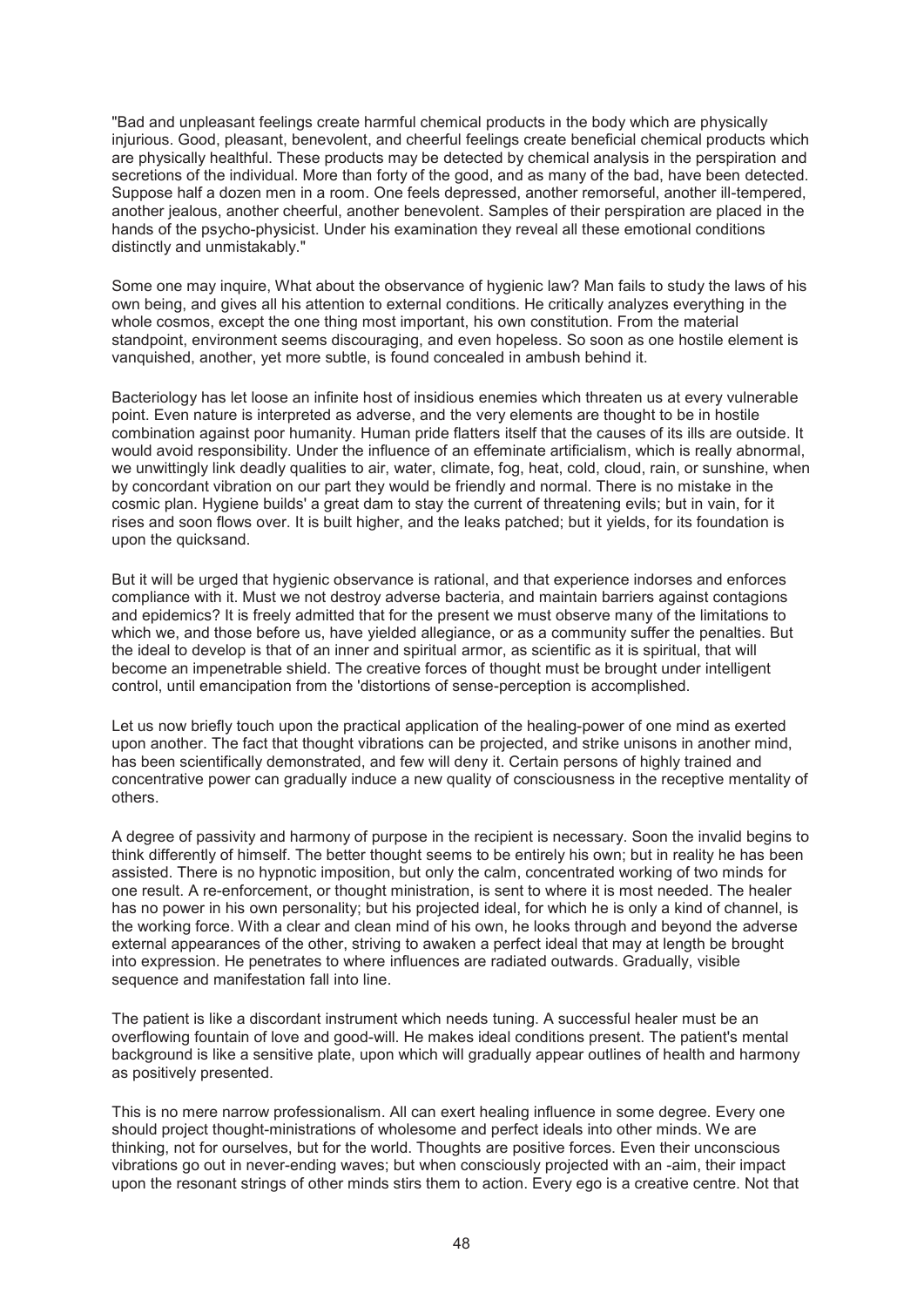he forms anew, but brings something of the Universal into manifestation. Thought energy, so cheaply valued and so aimlessly squandered, can be made infinitely more valuable than material treasures. We make ideals our own by holding them; and this both actualizes them and gives them to others. Material ownership has but one objective, but a single ideal can be held by thousands. Every owner, instead of consuming it, only makes it richer, and passes it along.

But turning from the influence of one mind upon another, let us briefly consider self-development. Beginning on the lowest plane, what can one do for one's own physical ailments? Granted, as already shown, the wonderful potency of mental pictures, the amazing importance of intelligent and ideal thinking is at once evident. If thought energy be so great and vital, the most important question for each one is, How can I control and direct it? In every mind there are more or less indefinable fears, spectres, imaginings, forebodings, and morbid depressions which we would fain dismiss, but find it impossible. They are the "skeletons in our closets," of whose existence even our most intimate friends are unaware. And now comes the startling knowledge that these mental tenants, besides being generally disagreeable, are actually engaged in pulling down the physical organism. How shall we be rid of them? They cannot be forced out by mere wishing, any more than darkness can be driven from a room.

But as light will dissipate darkness, so truth and ideals will displace error. But even in these seeming evils there is a beneficent purpose, when rightly interpreted. They come to goad the consciousness, and make it uncomfortable in the dark, damp basement of its nature, in order that it may be induced to mount to the upper and sunny apartments.

It is the office of pain to disengage the tendrils of our being from negative and material conditions, otherwise we might always remain, and finally become, reconciled to sin and abnormity. The established order wisely provides penalty for arrested development; and when understood it is educational. Conformity to law is the antidote. Thought must be trained and ideals held until they become embodied and expressed. An ideal is a present possession, and by immutable law it seeks to outpicture and actualize itself visibly. Let us illustrate in a simple 4, and practical manner.

Suppose that physical sensation says to one, "You are ill," or. "You are very weak." Acquiescence on his part, and that of his friends, is a surrender to the body, a positive servitude. He is no less a vassal "because the condition is so common. He should rather turn the thought energy most intensely in the opposite ^direction. Let him reply mentally, with firm emphasis, "I" (the real ego) "am well."

"I am strong." "I am whole." "I am soul." "I rule the body." "I vibrate in unison with the Universal Strength, and open my whole nature to it." Let him repeat and affirm these and similar ideals, even if at first mechanically, and they will gradually change his consciousness concerning himself.

He thus triumphs over animal sensation, and assumes the rule of his own rightful kingdom. The principle has endless forms of application which will suggest themselves. Can one do this thoroughly and successfully the first time? Assuredly not. As well ask if a child who is just learning the alphabet can read a poem. All development is a growth.

The affirming of ideals should, therefore, begin months before the time of their seeming necessity.

One's ideals are his most intimate companions. They impress their quality upon him far more deeply than do personal friends. Shall they be health, harmony, happiness, love, purity, and strength; or disorder, in harmony, malice, fear, sensuality, and weakness? Choose ye, and they will install themselves in the consciousness. We adopt them, and they mould us.

As a rule, we mentally dwell upon the plane of physical sensation. But such a slavery can be gradually overcome if we will heed the law and firmly hold the ideal.

The great reservoir of sub-conscious mind automatically impresses its quality upon the physical organism. But its contents can be gradually changed by the introduction of the little rill of conscious thought of a different kind.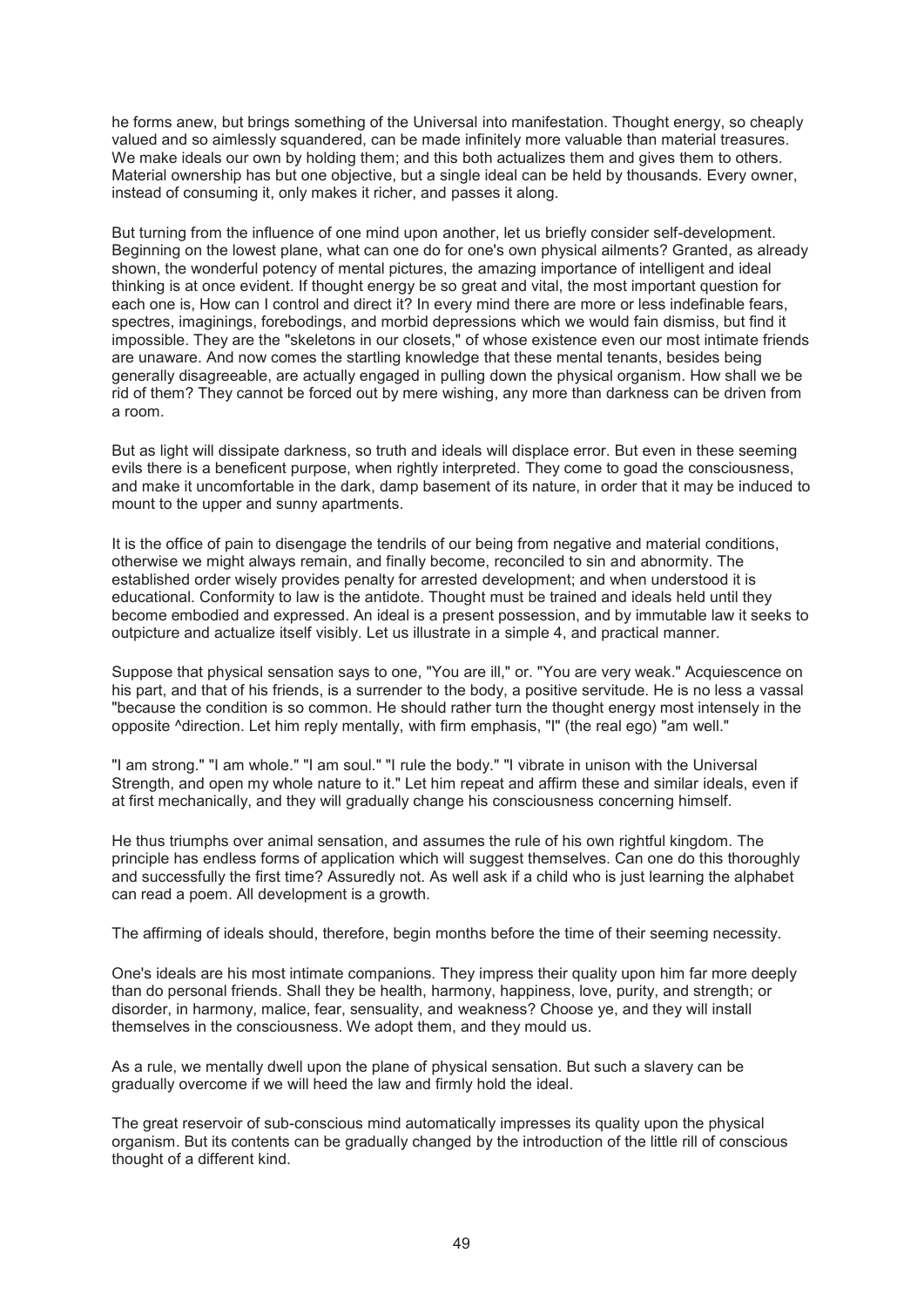Let us briefly outline a system which, if persistently followed, will repay one an hundred-fold.

Take some available hour each day, and quietly and rest fully be alone in the silence. Bar out all current events, anxieties, and sensations, and retire to the inmost sanctuary of soul. Bring in the highest ideals that one wishes embodied, and sit face to face with them. They will increasingly become one's condition, and discords will be displaced. Any wakeful hour at night will also serve an excellent purpose. Besides its restorative potency, it will grow to be a veritable mental and spiritual banquet the most delightful of all the experiences of life. This is idealism, practically and scientifically applied.

Besides the ideals before suggested, there are some that are greater and more purely spiritual in character, which virtually include all other good things that are below them in grade. We venture to hint at a few: I am one with the Eternal Goodness. I am filled with the Universal Spirit. "In Him we live and move and have our being." I project thought vibrations of love to God and all humanity. All is good. I recognize the divine in me as my real ego. I deny the bondage of matter; I am spirit. I rule. I am pure, strong, well potentially whole. "All things are yours."

Through concentration these healing and uplifting truths are engraven upon the consciousness in a vastly deeper degree than by mere ordinary surface thinking. The individual not only thinks them, but gives himself to them.

The contemplation of pure and elevating works of art, especially a placid and spiritual type of portraiture, is also very helpful as a prolonged suggestive exercise. In the same way visible mottoes, graphic and positively ideal in character, are excellent to dwell upon. Through the medium of the eye, by exposure, their truth becomes photographed upon the deep living consciousness. We become or grow like what we mentally live with. Shall we choose beauty and wholeness', or deformity and disease? We do not desire suffering and stigmata, but the true, living, joyful, Christly perfection.

The results of a six months' trial of pure scientific mental gymnastics will be both a surprise and a delight. It will greatly enrich life, and increase the power of accomplishment upon every plane. It will be a veritable revelation to victims of insomnia, dyspepsia, nervous prostration, and pessimistic depression, not to mention numerous other mental and physical infelicities. It is an accessible realm to rich and poor. It costs only earnest effort.

Let us now note a few of the more distinctive religious aspects of this higher philosophy of life. Historically, it is easy to see that it is in accord with revelation, and with the purest ideals of all religions.

While rebuking scholastic and dogmatic systems on the one hand, and pseudo-scientific materialism on the other, it vitalizes and makes practical the principles of the Sermon on the Mount. The healing of to-day is the same in kind, though probably not equal in. degree, to that of the primitive church.

Jesus plainly recognized it as an act within, or a changed consciousness. His definite and repeated explanation was: "Thy faith hath made thee whole."

In a pre-eminent degree he could touch the key of that faith, but it did the work. Healing is in accord with spiritual law, which is ever uniformly the same under like conditions. As outward and practical attestation, it ought never to have dropped out of the church. The divine commission to preach the gospel and heal the sick includes two different sides of one whole. By what authority is one declared binding through the ages, and the other ignored?

Who will assert that God is capricious, so that a boon for one era should be withdrawn from another?

"These signs shall follow them that believe." Are such limited to time, race, or location? As ecclesiasticism and materialism crept into the early church, and it became allied with the state, notably in the time of Constantine, and personal ambitions and worldly policies sapped its vitality, spiritual transparency and brotherly love faded out, and with them went the power, or rather the recognition of the power, to heal.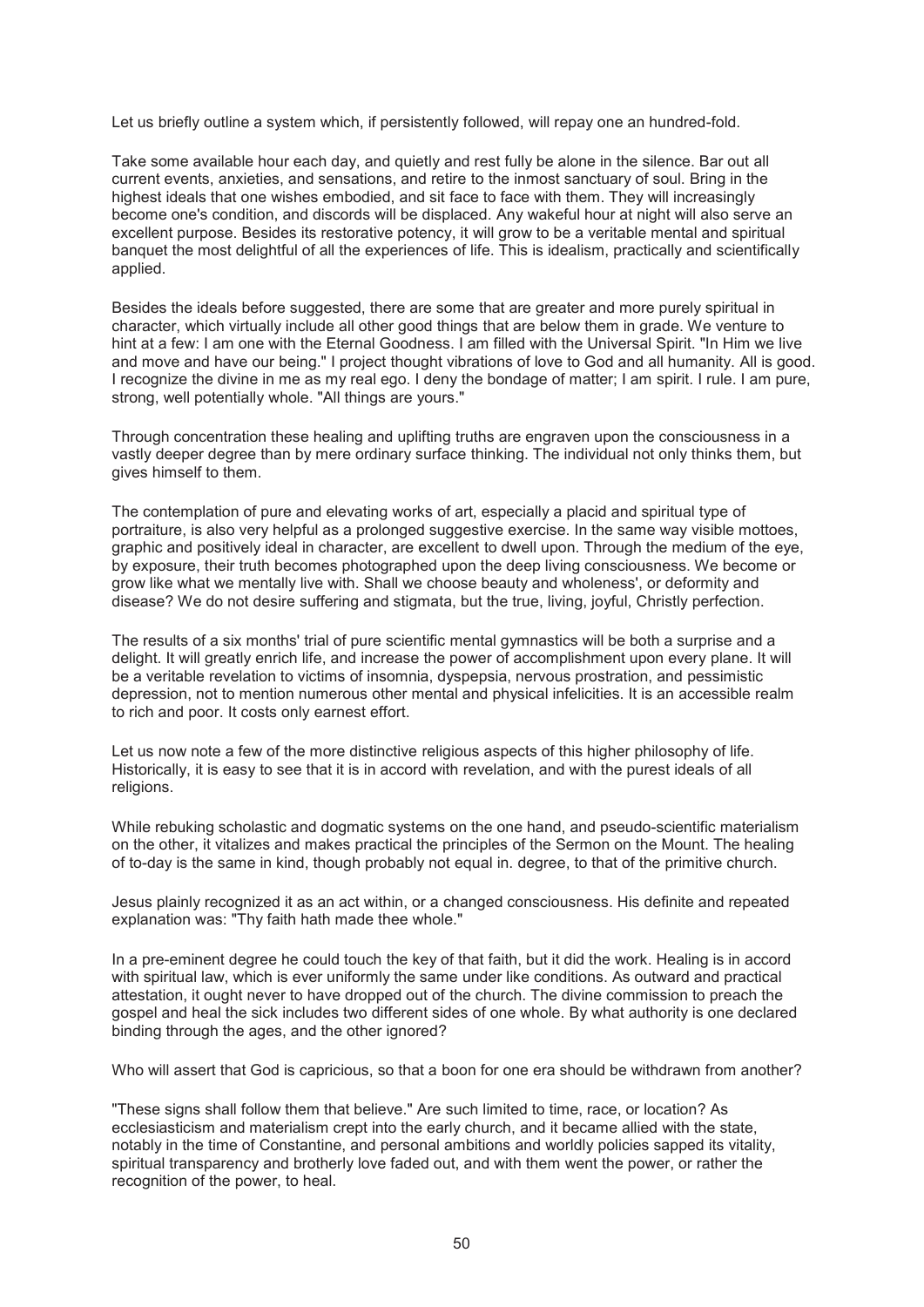A normal concept of God as Omnipresent Good strongly aids in producing the expression of health. Seeming ills are not God-created entities, but human perversions and reflected images of subjective states.

Both science and dogmatic theology, not yet recognizing the universal beneficence of law, infer that negative or so-called evil tendencies in man may keep on growing indefinitely. Materialism logically leads to pessimism. But the evolutionary trend is forward. As a disciplinary and educational process, evil, which may be defined as distorted thinking, does continue for a while; ' but it meets with an everincreasing friction which the divine beneficence has fixed in the established order. Subjective distortions will at length accomplish their educational purpose.

One of the great healing forces is the deep intuitive perception that there is no evil which includes everything that is called bad as a universal objective principle, but that it is only a name for views through subjective lenses that are colored and abnormal. It is therefore obvious that the highest ideals are normal and true, and that everything less is in a deep sense untrue.

There is a spiritual, as well as a sensuous, chemistry. The most accurate proportion of material substances must be blended to produce a given compound; so a soul-structure, to be symmetrical, must be as carefully composed. Prophets and poets are becoming expert spiritual chemists; and the true elements of the kingdom of heaven which is subjective harmony are being scientifically recognized.

Just those constituents that are able to satisfy the universal soul-hunger of humanity will be judiciously sought out, and their combination intelligently provided for.

Scientific idealism is the expert alchemist, whose invaluable services are at the command of every earnest soul. Man is a secondary creator, and a boundless quantity of unmanifested good encompasses him on every side. There is a profusion of health, strength, beauty, opulence, harmony, and courage heaped up about him waiting for appropriation. The higher consciousness is the channel through which they may be embodied. Through positive formative thought we gain the title-deeds to invaluable possessions. With the wand of affirmation we project them into expression and actuality. Vitality is pressing in upon us on every side in the attempt to break through our false limitations. There is no loss and no decay, and every perfection stands patiently waiting for our nod of recognition.

The physicist has ever been searching for the great secret of matter, but it ever eludes pursuit. No scalpel will ever penetrate deeply enough to touch it, nor microscope be powerful enough to bring it into the field of vision. sensuous man! why continue your quest for the "living among the dead "? Why expect to measure the great overflowing universal vitality with your puny balances and chemical tests? And why expect, through material panaceas, to add to the fulness of that Life which is already universal and omnipresent? Through the magic of your own subjective beliefs and imaginings, sensuous agencies may seem to temporarily serve you, but they can add no new vitality, for they have none. But life is all around us, ready to flow into the manifestation of the sons of God. Truth is everywhere waiting to spring forth into expressive embodiment. Paul was not merely a religionist, but a scientific idealist, when he declared, "All things are yours." As man comes into an intelligent understanding of his equipment of creative power, he will grasp the sceptre of his supersensuous sonship and kingship. So far as he has been faithful over a few things, he will become ruler over many. By faith he will be able to remove mountains of doubt and fear, and cast them into the sea of oblivion. Through a knowledge of being, he will subdue kingdoms and work righteousness.

--()--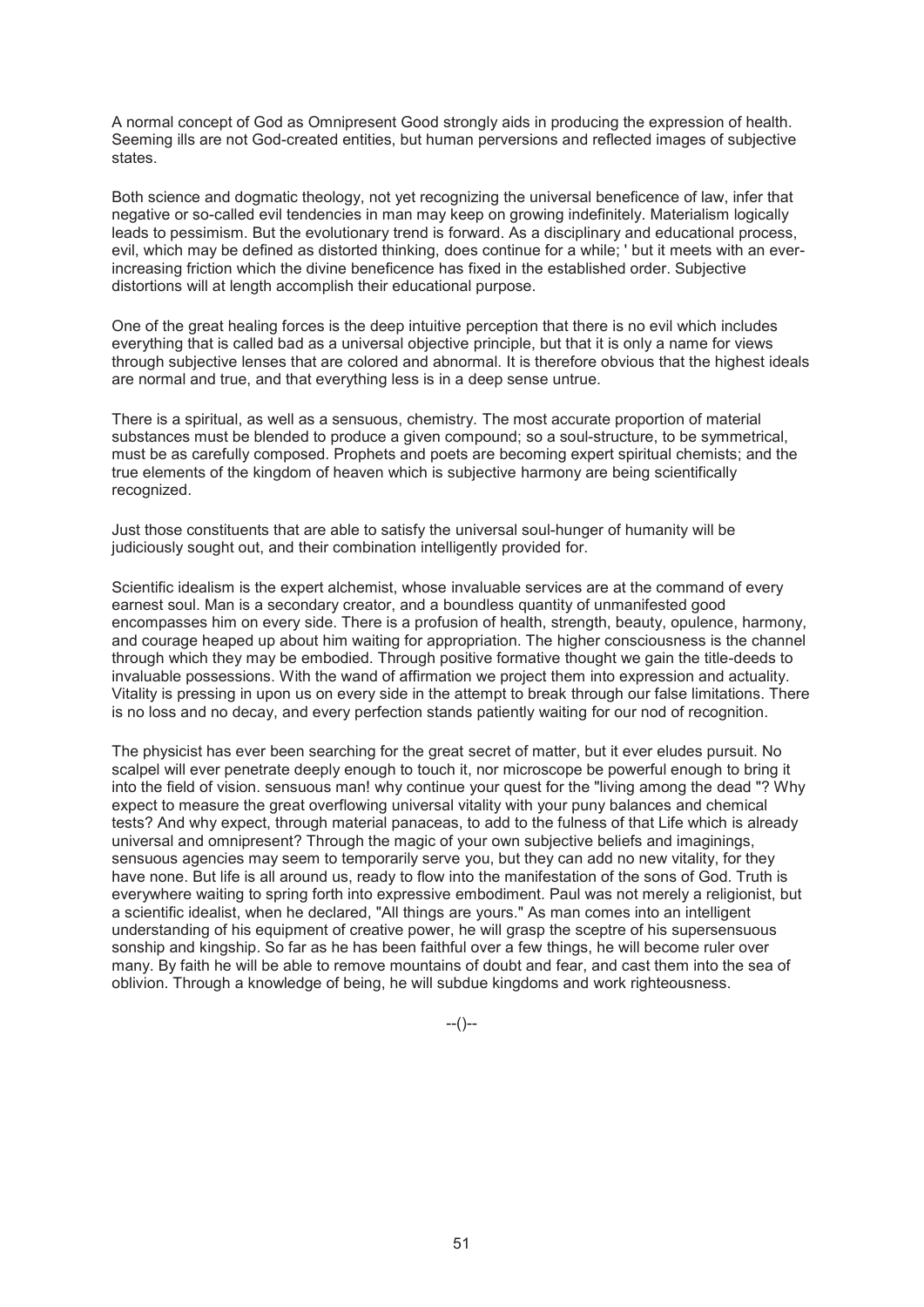# **Chapter 12**

# **The Unity of Diversity**

THE inspirational truth which is permeating modern thought is the essential inter-relation of all things. The negative conditions which are so widely prevalent in human consciousness are largely due to the lack of a discriminating sense of the numberless lines of mutual relationship. Emerson voiced this sentiment in the simple words:

"All are needed by each one; Nothing is fair or good alone."

The law of unselfishness is so fundamental that it is written everywhere. Every leaf, twig, and branch inform us of dependence and interdependence; and every organ of the physical body works unceasingly, more for its neighbors than itself. Reciprocity is the all-prevailing order. In all the varied phenomena of mind and matter nothing stands alone. Selfishness, which is the negative of this universal positive, may be said to be the mainspring of all the woes of humanity.

One Life permeates all things, and there is no corner of the universe too remote to feel its heart-throb. But in the world consciousness of the past, division has been the universal experience. All through the ages there has been a sharp boundary line drawn between the realm of Nature and Spirit. The two have been regarded, not only as thoroughly separated, but as antagonistic. The old partition wall is now decaying and crumbling in human consciousness, and that is the only place where it ever had existence. It is now seen that the natural is spiritual, and the spiritual, natural. There is but one.

The view of the past has been only a view of a part, and hence the world has been filled with the hunger of incompleteness. Life has been incomplete; health has been incomplete; religion, ethics, and sociology have been incomplete. But more disastrous than all else to the false sense of the world God has been incomplete. Though holding to a theory of his infinitude and perfection, he has practically, as presented to the human mind, been capricious and changeable. He has been a reflection of the beholder, faithful to the likeness, though seen through a telescope, and indefinitely magnified. Like the object in the lens, though enlarged, he has not been whole. There has been another power almost his equal warring against him. He was, therefore, practically partial. Only occasional seers, scattered along the ages, have had the clearness of vision to get a glimpse of the universal completeness of the Good. Materialism has been so dense and controlling, that it would almost require visible cords, running from everything to everything, to teach men universal relationship.

The sense of selfishness, or separation, manifests itself in an ever-present antagonism. Society is divided into fragments, and each thinks its interest is diverse from all the others. His supreme concern is for his nation, state, sect, section, profession, trade, clique, family, and, most of all, himself. To him the good of each is separate from the general good, and his rise would even be promoted by another's fall. That all are factors in a grander unity, and all dependent and interdependent, is hardly understood.

Paul's lesson in regard to the organs of the human body is truly scientific, even though unappreciated. Diversity of interest is only a seeming.

In the general non-recognition of the unity of life the world struggles and suffers. Every man views his own life as a thing by itself; and this concept closes him against the influx of the Universal. But his little pool can only be filled and purified by the sweep of the tides of the great ocean of vitality by which he is unconsciously surrounded. He is virtually isolated from the electric current which flows from the general "power-house": His constant sense of incompleteness erects barriers in front of him whichever way he may face. His God is hardly more complete than himself, only built upon a grander scale. He lives in the ever-abiding lack of something. Health, wealth, power, knowledge, happiness everything, depends upon the ability to recognize the universal completeness. Whatever is held in the individual consciousness is in the deepest sense present and real. Subjective conditions are the lens through which the world is seen; and they give it their own color, tone, and quality. We gain all good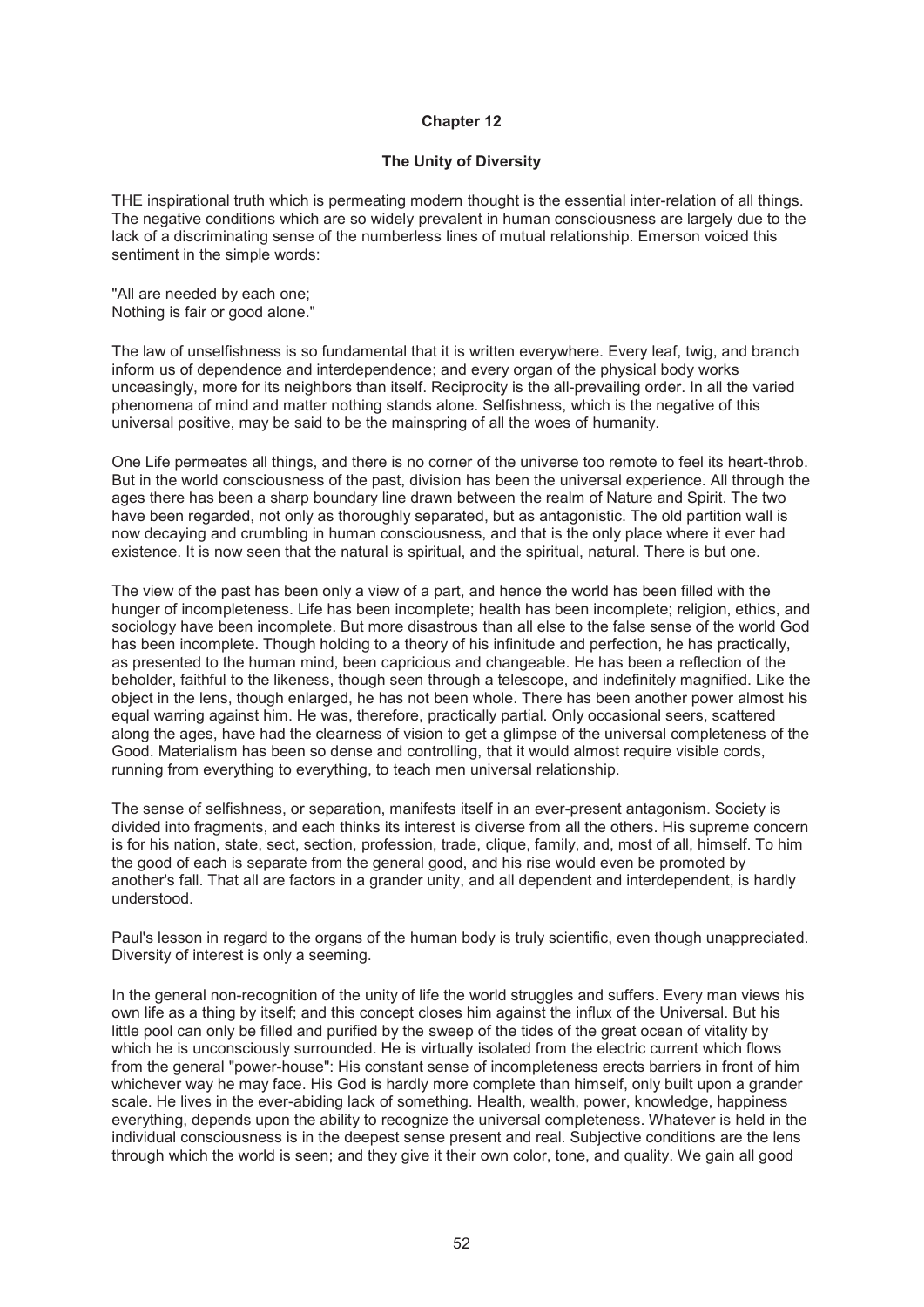things to the degree that consciousness brings them into our possession. He who refuses to harbor or dwell upon incompleteness has his vision opened to eternal wholeness.

We live in the vapid, debilitating atmosphere of tradition, measuring ourselves among ourselves, instead of rising to ideal, manly stature by opening our souls to the exuberant overflow of the divine Fountain. Turning our backs upon our heritage as children of God, we anxiously try to prop up our little detached life by weak and sensuous artifices. Life is already complete in the Universal Life; but, being blind to the sunny horizon above us, we remain in the dim light of a dungeon, grasping at shadows.

Science and religion have divided the world in twain, misunderstanding and opposing each other; each as incomplete as a hemisphere without its counterpart.

Religion has proposed to cure the souls of men, but has practically assumed that they are now bodies. It recognizes an airy and unsubstantial thing called a "soul," which is susceptible of a legalized salvation for the future. But men need both a present and a scientific salvation one that is normal rather than "supernatural." Science, on the other hand, has declared that everything beyond the sensuous is a necessarily unscientific. Its gaze has been downward; fixed upon dead, opaque matter.

But both science and religion are awaking from their long dream of division and incompleteness, and each, with the instinct of newly discovered relatives, is reaching out for its counterpart.

The supernatural has long been fenced off in an exterior realm, beyond the reign of orderly law, and its distance and strangeness have made it weird and unattractive. Thus the beauty, perfection, and roundness of the sphere of Unity have had a fragmentary and unsymmetrical appearance. Consciousness limits the boundary of the human outlook, and it must be uplifted born again before it can mount above the fogs and mists of materialistic negation into the pure azure of the real and spiritual.

No man can change the objective order of things, but the beauty and strength of his own life depend upon his recognition of his intimate relationship to the Universal. Feeling himself to occupy a definite place in the great evolutionary scale, he should advance voluntarily, and escape the friction which otherwise will be his when pushed from behind. When he feels the electric chords through which vitality can come to him converging in his own soul, he grows in power as rapidly as his consciousness can expand. He is the creator of his own subjective world, and through its outward lines of relationship colors and transforms the objective realm into correspondence.

He chooses his own residence, taking up his abode behind prison-bars, amidst discord and negation, or building within the realm of harmony and orderly relationship. So long as he recognizes different centres of gravity he is rent by their opposing forces. As God becomes to him the Within and the Without, the All in All, the Beginning and the Ending, there comes a sense of the completeness of unity.

Disconnection from relationship manifests itself in leanness and disease. A limited self-consciousness is a barrier which must be broken through before the broad range of freedom is attainable. As finited souls we cannot place ourselves outside of the "Oversoul;" but what is impossible in reality is possible in consciousness.

Love is the attractive force which clasps each soul in the universal embrace. Every message of ministry brings back a response of equal intensity. Life is a constant giving and receiving. If we would be sharers of the boundless profusion of the good that is waiting for room to bestow itself, we must plunge into its great current, and become one with it. The world of sense contains no fountain of life.

Humanity is "cumbered with much serving." It wears itself out in a weary search for the essential good in the dry and barren shell of the external, where dwells no vitality. Man is hungering for more life, and yet tries to satisfy his cravings with husks. He must lift up his eyes to behold all vital truth as one and universal, and open his portals for an inflow of its nourishment.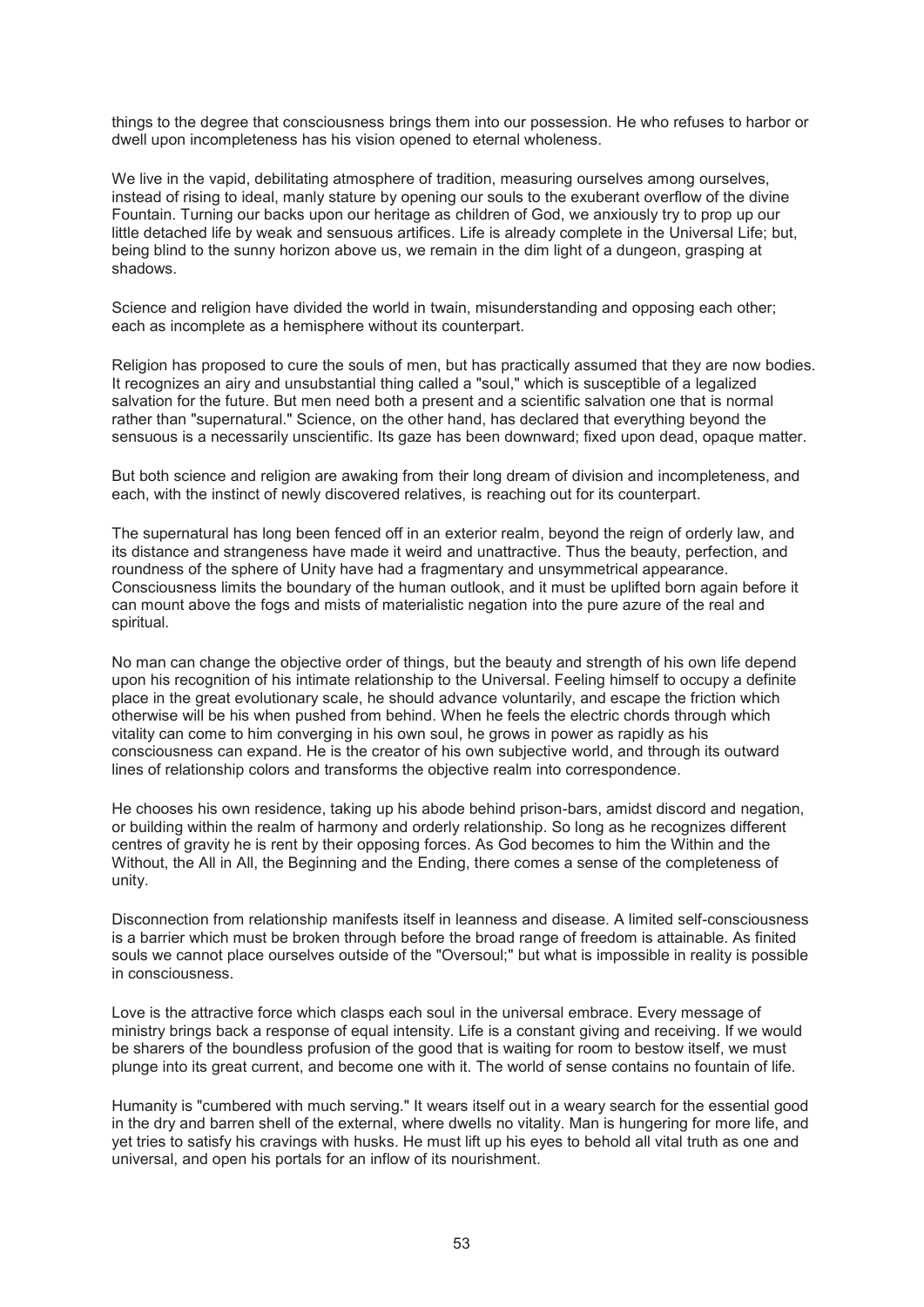The seeming hard and adverse conditions of the present plane of existence crowd the great completeness out of consciousness. Disappointment, struggle, suffering, and death are ever-present clouds in our horizon. It seems impossible to reconcile their dark lowering with the beneficence of universal law. To the eye of sense the world has no cohesion, and is divided against itself. Disease, cruelty, fear, evil, and mortality hold high carnival, and no deliverance or exemption is visible. We wonder at the seething strife and turmoil which neither conventional religion nor philosophy has explained or assuaged.

In deep despair, the racial consciousness, shrunken by ages of fear and limitation, has accepted the worst, and concluded that all this agony is normal and irredeemable.

But the kingdom of heaven "cometh not with observation." Looking beneath the turbid and restless waves of this great sea of human experience, we sound its depths, and behold a "great calm." As dark shadows flee before the advent of the "king of day," so the negation of evil dissolves before the rising sun of truth. Mounting the hills to the standpoint of the real, the horizon is clear, and the fulness of life is seen, bursting all material limitations. Oneness in diversity is made plain, and the natural and supernatural melt into each other.

The golden key which is unlocking and bringing to light hitherto dark recesses is the understanding and application of law. Only by its magic has unbounded chaos been transformed into harmonious unity. As we interpret the operative laws of the divine life, we become not only its recipients, but its reflectors and distributers. The nightmare of evil and mortality is lifted, 'and we walk in the clear light of the real. The wilderness of unshapely fragments which so long filled our gaze, by a kaleidoscopic transformation not only come together, but exactly fit each other.

The world is full of those who see but a single side of truth. This distorts all proportion, and puts out of view the grand and perfect unitary sphere. The boundaries of sect, system, and party not only limit truth, but sever it. Vision is narrowed and focalized upon its immediate possessions, and it soon becomes incapable of seeing anything else.

Paul declares: "All things are yours." We enter into their possession through consciousness. If we fail to receive the great heritage bequeathed to the offspring of the Infinite, the fault is only our own.

 $-(-)$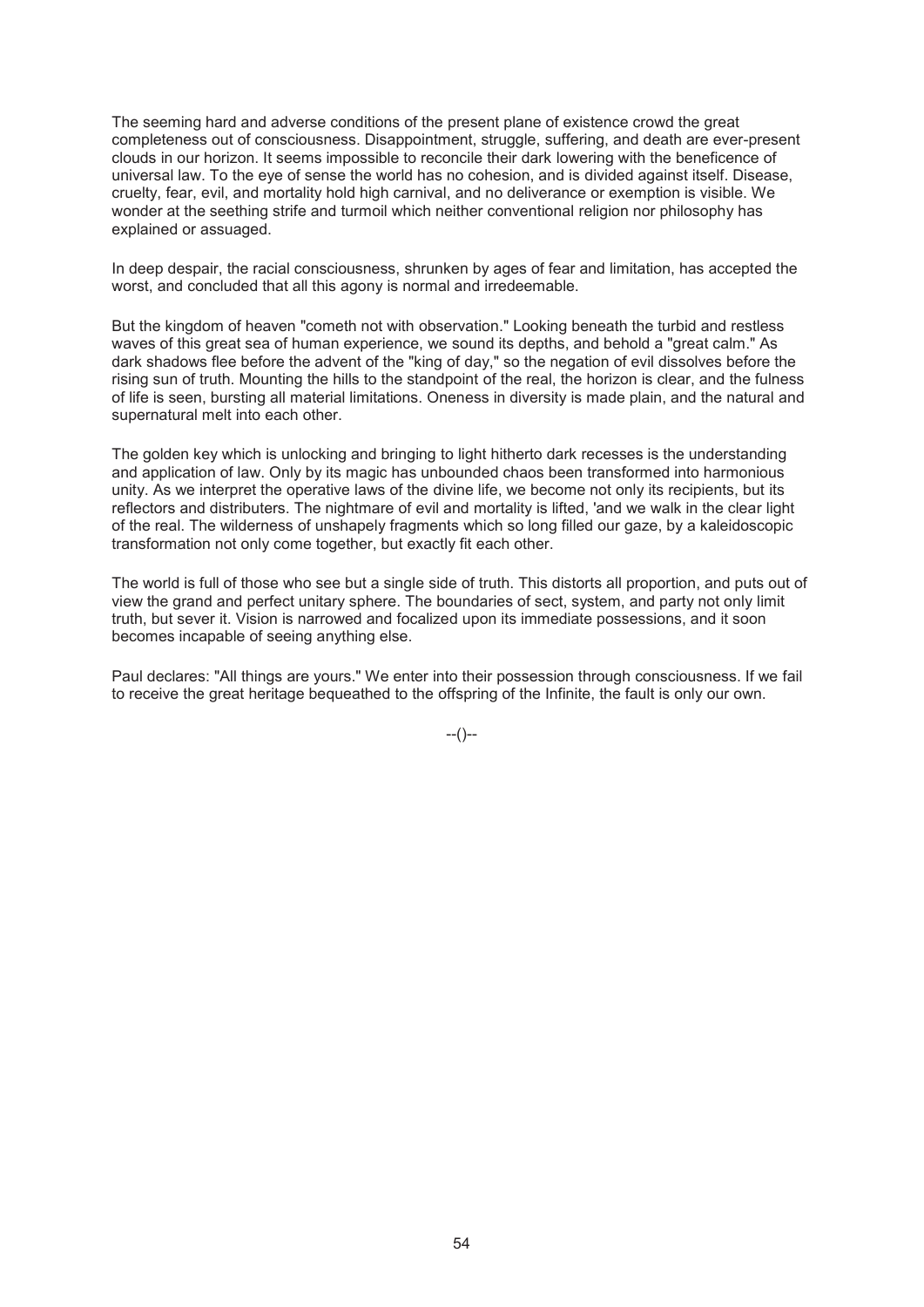# **Chapter 13**

### **The Dynamics of Mind**

IN the light of recent psychical demonstrations, it has been said that thoughts are things; but perhaps a more exact statement would be that they are forces. In physical science the present trend of teaching is distinctly from the former accepted atomic basis, which included the solidity and potency of matter, towards a hypothesis in which energy is regarded as the underlying principle of all phenomena. Thus the atom, which has never been discovered, and is not likely to be, is no longer recognized as the real unit in the physical economy, energy being now accepted as the primal starting-point.

Manifestations to our senses, which we call light, heat, and sound, are only differentiated modes of vibratory force. Primal energy, unitary in its essence, and always conserved in the aggregate, takes on, to us, one of several qualitative appearances, according to the form of its -waves, or rather, perhaps, the rapidity of its vibrations. Under certain circumstances, and through the action of laws yet imperfectly understood, these various modes of manifestation are interchangeably transformed in constant but variable repetition.

Modern science has accepted the conclusion that vibration is a universal law; and the recognition of this fact is the key which is unlocking mysteries and solving phenomena hitherto unexplainable. It has furnished an all-comprehensive working hypothesis. Beginning with an inter-molecular rhythm of inconceivable rapidity in all bodies, even those that appear to be solid and at rest, its domain of wavemovements extends through all space, and its impulses are coursing in every conceivable direction. They are ceaseless and endless. The cosmos may truly be said to be "all of a quiver."

The basic medium of these innumerable wavy motions is undoubtedly the universal ether, the nature of which can only be dimly conjectured through its multiform manifestations. Who can say that this is not the boundless common meeting ground between the spiritual and the material?

Unaccountably enough, the myriads of vibrations of different kinds and velocities that are sweeping through space do not appear to disturb or neutralize each other in the least. There is a clear path for all.

These late developments in physical science, which in the above statement have only been hinted at in the most general terms, carry with them necessary inferences and correlations, the scope of which can yet hardly be imagined. The dematerialization, or perhaps what may even be called the spiritualization of physics, as a science, is one of the marked logical tendencies. There is also a growing demonstration and conviction of the deceptive and utterly unreliable nature of sensuous appearances. Science, before finally accepting any proposition as proven, has always insisted upon material and mathematical demonstration.

This is well in its place, but is not all; in fact, it is only the lower and cruder side. Matter, as formerly regarded, seems to be consciously melting into mind or spirit. It is no longer inert or dead, but instinct with life. Its transformations are ceaseless and mysterious. Can any one explain just how and why a visible solid can take the form of an invisible gas, and vice versa?

The theoretical boundary line between the immaterial and the material is getting very faint, if not actually disappearing. Let us drop our crude, childish materialism, and rise easily and reasonably to the grand conception that differentiated forces are being traced, back, even through the methods of the physicist, to the One Primal Energy INFINITE MIND. The veils which in our infantile development we have hung around external nature are growing so attenuated that we can almost discern with unaided vision the active operation of Supreme Intelligence, Goodness, and Beneficence.

All profound discernment and analogy lead back to the grand fundamental premise that, behind all manifestations, energy is One, that it is an Intelligent Energy, and is therefore Omnipresent Mind. Monism, or the inherent unity of all things, is the growing inspiration of science. It is thereby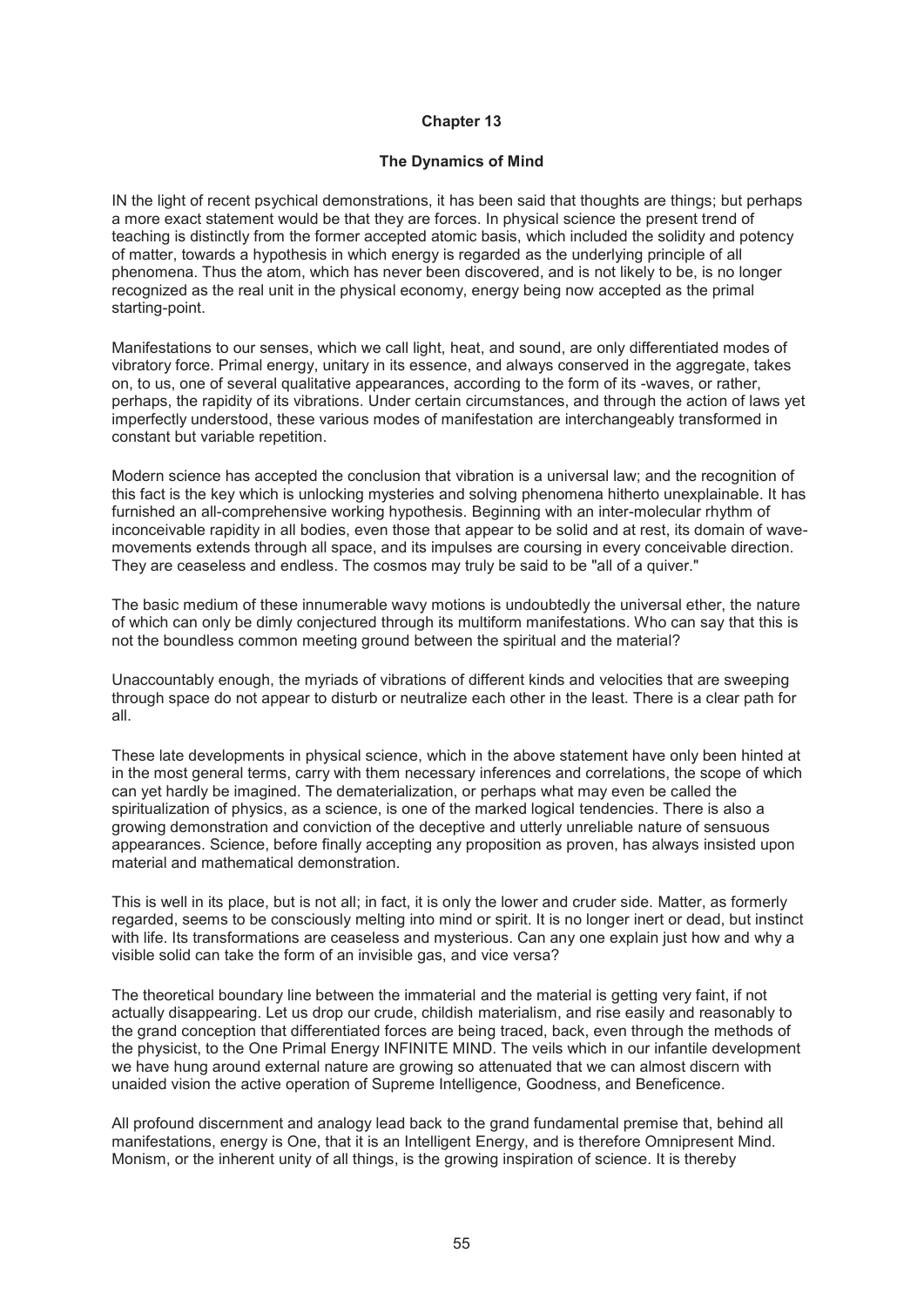confirming the impressions already received through the delicate vision of the unfolded interior faculties.

Paul's immortal aphorism, that "in him we live and move and have our being," has waited long for scientific indorsement, but it is apparently soon to be realized. We behold the universe as soulful, and not mechanical. This is no ancient superstitious pantheism resurrected. Rather, the Deity is infinitely honored as compared with any and all past human concepts.

If all energy, in its last analysis, be Intelligent Mind, and vibration the universal method, we may reasonably infer that human mind or volition, being in and a part of the whole, should form no exception in the working plan of its orderly activities. If essential, potential, and ideal man be the "offspring," "image," and manifester of God, nothing unlike it could be normal. As the former ideals of a Deity, localized, personified, changeable, and in every way unconsciously limited, are slowly replaced by the transcendent ideal of the unconditioned "All in All," the interrelation of all things to and in God is being grasped. When man refines, enlarges, and elevates his consciousness of Divinity, he does the same for his own deeper and generic spiritual nature, which, though temporarily obscured, is in reality himself.

If God be spirit, man, his reflection and likeness, must also be spirit, and not dust. By a traditional and distorted self-consciousness he has thought himself to be a poor, sinful, material being; and the formative power of his mental specification has externally actualized his model. He is mind or spirit; but his physical expression, which should be of ideal quality, outpictures his perverted estimate of himself.

Not recognizing his true being, he has drawn a mistaken outline, and then naturally filled it out. He has thus unwittingly hidden his own potential and divine forces, though they are still within. The mirror of false consciousness has reflected a doleful image which he has seriously taken for himself. The purer and higher trend of science is characterized by a gradual refinement and immateriality. The laboratory should become a sanctuary, for in it are gained glimpses of the Eternal. Man himself is being more truly interpreted as the highest expression of divinity. He is a concrete manifestation of the One Mind, finited, but with unlimited possibilities.

He is inconceivably great, though ignorantly unaware of it. But a significant indication of his growing consciousness of the possession, of supernal power is found in the recent discovery of the dynamic and formative potency of his thought. The Infinite Uncreate is the primal and universal energy, but man is its embodier and manifester. His mental forces cannot create de novo, but they can mould, utilize, and express. The unfolded soul having developed a self-consciousness of its transcendent power, intelligently sends out its own vibrations from its own centre. Conforming to the divine plan and chord, it becomes a reflection, or secondary radiator, of rhythms which are concordant with the Original.

We are logically led to the conclusion that the recent recognition of the potency and utility of the protective vibration of thought is an unprecedented and immense step in scientific achievement, human unfoldment, and spiritual evolution. Man is finding his rightful dominant place in nature, in the arcana of soul force and expression, and in his relation to the Infinite.

Before considering specifically the dynamic relations between mind and mind, it may be well to note briefly these relations as they exist between a human mind and its physical counterpart. Man is mind; and this statement implies that the physical organism is not man, but only his visible index or expression.

To attempt to prove this is like demonstrating an axiom; but yet mankind at large indicate by their action that they do not practically believe it. Nine-tenths of the care, labor, and attention of the world are bestowed upon the body and its gratification, or upon those subordinate mental powers, the product of which will command the greatest commercial value. Most of the prevailing systems of education, so called, have the same end more or less directly in view.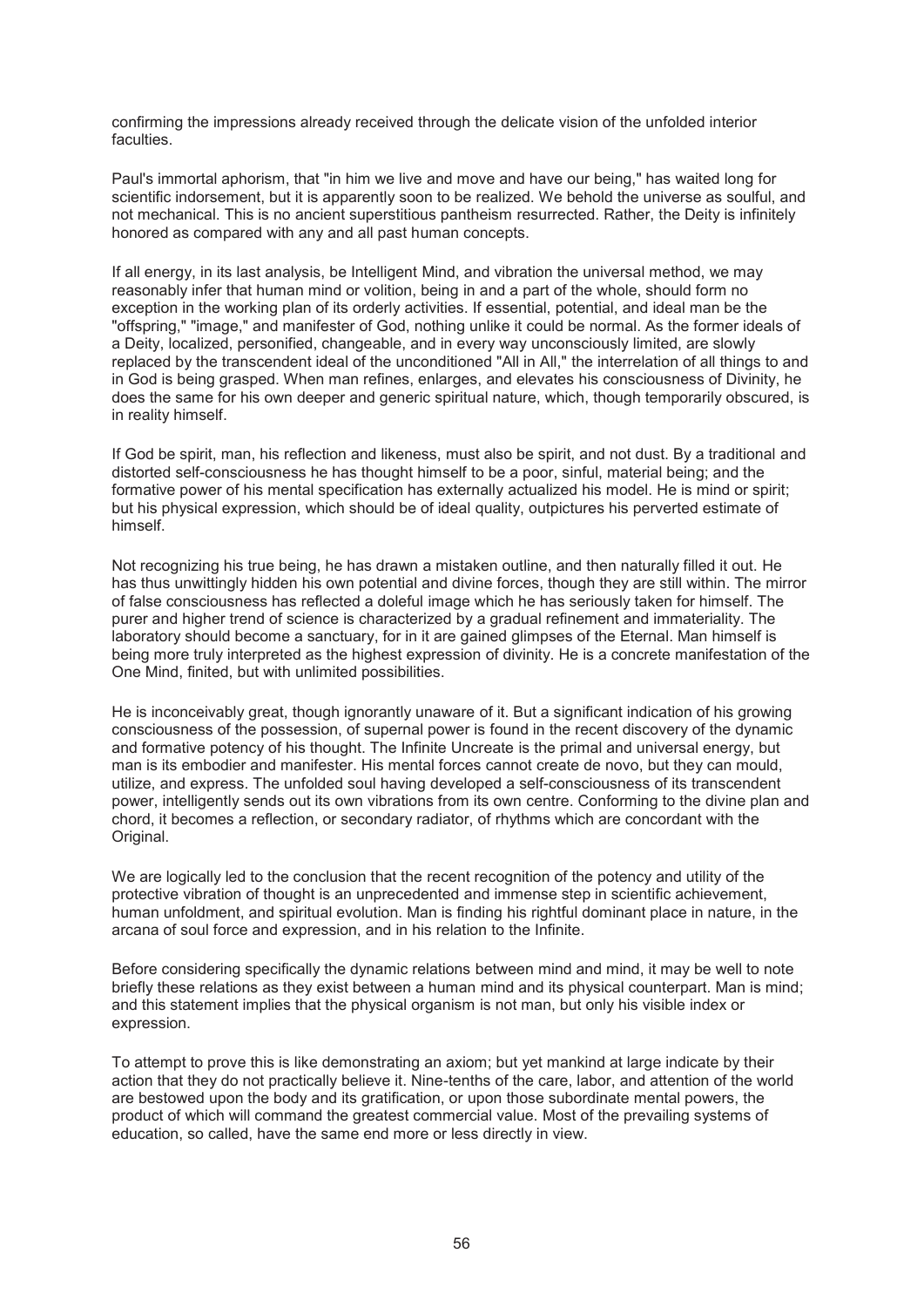The trained intellect, including not only technical and professional attainment, but also the powers of literary, poetic, and dramatic ability, eloquence, and wit, are largely rated and valued on an economic and material basis. To train, control, and uplift the mind, and develop its higher faculties for its own sake and that of others, is not common. The world is still endeavoring to "live by bread alone."

Prevailing systems of philosophy, science, theology, therapeutics, sociology, and charity, including Darwinian evolution, all proceed upon the general hypothesis that man is intrinsically a material being. So considered he has an attenuated quality called a soul, dependent upon fleshly brain-cells.

The "fall," not historic, but continuous, is from the ideal, potential, and inmostly actual, into the external of appearances; and this comprises the Adamic consciousness. Men cling to the sensuous Eden until they are startled and driven from it by the loud calling of the divine voice within. The beneficent expulsion from that Eden, and the succeeding necessary restlessness, furnish the true and only impetus for voluntary moral and spiritual evolution. The world is still largely peopled with Adams who practically believe that they are made of red earth or dust. Is man to grasp, mould, and rule that little portion of visible matter that he has temporarily taken on, and which has been often before used to express and embody other qualities of life, or must he believe himself in bondage to it? Shall the shadow, even though real as a shadow, dominate the substance? Not forever, even in what is called this life. So soon as man recognizes the fact that he is a mental and spiritual dynamo, he will no longer remain a vassal in his own legitimate kingdom.

A dominant vibration in the thought atmosphere is able to arouse a nation or a continent. Great minds, as well as those of less development, are submerged and swept along by it. Crusades, reformations, revolutions, and reforms furnish numberless illustrations of psychic upheaval and contagion.

Through sympathetic vibration a vast number of responsive mental strings are stirred into action. As the rhythmical step of a regiment will powerfully shake a strong bridge, so the concerted energy of mind will generate tidal waves of tremendous import. The result is not merely from a contemporaneous logical process, carried on respectively by many individuals, but from a great immaterial gulf-stream, deep and mighty, though silent and unconscious. Mind, as a force, is no more unintelligible or unthinkable than other vibrations of unseen energy.

And here lies the tremendous significance of the new psychology or recognition of soul-force. Till recently conventional science, as taught in all accepted text-books, recognized no extension of the dynamics of thought beyond the confines of the physical organism.

The mind, with feeble domination, through nerve channels, could transmit its orders to different parts of its visible counterpart, but it was not believed that it could go one inch beyond that limit.

Any suggestion that telepathy, or thought transference, could take place at a distance of a thousand miles, or even one mile, would have been pronounced impossible.

We shall waste no time in the mere attempt to prove the fact that thought is and can be projected through space, both consciously and unconsciously. No well-informed individual who has given any adequate attention to the subject now questions it.

Scores of pages might be filled with examples, now on record, which are entirely beyond collusion or coincidence. Every one of thousands of hypnotic experiences proves it, and every case of healing through mental treatment attests it. There is no fact in physical science better assured.

And how has the world received this transcendent truth which is transforming in its potency, allinclusive in its sequences, and divine in its possibilities?

Very much as it would a new curio or an ingenious toy. The institutional psychologist fondles it, turns it over, weighs and measures its properties in his laboratory, speculates about it, and makes a profession of it. But the last thing to be thought of is to make it useful to mankind. That would be unprofessional.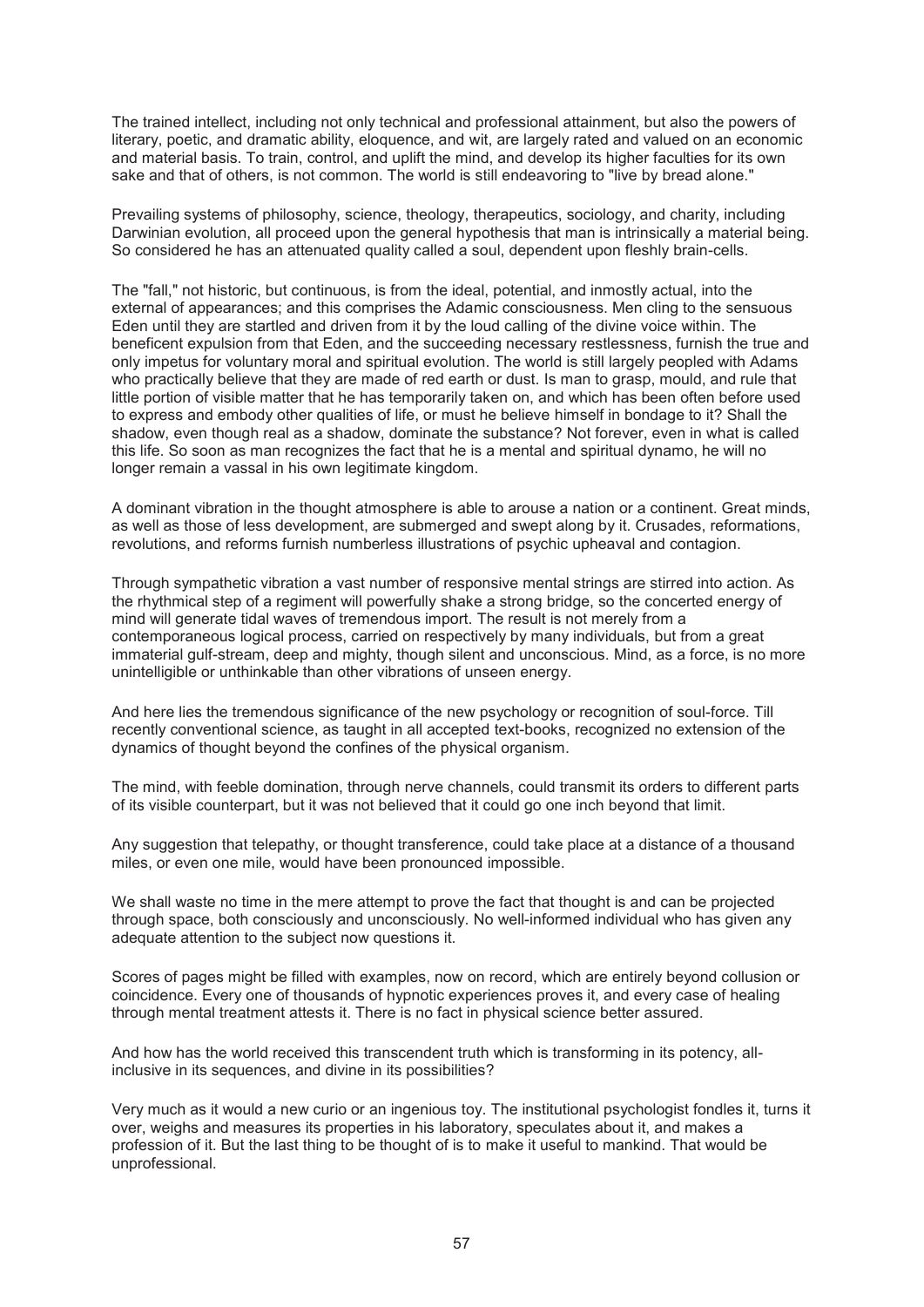To harness and utilize this force of all forces for the good of humanity would lower it from the select and charmed circle of professional theory and speculation to the broad plane of practical and beneficent agencies.

The average psychical researcher shows much of the same indifference as to any utilization of his favorite principles and pursuit. He is engaged in. a never-ending search for phenomena. He will strain his investigative powers, and burn midnight oil, in testing, comparing, and recording curious manifestations, and in interpreting their methods and laws; but as to their practical application in ethical culture, therapeutic potency, or spiritual unfoldment; he is as innocent as a child. It has not occurred to him. These reflections are made in no impatient spirit as applied to individuals, but rather to show the negative character of systems of thought into which we have allowed ourselves to become crystallized. How much freedom, originality, and progress would at once be manifest if the fear of being called unprofessional and unconventional, which now holds men in bondage, could be eliminated!

Besides the classes already noted, there are many excellent people, lovely in character and pure in motive, whose temperamental fondness for the mystical leads them to seek visions, dream dreams, and to cultivate an order of phenomena more dramatic than profitable. Abstract truth and vivid demonstration are well, but the world is hungering for their application to its woes.

If we have gained some knowledge of the laws which govern a force inconceivably grander and higher than electricity, may we not dismiss undue sensitiveness as to deviations from traditional scholasticism, and for the sake of humanity step out of the ruts which have been grooved by the schoolmen of the darker and narrower past? All great advances in their earlier aspects have been rated as irrational innovations.

Regarding the fundamental basis of psycho-dynamics, not only as admitted, but overwhelmingly proven, let us now concisely sum up a few of the results which logically should be realized. They are of stupendous significance; but, surrounded as we are by the blank walls of our self-imposed and traditional limitations, we can hardly picture them even to the imagination.

Thoughts being forces, every mind is a creative centre from which rhythms of qualitative energy are going out in all directions. By their impact upon corresponding chords in other minds, these are also swept into active vibration. Throw a pebble into a lake, and the placid surface at once becomes vibrant with a series of 'ever-widening circles which go out to its utmost boundary. They are never quite lost nor neutralized, though we may be unable to trace them to their final destination. So every soul is the seat of a great centrifugal current, which is generated and set free in the simple process of thinking. This is true though less in degree of desultory or aimless thought, as well as of that which is concentrated and projected with definite intent. Every thinker is a battery of positive forces, even though he utter never a word.

The soul which is the man is a resonant instrument with innumerable tremulous strings of the most delicate quality. The water in the lake responds to the pebble, but the medium through which thought waves pass is infinitely more subtle and elastic.

What volumes of potential energy are wasted, and far worse, in negative and discordant mental activities!

We are not thinking for ourselves, s but for the world. With the shuttle of thought in the loom of mind, we are weaving the multi-colored fabric of conditions, and these not merely immaterial, but to be outwardly actualized and manifested.

If one in his own soul strikes the discordant notes of anger, envy, avarice, selfishness, or even those seemingly more harmless ones of simple fear, weakness, grief, pessimism, or depression, he is creating and vibrating those conditions far and near, thereby stirring the corresponding chords in other souls into sympathetic activity. The sphere of outward action is limited, while that of thought is boundless. Mere doing makes ephemeral reputation, while quality of thinking determines, or rather is, vital character.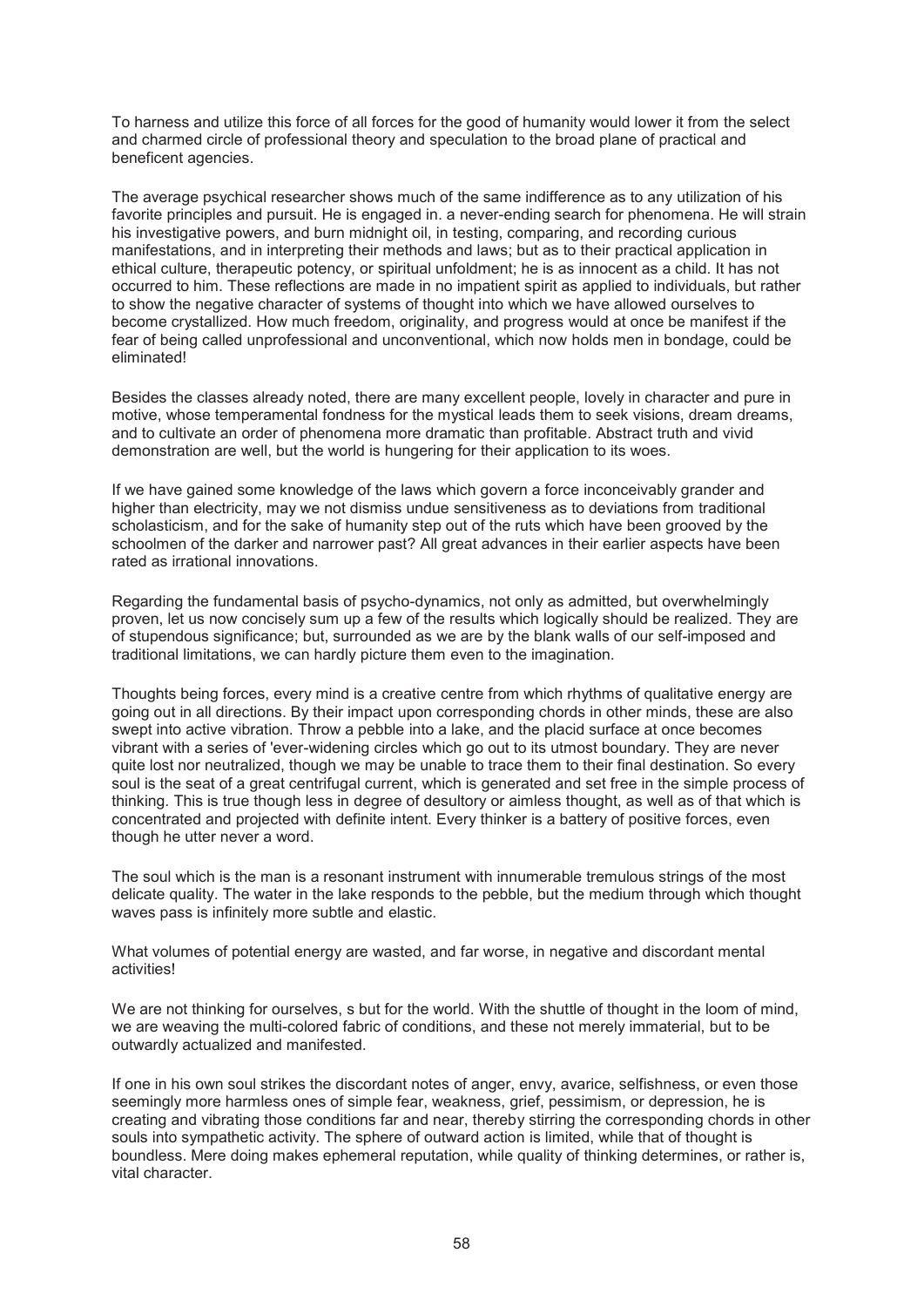Every one's thought images are being constantly impressed both upon himself and others. His mind is a busy factory where conditions are positively manufactured. He weaves their quality, consciously or unconsciously, into every nerve, muscle, and tissue of his own body. His materialistic thought tethers him in a little circle of limitation, while boundless green fields lie beyond waiting for occupation. His mental pictures of evil, disorder, and disease, photograph themselves not only upon his own mind and body, but upon those of his fellows.

One cannot afford to think much about evil, even for the well-intentioned purpose of its suppression. The true remedy is its displacement. Thought space given to it confers realism, familiarity, and finally dominion. To silence discordant strings in ourselves or others we must vibrate their opposites.

To truly sympathize with a friend who is quivering with trouble or sorrow, is not to drop into his rhythm and intensify it, as is usual, but to lift his consciousness by striking a higher chord in unison. The road to mental and physical invigoration lies through the dynamics of formative thought. Our way to elevate other lives is also through their creative mental energies.

When the art of projecting thought vibrations on a high plane is systematically cultivated, and the concentrative habit developed, potency for good is increased a hundred-fold. Force is no longer squandered in worse than useless discordant negations, but intelligently conserved in positive vigor and exuberance. Purposeful thought ministration, spiritual and pure in quality, accurately and scientifically projected, like an arrow towards a target, is the great harmonizing and uplifting agency that will transform the world. Vibrations of love, peace, spirituality, health, sanity, and harmony, will be radiated in ever-widening circles, striking responsive unisons that are only waiting for a well-directed concordant impulse.

The dynamics of mind, when generally utilized, will be the sovereign balm that with scientific accuracy will heal all the infelicities of society. It will usher in not only reform, but regeneration. In its copious fulness it will overflow from the altitude of spiritual development, until the subordinate plains of intellectuality, ethics, therapeutics, sociology, economics, and physics, are swept, purified, and uplifted. The highest includes everything below. With the Kingdom of Heaven which is subjective harmony first sought. "all these things" will be added.

 $-(-)$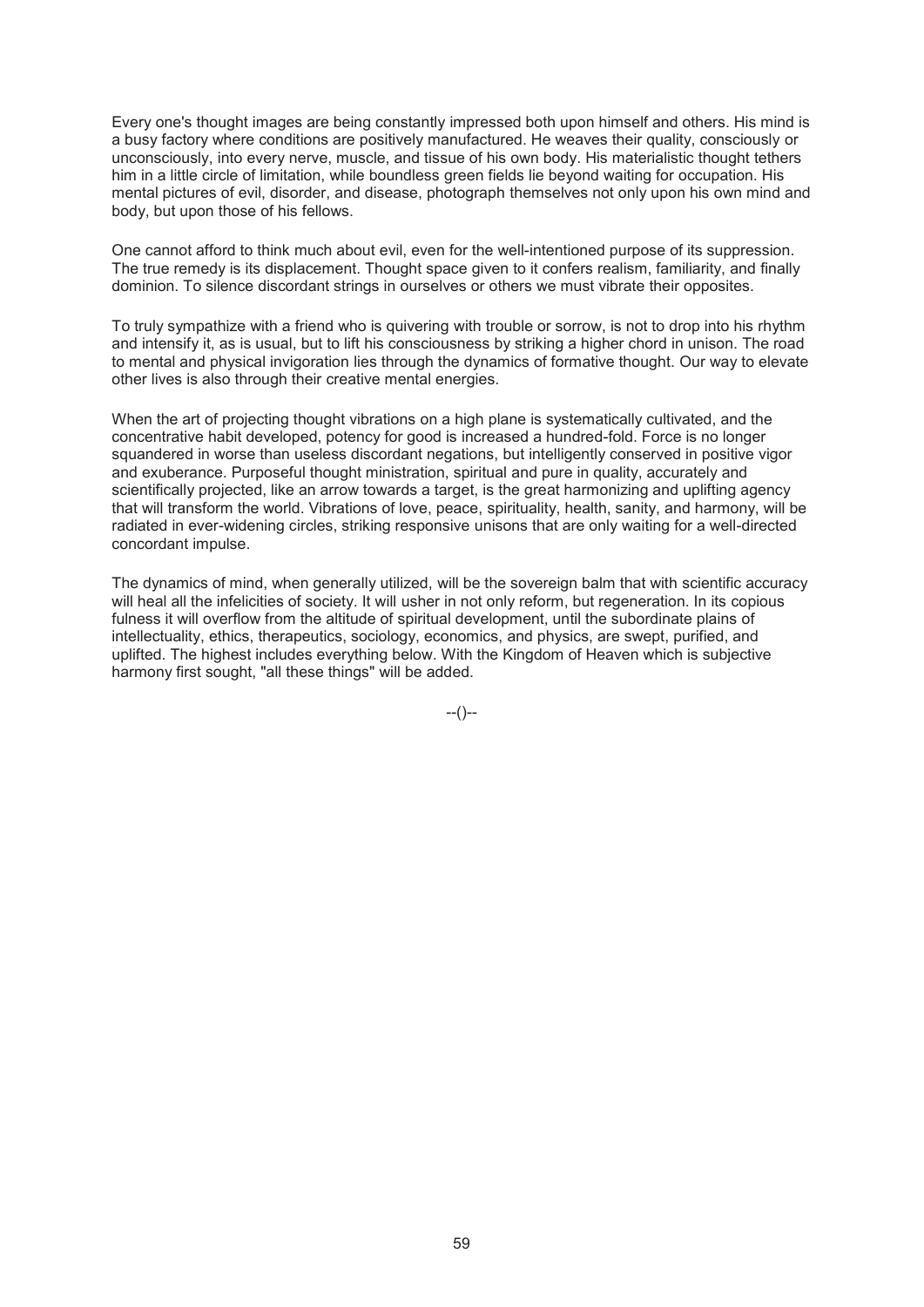# **Chapter 14**

# **Auto-Suggestion and Concentration**

HAVING considered in a previous paper the law of vibratory forces as operative between soul and soul, a study of its exercise in one's individual economy logically follows. But, while individuated, it is clearly impossible for spiritual development to be selfish, because no limitation can enclose it. Egotism is existent only on the sensuous plane. The higher unfoldment, in the very nature of the case, is an upliftment out of one's narrow, baser selfhood. Ideal soul-development in the individual is a work that concerns all humanity. Effort for the true self and that directly in behalf of others are only two different sides of one process.

It will be recalled that in "The Dynamics of Mind" thought vibrations were presented as unlimited in their scope and potency. But great power is valueless unless it be harnessed and directed.

Steam, electricity, and even the abounding waterfalls of nature, signify nothing to man until he intelligently grasps their laws, and, through compliance therewith, commands them. It is a question of concordant vibration. The competent engineer mentally vibrates with his engine or dynamo, and multiplies his accomplishment a thousand-fold, while the ignorant meddler not only does not increase his product, but through an inherent judgment suffers penalty.

Everything he employs is good, but there is misplacement. All true objective energy being primarily divine and normal, there can be no evil forces. Those which seem so wear that aspect to us from our ignorant misdirection. Street-sweepings may be valuable as fertilizing material, and for that purpose are clean, but when misplaced they are unclean to us, though not so in themselves.

But this law of universal goodness is not limited to the material or objective realm. The forces of mind are all beneficent. The skill, patience, and persistence of a thief are excellent, but they are subjectively distorted, or turned into a wrong channel.

This doctrine comes from no fine-spun metaphysical distinction, but is basic and vital in its final analysis. There is no "evil" as an objective entity. If there were, the Infinite Intelligence created that which is contrary to himself, his laws and methods; an unthinkable supposition.

Law is both universal and beneficent, but owing to materialistic fogginess the latter has been scantily recognized. Even the pain and penalty which are linked to nonconformity to law are good, not ideally but provisionally as they appear. They rise up as educational monitors. When deeply comprehended, the higher evolutionary philosophy involves an unlimited optimism upon every plane of manifestation.

Ignorance of law rather than inherent depravity is responsible for all the woes of humanity. In proportion as the established order is truly interpreted ills will disappear. Law is not that which is artificially imposed from without, but what is inscribed in man's constitution. The Decalogue, and even the Sermon^ on the Mount, are woven into the fabric of his being, so that violence to them is harmful to him.

His real concern is with what is within. As with the "Prodigal," pain and penalty bring men to themselves; that is, to the deeper, real individuality, which is virtually the "Father's House."

The regal dynamics of man's inner being have been wastefully neglected and squandered, while he has incessantly pursued objective phenomena which are only symptomatic and petty by comparison. Human vibrations have been disorderly and out of rhythm with the cosmic order. This has introduced confusion and chaos. Instead of multiplied power, as in the case of a perfect engine run by a skilful engineer, we have been ignorant meddlers, with disastrous results. Human activity in unison with the divine chords would carry irresistible potency. Such co-operation would enlist infinite forces in our behalf. Limitations would thereby be pushed well nigh out of sight.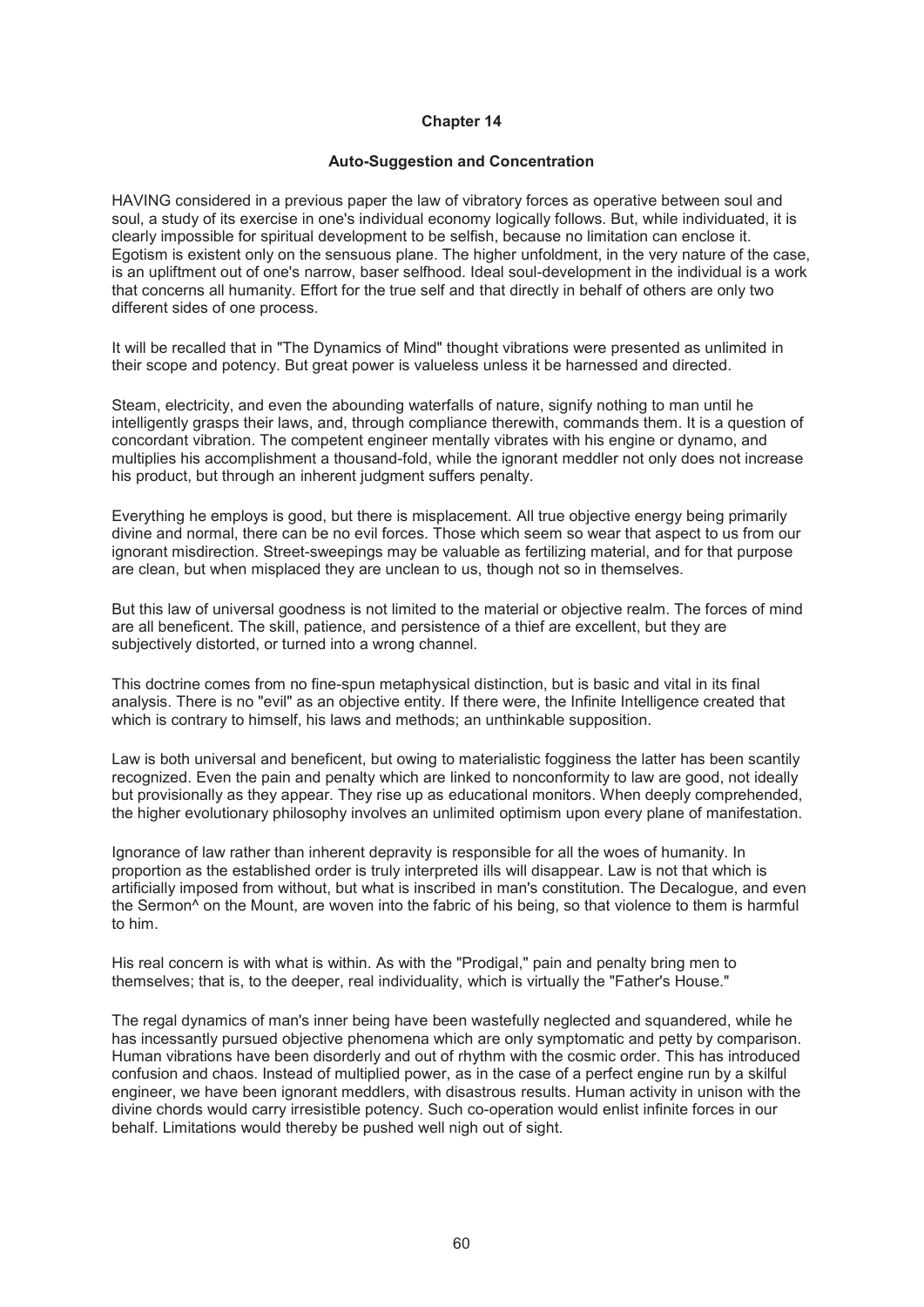But to give these transcendent principles more specific application to the subject in hand, we may consider, first, the potency of suggestion or intelligent thought action upon mental and physical conditions and expressions, and, second, their rational working means and methods.

Marked beneficent phenomena have been rather infrequent because powerful concentration has generally been haphazard, unscientific, or superstitious, working in the direction of harm instead of good. Its law having been mistaken, this mighty force has been misused and entirely misinterpreted.

A limited and unconscious employment of the law of mental causation has appeared in the occasional outcropping of "miraculous healing" all through the ages, and still continues at various shrines and holy places, and from contact with sacred relics. Numerous cures at Lourdes and Treves in France are well known and admitted by all who have given the matter any careful investigation. To indulge in any general denial of such manifestations, which have been almost numberless, would indicate either ignorance or a most irrational disbelief of evidence that is practically without limit. The facts are undoubted.

It is only the modus operandi that has been misinterpreted. It is strange that the devout Romanist should feel that he honored God less by believing that he worked through the orderly laws of the human mind than by external and disorderly interposition. That quality in man which craves a magical and dramatic divine manifestation rather than one which is intelligible and scientific, is largely responsible for keeping the world in thralldom. How transcendent a Deity whose activities are beautifully regular! Our brethren of the Roman Catholic faith will doubtless gradually approach such a reasonable position. The conservative orthodox Protestant is not much more logical, the main difference being that he dates his "miracles" farther back.

Nothing else would so powerfully hasten the long hoped-for reconciliation between science and religion, as a fuller and deeper interpretation of the established order on its higher planes. Religion must become scientific and reasonable, and science must broaden its vision, and include the immaterial and spiritual realm. By such a consummation both would gain, each being indorsed by its true counterpart. The possible intensity of the energy of mental states' is demonstrated in many of the phenomena of hypnotic suggestion. But this phase cannot now be entered upon in detail.

The power of discordant emotional force to turn the hair suddenly white, to poison the mother's milk, to produce disease, and even death, under various conditions, is too familiar to require mention, but may be noted as sufficient in itself to confirm a principle that receives proof in such innumerable directions. But while the disastrous influence of such discordant emotions as fear, grief, anger, anxiety, and depression for pulling down the physical tissues has long been known merely as a fact, the process has remained uninterpreted, and the positive benefits which would accompany their opposites have been unappreciated or ignored.

Virtue and vice, purity and impurity, spirituality and carnality, confidence and fear, love and hate, joy and grief, all through irrepealable law translate their respective qualities into flesh, blood, bone, and sinew.

Every possible qualitative thought energy presses for material expression. But the mixture of unlike forces, including positives neutralized by negatives, results in an interminable complexity of the process; and this, together with its apparent slowness under ordinary conditions, has hidden the law from superficial observation. The subtle shadings of heredity also form another deeply involved element. But perhaps, more than all, prevailing materialism, which views the body as the real basis of man, is responsible for spiritual color-blindness and ignorance. Having found that thought energy, heretofore so lightly regarded, is a tremendous power for good or evil, physically, mentally, and spiritually, a most vital problem presents itself to every individual. How can I train and control my thinking?

Within the mental chambers of every person there linger, not only some of those emotions commonly classed as sinful, but also a host of indefinable fears, spectres, imaginings, forebodings, and morbid depressions which we would fain dismiss if we could, but find it impossible. They are tormentors of whose existence even our most intimate friends are unaware.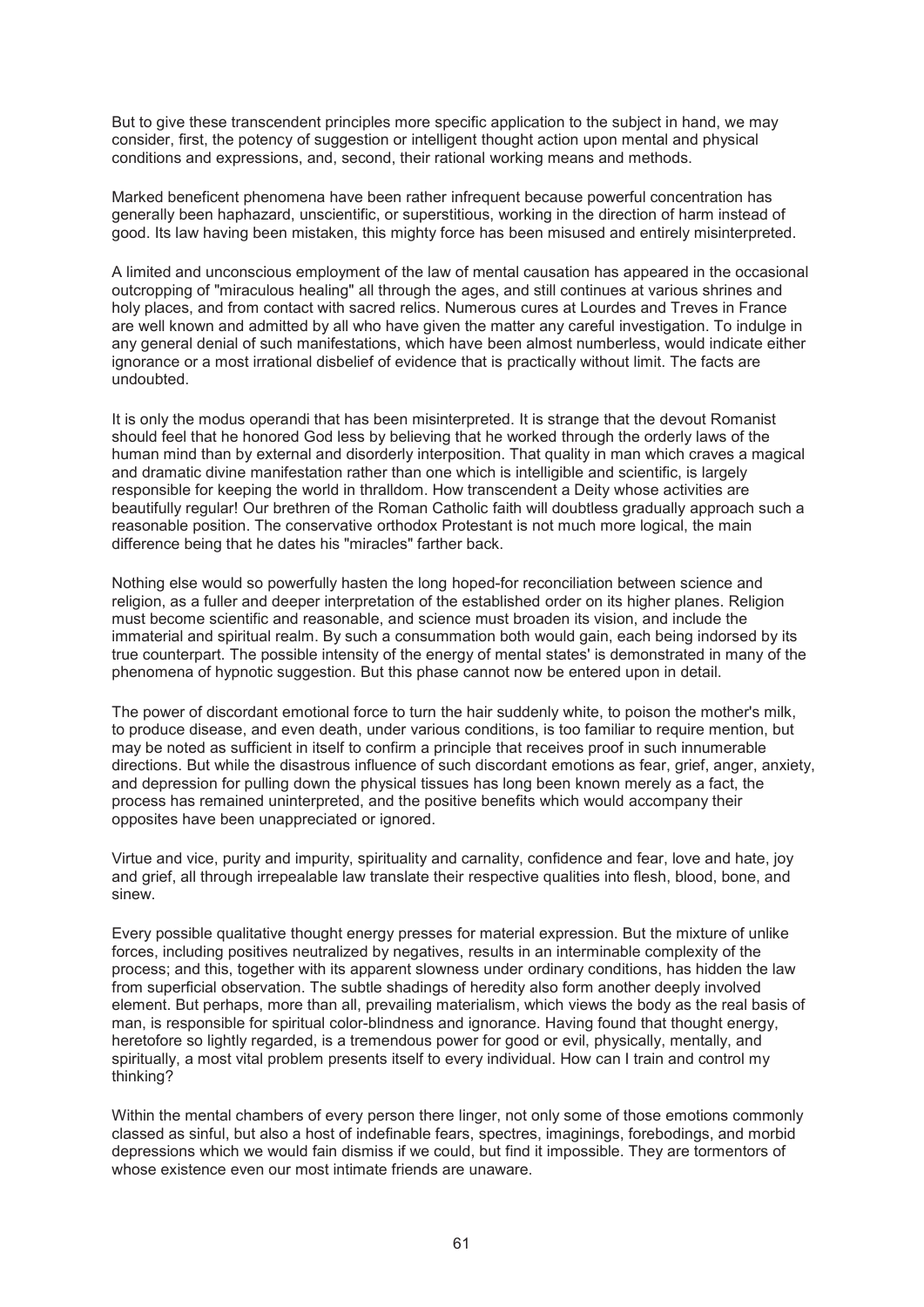We do not wish to give these intruders shelter, but are unable either to drive them out or to coax them to leave. They vary in every mind, but none are entirely exempt. Sometimes they are so intolerable that almost any price would be paid for their removal.

And now, added to all this host of mental disturbances, comes the positive knowledge that they are also working silent destruction in the physical organism. Well may one cry out, "What shall I do to be saved?" Saved from what? From my thoughts; from a mass of distorted mental pictures which seem to be myself; from the only thing in the universe that really can harm me.

But before attempting to show the way of salvation, we may suggest that these seeming antagonists are in the deepest degree beneficent when rightly interpreted. What a paradox! They are in reality the kindly chastisements that come to drive us from our discordant materialism into a higher and spiritual self-consciousness. They make us uncomfortable until we learn their lesson. They are the "consuming fire" which burns up the "wood, hay, and stubble," but leaves the divine individuality the real self not only unharmed, but purified. We feel the flames just in the proportion that we think ourselves to be material rather than spiritual beings. They come to release us from a subjective prison which we have unwittingly built out of self-made materials. We may as well use a plain, old-fashioned term, and call them hell. But this state of consciousness is the most powerful evolutionary pushing force in existence. Nothing less could prevent a peaceful reconciliation with sin and evil.

As a negative answer to the question of the way of salvation from these subjective abominations, it may at first be suggested that no bargain can be made with any objective or historic creed or ordinance for deliverance. Neither can we drive out or will away our unwholesome mental guests. Ten men cannot drive darkness out of a room, but the hand of a child may raise a curtain, and the light will do the work. Displacement is the law. Truth casts out error. How can this be applied? Through the normal use of the divine creative thinking-faculty. But the average man says that he "cannot control and concentrate this energy." Pray, when has he made any systematic effort? He will spend years of time, and no end of effort, to educate himself on the surface, but can hardly afford hours for scientific thought training.

As a rule, thought is diffuse, undirected, and open to all the depressing and discordant material which floats by. It may be compared to an unbroken colt without bit or bridle. But it can be educated and made docile. Auto-suggestion and concentration can be intelligently introduced into every-day life. Through their judicious employment, the ills, spectres, beliefs of evil, and disorders of mind and body, may be crowded out of the consciousness, and finally, as a natural result, vanish from outward expression.

Daily psycho-gymnastics is needed, and is as important as physical exercise. There should be intelligent and concentrated self-suggestions, that ideals like health, harmony, and everything good are a present possession; and this attitude of mind, firmly held, in due time will bring them into outward manifestation. Contrary outward appearances and physical sensations must be held in abeyance. The work is back of these, for they are resultant. The inmost and real is already perfect, but we are unaware of it.

When we therefore affirm this fact, and dwell upon it, we have the potential and ideal truth, sensations and surface indications to the contrary notwithstanding.

The grandest claims must be made as already existent, and held to until outwardly actualized. Such thought energy is not irrational, but reasonable, for it is in accord with law. Until it is creatively used, as indicated, its sublime force is squandered, or worse.

Positive entities like health, harmony, goodness, strength, love, and spirituality, must be installed in the consciousness through the normal formative power of thought. Negatives which are not entities, but only deficiencies like weakness, disorder, inharmony, disease, malice, and fear, are to be displaced, to gradually become unfamiliar, and finally and ideally unreal. But when positive conditions become a habit, so that a permanent purposeful attitude of mind is attained, cures should become unnecessary, because there will be nothing to cure.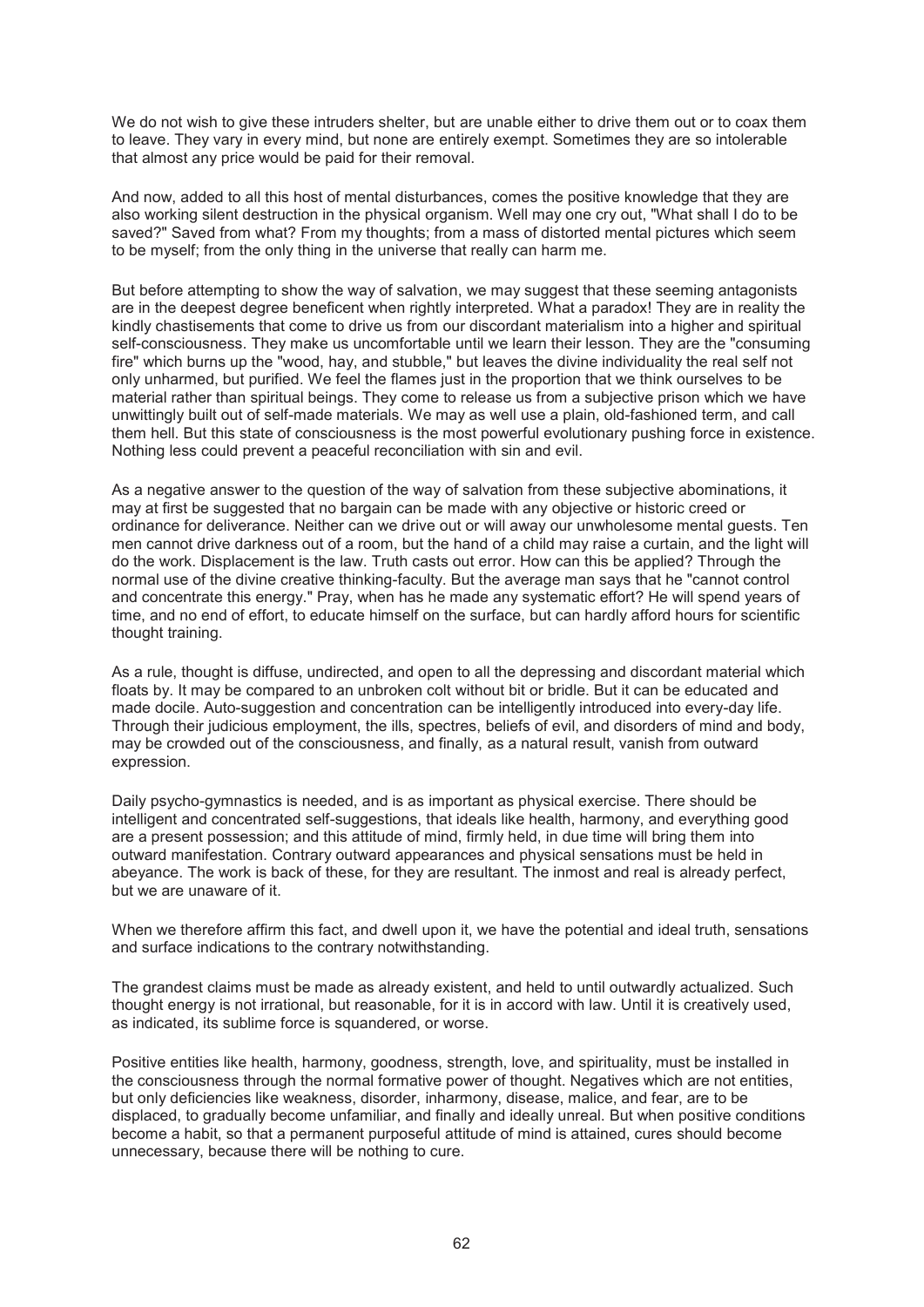The practice of daily mental gymnastics, which would include systematic concentration upon ideals, should begin at once, while one is well, in order to prevent remedial necessities in the future.

Any truly scientific use of the dynamics of thought becomes all-inclusive in its beneficent range. It puts forces into human hands which reach out indefinitely in every direction. It is the golden sceptre that man may grasp and wield over the kingdoms within and around him.

--()--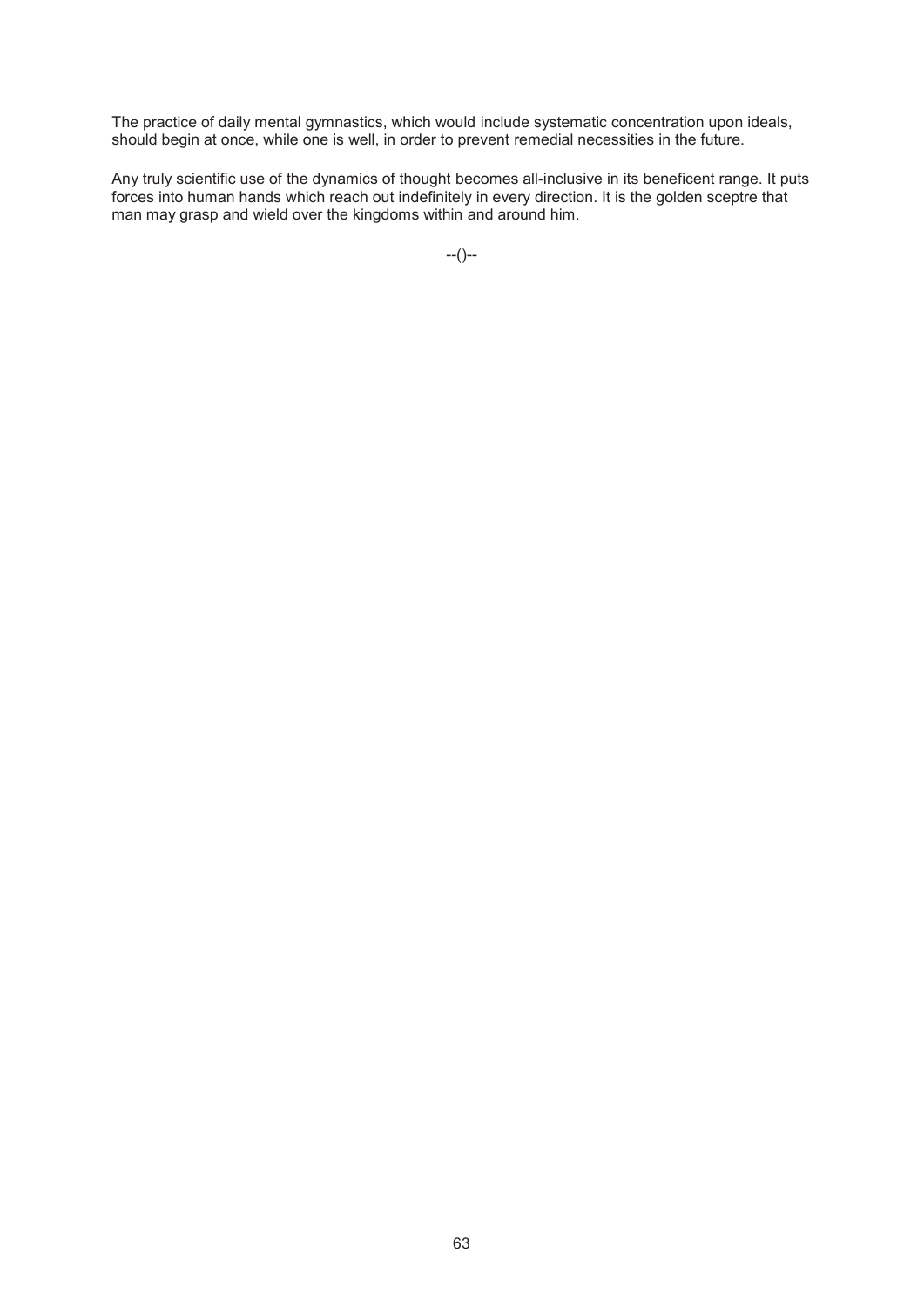# **Chapter 15**

## **Human Evolution And The "Fall"**

IN the world's comparative chronology it was but yesterday that the evolutionary philosophy was itself evolved in the human consciousness. Only its lower and materialistic aspects have yet been recognized by science, the grander and higher visions being still in reserve. But even the limited progress already made marks the most stupendous new departure of all the ages. We have discovered a set of successive keys, so that doors hitherto impenetrable now swing open and reveal endless vistas.

Innumerable facts, manifestations, and principles, that have seemed disjointed and meaningless, are now smoothly gliding into their well-fitting niches. A wilderness of heterogeneity by a dissolving view is transformed into homogenetic and living beauty. A chaos of antagonisms and evils, through the new lens of progressive unfoldment, is found to comprise one great Unity, which is perfectly adjusted in all relations.

To properly discuss a subject of such magnitude within the limits of this paper in any technical manner is obviously impossible. But often a synthetic and suggestive presentation of cardinal principles is more profitable especially to the average reader than an array of scholastic detail. We often lose or distort the normal perspective of some department of truth by wandering in an analytical maze, and so fail to grasp interrelation and proportion.

What are the prevailing impressions of evolution as viewed by different schools of thought? Beginning with materialistic science, it has made an effort to eliminate divinity from nature and man, or at least to crowd it back to the most remote protoplasmic energy. Secondary gods have been set up, and labelled "natural selection" "chemical affinity," "inherent energy," and "resident forces," in the attempt to make God unnecessary. It may be termed scientific polytheism; its homage is subtle, and is paid to secondary and dependent forces. But general unity, intelligence, and beneficence are not recognized. It is assumed that matter, through some mysterious inherent quality, virtually grows.

In its conflict with theology, science has almost out-dogmatized the dogmatists by teaching a practical though unadmitted atheism.

The ranks of so-called orthodoxy are shaded, from those who still hold that a Deific fiat suddenly created all things from nothing, up to those who, in general, accept the evolutionary process of creation, especially in the lower grades of life. Even the liberals, however, find much difficulty in reconciling certain theological necessities so supposed with evolutionary facts in the domain of humanity.

They are willing to indefinitely extend the creative period backward, and to concede the development theory as applied to organic life below man; but when he is reached, and the dogmas of original holiness, the "Fall," and the substitutionary atonement, are disturbed, there is but a faint or lame attempt at adjustment.

There is an impassable gulf between evolution and all special dispensations. If the established order has ever been abruptly broken into from without, upon any plane whatsoever, then evolution is a myth. God reigns in and through law, and is never self-contradictory.

There are other more consistent evolutionists, who logically avoid both of the extremes before noted. They see the Deity immanent in all his works, man included, moving in and through them towards a supreme and beautiful consummation.

The idolized forces of science are only differentiated forms of One Infinite Energy that is supremely intelligent and beneficent. Is it personal? Yes and no. How many swords have been crossed for lack of clear definitions! How vain to try to exactly fit weak, finite terms upon the Infinite! "Personal," to most minds, from its common associations, is unconsciously linked to changeableness, moods, states of mind, and limitations of locality, time, and space.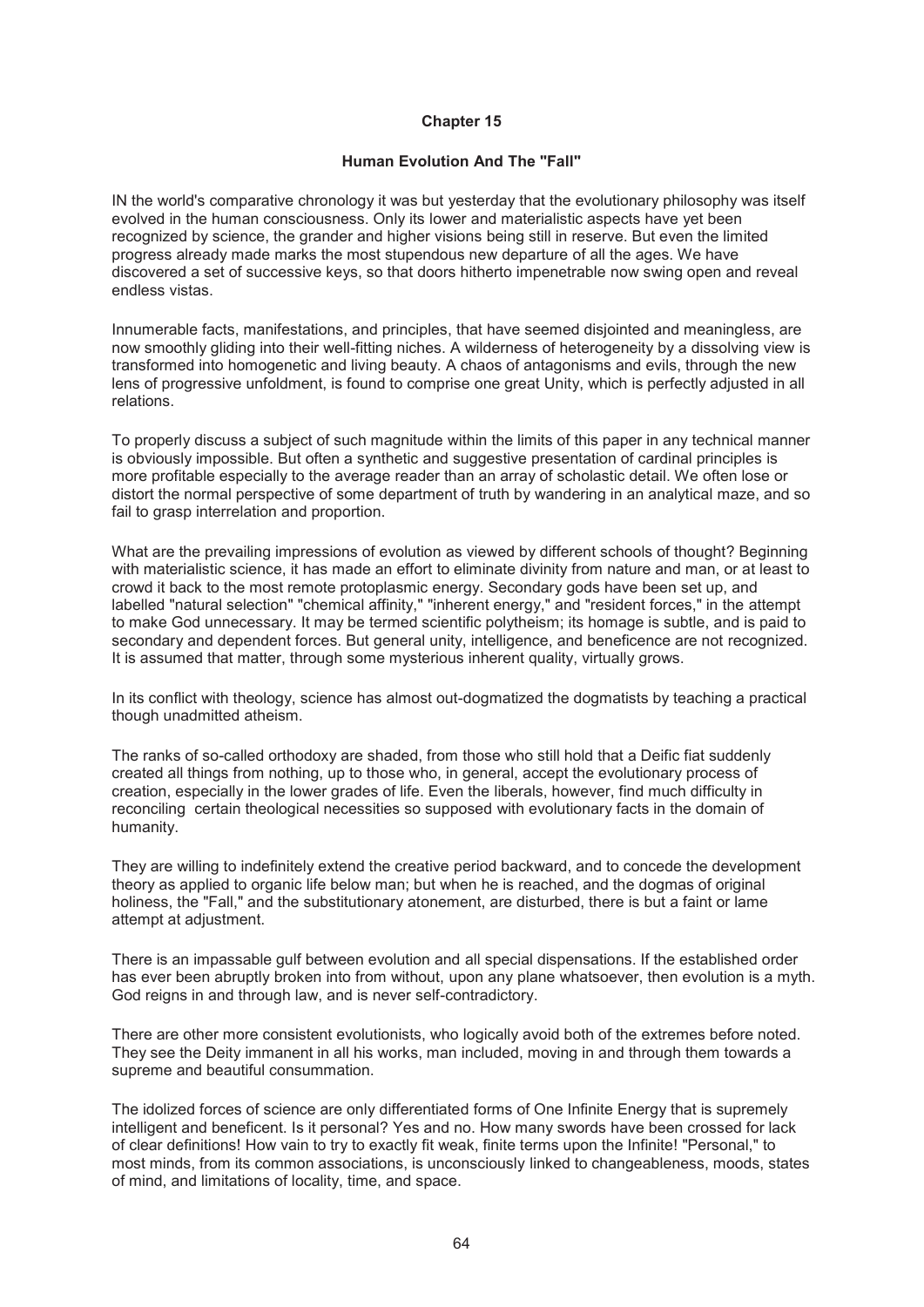All persons make plans and change them. The Unchangeable "the same yesterday, to-day, and forever" makes no plans, and changes none. He is not less, but incomparably MORE, than personal. Infinite Mind, Love, and Law are terms which doubtless carry to the average mind a more correct concept of the Supreme Being than personality. But there is no objection to any term if it. have no false association; for names are only labels, but ideas are vital. Finite judgment can only be made through attributes and manifestations.

This is not pantheism<sup>^</sup> neither does it remove God, or make him a mental abstraction. On the contrary, as we accustom ourselves to this larger idea, he becomes incomparably nearer and dearer. We then first really begin to feel the force of Paul's metaphysical declaration that "in Him we live and move and have our being." The traditional view is anthropomorphic, unscientific, and in reality irreligious. A natural reaction from such a narrow and irrational concept has logically produced many atheists and materialists.

When reverently followed, a true evolutionary philosophy leads up to the conclusion that all phenomena are the manifestations of one Infinite Mind. The Hebraic concept which pictured the Deity as a capricious force, who from the outside occasionally interfered with the cosmic economy, belongs to the evolutionary past. The divine methods are orderly.

Pantheism was blind, cold, and fatalistic, while spiritual unfoldment is a vital inspiration. But although evolution as a process has been widely recognized, its supreme coronation is yet to take place. The materialism of Darwin still subtly lingers, and colors the researches and conclusions of the present leading evolutionary scientists. We are not disposed to criticise these eminent and able exponents of philosophical development; for they have all done a grand work for science, religion, and the world. But, with great deference, we shall try to show that the supreme recognition of applied evolution has not yet been generally made.

Darwinian evolution is deficient, in that it deals with forms and results rather than their immaterial causation. It is a progressive materialism. But it is indispensable as a stepping-stone to what is above it. Darwin and his co-laborers are entitled to the gratitude of the world for their great achievements and elaborations. Only through such untiring efforts could the lower steps and processes of the grand upward trend have been demonstrated.

Stripped of all technicality, and in the most concise general terms, the Darwinian philosophy may be stated substantially as follows: The first and lowest, or elemental plane contains inherent protoplasmic energy, diffused and unorganized, but potent in possibility. Here is resident vitality, but in a primal stage. The second grand plane is that of chemical compounds a great step higher in quality, affinity, and determinateness; but organization is yet wanting. The next and third grand subdivision includes the vegetal kingdom. Energy has here been gathered, organized, classified, and individuated, as shown in a centred, manifested life. The fourth general plane of manifestation composes the kingdom of animal life. Locomotion, sensation, instinct, and will have been further added. Wonderful variety in comprehensive unity is displayed. Advancing another great step, humanity is readied, with its marvellous additional powers and capabilities. Reason, self-consciousness, and ethical discernment have come to the front, though they are still colored and swayed by a great residuum of passion, appetite, and self-seeking, which have come over from below.

Progress is always from the lower towards the higher, from the simple towards the more complex, and from the inorganic towards the organic, the latter by successive steps becoming higher and more intricate in organization. Each of the grand subdivisions, while possessing unmistakable unity and relation, shades almost imperceptibly into those adjoining it. The seeming exception to this is in the "missing link" between the animal and man. Progress is supposed to be through "natural selection" and the "survival of the fittest." Environment, and the consequent use and disuse of organs, together with sexual selection, are also important factors.

The weaker perish, while the stronger propagate their kind. Such is conventional evolution, stated in its briefest general terms.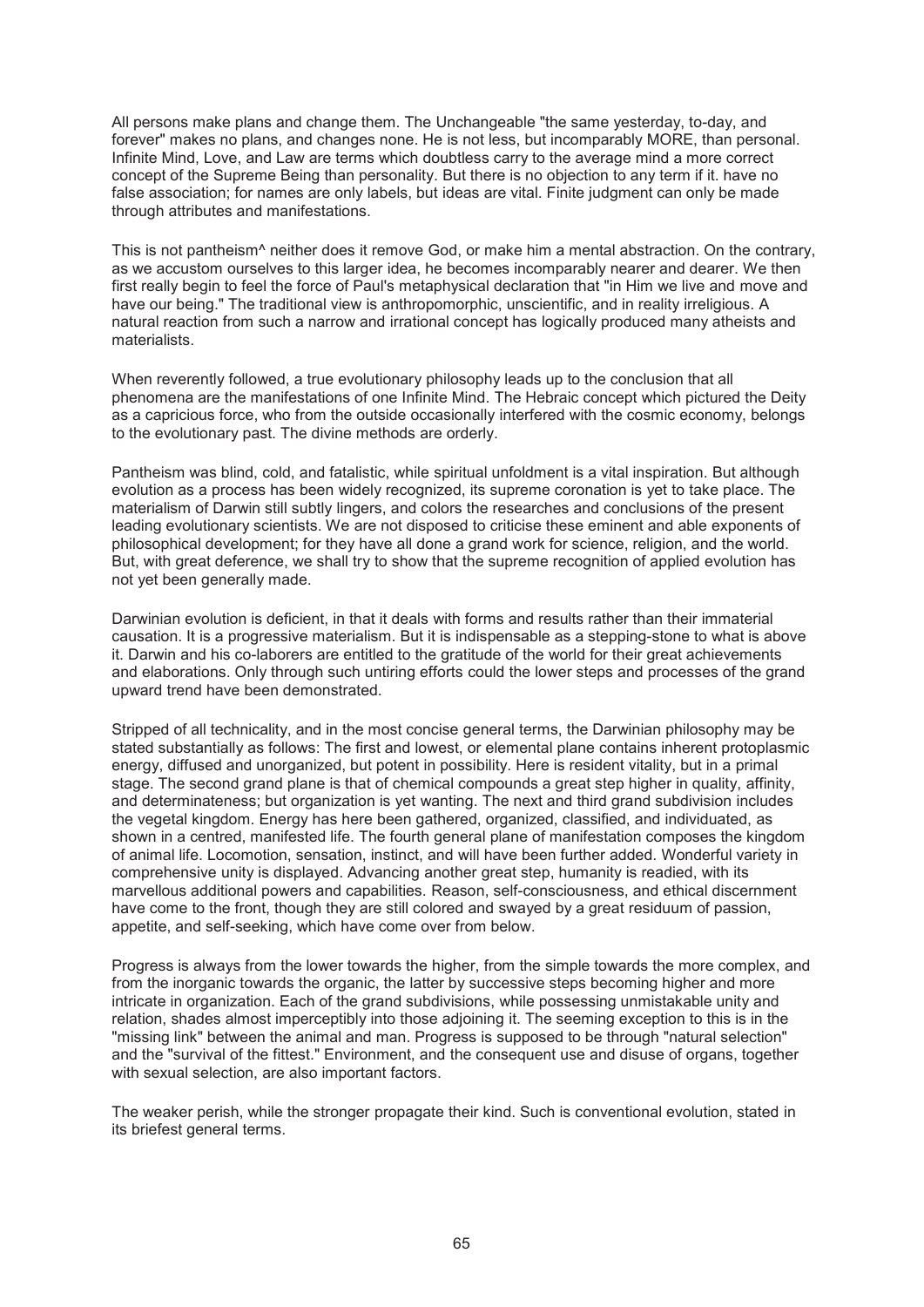But all this is only a moving succession of visible forms. It is everywhere assumed that these are the basic reality, while the life, mind, or soul manifested in them is only a property or function. If this be true, the immaterial part is clearly a dependent.

Just here is the rank though subtle materialism which distinctly, though often unconsciously, permeates conventional science, philosophy, materia medica, and the organized church. By logical and fair inference from such a philosophy, man inherently belongs to the animal kingdom. But even in that kingdom he has no exclusive department of his own, being a vertebrate. In this more limited subdivision he still has no class of his own. He is simply a mammal. To be sure, he is a primate among mammals; but that distinction he also shares with the apes. His structural differences from them are comparatively slight. Thus man, if he be the form, is only an animal of a high order; or, more correctly, neither he nor the animal is more than a well-shaped mass of matter, having an attenuated dependent property called life or soul. But it could not be expected that Darwin would find everything. As a stepping-stone he was good in his order.

But though Spencer and others have greatly extended the Darwinian domain, refined it, and traced it upward, yet the essentially materialistic basis seems to be retained. Physical causation, or, in other words, life and mind, as the result rather than the creator of structural organism, is everywhere more or less distinctly assumed. While the high character of man as compared with his evolutionary brethren is admitted, he is yet regarded as a material, rather than an immaterial, entity. All would not insist that chemical changes in the brain are the cause of thoughts, or that that organ secretes consciousness and emotion as the liver secretes bile; yet, practically, such a philosophy, in various shades and degrees, is everywhere present.

Having thus briefly outlined "scientific" (materialistic) evolution, as at present accepted, let us sketch what we believe to be the truer and only logical view. It solves many problems, and dissipates numerous difficulties.

Evolution, in its<sup>^</sup> essence and basis, is immaterial on the lower planes as well as the higher. The life, mind, or soul is always the cause and not the result of organization. In every case the unseen is the intrinsic entity. It follows that the real progression is in the ascending quality and complexity of mind, life, or soul, and not of matter. All of the advancing steps are successive states of internal character, and its visible form is only its outer resultant translation.

Matter, per se, never progresses. It is only an external, temporary banner or signboard. Identical physical material appears, disappears, and reappears in higher or lower shapes, as the case may be, and therefore can have no character of its own. It is clay grasped by the hand of a moulder. The elements which to-day make up the body of a dog or tree may have figured long ago in the material structure of a saint or philosopher. Assuredly there was no ascent or descent in the material, but only in its user. All the progress is in the unseen. The embodiment is not the progressive part, but just the well-fitting clothing which shows the quality and taste of its present owner. The human ego receives material into embodiment, and erects it into an animated form, and never makes a deviation in its shaping. If he drop the material, and it be utilized by a tiger life or mind, it at once assumes the corresponding feline expression in every detail. There is no exception to this rule. In the deepest analysis the real tree is the tree-life, and not the temporary material which it has laid hold of for outward expression.

True, we may study and admire the latter, but it is unprofitable to mistake the picture for the substance.

Everything has a soul of some grade, and that includes all its present and future potentiality. Whether more or less advanced along the highway of individuation, all minds are, substantially, parts of the one divine, omnipresent Mind, which is the basis of all manifestation.

A piece of marble, or even a clod of earth, has a kind of life. Even were we to adopt the monistic theory, and infer that matter is solidified spirit, perhaps its outermost and ultimate rim, the order of expression remains unchanged.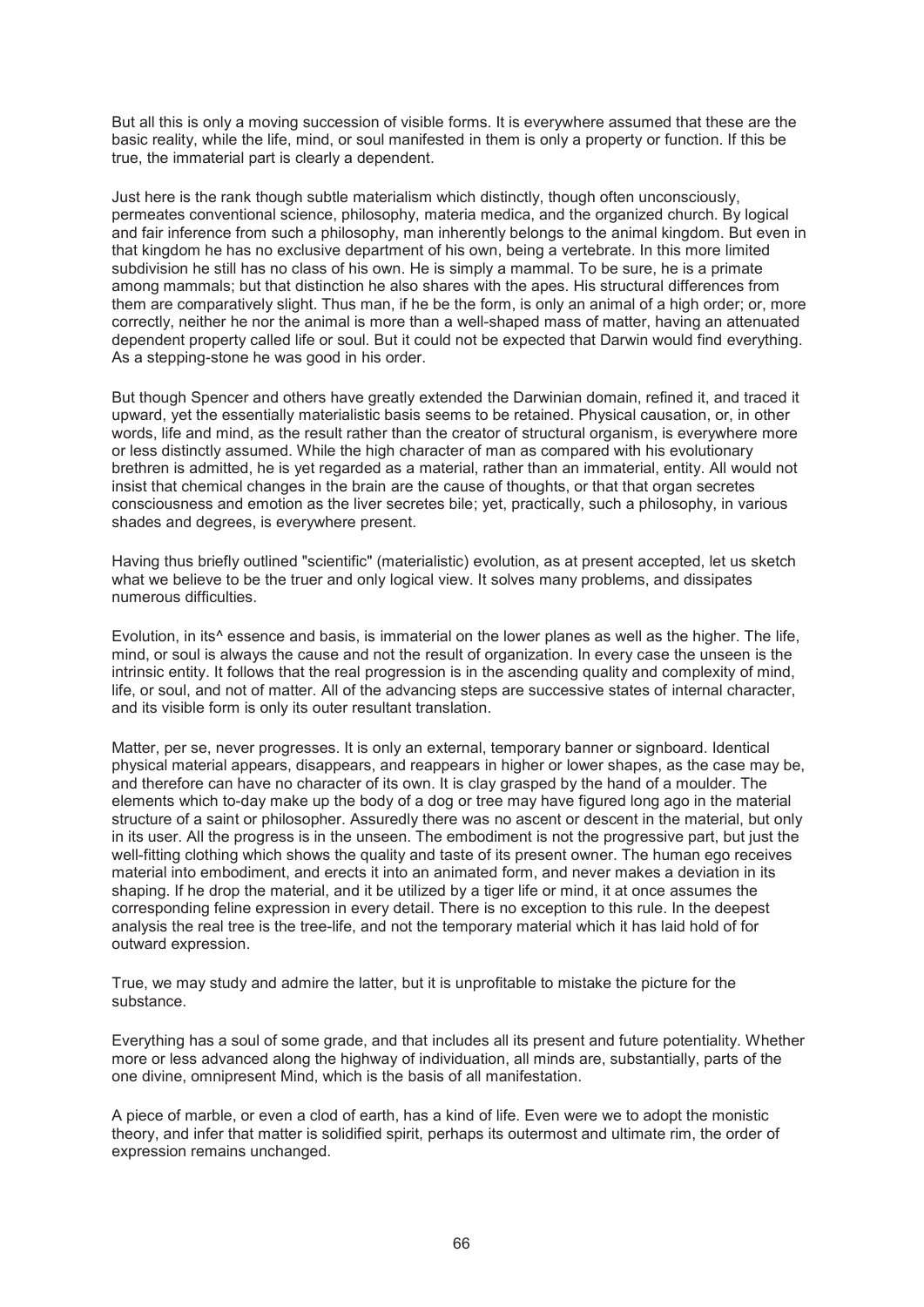It will be evident, then, that all true evolution is metaphysical. On the human plane it is also idealistic.

This idealism is not of the Berkelian variety, which denies the existence of all objectivity, but of that practical quality which draws men forward. Upon all the subordinate planes progress seems to come from an unconscious pushing from behind, which is accompanied by friction. When the higher human department of spiritual intuition is reached, man begins intelligently to co-operate with law, and thereby gains its leverage. By learning to hold ideals before himself he powerfully contributes to his own unfoldment, and thus the "pushing" is supplemented. He divines how to "hitch his wagon to a star," and thus paves his onward path, and accelerates his progress God-ward.

"From thee, great God, we spring, to thee we tend, Path, Motive, Guide, Original, and End."

In the great circle of creative development, the divine life and energy which God first involved into the lowest conditions, is at length, through a series of grand steps, gathered, organized, individuated, and evolved into "sons of God," in which form, with reciprocal affection, the return is to be made to the "Father's House."

Let us now attempt the interpretation of what is known as the "Fall of Man," in the light of metaphysical evolution. A vital part of dogmatic theology is contained in the assumption that man was created pure and holy, and that through disobedience he fell. A substitutionary atonement was therefore legally necessary. The so-called "plan of salvation" is based upon the ruin which was caused by the single historic mistake. The remedial "scheme" consisted of "a purchased release. Soften it as we may, it really amounts to a technical makeshift which God contrived after the defeat of his original plans. Practically the church is quietly slipping away from such a logic; but yet its authoritative doctrinal formulas remain unchanged. Though generally toned down in men's minds, it remains of life-size in the creeds. Salvation has been something done for and outside of one, on the condition of yielded assent to "the plan." It has been objective and historic, rather than subjective and present. A penalty has been paid, or rather, in effect, a link severed between cause and effect. This concept carries the inference that penalty is vindictive instead of corrective antagonistic rather than reformatory. Some of the visible branches of the great evolutionary tree seem to droop downward, and others entirely drop off, as externally observed. But all life and mind are conserved, however much outward forms may change or disintegrate. Occasional eddies or ebb-tides on the surface cannot invalidate the great universal upward trend.

How can the allegory of the "Fall" be naturally accounted for without any strained interpretation? Let us try to find a scientific, religious, and spiritual solution of this great tradition which will accord with reason and harmonize difficulties.

An allegory always has a meaning deeper than itself. The story of Adam and Eve portrays that period of transition when primeval man the animal evolved some moral character, and when reason measurably displaced instinct as the controlling force. The so-called first pair are types of the racial crossing of a great boundary line. Pre-Adamic man, being an animal, was not ashamed of his nakedness, and, in common with his kingdom, was governed by brutish instincts and appetites. He lived in dens and caves, and possessed only those faint foreshadowings of reason which we now behold in the highest animal intelligence.

But instinct, though low, is exact. In its wild native perfection it makes neither mistakes nor improvements. The bee of to-day, as of a thousand years ago, always forms the honey-cell in perfect geometrical proportion} and the web of the spider was ever, as now, a marvel of regularity and proportion.

The bird makes no mistake in singing its song, or in building its nest; and the beaver even adapts his dam in advance to the clemency or inclemency of the coming season. The all-pervading divine life and wisdom resident in the animal shines through, reflecting its uniformity and perfection, though in actual expression it cannot rise higher than its low plane and crude medium.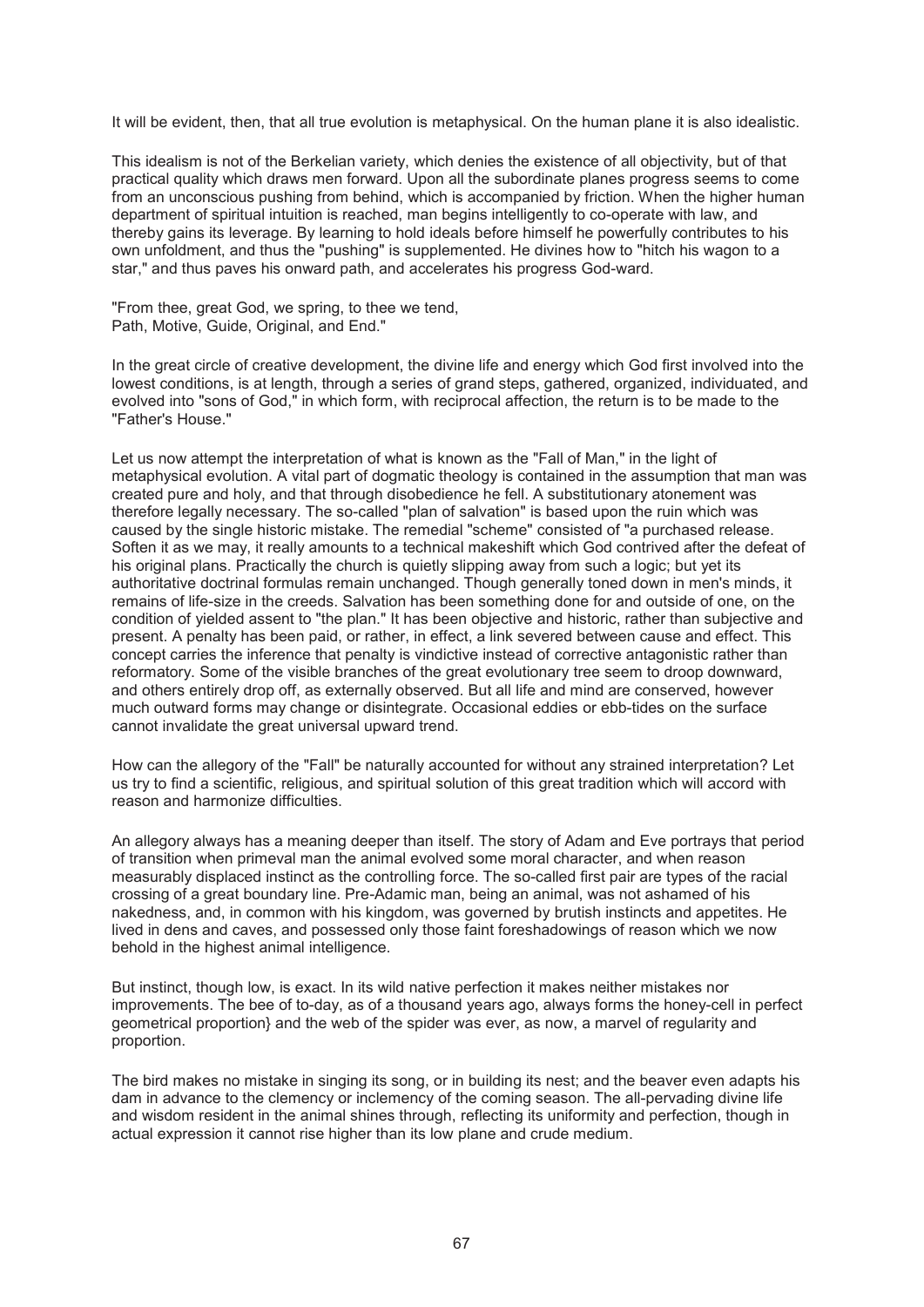Bearing in mind the definition of instinct, we pass to note that Eden does not represent spiritual, or even intellectual, satisfaction, but only that which is sensuous.

Primeval man at length reached the climax of his physical development. To his consciousness there was nothing higher. Every known want was satisfied. There was neither moral nor spiritual law to be observed or violated. He had no unsatisfied longing or aspiration. A great evolutionary epoch was completed, and the cup of sensory enjoyment was full. There were no mistakes to be rectified, and no sins to bring disquietude. THAT WAS EDEN. It represents the ripeness and perfection of a great kingdom. But at length the God-voice in man became audible, and the throes and birth-pangs of a new kingdom began. Reason now infantile and tottering came upon the stage, and stumblings and mistakes became the rule. The gestatory period of the higher selfhood had passed, and the moral freedom of choice and of possible voluntary character came to light.

Man forever lost his sense of completeness in animal development, and a rational and spiritual restlessness possessed him. There was no more Eden. The "flaming sword which turned every way" was the evolutionary bar which unceasingly interdicted a return to perfect sensuous repose and satisfaction. The rational and moral nature passed from latency to activity. Gestation was ended, the umbilic cord severed, and man was cast out, to begin at the very foundation to build a new consciousness, and project a higher kingdom.

The mistakes connected with infantile and ignorant choosing are typified by thorns and thistles, toil and sweat. The perfect delight of Eden was missing. This, to the childish stage of human consciousness, seemed like a great loss a "fall." What a natural and reasonable basis for the great tradition! Although the story of Adam and Eve apparently refers to a brief episode, the actual transition covers an evolutionary epoch not yet completed. Eden has gone beyond repair; but the succeeding kingdom, even at the present time, is only in its childish stage.

The "Fall," though from perfect material satisfaction to a constant divine restlessness, is upward. The attainments of voluntary moral and spiritual character are only possible within the limits of their own kingdom, and must begin with the stumblings, educational mistakes (sins), and discipline of an experience outside of Eden, A child does not learn to walk without a few falls, but as soon as he understands the law of walking he need not continue falling.

Eden means ignorance as well as innocence. Man must partake of the fruit of the tree of the " knowledge of good and evil," in order to discover the beauty and goodness of the good, and the value of its cultivation. Character, like thorns and thistles, only grows beyond the boundaries of Edenic beguilement.

There must be a free choice of good from the midst of the abundance of its opposite; for even virtue involuntarily imposed is slavish and stale. But the thorns and thistles beyond Eden are transformable by the "fallen" or rather the new man into blooming and fruitful bowers. Having developed the power to re-form, he becomes by virtue of the divinity within him a secondary creator. The thorns and thistles are found to be not "evil," but only unripened and undeveloped good. Edenic products come spontaneously; but after falling upward, man real man forms for himself. He has become as "a god," but even down to the close of the nineteenth century is still largely unconscious of it.

Potentially he can take of the endless abundance of unmanifest good, and organize and express the same. It is by the higher development of the intuitional and spiritual faculties the divinity within that man comes into conformity to the established order, blesses the ground that was "cursed," and is introduced into a new paradise infinitely superior to the old Eden. The toil and sweat now need come only in an effort to go backward. They are the "flaming sword," which, however, is more kindly to men than they are to themselves, because it forever bars them out of the captivating though deadly anesthesia of the Edenic paradise. The "Fall of Man" was a leap upward and onward. It was not only necessary, but good. Only by some experimental infraction of the higher law could its principles be discovered, and at length fully interpreted. But, having learned it, man need not longer "kick against the pricks" in order to find that they are sharp.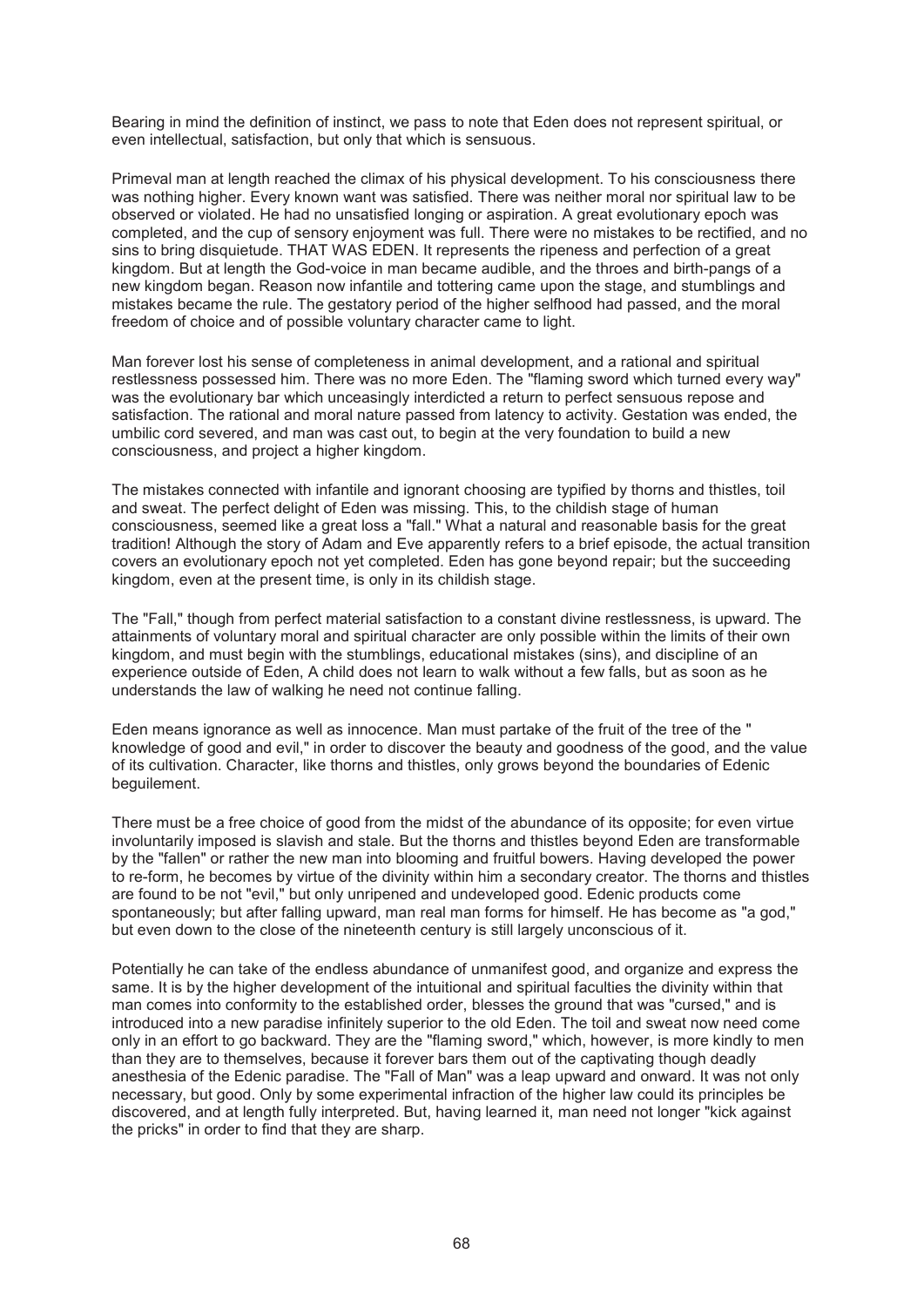Things are lower or higher in their progressive relation, but there is no "evil" as an objective force or principle. The condition, so termed, is an inversion or attempted going back. Any plane viewed from the altitude of a higher one seems evil from relativity, rather than opposing abstract quality. Evolution is a ladder with many rounds. The lower ones, as steps, are useful in their times and places, but if lingered upon, a growth of thorns twines about them to urge us onward. The vital energy which men thoughtlessly squander, when turned higher is of supreme value as a motor. The animal in man and every man has one is not an enemy to be extirpated, but an able-bodied servant to be trained, controlled, and made an efficient helper.

In the human domain, evolution starts with the Adam, and has the Christ for its ideal and ultimate climax. The transition must be subjectively actualized in every human being. Adam is the concept of self as a physical body. Christ is the knowledge of self as mind, soul, spirit divinity within. To wait for the evolution of the spiritual consciousness until after the event called death is to squander the divine birthright and heritage.

The supreme feature in the brilliant after-glow of the nineteenth century is the discovery that man does not need to wait to be pushed from behind, and torn by evolutionary friction, but that he can voluntarily unfold himself and escape it. Displacing a material with the spiritual consciousness lawfully assures progress. It is practically the "Christ-mind" in humanity, or the general incarnation. The single historic ideal was a first fruit, or really a life-size picture of man. The present universal spiritual gestation will end in a new evolutionary nativity.

The great upward trend, with its all-inclusive scope, brushes away all pessimism, and its numerous brood of uncanny shadows and spectres. When rightly interpreted, these and all other human woes are but temporary wayside prods, to hurry us along to higher and more beautiful outlooks. To turn back is to invite friction. To drop down in conditions is to make them more binding; but partnership with law recreates them. We must focus our vision upon the expanding divinity within, which has long ago been involved, and is now pressing for expressive evolvement.

--()--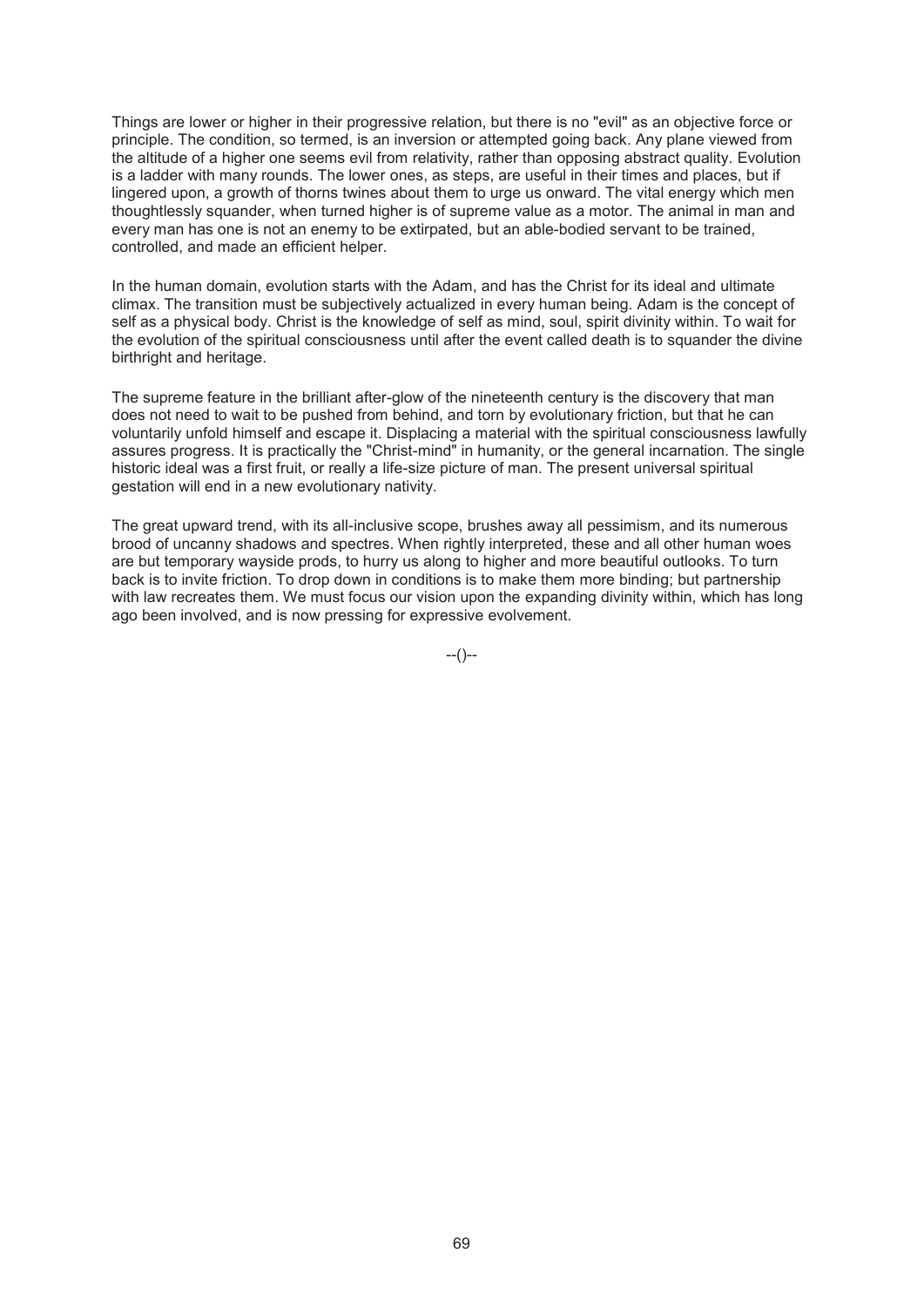## **Chapter 16**

#### **Omnipresent Divinity**

THIS is a scientific age. The domain of exact investigation is visibly broadening, and limitations are being pushed back in all directions. There have been other periods noted for their intellectual activity in certain directions, during which lofty climaxes have been reached. Great waves of architectural and artistic accomplishment, and eras of scholastic research in philosophy, theology, ethics, and jurisprudence, have risen to flood-tide, and finally receded to make room for their respective incoming successors.

The manuscripts and tomes of the world have been crowded with facts and truths, and these have been heaped up in unrelated piles until their apexes reached as high as the breadth of their respective bases would permit. The artist, philosopher, geologist, astronomer, theologian, physician, scientist, economist, and jurist, each independent of the others, staked out his own territory, surveyed its boundaries, erected a high fence around it, and then proceeded to build thereupon. Imposing intellectual pyramids have thus been reared with painstaking accuracy, but each has been distinct and unrelated.

Like a gigantic mathematical puzzle, all these departments have been in irregular-shaped fragments, and no one could fit them together. Facts, when isolated, are not facts, and truths out of relation tell lies.

In the present paper, the fourth and final of this series l upon the great kingdom of mind and its relations, it seems logical to conclude with a synthetic though concise survey. A study of the parts from the standpoint of the whole is as interesting and profitable as is the converse, and far less common. It is true that some advanced theologians have given us very attractive concepts and glimpses of the "Immanent God;" but much remains to be done to bring this stupendous truth into the narrow, crowded, materialistic consciousness.

While specialty of pursuit is an obvious present characteristic, a deeper survey reveals a remarkable levelling of barriers and a general unification. The world has been crowded with acquired knowledge, so called, nine-tenths of which has been not only useless but misleading. To have a great stock of facts at command was to be "learned." Education consists in packing them in tiers in the human mind. Even if they were rubbish they made an imposing appearance. The man who had the most showy mental storehouse, with its shelves all labelled, towered above his fellows.

l Originally used in connection with, and related to, the three preceding.

But a great change is apparent. The features in high relief at the close of the nineteenth century are interrelation and reinterpretation. A thousand disjointed truths are found to be meaningless; for it is only truths in relation that lead to the Truth. Only when dovetailed together do they acquire value. As Pope aptly observes:

"Not chaos-like together crush'd and bruis'd, But as the world, harmoniously confus'd, Where order in variety we see. And where, though all things differ, all agree."

The synthetic method constitutes the present renaissance. The leading factors that are involved in the ushering in of the new dispensation are the evolutionary philosophy, the recognition of law as universal, and the third and greatest, only yet in its dawn in the human consciousness, the discovery that the established order is beneficent, and that only.

"O happiness! our being's end and aim! Good, pleasure, ease, content! whate'er thy name: That something still which prompts the eternal sigh, For which we bear to live, or dare to die."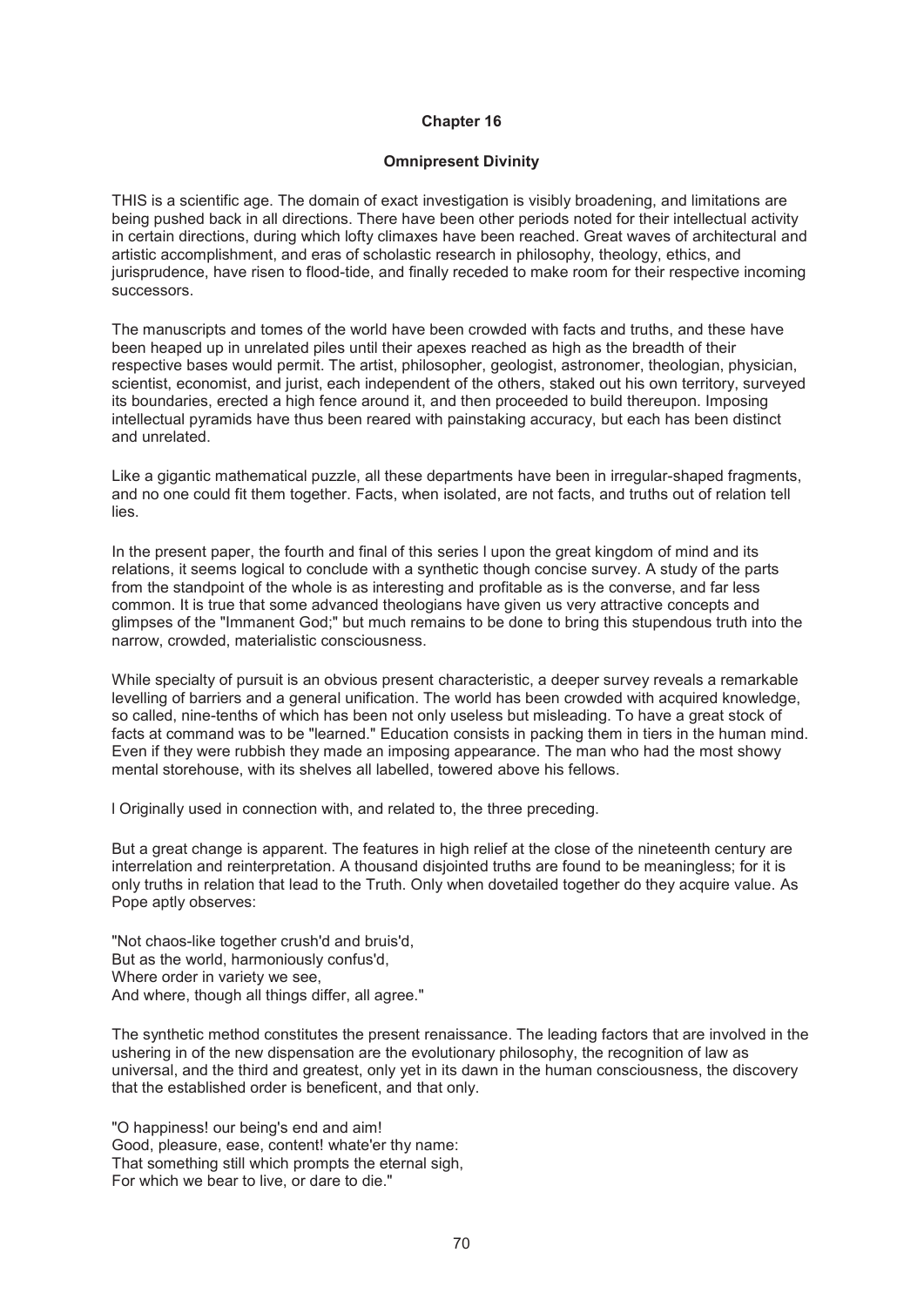The kingdom of heaven is at length philosophically interpreted as a subjective condition rather than an objective locality. Nineteen centuries ago the Christ-quality which found early and complete expression through the personality of Jesus distinctly declared that it "is within you," but until now the world has hardly been evolved up to the level of such a comprehension. As the law of the spiritual domain is discerned, the subjective elements which constitute that "kingdom" - which though immaterial may be present here and now are scientifically recognized. The spiritual chemism which selects and intelligently combines the necessary constituents for this grand consummation in man is as exact and orderly as is the material compounding of the laboratory.

Either section of a beautiful polished sphere that has been shattered in twain is no more incomplete and fragmentary than is a science which is unspiritual, or a religion that is unscientific. Each when severed from its counterpart is not only arbitrary and abnormal, but misleading. The outcome in one case is a capricious supernaturalism, and in the other, a pessimistic materialism. Either one, untempered by its complement, is false. Congruity, adaptability, and beauty are set at naught, law dishonored, and the cosmos made to appear chaotic. To constructively bring together in the human mind these apparently ragged fragments in their true unity is the grandest work of this remarkable epoch.

Evolution, for so long regarded as atheistic and irreligious, and even yet tolerated by many only because of its cumulative and irresistible proofs, has done more to build up an intelligent consciousness of the One Infinite Intelligence, Goodness, and Will, than all the dogmatic formulas extant.

Descartes took a few detached facts, and studied them in relation. Darwin fitted in many more. Wallace increased the stock, and Spencer made immense additions on every side. The Great Unit has now grown, so that it is certain that niches will be found for all the fragmentary facts of the past.

But the greatest intuitive mind of modern times, who instinctively saw and felt the oneness and interrelation of all things, was Emerson. He was the fittest channel through which the combined ripened inspiration of the past could become focalized and articulated in the present era. The materialistic evolutionists wrought upon the outer crust among details, while his spiritual perception penetrated through and through. He refined and translated mechanical sequences, and pierced their outer coverings to the divinity within. He also divined that the one great human complement is conformity to law. That genial and spiritual philosopher, Henry Drummond, has also done noble service in the release of the minds of men from a supposed capriciousness of executive will in the spiritual realm.

Omnipresent Divinity, or the Allness of the Good, though taught by the highest and truest interpretation of the Christian Scriptures, and also in sacred writings other than the Hebraic, has been too transcendent a truth to find easy lodgment in the unspiritual, or even in the intellectual understanding. The ancient seers, who in varying degree were spiritual experts, had visions and experiences of it, and it had temporary manifestation in the days of the primitive church. But notably in the time of Constantine, when church and state became allied, there was a decline from spiritual purity and power to an intellectual and scholastic dogmatism, characterized by a great influx of creeds, ceremonies, apologetics, and controversies. The anthropomorphous idea of God was absorbed from the heathen nations, and even yet it is not displaced. A deific "Person" who will change his plans upon importunity, susceptible to improvement upon human suggestion, having various limitations, and working the universe from the outside, has been the mental concept of the Eternal Spirit in the average human consciousness. While with their lips and theories men have spoken of Infinite, Omniscient, Omnipresent Love, Will, and Intelligence, they have held in their thoughts an image, limited, local, and personal, often substantially a telescopic likeness of themselves.

A philosophical and vital at-one-ment with the divine mind and method should supersede the technical, commercial, supernatural, and super-reasonable atonement. No artificial objective bargain or purchase through physical blood and suffering can sever cause and effect, or formally restore violated order. Such a belief has made men careless of conformity to divine law, because they counted upon the possession of this magic subterfuge.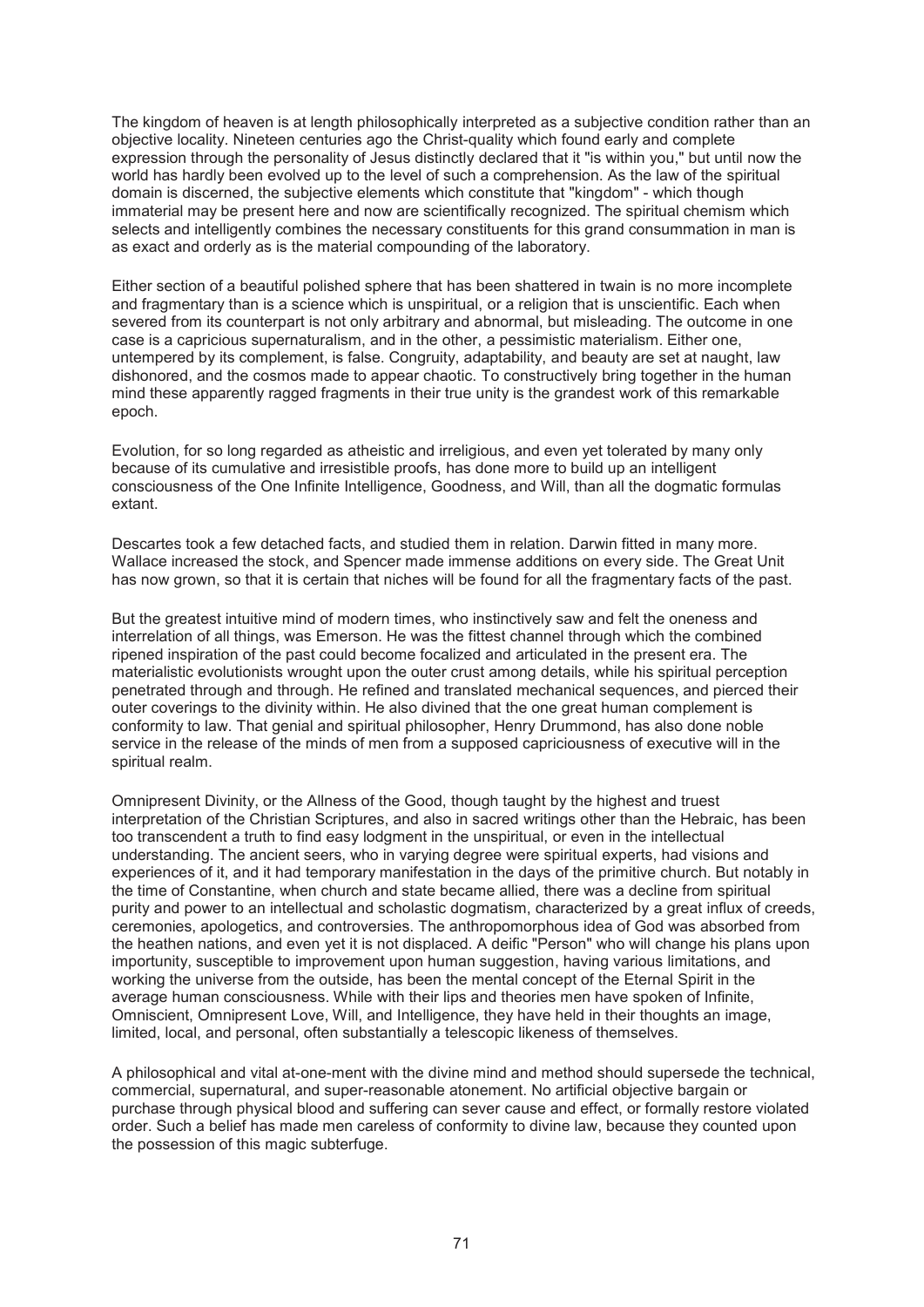To misinterpret the supreme love and goodness of the Divine Mind deranges the beautiful and normal relation between Divinity and humanity. The established order has never been abruptly broken into, and never will be. It is transcendently grand, beautiful, and harmonious. Human wisdom and importunity cannot improve it, for it needs no revision.

Only conformity therewith, in thought, understanding, and consciousness, can fill the cup of human satisfaction and felicity. Such a supernal philosophy when thoroughly assimilated will, from its very nature, heal human ills on every plane of expression. Man's idea of God is the very corner-stone, not only of his wholeness and happiness, but of his very being.

The dogmatic concept of the Holy Spirit as an infrequent supernatural influence "sent" or "poured out" by degrees, in response to importunity, literally means that Omnipresent Divinity is extremely variable in its omnipresence. Man has thus tried to fasten upon God the changeable states of his own consciousness.

"But greatness which is infinite makes room For all things in its lap to lie; We should be crushed by a magnificence Short of infinity."

The scientific (exact, true, and lawful) Holy Spirit is an ever-present, practical, every-day force, which will occupy the soul-consciousness of man as he gives it room. It is a "Present Help," or only another name for Omnipresent Good.

Can it be said that such a divine philosophy in any way dishonors or undermines religion (from "religere", to bind to God) when compared with the past supernaturalism?

Just the reverse. It not only honors and confirms everything that is pure and good in religion, as a life, but it consecrates all the other departments of human activity, and lifts them to a supernal level. It makes all truth religious truth, and all life divine life. It purifies the whole discordant realm of the "common and unclean" which has so long darkened and benumbed human consciousness.

The fish in the sea might as reasonably bewail the absence of water as for man to theorize about the "withdrawal" of the Spirit. Perhaps the denizens of the deep could not become oblivious to the surrounding medium; but it is quite possible for man, owing to the free moral choice of the ego, to shut even the Universal Entity out of his consciousness. Although immersed in it, yet; measurably, to him it is not only far away, but really non-existent. It was formerly said that it had been "grieved away," or had "taken its flight" which means that man had only closed his eyes, or rather his thoughts. The vital importance of the cultivation of the creative thinking-faculty, set forth in a former paper, will be especially manifest in this connection.

Paul's immortal aphorism, "In him we live and move and have our being," is no less scientific than religious. The resurrection of modern science will take place when it bestows some attention upon mind as well as matter, thoughts as well as molecules, soul as well as body, the spiritual as well as the material; and when it recognizes that law is as imperiously exact upon the immaterial plane as upon that of sense. Material science is not to be ignored or left uncultivated, but supplemented, rounded out, and interpreted. But when severed from its relations, even its axioms are untruthful.

The limitations of God that have dwelt in the minds of men have been the basis of prevailing limitations in human expression. The kind of a deity that one worships, whether formally or informally, at once determines the status of the worshipper.

Idolatry, though unconscious, is perhaps as general in Christendom as elsewhere. Among the socalled "heathen," at least with all the more intelligent classes, the "graven image" is only a symbol, or a visible fulcrum to aid in mental concentration. Unseen graven images are a thousand-fold more numerous than the visible idols of heathendom. Not only do men "fall down" before the blandishments of wealth, luxury, passion, power, and sensuous pursuit, but they substitute a great variety of blind forces for the One Force, and of unrealities for the ideal Reality.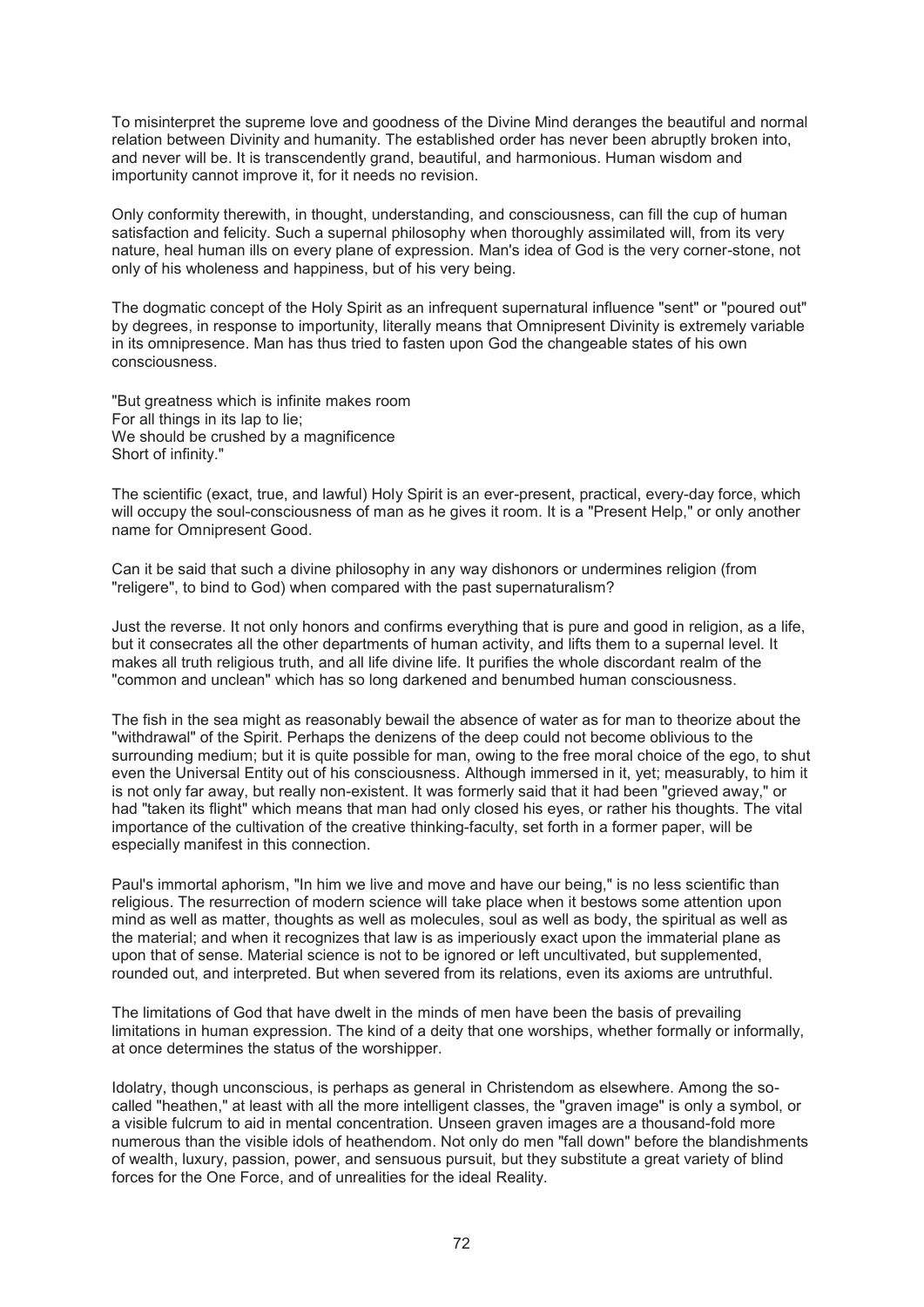As the Absolute, Unlimited, and Unconditioned are incomprehensible to the human mind, the highest subjective ideal of which the individual is capable receives the adoration. By immutable law man grows into the likeness and conforms to the quality of his Model. All growth is through ideals, but among them all each man always has one which to him is supreme.

The divine nativity being universal, man is ever restless until he returns to the "Father's House," and finds the counterpart and complement of his being. Deeply imbedded in his very constitution, there is a subtle soul-hunger which as demand always presupposes supply will at length be satisfied.

Pursuit in the wrong direction, and ignorant, unsuccessful searches for the normal divine satisfaction, make up those appearances which we call evil, disorder, disease, fear, grief, sin, and pessimism. All these negatives and deficiencies are not entities, but distorted and fragmentary views, delusive and mistaken impressions of the great Ideal. The whole objective cosmos is orderly and good, but the clouded and warped subjective lens colors the universe to the observer. The soul-vibrations are discordant with the chords and tones of the divine economy. Man is immersed in an infinitude of unmanifested Good (God), and it presses in upon him in order that he may embody and express it. Vibration with its harmonies makes him transparent in soul, so that it shines through him without obstruction. Materialism clouds and thickens such clearness into opacity, and friction is the result.

The bewildered mentality evolves its own spectres, and clothes and arms them with fantastic terrors; and they people the thought domain, and, in due time, press forward for ultimate or physical expression. These dark shadows for they have no positive reality have all been named, crowned, and subjectively materialized, until they have become a great host of leering demons. For ages we have been descending to their own plane, and there waging an unsuccessful and perpetual warfare against them. We have vainly expected to conquer demons with demons, evils with evils, and shadows with shadows. We have fought with rusty and untempered material weapons, but have left in its scabbard the keen and glittering "sword of the Spirit."

Among the latest therapeutic refinements, we essay to drive out diseases with their own kind and relation slightly toned down through "cultures." We even poison the blood of our innocent and unsuspecting equine servitors, and then transfuse this abnormal sanguinary abomination (anti-toxine) into our own economy, expecting to cast out evil with evil. It has also been reserved for this highly developed age to torture animal sensibility in the name of science with wholesale vivisection, in order to study prolonged agony. We may well exclaim with Madame Roland (slightly paraphrased), "Science! Science! how many crimes are committed in thy name!" Cultures of disease-germs are made, multiplied, and sent out in the interest of so-called science. Evil will never be exterminated by sowing its seeds broadcast, even though they be somewhat diluted in quality. Only light can dispel darkness, and only good can drive out its opposite. "God made man upright" (ideally and potentially), "but they have sought out many inventions."

To open the recesses of the soul to the ever-present Universal Goodness is to displace all distorted negatives. They cannot abide the divine companionship. Conscious communion and oneness with exuberant, all-abounding Life and Wholeness sweep out all beliefs of the power of evil; for there is but one real objective Power in the universe, and that is Good. If there were other and adverse forces, Good could not be omnipresent and unlimited.

The Rev. A. W. Jackson, in his splendid little work, "The Immanent God," recalls the impressions of his early childhood regarding the Deity. They are so typical and widely representative that they are of instructive interest. Recounting them, he says: "Over my head, in the first place, was a firm-set Mosaic firmament. Reared on this was a vast oval throne, around which were troops of angels, ever in readiness to praise or serve. Beside this throne, on a lower seat, sat the Christ, with benignity and mercy in his look; and on the throne itself a figure of a man of vast size, with round cheeks covered with beard, sitting in imperturbable majesty, surveying the world and issuing decrees respecting it, and looking down with calm severity upon the deeds of men."

This may appear childish, yet such a mental picture, refined and expanded in varying degree, has formed the basis of much of the theology of the past. In a crude way it delineates that which has been inferred from dogma, gathered from hymnology, outpictured by poetry, and interpreted from the superficial letter of Scripture, and by these means firmly lodged in the human mind. Even yet the hard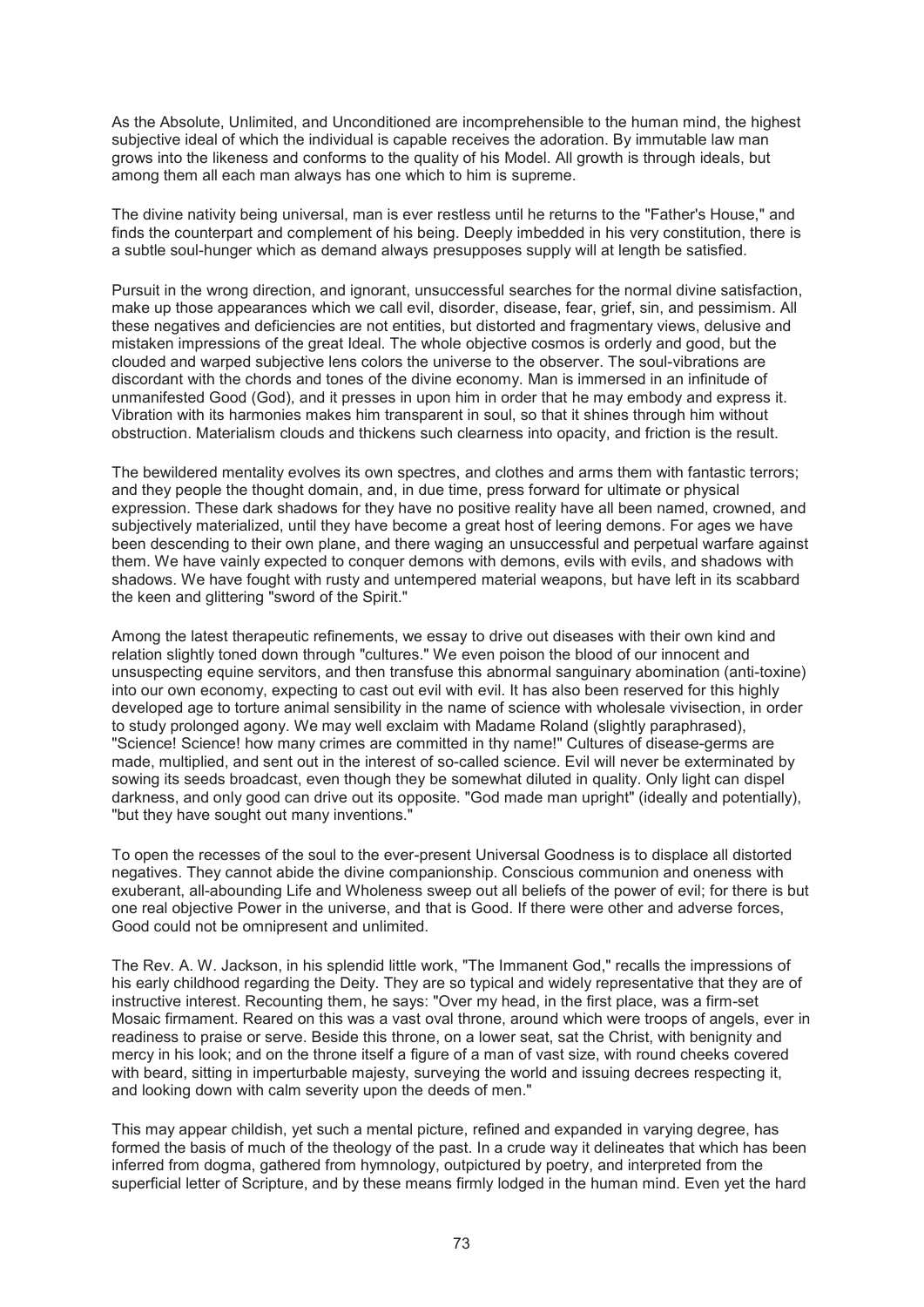outlines of such materialistic idolatry are but slowly dissolving. In a peculiar sense it is subjectively true that each worshipper creates in and for himself his own deity. He pays homage to his individual concept of the Reality rather than to the Reality itself.

It is clearly obvious that an ideal which may be defined as Omnipresent Love, Law, Life, Spirit, and Goodness is higher, purer, and more ennobling than one which would naturally be conveyed by the term "Person." This is yet further evident when the word takes on additional limitation from its usual representative pronoun "He." This comment is only made to call attention to the bald poverty of conventional language. We take cheap terms with commonplace associations, and from force of habit stamp them upon the Infinite. The terms employed should be vehicles for the highest ideals, and, so far as is possible, unweighted by limitations.

But even in sacred literature we find deific appellations which are not only limited, but, by association, unmoral, if not immoral. A few of these are Lord, King, Sovereign, Ruler, Judge, and Potentate. The associations connected with the general personal use of these terms have been largely autocratic, despotic, oppressive, vain, and sensuous. They have humanized God, and not spiritualized man. Oriental monarchs and despots left their stamp upon these official titles long before there was any general idea of human brotherhood and unity. Bearing in mind the wonderful moulding power of thought, what a contrast between the past concept of the "dread Sovereign of the skies" and the supreme consciousness of the Universal Life and our oneness with it!

The latter ideal, held in the field of mental vision, sends an influx of vital invigoration even down to the subsoil of the physical organism.

When man turns his gaze God-ward, that which he sees is colored by subjective states and prejudices. Jealousy, wrath, and anger have been looked upon as divine features; and the crude pictures of the Deity that have crowded the human mind have represented him as cruel, as mocking at calamity, fond of flattery, and with innumerable other human foibles and prejudices. Under the discordant and depressing mental idolatries of the past, it is not strange that such a general nightmare has brought into manifestation a great host of mental and physical inharmonies and disorders. The idea, or the ideal, of God shapes the deep formative basis of human expression. A distorted view of the "All in All" produces a universal eclipse of Goodness, and renders normality and sanity almost impossible.

In the light of the great truth that universal law is beneficent, adversity disappears, discord is transformed, evil dissolves, the Sun of righteousness (right thinking) arises, illness is healed, and darkness flees away. We are backed by the forces of the universe if we adopt its methods and vibrate with its harmonies. The host of subjective spectres, demons, and torments are only bats and shadows which disappear into nothingness when the white light of Omnipresent Divinity floods the consciousness. This is not poetic imagery, but belongs to the new scientific recognition of the higher thought. To "practise the presence of God" is no strange, illogical exercise, but a rational, e very-day accomplishment.

Everything is secular, and everything divine, and all life is included in the One Life. Heaven is neither more nor less than conformity to law upon every plane. It involves a displacement of all negatives and deficiencies with an overshadowing consciousness of the All-Good. In proportion as divinity at the soul-centre is recognized and held as normal, the visible circumference, with all its dependent relations, will fall into line. In the profoundest sense there is but One Mind and Life, and all individuated expressions of this Universal become dry and barren when out of conscious connection with their great Primal Fountain. With open conduits ever maintained, the supply is perennial and overflowing.

--()--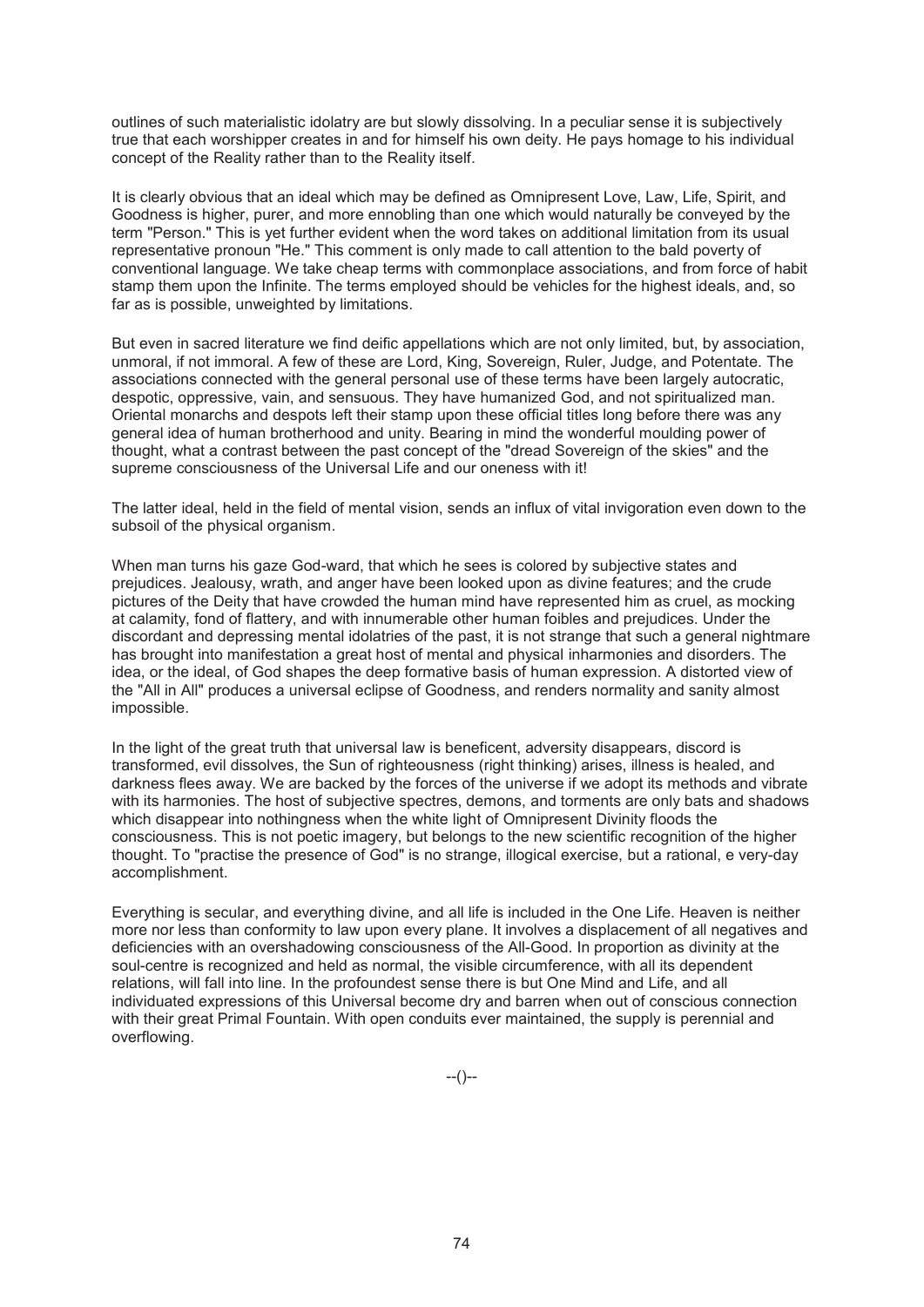## **Mental and Physical Chemistry in The Human Economy**

THE human body is a chemical laboratory. The mind is the conscious or unconscious chemist, and exercises direct control in all the multiform physical processes. Its compounding is performed unintelligently, and often ignorantly, but the final product is always the natural outcome of past and present mental activity, in quality and degree. The subtle delicacy and complexity of the chemical transmutations which are ever succeeding each other in the physical organism are unparalleled in the most exhaustive experiments of the best-equipped external laboratories. The possible knowledge of the trained technical expert is but rudimentary in comparison with the marvellous skill of the invisible thought chemist, whose work, though carried on sub-consciously or in secret, is at length known and read of all men.

The growing interest in psychological research, or soul-study, especially in its relation to the body, is manifested not only in a general curiosity about phenomena as such, but in a laudable search for the underlying truth, and especially that which is practical and useful. There is, however, too much of a desire for what is merely strange and marvellous. In this practical age, whenever new theories are proposed, the first question should be, How much truth do they contain? and, second, How can this truth be best applied for the benefit of humanity? Does the thing offered promise, in any measure, to lessen prevailing infelicity, and to promote the welfare and upliftment of mankind?

The general interest in the dynamics of mind is also evident from the attention which is being bestowed upon the subject in colleges and universities. Psychology has now a well-established place in the curriculum of all the larger educational institutions. Several of these contain psycho-physical laboratories carefully equipped for experiment and research.

But it is -uniformly the case that when any new truth is recognized, some old doctrines that have been accepted for truth must be displaced, or else given. a new interpretation. The spirit of conventionalism tends to make existing institutions extremely conservative, and often rather intolerant of new advances in human thought. That which is, is usually self-sufficient, so that new truth meets with some friction before finding its thorough assimilation.

This is seen in the tardy recognition given by established systems to the practical possibilities of mental and spiritual science. Every great advance in its early aspects has seemed like a strange, and often unwelcome, intruder. But all truth which the world needs will be restless, and even aggressive, until it glides into its rightful place and finds application.

The broadened scope of modern scientific research is shown in the expanding curricula of many colleges and universities which now include a department which is known as psycho-physics. Among the most original, unique, and significant of recent studies and experiments are those of Professor Elmer Gates, whose extensive laboratory is located in Washington, D.C. Though one of the most thorough psychologists in the country, and also eminent in the departments of chemistry, electricity, and biology, we understand that Professor Gates' point of view is that of a scientist and physicist. In view of these facts, the outcome of many of his experiments has a marvellous significance to all earnest seekers after truth. His researches seem to confirm the basic claims of metaphysicians. His specialty is described as "the newest of the sciences," and he deals with matters which hitherto have been regarded as beyond the field of exact investigation. The whole trend of modern psychology, as an art and a science, seems to be away from former materialism toward the more subtle, immaterial, and spiritual basis of life and being. There are strong indications that the causative power of emotion, thought, and consciousness will soon be recognized by science, and that all phenomena will be found to be expressive and resultant.

The fact has been demonstrated that there is a supremely important realm of psycho-physical law and truth that has been left unrecognized and unutilized, but which has recently been coming into distinct outline in the human understanding. It may be compared to an unexplored territory towards which adventurous explorers are approaching on different sides; or to a lofty mountain peak, towards which, by different routes and unseen by each other, various climbers are toiling up, to gain the broad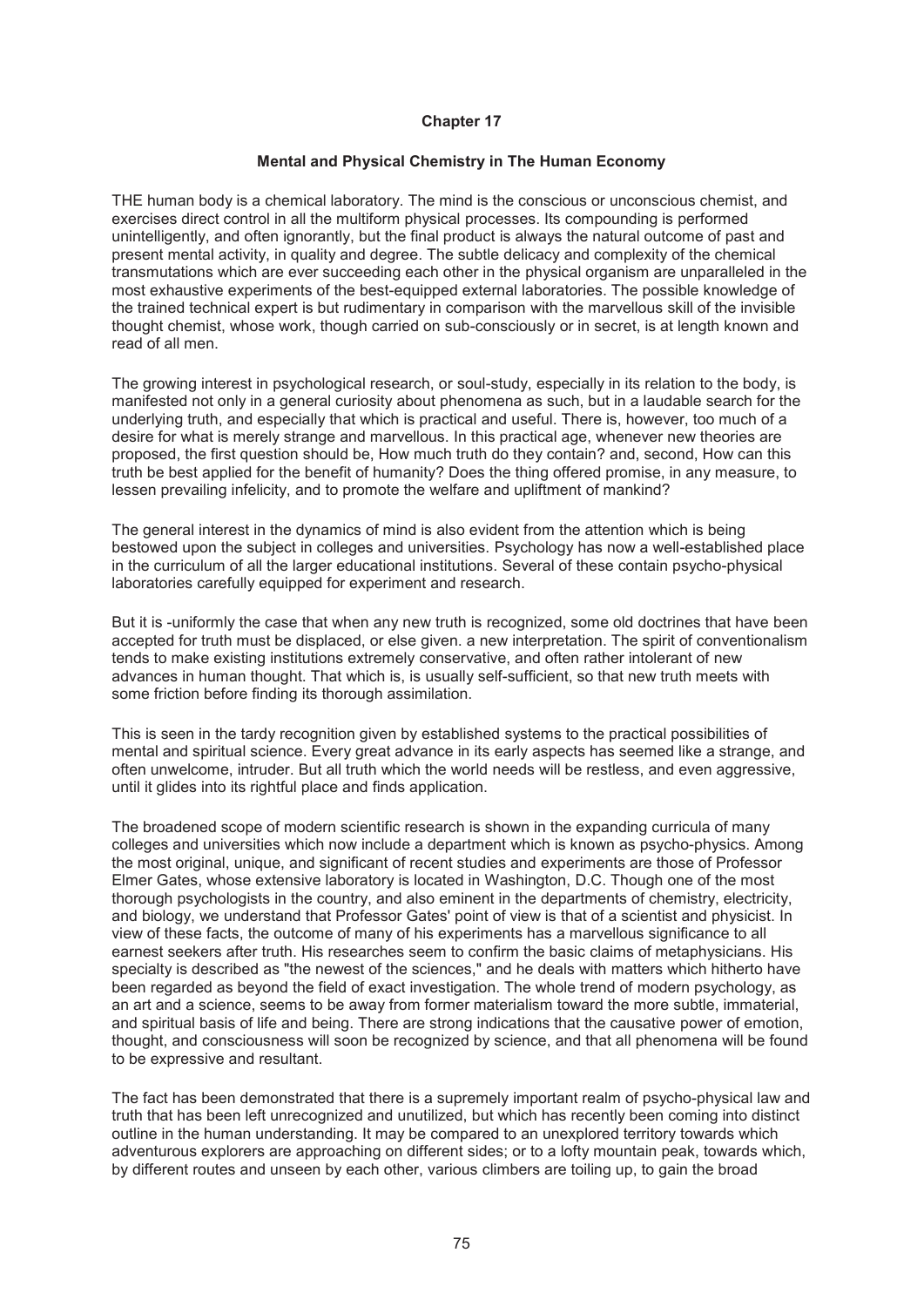outlook and secure a vantage ground from which there may be a clear view into a hitherto strange and undiscovered country.

This novel and unfamiliar realm is made up of the broad truth of mental causation and the formative power of thought as expressed in the physical chemistry of the human organism. The existence of this energy, the laws through which it operates, their utilization, wonderful adaptibility and potency, all together make up the strange country till recently the terra incognita of human attainment.

But looking upon another side, we find that a small but earnest band of noble souls, undeterred by the fear of unpopularity, undismayed by flippant criticism and scholastic satire, and impelled by a spiritual intuition which is an enigma to the world at large, had already scaled these heights of "\*Pisgah," and gained a clear view of the promised land. Guided by a keen inner perception, this brave and scattered minority, whose names are not enrolled upon the annals of science, reached the goal of high principle, and from their lofty vantage ground proclaim liberty to all the people.

(\*Pisgah - A mountain summit in the land of Moab, in the territory of Reuben, where Balak offered up sacrifices, and from where Moses viewed the promised land)

They have interpreted and made known "the mystery of the ages," and brought into the light of noonday that ideal summum bonum of which the past has afforded only dim and uncertain glimpses. Its partial and occasional outcroppings as recorded in history, which have vaguely been regarded as capricious, supernatural, and super-reasonable, are being retranslated, and a misunderstood mass of chaotic phenomena brought into harmonious regularity.

But, as already indicated, the important development of the present time is that the advance pickets of physical science are coming up to the summit of truth, on another side and by a different route. Through the slower processes of intellectual logic and chemical demonstration, they have toiled up until their extreme advance is almost face to face with the metaphysical minority which for some time has occupied the ground. The supposed "weak things" of the world confounded the strong; for the quiet, silent climbers scaled these heights well in advance. The rigid forms of institutionalism are slow and clumsy in their adaptive conformity to human needs, for they only move forward with great friction.

But let us note more specifically the latest developments in this so-called newest department of science. The recently heralded discoveries tentatively approach a position already familiar to the few who first arrived by the lighter and easier intuitional path. These were able to penetrate the mists of materialism, and to perceive the desired goal and make directly for it. They, however, most cordially welcome their brethren who are arriving by the route of sensuous measurement. We give them hearty greetings; and now let us note their first impressions of this higher realm in their own language. It will be necessary to give quotations at some length, in order to convey their full import.

In a very carefully recorded statement recently made, Professor Gates gives some of the conclusions arrived at from his exhaustive and long-continued experiments. He says:

"I have discovered that bad and unpleasant feelings create harmful chemical products in the body, which are physically injurious. Good, pleasant, benevolent, and cheerful feelings create beneficial chemical products which are physically healthful. These products may be detected by chemical analysis in the perspiration and secretions of the individual. I have detected more than forty of the bad, and as many of the good."

"Suppose half a dozen men in a room. One feels depressed, another remorseful, another ill-tempered, another jealous, another cheerful, and another benevolent. It is a warm day; they perspire. Samples of their perspiration are placed in the hands of the psycho-physicist. Under his examination they reveal all those emotional conditions distinctly and unmistakably."

"To sum it up, it is found that for each bad emotion there is a corresponding chemical change in the tissues of the body which is life-depressing and poisonous. Contrariwise, every good emotion makes a life-promoting change. A noble and generous action blesses the doer as well as the beneficiary.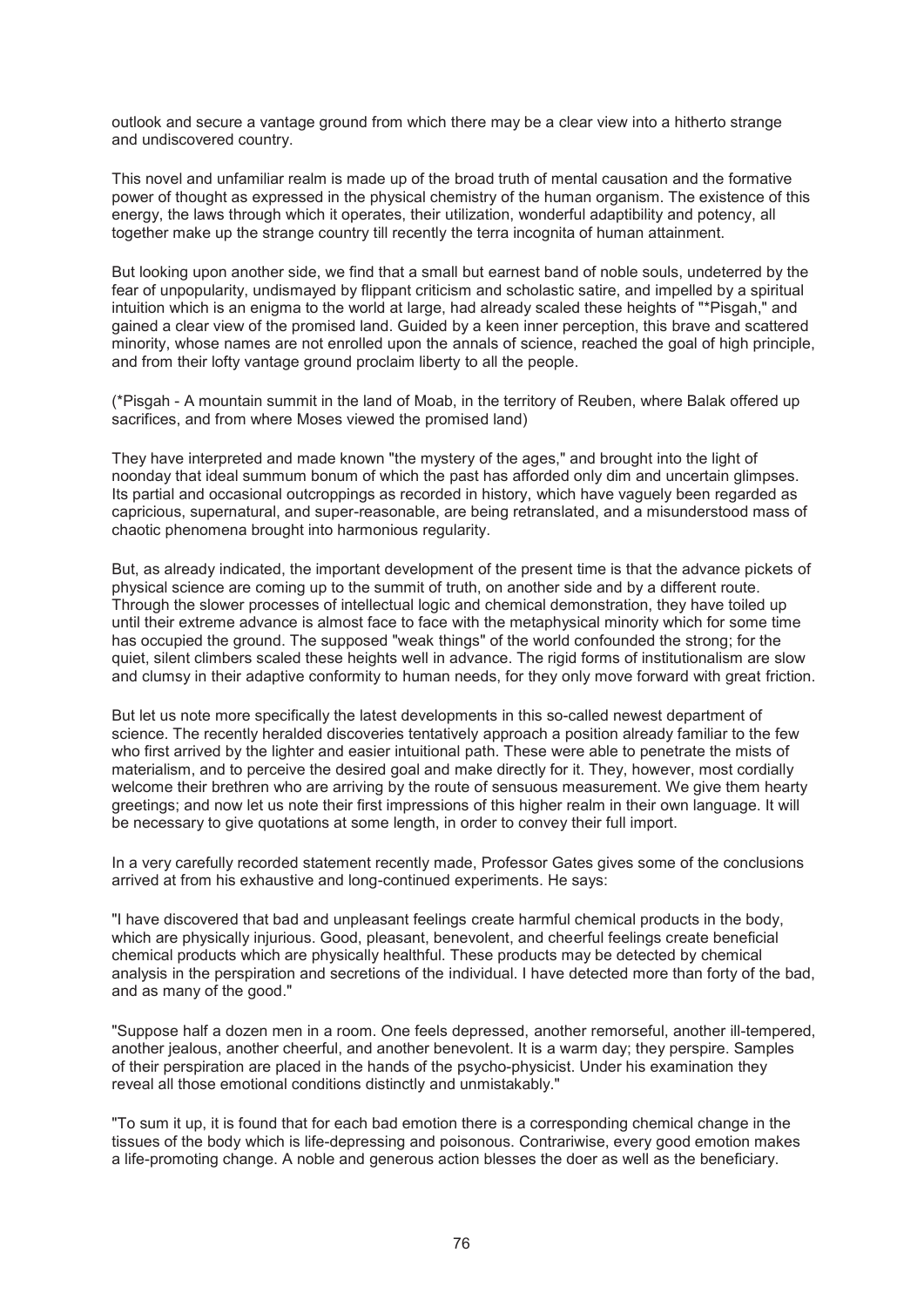Every thought which enters the mind is registered in the brain by a change in the structure of its cells. The change is a physical change, more or less permanent."

"Anybody may go into the business of building his own mind. The thinking organ undergoes perpetual changes in cell-structure, and is never finished."

"Even in old age it is not too late. Let the esoteric mind-builder systematically devote an hour each day to calling up pleasant ideas and memories. Let him summon those finer feelings of benevolence and unselfishness which are called up in ordinary life only now and then. Let him make this a regular exercise, like swinging dumbbells. Let him gradually increase the time devoted to these psychical gymnastics, giving them sixty or ninety minutes per diem."

"At the end of a month he will find the change in himself surprising. The alteration will be apparent in his actions and thoughts. It will have been registered in the cell-structure of his brain. Cells useful for good thinking will have been well developed, while others productive of evil will have shrunk. Morally speaking, the man will be a great improvement on his former self. Such training is most profitably conducted under the instruction of a skilled psychophysicist. One result will be to increase and quicken the power of original thinking. In other words, inventors can be made to order, and discovery can be promoted. Genius has been an accident hitherto; in the future it will be created systematically."

We have made the above quotations quite at length, to show somewhat in detail the latest conclusions of physical science as given by one of its most eminent exponents. It is interesting to note how strongly the trend is in the line of metaphysical thought and spiritual evolution. Professor Gates has no avowed sympathy with mental healing, as such; but in his recorded investigations as a physicist he has virtually demonstrated, through chemical analysis, its most fundamental claims. The sprinkling of unconventional souls who have been struggling to bring these great truths into general recognition have known them all along; but now science has actually demonstrated them by its own methods. They are found to have a positive chemical basis and proof.

It is therefore the deliberate and latest conclusion of institutional science, that for each morbid or unwholesome mental state there is a corresponding degeneration in the bodily tissues. The more intense the conditions, the more poisonous and life-depressing the natural product which logically follows.

Contrariwise, every noble, pure, and lofty emotion actually adds to the life-promoting forces. Science has therefore come to the conclusion that it pays to think high, even for one's own physical welfare.

As stated in the quotations, different qualities of thought, besides weaving their quality into the whole physical organism, gradually index themselves in appropriate brain-cells. High moral or spiritual thinking sets the blood to coursing towards the crown of the head. An activity is induced, which perceptibly raises the temperature of that section of the brain, so that it may be easily measured externally.

When such activity habitually continues, new brain cells are formed and invigorated. The same rule holds good with other faculties which have their correspondences in different parts of the brain. The skull is therefore the outward index of the qualitative energy which the man is exercising inside. Materialistic science from the very method of its researches has usually been color blind to mental and spiritual entities. It deals with matter, and with forces supposedly blind and unreasoning, and works only from a physical standpoint and hypothesis. Its measures, tests, and weights are applied to results rather than causes. Its diagnosis does not go deeper than symptoms. Even when admitting that thought has a kind of force, the opinion is still held among high authorities that mind is really automatic. Man is interpreted as a physical instrument acted upon and swayed by sentient forces, rather than a divine soul or ego whose high vocation should be to grasp these energies and rale [rattle] and wield them.

But signs of advancement multiply. The daily psycho-physical exercises recommended by Professor Gates are really mental healing and spiritual culture and unfoldment under a more high-sounding and scientific label. It is most encouraging to realize that the statements of so eminent and thorough a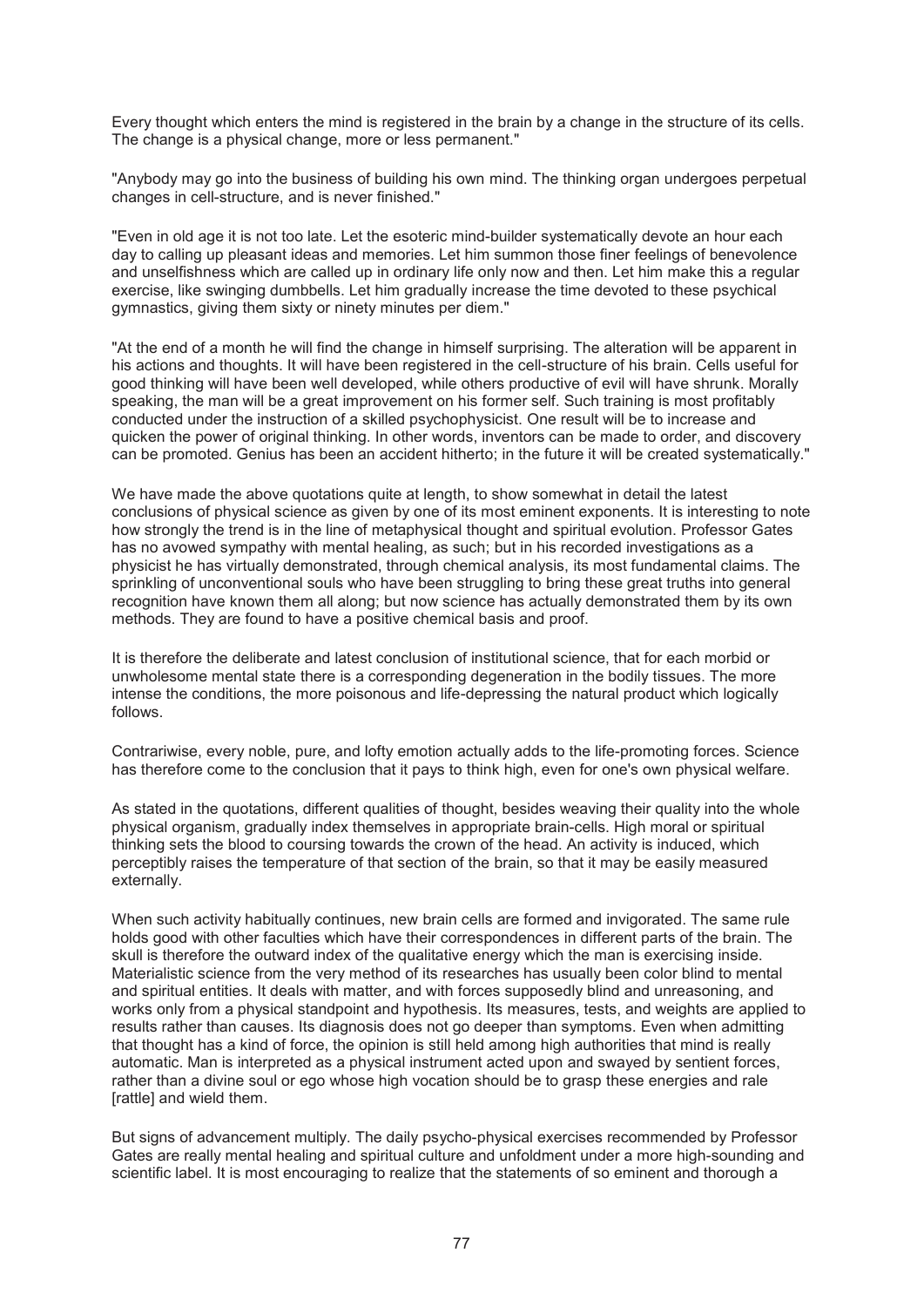scientist will carry conviction in many quarters where metaphysical testimony to the same effect would be lightly regarded. But Professor Gates is far in advance of institutional teaching and textbooks in general, and the logical deductions from his experiments will but gradually find acceptance in scientific circles. The idea of a necessary physical basis and causation for all phenomena is so strongly rooted in the minds of men that facts are misinterpreted, spiritual vision blurred, and human emancipation from the lower nature postponed. Professional deductions are generally limited to such facts as can be tested by measurement, temperature, and physical energy. But inner consciousness and soul-development elude even the most searching tests of the laboratory. From the low standpoint of physics nothing beyond its own realm can be discerned.

But it may be of interest to take some of the weighed and measured facts as shown by psychophysical research, and subject them to a higher and truer interpretation. For instance, we are aware that the human stomach is the most important chemical agency in the physical economy of man. When the digestive processes are badly performed, and a lack of assimilative energy causes a deterioration of the blood, the organ is generally subjected to medication, with the hope that through such treatment it will regain its normal efficiency. The mental state is not taken into account. But a deeper study shows that the mind is the governor. The digestive energy of the same stomach, with the same kind of nourishment, depends upon the mental state. If the important nerves which centre in this leading organ are disturbed by anger, fear, grief, jealousy, or any other serious discord, there is a general suspension of functional activity. The difficulty, under usual conditions, is not with the food, nor with the stomach, nor even with the nerves, but with what is back of and above all these secondary agencies. The chemical condition of the human body, in quality and detail, is a mirror-like reflection of its mental chemistry in the past.

Says Amelia Barr, in one of her interesting tales:

"For who takes cold or receives injury while the spirit has the upper hand? Men and women, driven by great enthusiasms, go through fire and water, and compass impossibilities. All our limitations are of the body; but in our diviner moments, when the soul takes command, it makes but small account of them."

Out of his rich spiritual perception Henry Ward Beecher said:

"So out of that state of mind which was implied when Christ wrought healing, came the spiritual power that took on a physical result. We do not yet know what the hidden power of the soul is. There are all around the world, breaking out in irregular ways, instances of the power of certain states of mind."

We are well aware that the laws of chemistry are absolutely exact, and always the same. To form a given product, the necessary proportion of the various ingredients must be known and carefully conformed to in every successful experiment. The chemist takes a just pride in the delicate accuracy of all his tests and measurements. He uses the most sensitive instruments, observing carefully every possible condition that may have the slightest bearing upon the result.

But in the higher chemistry of thought and spirit how little of such painstaking accuracy has been observed! But the law of chemical combination in mind is as exact and unvarying as in physics or the arts, and of what incomparable importance! The druggist niters and purifies his ingredients, and blends them with the utmost care, in order to produce a perfect compound. Sometimes a very slight variation in the proportion of substances will result in crystalline forms of the most diverse order. There is good reason to believe that early in the twentieth century there will be truly scientific remedial formulas generally utilized from the chemistry of a higher and diviner realm. Psychological chemism embraces the deeper education of thought, and the scientific building of character. How crudely this work is conventionally carried on! What an attempted blending of insoluble elements, and what an unscientific method, with the vain hope of an ideal result!

Into the sensitive and responsive recesses of the child-mind is poured a mass of conglomerate material, well mixed with repression, limitation, and negation; and the result is termed "education." Little is educed, but much is learned that were better unlearned.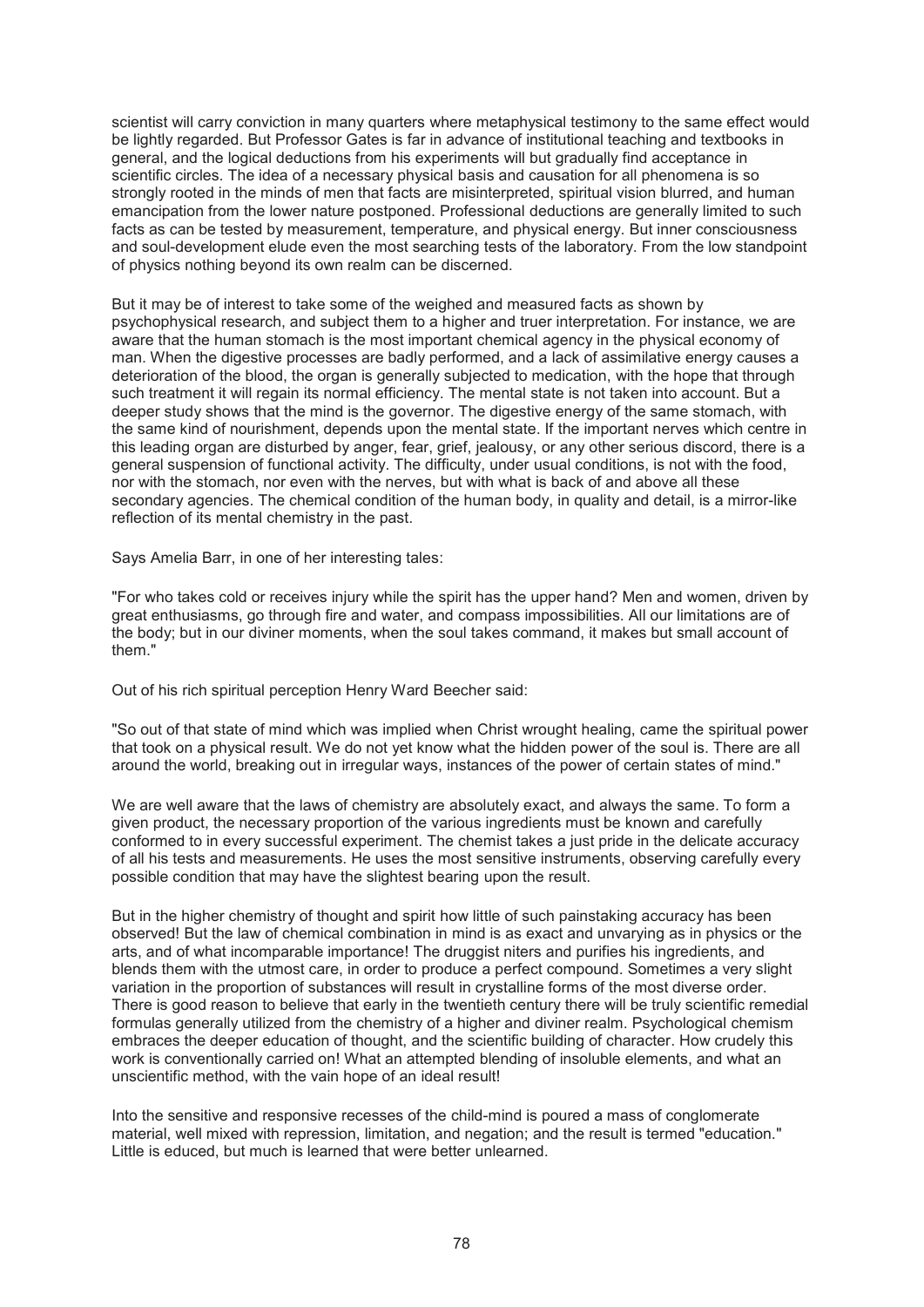A soul-structure to be symmetrical must be carefully and intelligently compounded. If the intellectual elements are destitute of any conserving and purifying mixture of intuitive and spiritual ingredients, the combination lacks vital power and proportion. The ego must select pure and wholesome materials, and blend them in normal and harmonious proportion. True education consists in training the thought to train itself. The imaging faculty, like the tongue, is an unruly member until it is tamed and brought into subjection, but rightly governed it becomes a most efficient instrument and restorative. The negative elements of selfishness, animalism, avarice, and envy in human character, will continually produce mould, acidity, fermentation, scum, and dregs, unless the rectifying agency of love be added, to blend and sweeten the otherwise refractory mixture. We must have the nourishment of vital spiritual dynamics rather than an infantile dependence upon externals.

Man cannot live by bread alone. We must unlearn much worldly wisdom, to make room for the higher education. Our curriculum must be as broad as humanity, and as high as divinity; but we must cultivate a child-like transparency and simplicity. By earnestly turning our gaze inward, we discover that the mind of man is the grandest force in existence, and that truth is its great complement. We must bore artesian wells through the stratified crust of human thought, from which shall spout up pure and life-giving water, which will quench the soul-thirst of humanity. We must discover the divine image and life within the soul, and give the logos articulate expression. Our brothers and sisters must be taken by the hand, 'and led up into the "Mount of Transfiguration," and Law and Prophecy be retranslated until they appear in the human consciousness clothed in garments white and glistering. Divine incarnations must be multiplied and perfected, until God shall find adequate expression in humanity.

The Rosicrucians made a careful search for a life-giving specific, and faithfully tried to heal human ills. But their search was not successful. Ponce de Leon thought he had discovered the fountain of perpetual youth in Florida, and very recently a modern scientist announced the finding of the veritable "elixir of life." But notwithstanding all these repeated disappointments, there is a true elixir vita. It is found in the divine spirit of wholeness, and lies above the zone of material distortions and negations. It comes not supernaturally, but normally, through the immutable law of attraction. It is ever waiting for human souls to attune their own vibrations into unison with its own supernal harmonies. When the human consciousness becomes filled with truth, there is no room for error; and the latter, having no other abiding place, becomes non-existent.

It is a hopeful sign of the times, that physics is becoming so refined and immaterial that it seems likely soon to dissolve into metaphysics.

In spite of the dark, ever-present shadow of materialism, there is great hope in the present attitude of institutional science. It is open to the logic of events as never before. It has been driven from its old earthworks, and is on the march, with destination undecided. Its present' positions are tentative, its formulas are being recast, and its text-books, not yet a score of years old, are being relegated to basement storage.

As in ages past polytheism was displaced by monotheism, so now the great variety of separate and independent forces long recognized by science have been reduced to one infinite primal energy. The unity of all things, and their close interrelation, are felt and admitted. All that is pure in religion and true in science are converging towards each other. Whatever is natural is sacred, because it is permeated with the divine life. Prophets and poets are becoming expert spiritual chemists, and the true constituents of the kingdom of heaven are scientifically recognized. The new dispensation will be ushered in, not with observation and external pomp, but silently, in its normal location, the sanctuary of soul. Browning thus voices this sublime sentiment:

#### "But, friends,

Truth is within ourselves: it takes no rise From outward things, whate'er you may believe. There is an inmost centre in us all, Where truth abides in fullness: and around Wall upon wall the gross flesh hems it in This perfect, clear perception -- which is truth."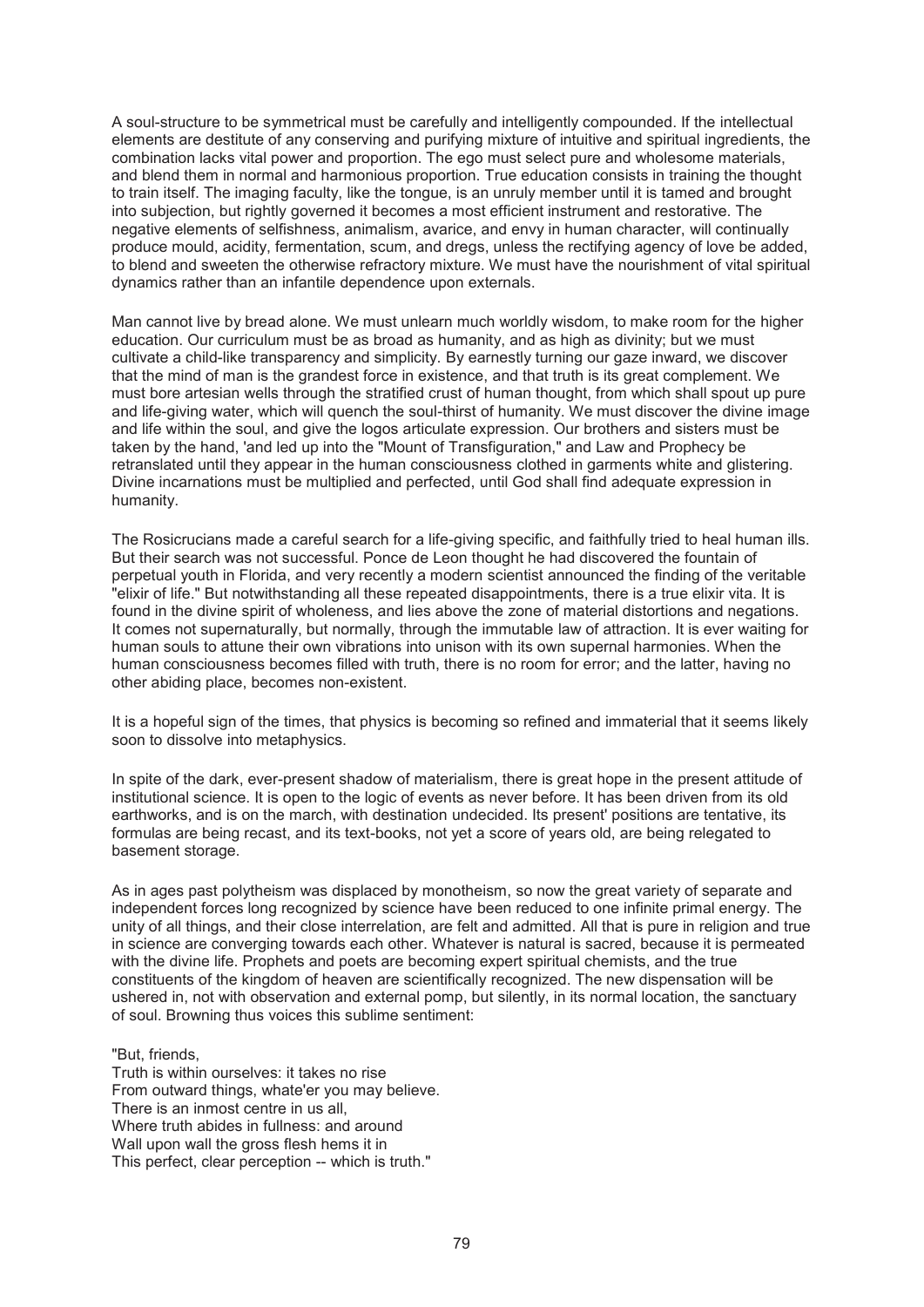The chemistry of the future will include the scientific blending of spiritual and immaterial forces for definite ends: it will concern itself more with the internal, and less with the sensuous; more with cause, and less with effect. There will be an intelligent utilization of thought energy, and its values will be determined in the light of law. Just that nutrition and those ingredients that are able to satisfy the universal soul-hunger of humanity will be judiciously sought out, and their application intelligently provided for.

For ages the alchemist labored to discover some mysterious refining process through which the baser metals could be transmuted into gold. But modern science, with all its miracles, has failed to compass such a result. But a diviner and infinitely more valuable accomplishment has been realized. Scientific idealism is the expert alchemist whose invaluable services are freely at the command of every earnest soul. It can transmute the restless, chaotic forces of mankind into the golden harmony of human liberty and spiritual unfoldment.

There is a profusion of unmanifest health, strength, beauty, opulence, harmony, and courage waiting for appropriation. The higher unfoldment reveals the channel through which they may be assimilated, and the supply is endless.

The knowledge of the art of mental compounding is constantly expanding, so that with more consummate skill we work to purer ideals, and with more symmetrical models. Through positive formative thought we receive the title-deeds to invaluable possessions. With the wand of affirmation we project them into expression and actuality. The incarnation of truth is the transforming energy which rounds out and embellishes the soul-structure and its expressive physical instrument.

The ocean of life is boundless and shoreless, and we are consciously or unconsciously bathing in its crystalline waters. Vitality is pressing in upon us in the attempt to break through our false limitations. The supernal chemistry which alone can combine those constituent elements which must mingle in order to the erection of normal human expression, is that which is divinely ordained through harmony with the One Mind or Oversoul. To vibrate in unison with the Universal Goodness introduces a consciousness of cosmic harmony.

The superficial and unintelligent belief in physical causation has been the racial stumbling-block, and nowhere has it been more pronounced than among the ranks of the devotees of so-called science. Keen institutional searchers peer into matter, expecting to discover its great secret through measures and tests. The laboratory methods of the modern physicist have so increased in delicacy, that through his psychological appliances, if he cannot actually weigh thought, he can at least determine its resulting intensity, volume, and continuity. Its intermittent energy may be tracked and followed among the brain-cells, but it ever eludes pursuit.

The "conservation of energy" has been for some time accepted as an ascertained fact, if not already axiomatic in modern science. Stated in common terms, this comprises the doctrine that though the forms and qualities of energy may change, nothing is ever added to or subtracted from the sum-total. So even the most ideal mental activity cannot create any more spiritual energy, but it may through recognition embody and express more of the existing universal.

The formative power contained in imaging thought, as exercised in accord with law, has not been gained, or even recognized, upon any level below that of highly developed humanity. As man comes into an intelligent understanding of his equipment of creative power, he will grasp the sceptre of his supersensuous son ship and kingship. So far as he had been "faithful over a few things" he will become "ruler over many." By faith he will be able to "remove mountains" of doubt and fear, and cast them into the sea of oblivion. Through a knowledge of the divine chemistry of being, he will subdue kingdoms and work righteousness.

We are sculptors, with tools in hand, sharp and keen; and around us is an endless quarry of unstained virgin marble, in which statues of beauty are confined, waiting for us to emancipate them. By skilful touch we may awaken them into animated expression. Life is everywhere hidden away, ready to flow into the manifestation of the sons of God. Truth, immortal and invisible, is waiting to spring forth into expressive embodiment.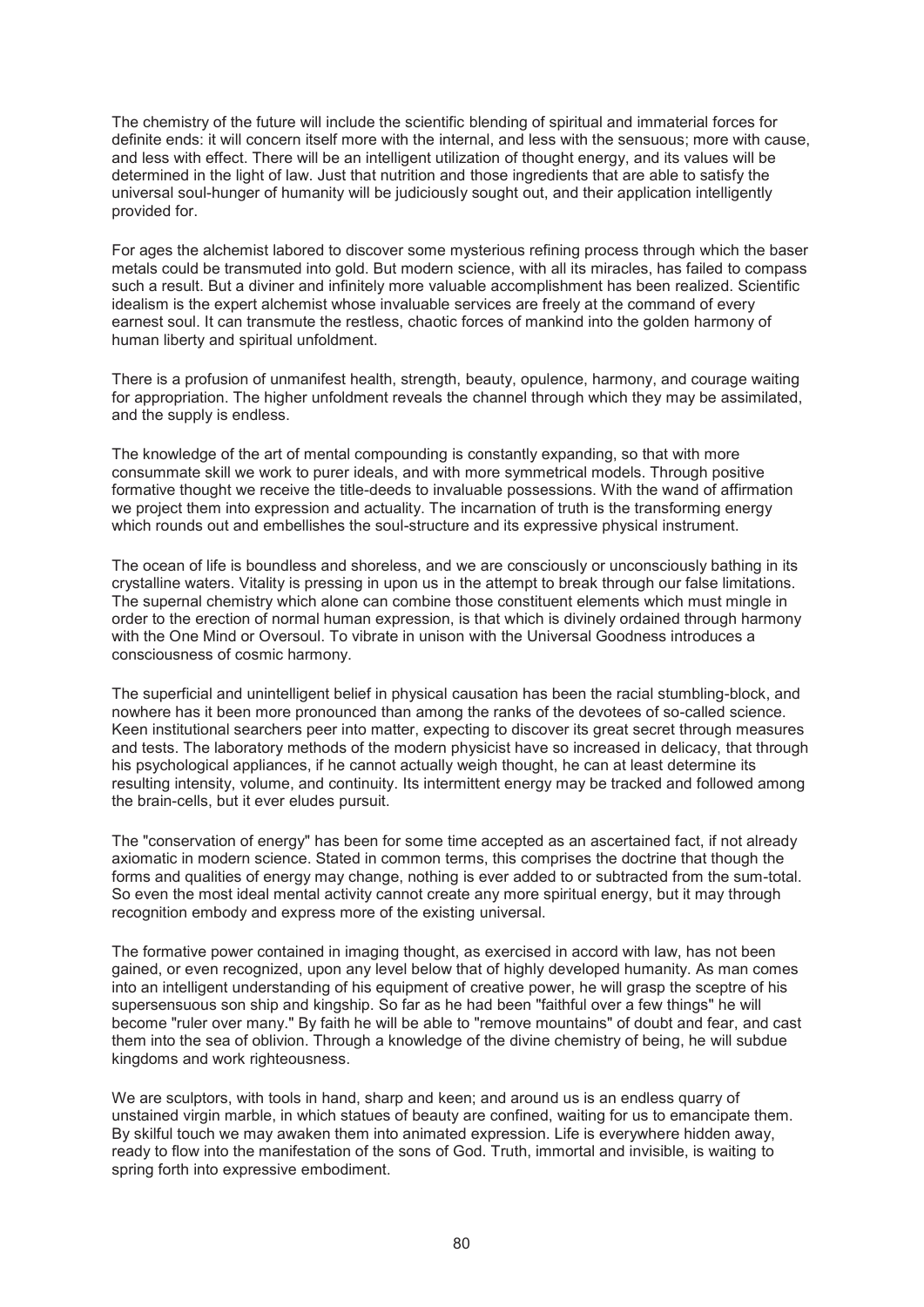Paul had a glimpse of the transcendent power of its supernal spiritual chemistry when he declared, "All things are yours;" and he actually attempted their enumeration. How little have we grasped the import of such a scientific declaration! With the power of thought, the resolvent of love, and the transforming energy of truth, Paul's aphorism is interpreted to be, not an empty figure of speech, but a possible and practicable accomplishment. The inexhaustible fountain of power is the divinity within; and as our limitations are found to be entirely self-imposed, all barriers are swept away, and man leaps forward into the fulfilment of his divine destiny.

--()--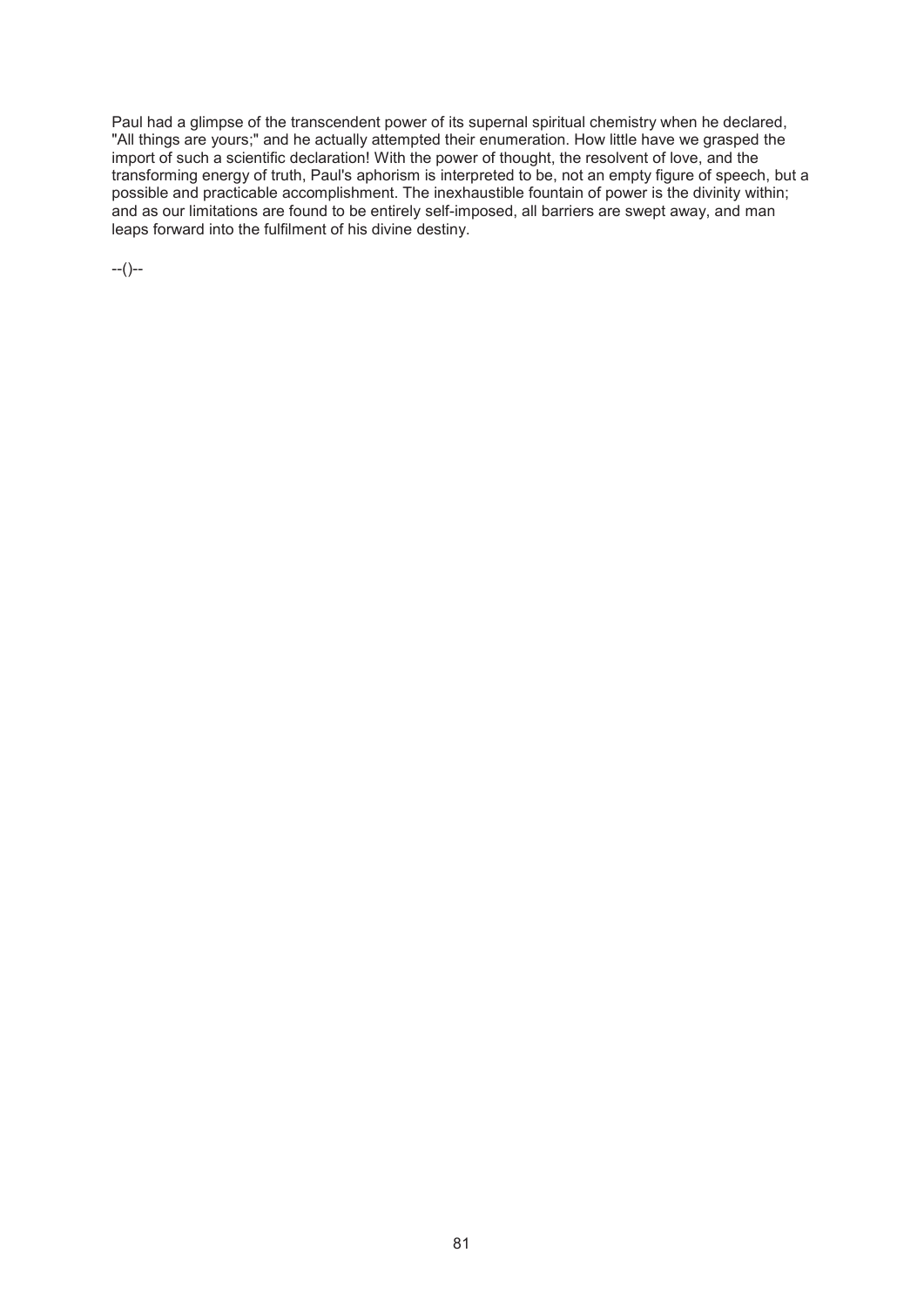## **The Education of Thought**

THOUGHT is the human motor. With the great majority, however, it exerts its force without definite aim or purpose. It is a building-power, but yet works to no plan or specification. Its operations may be compared to the work of a crazy carpenter, who, though always busy, nails up material at random. In the light of such experiences its real power and utility are unappreciated. Its forces, which, if properly directed, might be gigantic in accomplishment, are either misapplied or lapse into decadence. The fact that, with law for a pilot, thought may take on supreme, yes, even divine potency, has not been grasped. The law-applying test is the great distinguishing feature of the present era. We are learning to look behind phenomena, and to trace the lines of sequence which have produced them. Just in proportion as we divine the laws of anything, we tame and harness it for service.

Electricity is as old as the material cosmos, but until now it has been useless from lack of lawful interpretation. The specific application of law was not attempted, because its universal reign has only recently come into recognition. It is indeed strange that the orderly energy of electricity should have so long remained undiscovered; but it is more unaccountable that the laws, powers, and uses of the ever-present thinking-faculty should have continued an unsolved problem. Thought is the grand fact and force in human existence, but yet no lesser force has been used so unintelligently. Most commonly it is like a boat floating upon shifting currents with oars and rudder unmanned. Its course is shaped and altered by every wind and tide, and its lading taken on in the same haphazard fashion.

There is nothing so much needed as thought-education in order that this ever-available force may perform the work for which it was designed in the human economy. A comprehension of its underlying laws is necessary to direct and utilize its great energy.

There is no lack of thought activity. This is preeminently a thinking age, keen, busy, and intense. Research goes outward in every possible direction. The illimitable cosmos is not too great, nor molecules or bacteria too small, to call forth its devoted pursuit.

It exercises itself upon history, and delves among past events and civilizations, even though it finds only a grand panorama of human friction and limitation. Thought also centres itself upon the physical sciences; upon government, theology, ethics, and every other known subject except its own wonderful potency and utility. It is a busy mill; and into its ever-open hopper is poured a conglomerate grist, good, bad, and indifferent. It knows about everything but itself. Its food, though unlimited in quantity, is mainly of a negative, limited, and sensuous quality.

The grand office of thought is the upbuilding of a character or soul-structure which shall be symmetrical and substantial. It builds from within, and can find unlimited material in wholesome and perfect ideals. Educated thought educes or draws from the human divine centre the harmonious and the beautiful, and erects them into form and expression.

Uneducated thought goes into the external for its material, and opens itself to that which is inharmonious and distorted. It incorporates all the limitations and false perceptions which conventionalism and traditionalism, have made so plentiful, and its structure embodies their disorder and negation. The thought of the One Mind is the eternal energy of the universe; and in proportion as human (or finited) thinking copies and traces its orderly laws, it takes on infinite vigor and usefulness. Humanity, through self-limitation, has closed itself against its divine heritage. Its lawful patrimony is good without any deviation. The thinking-power is the link whereby man may bind himself to what is eternal and immutable. As he grasps and holds the ideal he takes on its quality. The divine within him becomes himself. The "Word" which dwells in his inmost also becomes articulate, and is made flesh, or comes into externals.

Thought is not only the greatest but the only real power in the universe. Even on the mundane plane it shapes all external systems, governments, and institutions. Its subtle, silent waves dissolve dynasties, overturn empires, humanize animality, and inspire progress. Even though so generally misdirected,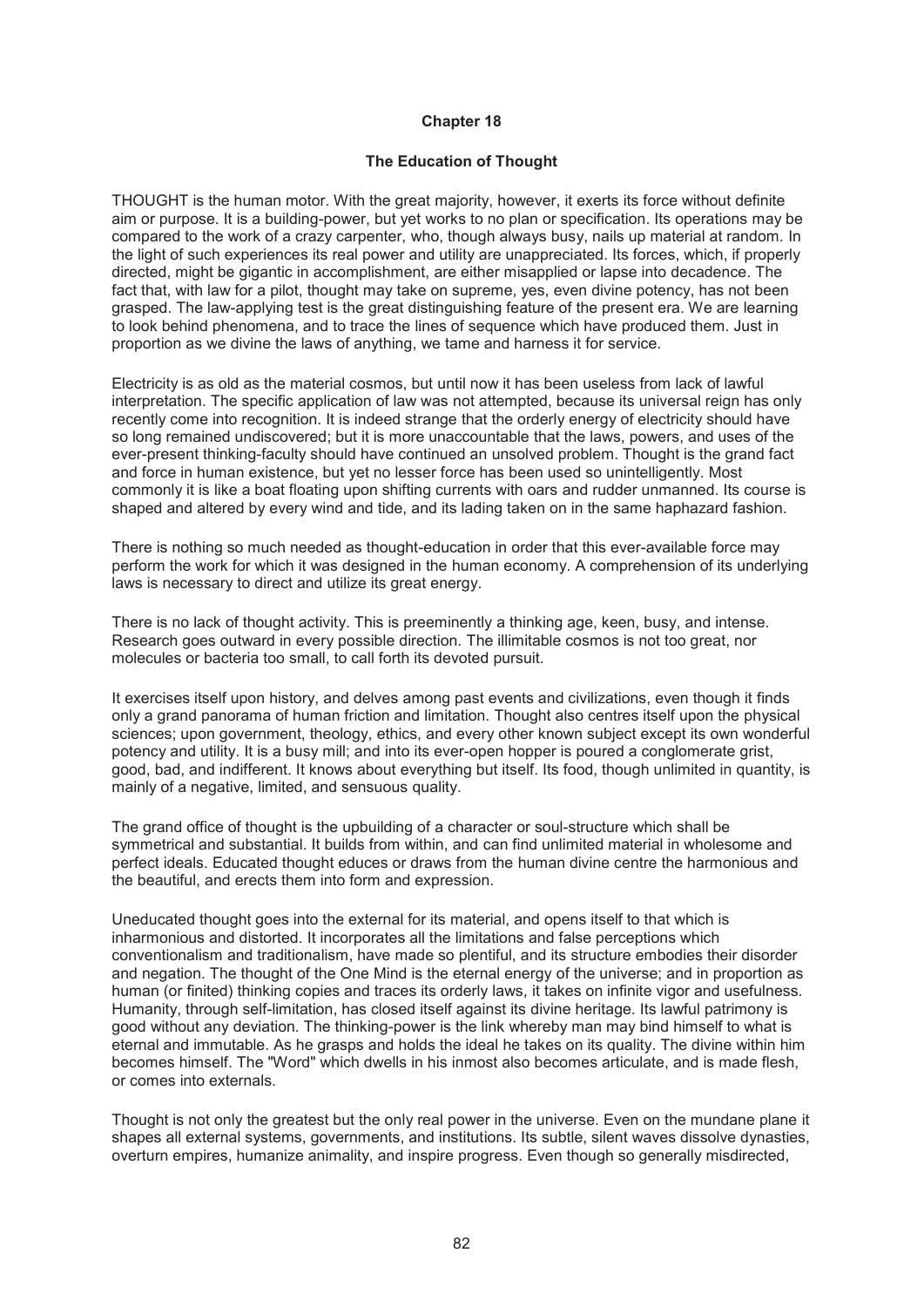through its evolutionary undercurrents it is hastening forward the supremacy of truth in human consciousness.

Formerly only an occasional poet or prophet had visions of the higher reality, but now the uplifting power of positive thinking is becoming a grand and broadening inspiration. Previous to the recognition of universal law, thought energy was seemingly mystical and capricious, and its accomplishments were rated "supernatural." Now its mathematical and scientific precision is made clear. From dim and rare glances of its power and beauty, attainable only at intervals by gifted souls, it is becoming "matter of fact" a practical every-day possession. The world subjectively dwells among pictures of discord, disease, and self-limitation; but progressive volition will finally bring about a complete and universal rectification.

If the thought-craft has been floating at the mercy of every wind and tide, we must grasp the helm, man the oars, and begin to direct its course. The false thinking of the present to some extent involuntary conies from bad thinking-habits of the past. Like a meadow brook, it wears channels. Now is the time to begin to direct its course for the future. Lazy, careless, and morbid thought currents must give place to positive ideals, and these should be affirmed into actualization.

The only true ownership that we can gain of desirable "things" is through the medium of thought. In no other way can we make them truly ours. Title-deeds of material things are loose and weak compared with possession by ideals firmly held. We not only gain them, but actually make them part of ourselves.

If we have been missing the mark by careless and lawless thinking, let us begin the projection of right thought with earnestness and precision. Its power is gained from its intensity and continuity.

With the vigorous use of these two pinions, its flight may be lofty, and unweighted by limitations. It will thus be able to gather and bring treasures into the storehouse of consciousness, and its rich fruitage will include all that is positive and divine. It is the force which verifies Paul's declaration:

"All things [wholesome and perfect entities] are yours."

Men strive and toil for material wealth, but thought is a mint where coinage more valuable than gold is waiting for room to bestow itself. It will honor every draft that is made upon its treasury.

To link thought to the ideal transmutes it into the real and actual. Do we desire mental and physical harmony, holiness (wholeness), and everything else that is truly desirable? "Ask, and ye shall receive; seek, and ye shall find." The "finding" is the bringing into expression of the pure and the beautiful through the all-powerful instrumentality of intelligent concentration.

 $-(-)$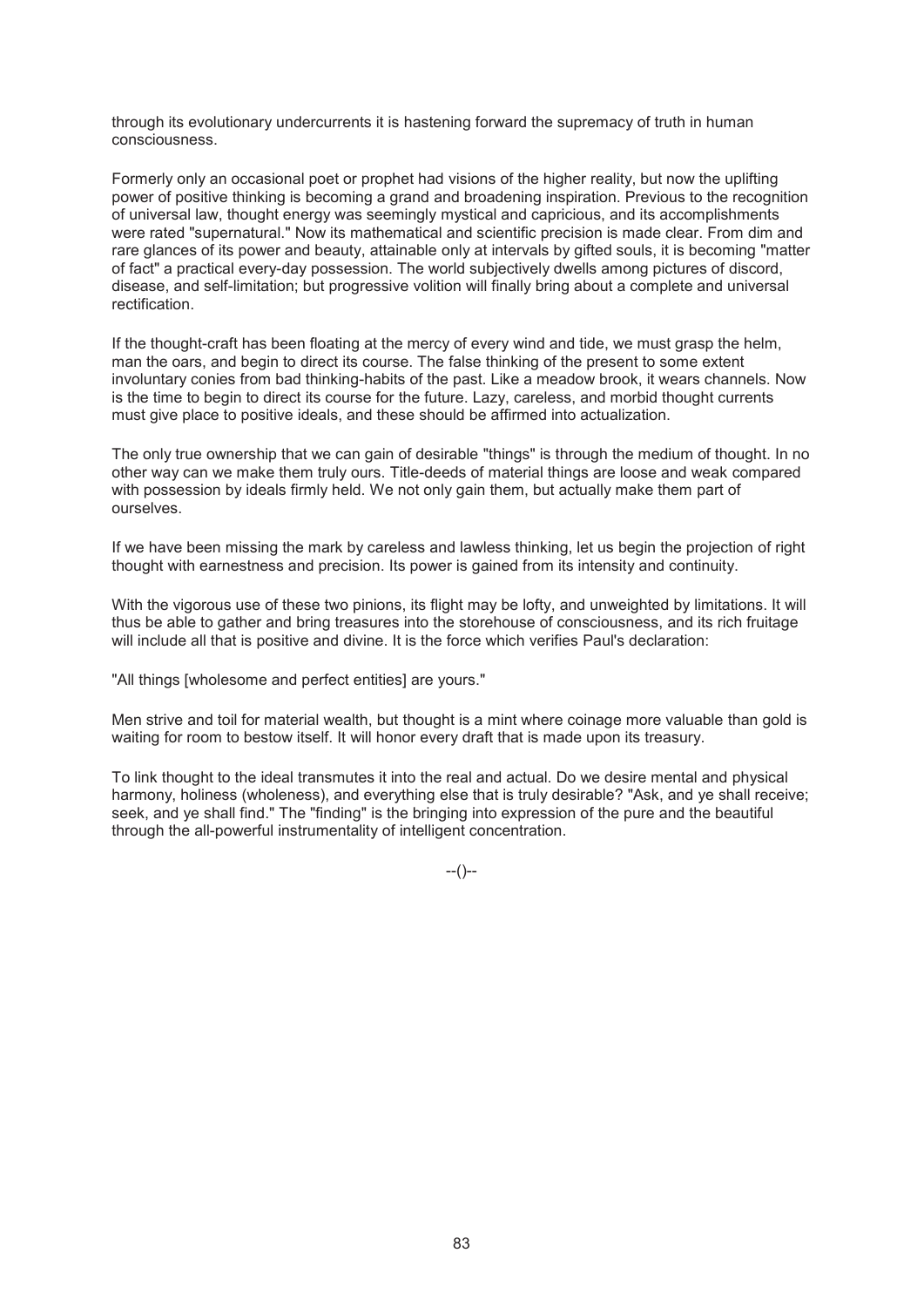#### **The Nature and Uses of Pain**

THE world has waged an unceasing warfare with pain. It has been regarded as the monster who despoils us of our pleasure, robs us of our repose, and whose dart is ever poised to strike us down. Its unwelcome presence has embittered every cup, and rendered life otherwise so desirable hardly worth the living. Sages and seers have occasionally divined its significance, but their interpretations have fallen upon deaf ears. Can it be possible that the vast majority of conventional judgments which have pronounced pain as a great adversary evil and only evil have been incorrect?

If the almost universal consensus of opinion has been at fault, how can such a widespread misapprehension be accounted for?

Is the established order of nature wrong, or is the mistake in us, and in our point of view?

We shall assume that natural law, which is only another name for divine method, has not miscarried, and that in itself it is good, and only good. It, however, seems beneficent or baneful to us just according to our attitude toward it. Pain appears to be an enemy because of the common occupation of false standpoints which afford but a limited and distorted view of the human economy. They are mainly included in two great groups, which may be designated as those of materialistic science on the one hand, and traditional theological dogma on the other. Though greatly differing in other respects, they both regard man as a material being; that is, on this plane of development he is primarily and practically body. Much of the prevailing materialism is held unconsciously, but that fact does not mitigate its penalties.

But many intelligent observers, would plausibly affirm that, from the standpoint of body, pain comes into the arena as a formidable and unrelenting antagonist. We shall try to show, however, that even such a statement is an error, or, at least, only a half truth. The body, as the normal, outward expression of man, is a co-operative adjunct, and not at cross purposes with him.

Materia medica, venerable with age, and eminently respectable, is one of the great departments of scientific materialism. It organizes its forces for the purpose of combating and obliterating pain, upon the theory that it is an intrinsic evil. An important subdivision of its agencies produces a partial paralysis of the sensory nerves, and thus destroys, not the cause of pain, but the perception of it. The patient wishes to be relieved of penalty, or, in other words, to have the link severed which binds effect to cause. It is possible to do this temporarily or apparently even though such "relief" may be a positive obstacle to a real cure. But if pain truly interpreted be only symptomatic, and not an evil per se, all logic and scientific method would indicate that treatment for its healing should be directed, not to itself, or even to its immediate occasion, but to underlying and primary causation.

Dogmatic theology, having recognized two great ubiquitous principles in the world, known as good and evil, closely matched and each striving for the mastery, enthrones Pain as a Prince among hostile forces. It is reputed to be one of the results of "the Fall;" but it may be incidentally suggested that if that event were regarded as subjective, instead of objective and historic, it would have a deep element of truth. It is, however, made to appear that God sends pain without any good reason, and even when uninvited by man. How and why the Infinite Goodness should do this has always been an unsolvable problem to theology. It has been either a great "mystery," or else relegated in its origin to the action of the "Prince of Evil." Many well-meaning and conscientious souls regard it as a "visitation of Providence" an evil, but yet in some way necessary, and to be heroically endured. They look upon it as belonging to the established human economy in its "fallen estate."

Discomfort, therefore, instead of being an educational negative or background, is, to human consciousness, made to appear as a positive entity.

With suffering uninterpreted or misinterpreted, seeming adverse forces become so overwhelming that many are driven into pessimism and atheism. The universe becomes a seeming contradiction or a riddle. Law, or the operation of the cosmic order, appears implacably hostile; and humanity is bruised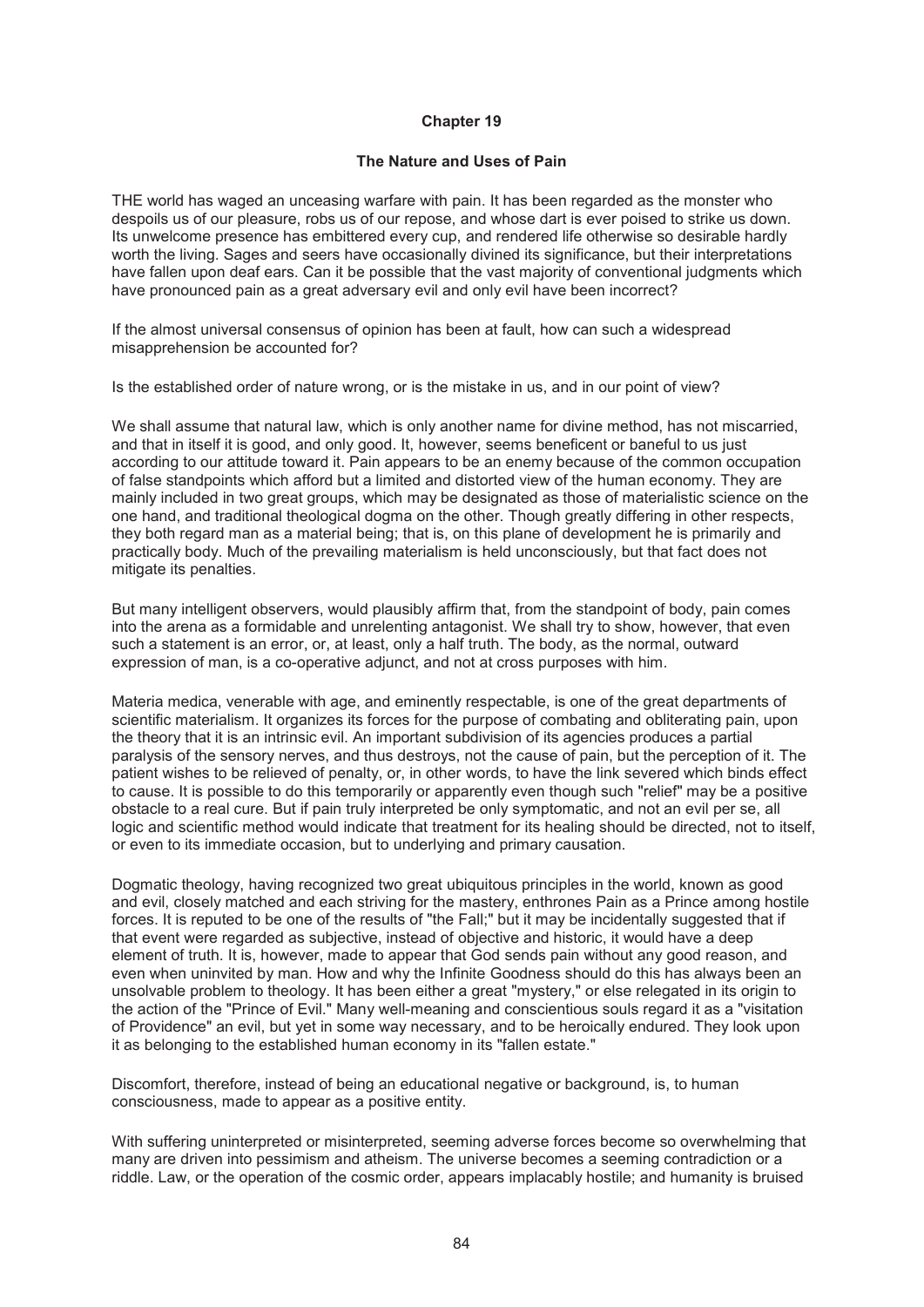and broken in the grind of its ponderous machinery. The earth is filled with sighs, groans, and tears, as the consequence of such an unequal and hopeless contest.

But pain, so deep and universal in its phenomena, must possess a meaning of vital import to mankind. To judge it superficially is an error of such proportion that it distorts to our view the whole human economy.

We have habitually looked upon the divine, primal energy, in its operations upon man, as coming from without instead of from within. If suffering breaks in arbitrarily from the outside, whether from the Deity or any lesser source, we may well despair. In the attempt to solve its problems, the materialist is logically forced to agnosticism, or worse; and the theologian only succeeds in extenuating its fierceness by the assumption that after the event called death an abnormal amount of happiness will be bestowed in the nature of a compensation.

Having noted some of the aspects of pain as it appears from an average sensuous standpoint, we may advance toward a truer estimate. It always indicates life. Its sharpest pangs tell of a keen sensibility, and an intense, vital working-force, which is striving to correct our mistakes and straighten our crookedness. It is a developer, refiner, and polisher. With all its scowling features, it is more friendly to us than we, through ignorance, are to ourselves. Its horrors are only the friction produced by the quick rush of divine, vital energy to do its wholesome and purifying work. It is ever hurrying on to transform our disorder into order, and friction is thereby excited.

Disease is a disturbance, incited by a supreme effort of the intrinsic man to express himself through an external and grosser medium which is yet lagging behind. A fever is a quickened and desperate struggle of the immaterial self to expel and overcome obstructions in its instrument of manifestation. When accomplished, the outward medium is clearer and purer. Is, then, the fever a good thing? Abstractly and ideally, no; provisionally, useful just at the time it appears, because it never comes unnecessarily.

Disease, of whatever name, signifies the lack of ease, rather than a thing in itself. It is the designation of a negative condition, and not of a positive or divinely created entity. It is always simply a deficiency, even though appearing with differentiated external phenomena, which have been dignified and made realistic and "scientific" by formal diagnosis and classification.

Mental and physical pangs are one and the same. The distinction is only that of the plane upon which the inner lack, or misplacement, most prominently expresses itself. It either has, or has not yet, reached out into the ultimates of the material organism.

The body, while no part of the real man, is an outward index of the quality of his consciousness. The qualitative expression, however, comes so gradually that the interrelation of the two is generally overlooked. The original source of pain is always mental. It comes from the abuse, or misplacement, of the thought forces, which in themselves are good, and the result is disorder.

We conventionally attribute our physical ills to the influence of the weather, water, air, climate, dampness, work, cold, draughts, malaria, bacteria, and contagion. Granted all these may be occasions, but the primary. cause lies deeper. We hunt for a "scapegoat" outside, and if none can be conveniently found we make one. Human pride contrives to shift the responsibility; that is, from its own standpoint. But unless receptivity carelessly opens the door, external negatives do not find an entrance. Subjective incubation must precede overt manifestation.

The thinking-faculty, with its untiring imagining power, is the active agent which gives tone and color to all human expression; and, if unregulated, it invites pain, which at length puts in a corrective appearance. The invitation may be given unconsciously; but the reprover never comes unbidden, and never until its presence is reformatory. Its mission is educational, but we are averse to its teaching.

The established order in itself is harmonious, and all human infelicity comes from non-conformity. This postulate receives abundant indorsement from universal analogy and experience, when they are intelligently interpreted. The clear understanding of this grand principle, of itself tends directly to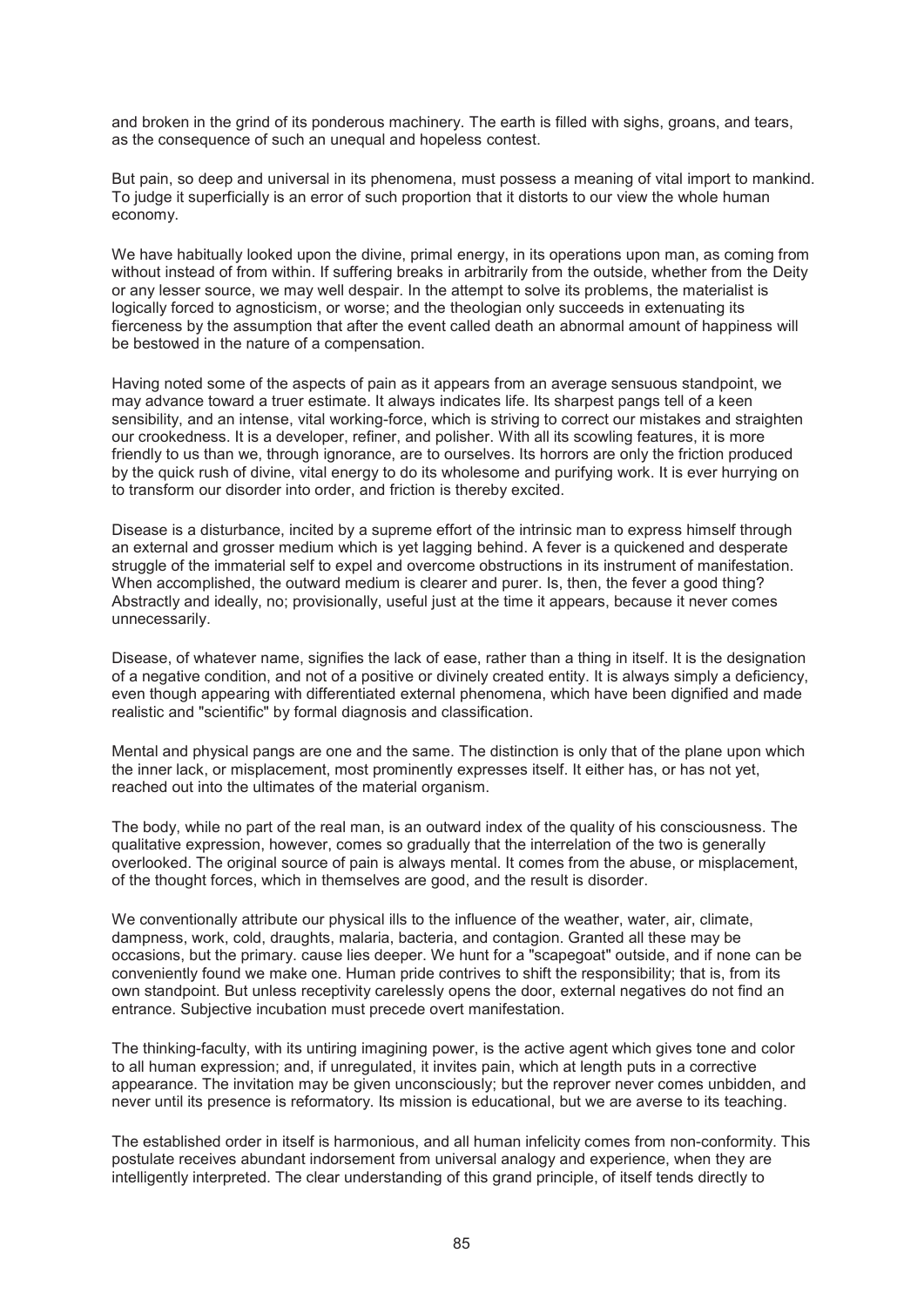palliate the bitterness of our distresses, and measurably to overcome them. The belief that the "courses of nature" are unfriendly to man adds a crushing weight to the seeming burden of human ills. But when, through the discipline of penalty, he is turned about, and brought into conformity with law, judgment is satisfied. True, its reformatory work may be gradual, but none the less certain. Correction, even though so universally misconstrued, is only the executive force of Love. All phenomena of the divine economy, which include the human, have positive use and purpose.

We are therefore led to recognize pain in every possible guise as negatively good, though never ideally excellent or desirable. Its thorough cure comes only from an intelligent correction of its primal cause. Even though it present a drawn sword, it is really a guardian angel to turn us away from the sensuous Eden of ignorance. But for such protection we should go on burning and bruising our bodies and indulging our appetites and passions to the length of self-destruction. We are well aware that "a burnt child dreads the fire," but have failed logically to carry forward such an educational method, in its application to deeper negatives like neuralgia, rheumatism, and fever. > Such corrective conditions have been regarded as calamities, coming in some unexplained way, or as "visitations of Providence" that we would obliterate in order to escape from their physical sensations.

It is true that some progress has been made, so that physical distresses are often traced to violations of hygienic law, and the "visitation" hypothesis is becoming somewhat obsolete. The observance of objective sanitation is a step in advance, but far from a final one. Its limit of progress is confined to a narrow range, so long as man fails to study himself, and gives all his attention and research to things outside. He investigates the laws of everything, except the one thing most important his own constitution. He carries his pursuit of hygienic science so far that he almost unconsciously falls into a worse bondage than that of the former state, when he regarded Providence or chance as the source of his woes. The deeper he peers into the complexity of external "laws of health," the more hopelessly involved does he become.

But the limitations that we have set up or, rather, that the race in general has imposed must be gradually moved along, rather than at once pulled down. Until subjective quarantine has been intelligently erected, that which is objective cannot be entirely disregarded. So long as our own doors are open to foes from without, we will be obliged to meet them at a great disadvantage in the fields outside.

All pain is mental; but we designate that part physical which has ultimated itself into the external degree. The inner mind or life is constantly trying to remove obstructions and cast out intruders. It is a light striving to penetrate a dull, murky medium. The discomfort and inflammation which result from a sliver in the finger come not from the sliver, but from the effort to cast out the intruder. The principle is still more evident with pains of a general or interior character.

From the premises and conclusions already noted, and others which cannot be presented in a brief paper, we are led to affirm both the rationality and scientific adaptability of metaphysics for the healing of human disease, upon whatever plane manifested. However, owing to ages of self-imposed limitation, we cannot at once assert complete material emancipation, but may easily discover the road which leads toward the goal, and press on in that direction.

The host of external things which we and our ancestors have dreaded, expected, taken for granted, and bowed the knee to, cannot immediately be subdued; but as we grow in the understanding of mental and spiritual law, and its application, they may be gradually transmuted from reigning despots into docile servitors.

Physical discomforts are the sequential attendants of so-called physical transgressions; but never has one appeared that did not have its ultimate source in negative mental conditions. Erroneous thinking is always back of violated physical hygiene:

The overt suffering only expresses that which has been previously installed and made subjectively at home. If the fountain be pure, such purity will gradually extend to physical ultimates, and the reverse holds equally true.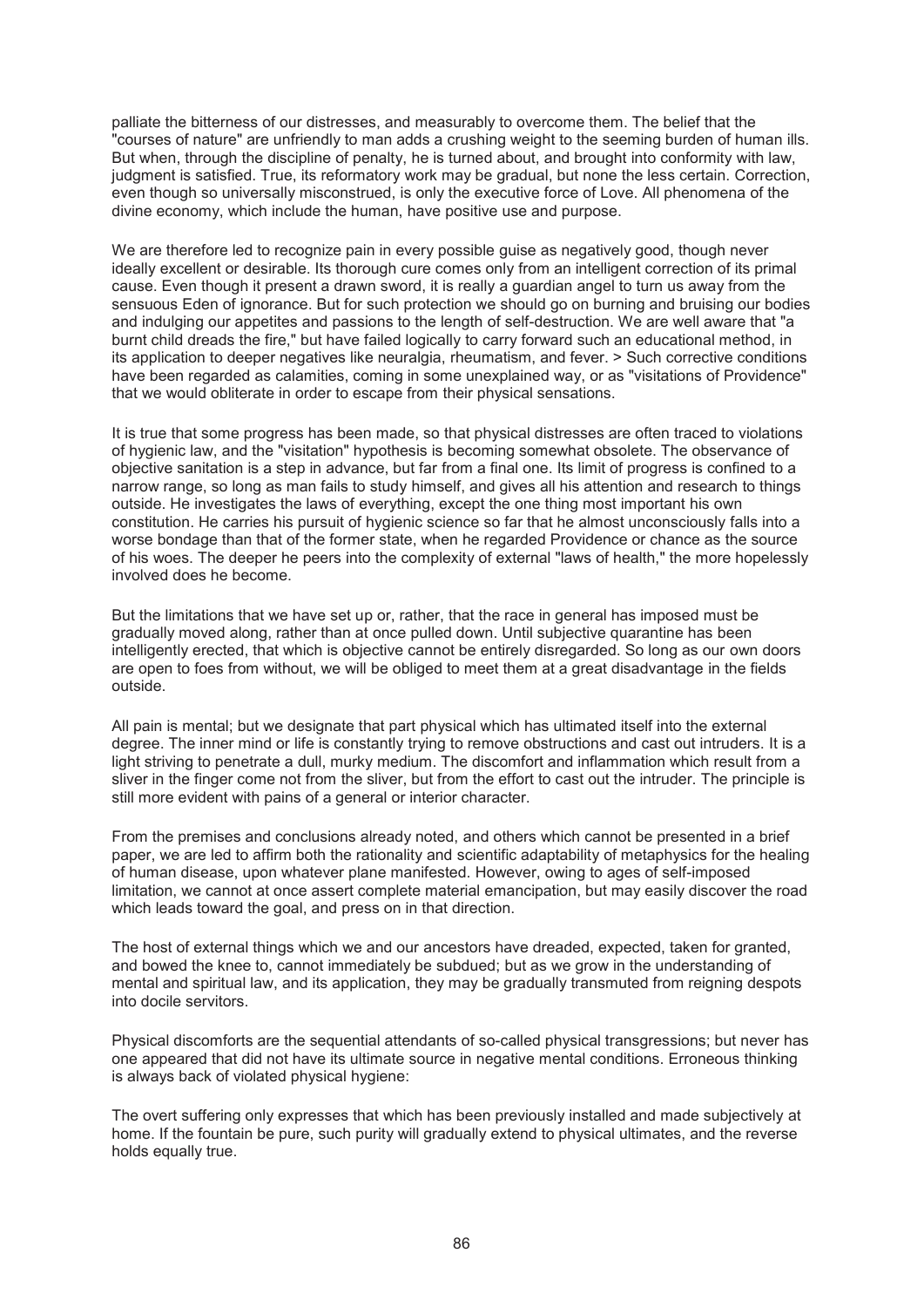When Paul in his letter to the Philippians enumerated things that are "true" "honorable," "just," "pure," "lovely," and "of good report" as being profitable to think upon, he wrote not only as the apostle of a living faith, but as a metaphysician having a scientific understanding of the laws of the mental constitution of man. If we would render a visit of the Pain-Missionary unnecessary, we must take the helm of the thought-craft and intelligently direct its course. If we have been floating among rubbish, we must man the oars and pull for clear water. The sensitive, living consciousness must be steered away from the shoals of inharmonies, negatives, and forebodings, into the invigorating deeps of a positive spiritual optimism.

As ideals and affirmations of wholeness, purity, strength, and spirituality are held with a firm grasp, despair, disease, and a host of other related negative beliefs, are displaced; and when they depart they take all their train of possible pain-sequences with them. Whatever is internal and immaterial is always reaching out to embody itself; and this law is universal.

If the ego has been dwelling in the basement of its nature, where the furnishings are sensual, disorderly, and pessimistic, and where the atmosphere is heavy with abnormity, the pain-messenger comes with his goads to drive the consciousness higher. But it would never disturb us if we would go of our own choice. Its visit is that of an Angel of Light, even though outwardly disguised, to save us from ourselves and our self-made spectres. No enemy, other than those harbored within, from any possible realm can harm us.

"A man's foes shall be they of his own household." His invited guests, in the shape of his own morbid thoughts, at length turn traitors. The character of his mental picture-gallery determines the tone of his living subjective world, and sooner or later the objective universe dissolves into vibratory correspondence. To our consciousness this law is slow in its fruition often so slow that we are unaware of its operation; but the legislation of the "Medes and Persians" was not surer.

The world tries to parry pain, but refuses to learn its merciful lesson. The sensualist would fain dismiss it, but it guards his true and deeper selfhood from his false and mistaken personality. Through a humane but misunderstood discipline he finally "comes to himself," or to a consciousness of his real Being. He clings to the Egypt of physical sensation until he is forcibly driven out from its degrading servitude.

Pain is a saviour; for without its divine redemption sin would increase until it fruited in spiritual death. In so far as materia medica drowns its voice, and paralyzes or intercepts its benignant messages, it tends to degrade man toward the animal plane of mere physical sensation. Only by overcoming and rising above the control of a sense-consciousness can he attain to his true ideal, a "living soul." The inner Christ draws upward; but the "old man" struggles, resists, and beseeches to be let alone. But the Divine Law will continue its educational and evolutionary work until material limitations are finally outgrown.

 $-(-)$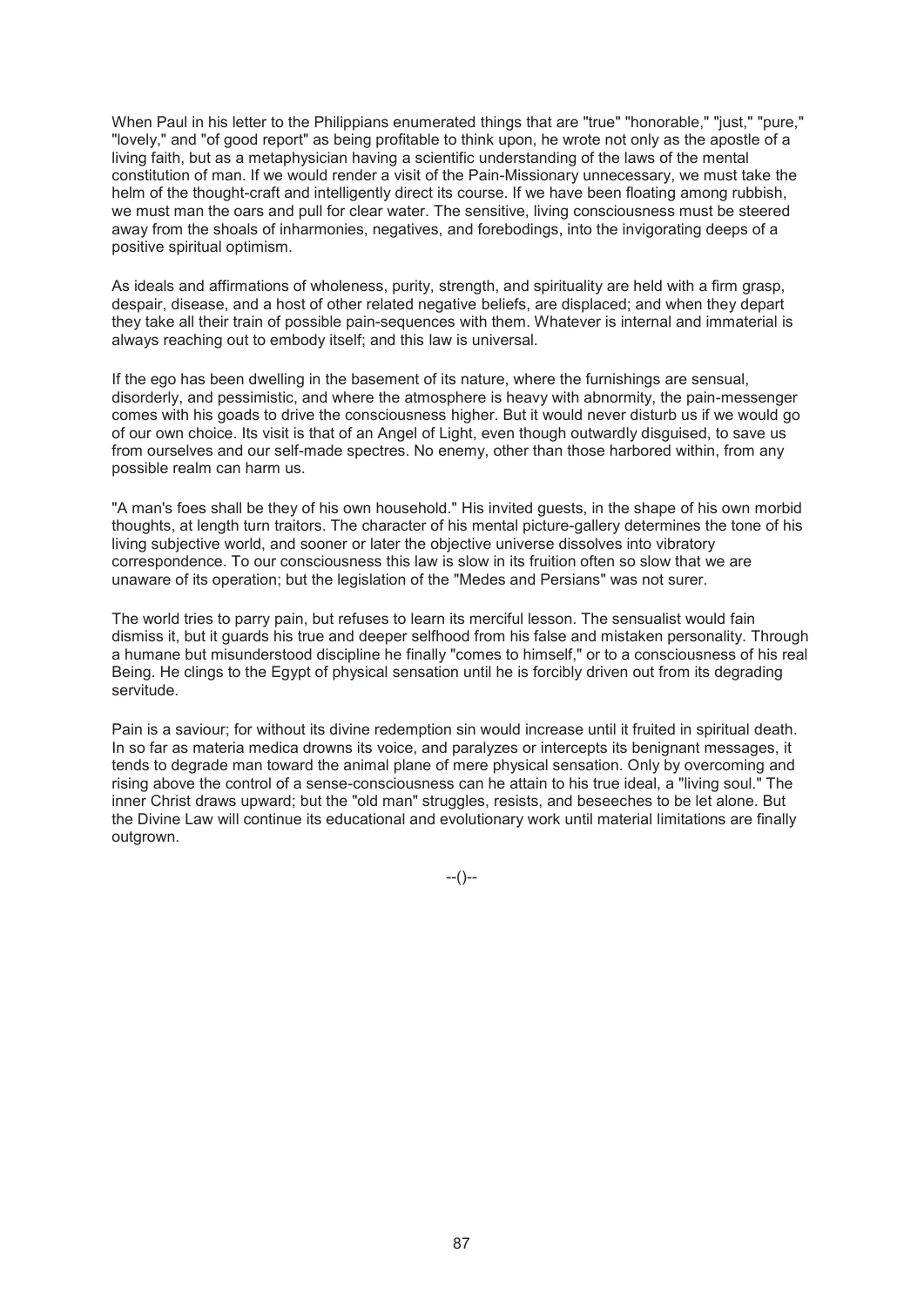#### **The Sub-Conscious Mind**

EVERY unit is made up of unlike elements. The mentality of each individual, therefore, though a unified entity, contains factors which are quite dissimilar in their offices and modes of operation. It is only through an intelligent discrimination of these various phases of mental activity that phenomena can be correctly resolved and their modus operandi discerned and utilized.

In the present brief study of the sub-conscious realm, it is not proposed to dwell upon its more speculative and technical aspects, but rather to note a few evident tendencies and sequences which are of practical import

Any radical misapprehension of the normal relations of the great silent or submerged mentality to its more active counterpart must be fraught with serious results to human welfare and progress. The realm in question is largely an unknown one, having been yet but scantily explored. A better appreciation of its scope, control, and use is most desirable, not only to students of psychology, but to every human being.

But the views of psychologists are quite unlike. Some give this department little attention, while others broaden its range to cover nearly all phenomena. By some writers the two phases or different activities of mind are termed the objective and subjective, but we suggest that conscious and subconscious seem more fitting.

In attempting to define concisely what we believe to be the functions of the submerged mentality, we may first negatively suggest that, though in close connection, it is by no means identical with the intuitive faculty. The latter often called the spiritual perception is that clear-cut vision which the developed ego possesses to discern truth at sight, or without the employment of a logical process. It is a quick discerner of the grade and value of principles and things, and by exact measurement is able to gauge and compare them with the normal Universal Good. None are without it; but with the great majority it is yet only rudimentary. It is the supremest sense belonging to humanity, while both the conscious and sub-conscious domains are included in the changeable and growing personality. The sub-conscious mind, therefore, while hidden, is quite differentiated from the spiritual or divine selfhood.

It is rather a growing storehouse or depository of thought, emotion, and every-day experience. It is susceptible to discipline and improvement, in proportion as the laws of its operation are understood.

It is a kind of sum-total of past states of consciousness, laid away, but not lost. Like any other accumulation of slow growth, its quality is only subject to gradual change. In many respects it seems like an independent personality. It reasons, hopes, fears, loves, hates, and wills all below the surface of conscious mind, the latter being often entirely unaware of its operations and conclusions.

Another most important fact: It acts automatically upon the physical organism. It cognizes external facts, conditions, limitations, and even contagions, quite independent of its active counterpart. One may, therefore, "take" a disease and be unaware of any exposure. The sub-consciousness has been unwittingly trained to fear, accept, and expect it; and it is this quality, rather than the mere inert matter of the body, that succumbs. Matter is never the actor, but always acted upon.

If we look upon a lake, we see only that insignificant portion which is upon the surface. Below is perhaps ninety-nine hundredths of its volume, beyond observation. In like manner the sub-conscious mentality contains layer upon layer, and deep below deep. As occasion offers, memory is able to plunge in and bring some things to the surface; but these, all included, comprise but a mere fraction of the contents of this great hidden storehouse. On rare occasions, however, some great emergency perhaps most often observed in a drowning experience draws back the sub-conscious curtain, and the ego gains a quick panoramic view of the thoughts and transactions of a lifetime. This phenomenon, though rare, is exceedingly significant. It proves that no mental picture, or even thought, has been obliterated. They are only temporarily out of sight. As before noted, this silent mental partner, in operation seems to be a living, thinking personality, conducting affairs on his own account.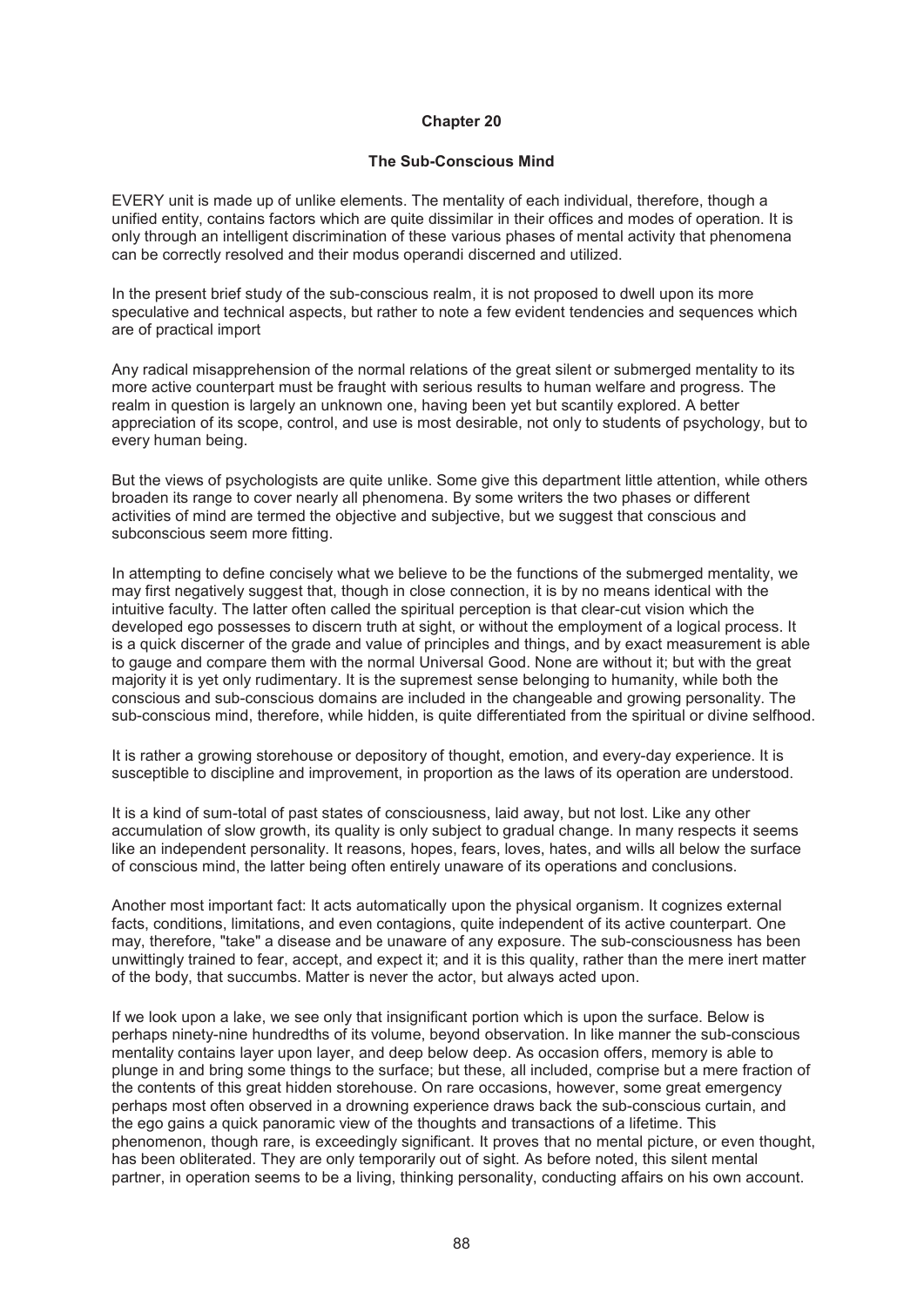It is a compound of almost unimaginable variety, including wisdom and foolishness, logic and nonsense, and yet having a working unitary economy. It is a hidden force to be dealt with and educated, for it is often found insubordinate and unruly. It refuses co-operation with its lesser but more active and wiser counterpart. It is very "set" in its views, and only changes its quality and opinions by slow degrees. But, like a pair of horses, not until these two mental factors can be trained to pull together can there be harmony and efficiency.

The submerged personality may be compared to a reservoir, or cistern, into which there is constantly flowing a small stream of conscious thinking. If the mass be turbid, it is to be inferred that the past inflow has been of that prevailing quality. Only a changed influx can gradually reform its character.

No thought is lost. Each mental creation not only goes out in objective vibrations, but also registers itself in its subjective repository. As in a chemical combination, each ingredient adds something of its own quality and shading.

In the light of these principles, what a tremendous responsibility is involved in every action of the creative imaging faculty! Nothing has been so lightly regarded as a thought, and yet objectively we are thinking to the world, and subjectively into an indestructible habitation of our own. The "every idle word," for which men shall be judged, when rightly interpreted, is a scientific statement, but the judgment is inherent and continuous. But sequential penalty is not less serious than that which has been supposed to be arbitrary.

The immense utility of auto-suggestion is seen in the intelligent exercise of the conscious mentality in projecting installments of its quality into the sub-conscious domain. This is a process through which every wholesome and grand ideal, mental and physical, may not only be accumulated, but put upon compound interest. Additions may be made to the capital stock "in season and out of season," for the law is immutable. Even to think good thoughts mechanically is excellent, for the process soon grows to be spontaneous, and thereby a most vital creative mental habit is formed.

The cumulative energy and quality of the subconsciousness, while automatically exact, is almost universally unappreciated. To lay one brick or set one stone is not to build a house; but' continue the process with intelligent design, and at length the structure towers up in beautiful proportion. With scientific exactitude one may make himself what he will, by thinking his thoughts into the right form, and continuing the process until they solidify. But careless and lawless thinking sets in motion forces which pull in opposite directions, and rending and confusion are the result.

The thought material which is created for deposit should always be better and higher than that of past attainment and accumulation. The power of accomplishment is thereby invigorated and increased.

The supernal aim should be, receptivity to the Universal Spirit of Wholeness (theologically called the Holy Spirit), and this has a positive transforming influence.

The intellect, will, memory, and even the physical organism, gradually articulate the pent-up forces of the inner realm. Thus the "Word is made flesh" by coming into ultimation and visibility.

--()--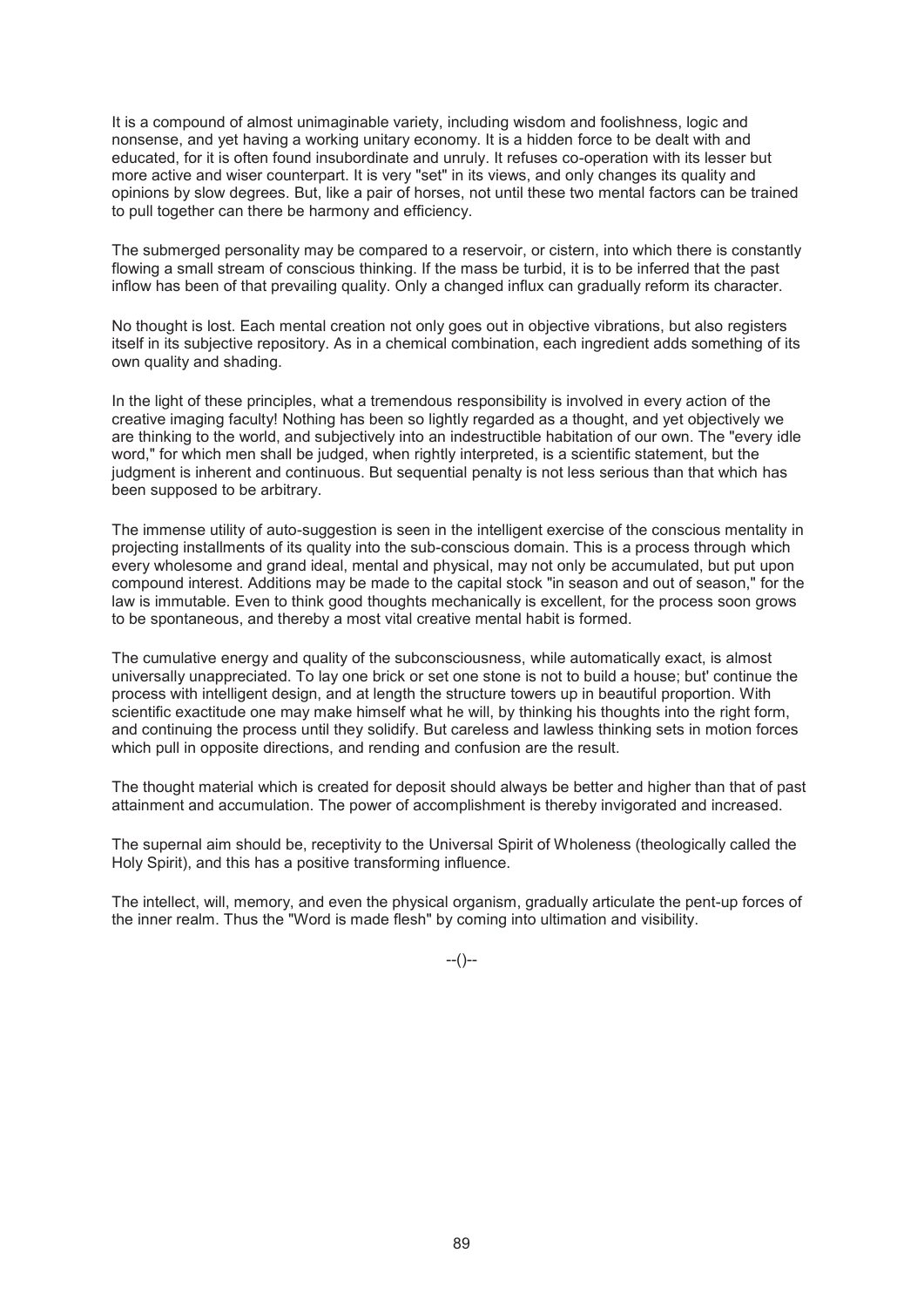#### **The Psychology of Crime**

EVERY outward manifestation is a harvest. No full-fledged or overt act takes place that is not the lawful sequence of previous incubation, nourishment, and growth. When a criminal offence "happens," the usual concern is only with the event, its details, and the adequate punishment of the offender. The act is vividly outlined, its heinous features are analyzed, the guilt of its supposed author is passed upon, and a demand is made for the enforcement of the proper penalty. This comprises all that society feels called upon to do in the premises. A blow has been dealt to the community in one of its parts, and the community deals a proportionate one in return; and thus the transaction is closed, and the books balanced. Possibly some "motive" may be discovered, which forms the last or immediate step behind the act j but farther back, or in broader scope, neither general nor special investigation is thought necessary.

While deeper research may not be practicable officially, it is of great importance that there should be a more general and intelligent appreciation of the processes through which crime and disorder are generated. The superficial and objective spirit of our Western civilization is unfavorable for a thorough study of primary and subjective causation. The Within that finds expression in the Without lies hidden away from the popular gaze, and only through some application of psychological law can it be clearly interpreted.

No criminal motive ever grows in weight so that it finally preponderates, except by slow and intangible accretions. However spontaneous or impulsive any given offence may appear in its method, the foundation upon which it rears itself has been slowly formed from a variety of sediment. The great lesson of modern science is that nothing "happens." Everything that comes is pushed from behind. This philosophy, which is accepted by all careful thinkers, and perhaps theoretically by a wider circle, is yet far from being acknowledged as a practical truism. We live under an economy of law absolutely universal in its scope; but while no link in the chain of detail includes the least element of chance, there is no fatalism involved in this perfect order. On the contrary, all real freedom comes only from its aid, and through intelligent conformity. Law is always in readiness to serve us; but we must adopt its methods.

There is no pessimism involved in a study of the generation of crime; for the very laws and forces which by abnormal use bring it into expression are abundantly potent, when rightly used, for the production of its normal and wholesome opposites.

While recognizing an upward trend as broad as humanity, and an optimism which views "evil" only as a subjective condition, yet it is evident that there are operative at the present time special forces that directly germinate crime and disorder.

It is said that about seven thousand murders have taken place within the limits of the United States during the last year, and offences of lesser degree have been so numerous that even an approximate estimate can hardly be formed. However, we are dealing not with statistics but principles. The luxury and artificialism of our modern civilization, the struggle for wealth and social position, the pursuit of sensuous gratification are powerful factors which disintegrate character, obscure high ideals, and bring disorder and abnormity into overt manifestation. But perhaps a more potent element of demoralization than any of these is found in the deluge of delineated criminality and other morbid reading-matter, in which the community mentally dwells, and the malaria of which it is constantly inhaling. This great, unceasing supply of unsound mental pabulum comes in the forms of offensive sensationalism in the daily press, flashy illustrated weeklies, and the cheap "blood and thunder" fiction which is devoured in unlimited quantities by youthful and immature minds.

That a large ratio of space in the great dailies is crowded with matter that in varying degree may be classed as abnormal and unwholesome is a palpable and unquestioned fact. It is also quite unnecessary to prove the existence of the flashy illustrated weeklies. Their numbers and suggestiveness are evidenced by the gaping crowd always seen gathered about the news-shop windows, gazing at pictorial representations which are as near the border-line of indecency as it is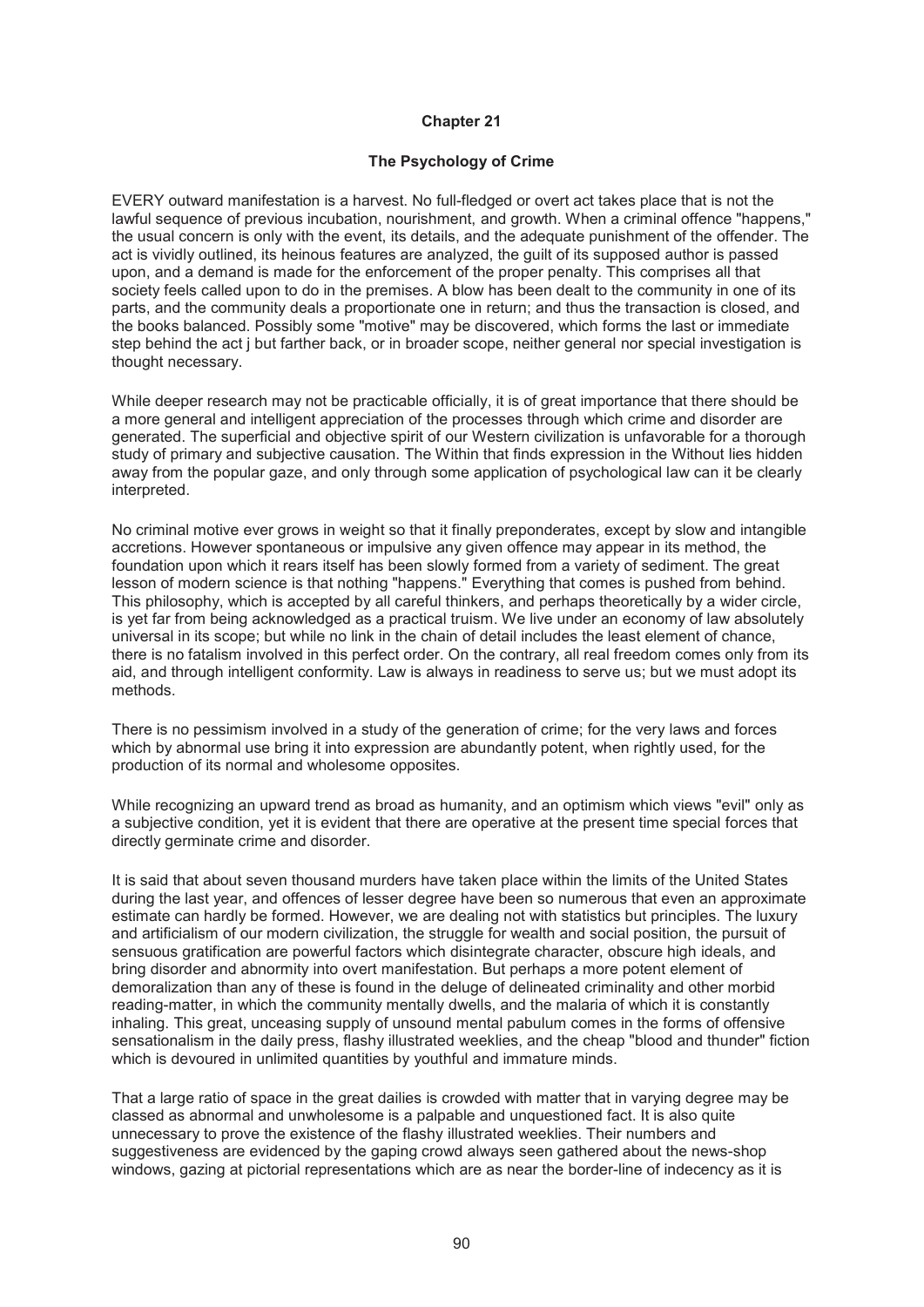possible to be and escape the law. The world is full of "suggestion" of every quality. That which is distinctively classed as "hypnotic" is in quantity but "a drop in the bucket" when compared with the every-day variety. The sediment which settles from all these turbid agitations furnishes the soil out of which murders, suicides, sexual immoralities, thefts, and numberless other disorders are the continual growth and fruitage.

If unsound meat or decayed vegetables are palmed off upon the public, the guilty offender is arrested and punished; but youthful and pure consciousness may be invaded and poisoned, and all is taken as a matter of course. Society concerns itself considerably with the punishment of crime, but very little with its prevention. The penalty for overt criminality is conventionally supposed to act as a powerful deterrent; but it has only a limited power in that direction. While government or organized society cannot take legal cognizance of anything less than overt acts, it is important that there should be a general and intelligent knowledge of the constructive process through which criminals are made.

They do not come by chance, but grow; and their growth is through suggestion. The immediate psychical impulse which precedes the overt act is but one link in a chain which reaches back indefinitely. Society in general is responsible for its criminality.

Its criminals are not detached units on the outside, but rather eruptions from within. The circulation of the body politic is impure. Prevailing morbid thoughts and ideas naturally find embodiment, an illustrative specimen of which was seen in Guiteau, the slayer of President Garfield. As well cut off an occasional thistle-head, with the expectation of killing the crop, as hope to exterminate crime through the deterrent power of legislative penalty. The lack of moral and social progress is due to a prevailing sensuous superficiality, which concerns itself only with phenomena instead of deep causative forces. Criminality is purely expressive and symptomatic. The laws of mind are unswerving and exact.

Mental conditions, including all qualities of thought and suggestion, tend to outward expression. To illustrate: An atrocious murder takes place. The daily press, by full detail and embellishments, graphically engraves it, with all its suggestiveness, upon the public consciousness. Its passion and abnormity are held up and analyzed until they permeate the whole psychic atmosphere. The criminal is surrounded by the halo of romance and glamour of notoriety. His likeness is given a prominent place in a leading column, and is thus brought before the eyes of unnumbered thousands. And recently modern "enterprise" reproduces the whole scene, through cuts or engravings, not omitting the weapons. A mental picture of the tout ensemble is thus photographed upon all minds and memories. The details are read, re-read, and discussed. Where there is any mind containing, in some degree, a chord of savagery, animalism, or morbidity^ it is stirred into corresponding vibration. Possibly some, who have been near the verge of a similar act, are pushed over the line. But no one escapes untarnished. The soundest and sanest minds cannot thus have the imaging faculty tampered with, without some deterioration, even though it be unconscious.

In the evolutionary transition from primeval or animal man to humanity, there has been brought over a large residuum of animality, and this forms a kind of false self, which is stirred and stimulated by outward morbid suggestion. A pugilistic encounter, a street-fight, or even a dog-fight, will, as if by magic, draw a crowd, much as a magnet will gather iron filings. In many cases a man seems to be but a thin veneer to the animal within, the latter often breaking through from outside suggestion. The occasional boy who starts out with hatchet and pistol to rob, or fight with Indians, as suggested by mental pictures drawn from the great juvenile library of "blood and thunder" fiction, only goes somewhat farther in the same direction than all other boys travel who live upon the same mental stimulant.

A recent notable murder and trial furnished a striking illustration of the extent to which a single tragic event can fill the public mind and consciousness. The official trial of the accused party was but little more exhaustive than thousands of unofficial trials which took place in drawing-rooms and business offices. But this is by no means solely the fault of publishers and editors. The public taste needs to be rectified. Every one who reads, dwells upon, and rehearses such a quality of thought is in some measure responsible. All this is common, not because of any intention to give currency to that which is unwholesome, but from a lack of knowledge of psychological laws and the power of suggestion. A true understanding of mental philosophy is all that is needed. As soon as we intelligently grasp the laws of any force or thing, we have it not only under control, but harnessed for use. The principles of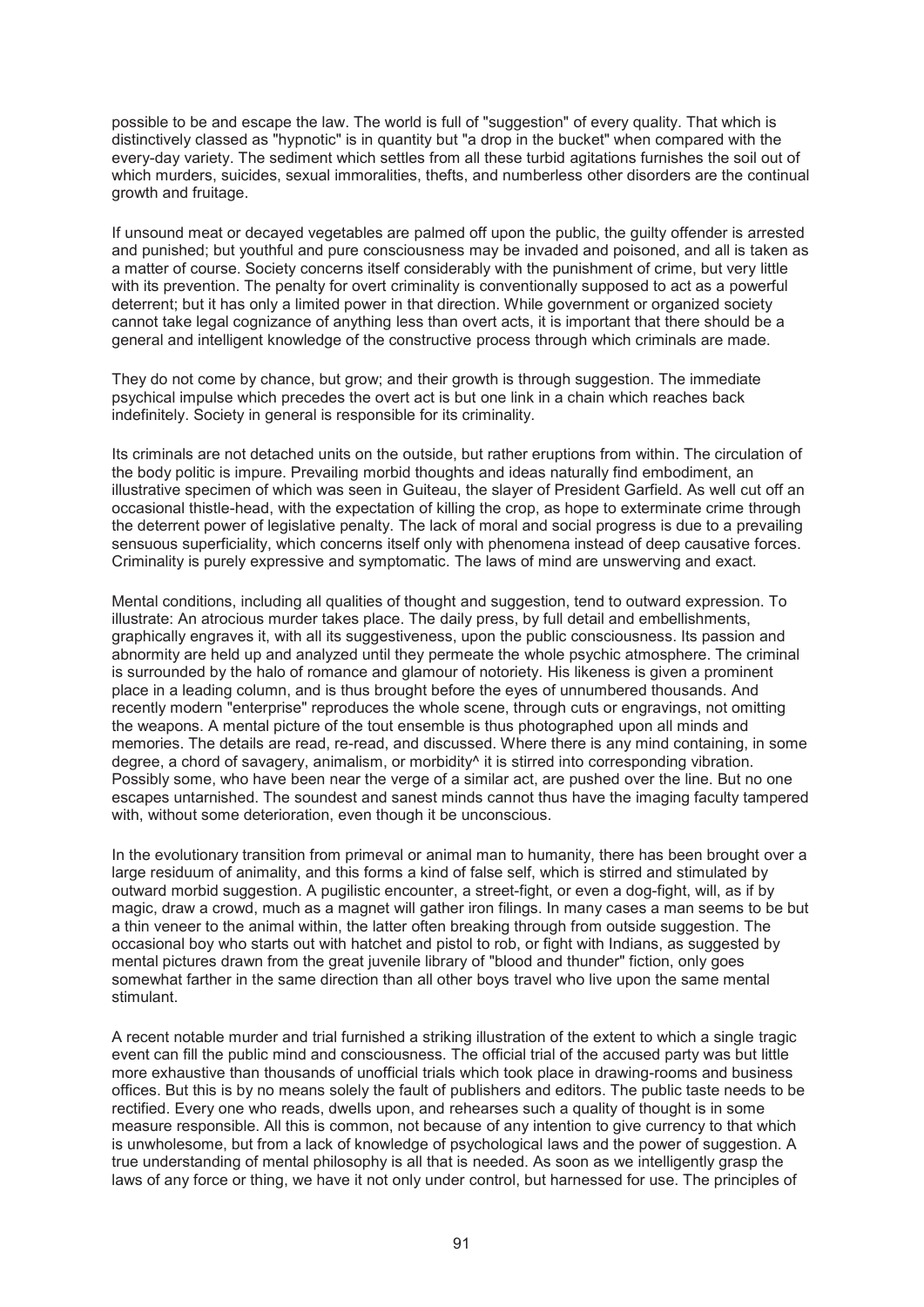suggestion, like edged tools, when rightly used, are of wonderful utility. Its power to project high ideals is unlimited, but it recoils when misdirected.

The modern "daily" possesses a gigantic power to mould and color public consciousness; and its conduct involves a very grave responsibility, which its managers either lightly regard, or are quite unaware of; but, after all, it is but an articulation of that which preponderates in human thought. A majority want sensationalism, and supply always responds to demand.

But if rapid money-making could be made secondary, the daily press would be an immense educational and uplifting force in society. In general observations, it would be unjust to intimate that all papers are on the same plane, for there are all grades and qualities. Principles only are here considered, and when once understood they will make their own application discriminately. The purveyors of the daily press cannot te expected to be disinterested philanthropists, more than other men, though their power is gigantic and their responsibility peculiar. As things are, the main hope for reform must begin with the public, or on the side of demand. The great need is a more intelligent understanding of the psychological laws of suggestion and subjective realism as causative forces. Results can only be modified through internal and underlying antecedents, and not by mere external repression.

The mechanical and news-gathering facilities of a great modern daily are marvellous. It is comparatively a new and unprecedented force, for no former period can be compared with it. But, gentlemen of the daily press, why is it that under the plea of "enterprise" or giving "the news," a murder in California, a robbery in Arkansas, or some nameless outrage in Alabama, should be put in thought pictures, framed, and hung up in the mental chambers of millions, where high ideals are scarce for lack of room? Why should the horrors of lynchings, the morbidity of suicides, or even the details of catastrophes, be branded upon thousands of sensitive souls, where their scars will be indelible? A material photograph may be destroyed in an instant, while an immaterial one, printed by the imaging faculty, may remain for a life-time, often forcing its way into the consciousness uncalled for, or even when forbidden.

When the wise man uttered the familiar aphorism, " As a man thinketh in his heart, so is he," he expressed not merely a moral maxim, but a scientific truism. What men mentally dwell upon they become or grow like. Thought, even when centred upon a non-entity, in proportion to its intensity and continuity confers subjective realism. Not by chance, but by law, each mental delineation leaves its distinctive hue in the grand composite which makes up character. The undisciplined thinking-faculty has a sponge-like absorbability of the medium which surrounds it, and only by systematic idealism can it be trained to close its avenues against discordant and depressing environment. Thought projected in specific directions soon forms its own channels, which are rapidly deepened by habit. When turned upon the pure, the true, and the beautiful, these positives soon cast out their negative opposites.

The quality of thinking determines consciousness, and consciousness forms character. Character is, therefore, nothing more nor less than an habitual quality of consciousness. It is often supposed to consist of action, but it is that which is back of action. Any demoralization which comes from without does not come direct, but from the sympathetic vibration of corresponding unisons within. Action is often temporarily modified from motives of outward policy, but its constant effort is to become a true copy of the inner pattern.

The scientific way to destroy evil is not to hold it up and analyze it in order to make it hateful, but rather to put it out of the consciousness. To the degree that one does not see it, to him it becomes non-existent, because there is nothing to arouse its vibrations within. But it is important to remember that evil is real only as a subjective condition. Whether or not we so wish, we are modified by every picture thrown upon the mental canvas. No matter to what extent one may detest a crime, he cannot immerse his consciousness in its turbid waves without taking on some of its slime and sediment. But outside of what is distinctively classed as crime, the outpicturing of everything of a negative or inharmonious nature is unprofitable. The frictions, accidents, discords, and every other lack of harmony, of whatever name, occupy room in the consciousness which is of value. A thousand objective normal human developments attract no attention, while the single abnormity is put in the lens and thrown upon the screen. Its kind is thereby propagated. Occasional "outs" are made so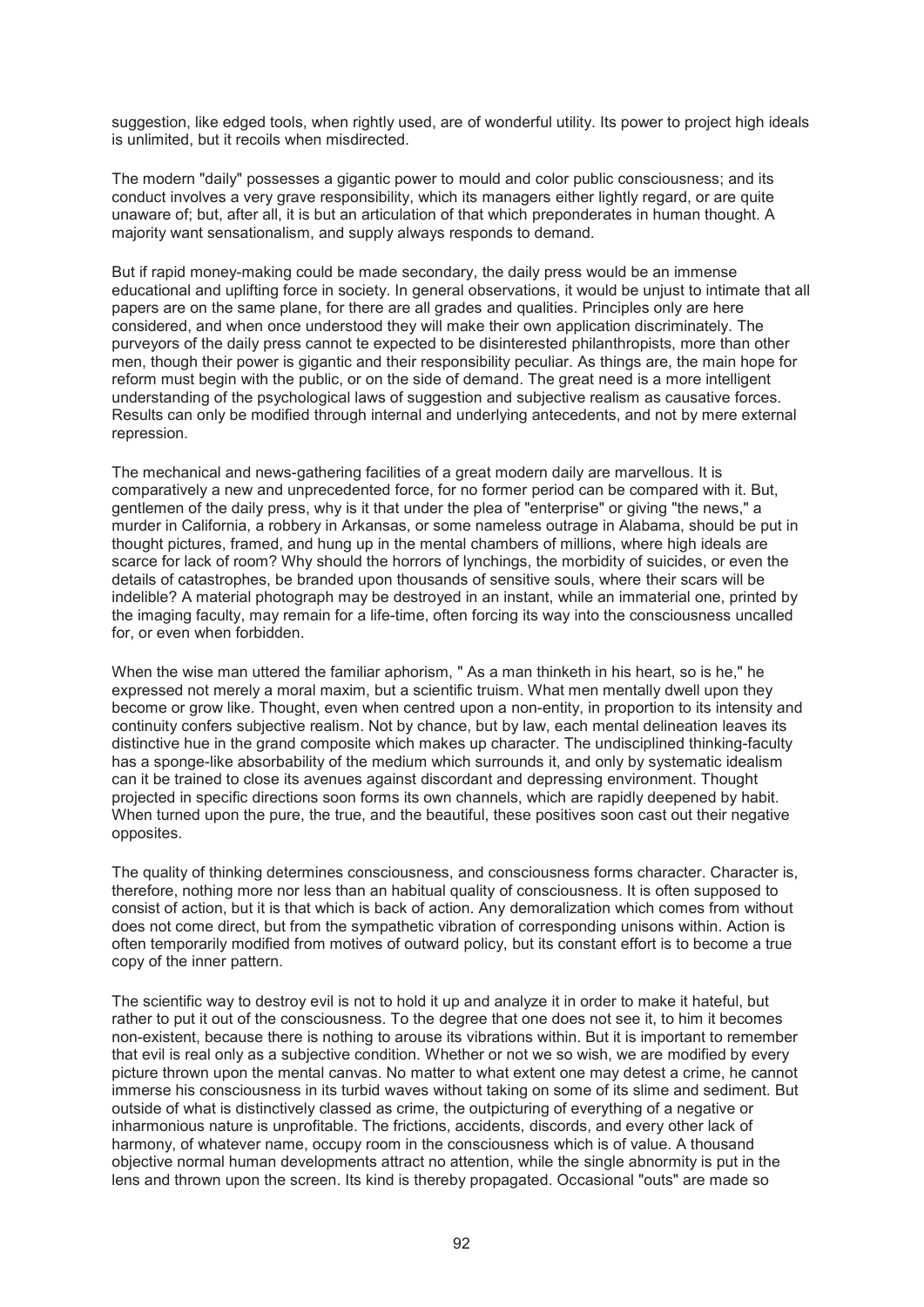important that they almost appear to be the rule. Reform will come only so fast as the necessity for more ideal mental pictures is appreciated. All real entities were formed by the Creator, and all are good; so that the abnormal when displaced from the human consciousness finds no resting-place.

The real world we dwell in is our thought world, rather than the material objects which surround us. The color of all outward environment depends upon the glasses through which we view it. The human consciousness is like an endless corridor in a picture gallery, each visitor executing and hanging his own works of art. His preference is determined by the character of those before which he lingers.

--()--